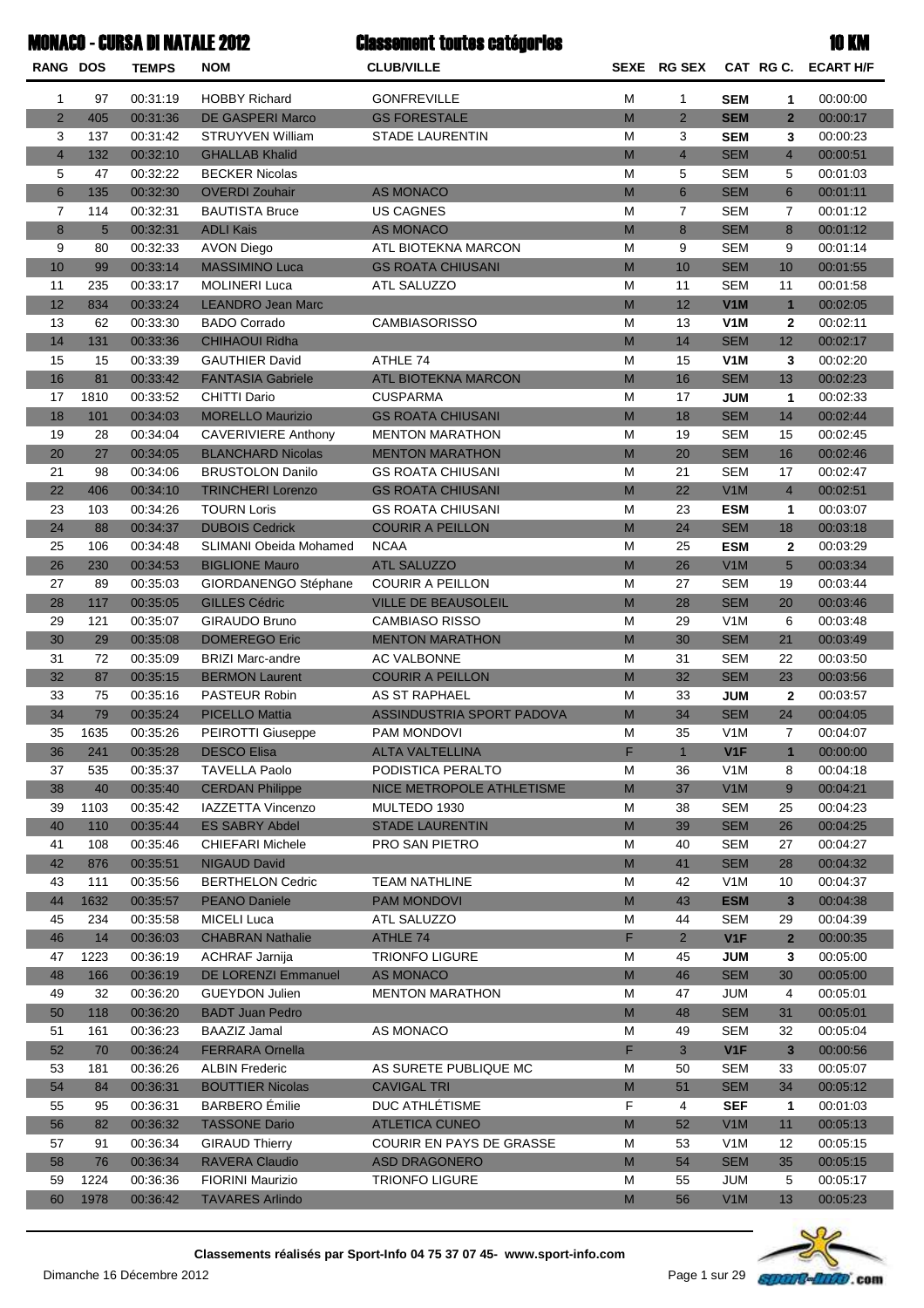|          |                | <b>MONACO - CURSA DI NATALE 2012</b> |                             | <b>Classement toutes catégories</b> |   |             |                  |                | <b>10 KM</b>     |
|----------|----------------|--------------------------------------|-----------------------------|-------------------------------------|---|-------------|------------------|----------------|------------------|
| RANG DOS |                | <b>TEMPS</b>                         | <b>NOM</b>                  | <b>CLUB/VILLE</b>                   |   | SEXE RG SEX |                  | CAT RG C.      | <b>ECART H/F</b> |
| 61       | 94             | 00:36:45                             | MHADJOU Mouigni             | <b>DOMCOACH</b>                     | М | 57          | <b>ESM</b>       | 4              | 00:05:26         |
| 62       | 44             | 00:36:48                             | <b>SOULEZ Jacky</b>         | SAINTE MAXIME ATHLETISME            | M | 58          | V1M              | 14             | 00:05:29         |
| 63       | 1054           | 00:36:50                             | PAYOT Jérémy                | <b>COURIR A PEILLON</b>             | M | 59          | <b>SEM</b>       | 36             | 00:05:31         |
| 64       | 125            | 00:36:55                             | <b>AMAR BENSABER Morad</b>  | <b>AS MONACO</b>                    | M | 60          | V1M              | 15             | 00:05:36         |
| 65       | 1010           | 00:36:56                             | <b>LECOINTRE Stephane</b>   | <b>AZUR TRI</b>                     | M | 61          | <b>SEM</b>       | 37             | 00:05:37         |
| 66       | 1098           | 00:36:56                             | <b>ORIOLO Davide</b>        | <b>MAURINA OLIO CARLI</b>           | M | 62          | <b>SEM</b>       | 38             | 00:05:37         |
| 67       | 1797           | 00:36:58                             | <b>FEDI Giuseppe</b>        | POLIZIA DI STATO                    | M | 63          | V <sub>1</sub> M | 16             | 00:05:39         |
| 68       | 898            | 00:36:59                             | <b>REBAI Bechir</b>         |                                     | M | 64          | <b>SEM</b>       | 39             | 00:05:40         |
| 69       | 1817           | 00:37:01                             | <b>GATES Nick</b>           |                                     | M | 65          | V <sub>1</sub> M | 17             | 00:05:42         |
| 70       | 938            | 00:37:03                             | <b>DOROGI</b> Levente       | 6061                                | M | 66          | <b>SEM</b>       | 40             | 00:05:44         |
| 71       | 73             | 00:37:03                             | <b>CREACH Philippe</b>      | AS MONACO TRI                       | M | 67          | <b>SEM</b>       | 41             | 00:05:44         |
| 72       | 112            | 00:37:04                             | <b>CROUIN Mickael</b>       | <b>TRI MONACO</b>                   | M | 68          | <b>SEM</b>       | 42             | 00:05:45         |
| 73       | 133            | 00:37:05                             | RUDASSO Viviana             |                                     | F | 5           | <b>SEF</b>       | $\mathbf{2}$   | 00:01:37         |
| 74       | 1619           | 00:37:08                             | <b>PALUZZI Silvio</b>       | <b>PAM MONDOVI</b>                  | M | 69          | <b>SEM</b>       | 43             | 00:05:49         |
| 75       | 1963           | 00:37:09                             | <b>FANTINO Remi</b>         | <b>ASOA</b>                         | M | 70          | <b>SEM</b>       | 44             | 00:05:50         |
| 76       | 61             | 00:37:10                             | PICCOLO Luca                | <b>ATL VALLECROSIA</b>              | M | 71          | <b>SEM</b>       | 45             | 00:05:51         |
| 77       | 127            | 00:37:11                             | <b>RODRIGUEZ Thierry</b>    | STADE LAURENTIN ATHLETISME          | M | 72          | V <sub>1</sub> M | 18             | 00:05:52         |
| 78       | 86             | 00:37:13                             | <b>ALIOTTA Andrea</b>       | <b>CITTA DI GENOVA</b>              | M | 73          | V1M              | 19             | 00:05:54         |
| 79       | 1212           | 00:37:14                             | DELÉTANG Jean-marie         | <b>STADE LAURENTIN</b>              | M | 74          | V <sub>1</sub> M | 20             | 00:05:55         |
| 80       | 113            | 00:37:19                             | <b>BROECKER Benjamin</b>    | TRIATHLON OSNABRÜCK                 | M | 75          | <b>SEM</b>       | 46             | 00:06:00         |
| 81       | 228            | 00:37:20                             | <b>BELTRANDO Michela</b>    | <b>ATL SALUZZO</b>                  | F | 6           | <b>SEF</b>       | 3              | 00:01:52         |
| 82       | 680            | 00:37:25                             | <b>SGRO Daniele</b>         | <b>US MAURINA</b>                   | M | 76          | <b>SEM</b>       | 47             | 00:06:06         |
| 83       | $\overline{7}$ | 00:37:26                             | DI GUISTO Laurent           | AS MONACO                           | M | 77          | <b>SEM</b>       | 48             | 00:06:07         |
| 84       | 53             | 00:37:27                             | <b>CAFARRA Andrea</b>       | <b>AMROC</b>                        | M | 78          | <b>SEM</b>       | 49             | 00:06:08         |
| 85       | 1218           | 00:37:38                             | CAFASSO Adil                | <b>STE MAXIME ATHLE</b>             | M | 79          | <b>CAM</b>       | 1              | 00:06:19         |
| 86       | 553            | 00:37:43                             | <b>DE MARTINO Pasquale</b>  | PODISTICA SAVONESE                  | M | 80          | V2M              | $\mathbf{1}$   | 00:06:24         |
| 87       | 552            | 00:37:44                             | DE MARTINO Aessio           | PODISTICA SAVONESE                  | M | 81          | <b>SEM</b>       | 50             | 00:06:25         |
| 88       | 1929           | 00:37:44                             | <b>FACON Fred</b>           |                                     | M | 82          | <b>SEM</b>       | 51             | 00:06:25         |
| 89       | 19             | 00:37:46                             | <b>PLESSIS Hugues</b>       | CANAL 4.3                           | M | 83          | V1M              | 21             | 00:06:27         |
| 90       | 1225           | 00:37:48                             | <b>AMADORI Franck</b>       | TTR                                 | M | 84          | V1M              | 22             | 00:06:29         |
| 91       | 339            | 00:37:48                             | <b>RUSSO Jean Pierre</b>    | <b>FOULEES ROQUEBRUNOISES</b>       | M | 85          | V <sub>1</sub> M | 23             | 00:06:29         |
| 92       | 58             | 00:37:49                             | <b>VIALE Luca</b>           | <b>ASD BOVES RUN</b>                | M | 86          | <b>SEM</b>       | 52             | 00:06:30         |
| 93       | 1626           | 00:37:50                             | PARATO Antonio              |                                     | M | 87          | V <sub>1</sub> M | 24             | 00:06:31         |
| 94       | 237            | 00:37:51                             | <b>ROASIO Simone</b>        | <b>ATL SALUZZO</b>                  | M | 88          | <b>SEM</b>       | 53             | 00:06:32         |
| 95       | 467            | 00:37:52                             | PODMILSAK Joseph            | <b>MENTON MARATHON</b>              | M | 89          | V <sub>1</sub> M | 25             | 00:06:33         |
| 96       | 963            | 00:37:53                             | <b>RISTORTO Paolo</b>       | AS ROATA CHIUSANI                   | M | 90          | V1M              | 26             | 00:06:34         |
| 97       | 1051           | 00:37:55                             | RIBAUT Alain                | COTE D'AZUR ENDURANCE               | М | 91          | V <sub>1</sub> M | 27             | 00:06:36         |
| 98       | 383            | 00:37:57                             | <b>BRICK Emmanuel</b>       | <b>GENDARMERIE ALPES MARITIMES</b>  | M | 92          | V1M              | 28             | 00:06:38         |
| 99       | 486            | 00:37:57                             | <b>MASSRI Hassan</b>        | <b>NCAA</b>                         | м | 93          | <b>ESM</b>       | 5              | 00:06:38         |
| 100      | 1984           | 00:38:07                             | <b>SAI Robert</b>           |                                     | M | 94          | <b>SEM</b>       | 54             | 00:06:48         |
| 101      | 1847           | 00:38:07                             | <b>ROSI Andre</b>           | <b>CIRCOLO MINERVA</b>              | м | 95          | V <sub>1</sub> M | 29             | 00:06:48         |
| 102      | 584            | 00:38:08                             | <b>BRANA Florian</b>        | POMPIERS MONACO                     | M | 96          | <b>SEM</b>       | 55             | 00:06:49         |
| 102      | 580            | 00:38:08                             | <b>AUTARD Thibaud</b>       | POMPIERS MONACO                     | м | 96          | <b>SEM</b>       | 55             | 00:06:49         |
| 104      | 119            | 00:38:10                             | <b>THALINGER Lou</b>        |                                     | M | 98          | <b>SEM</b>       | 57             | 00:06:51         |
| 105      | 1979           | 00:38:11                             | <b>LOPEZ Gerard</b>         |                                     | M | 99          | V <sub>1</sub> M | 30             | 00:06:52         |
| 106      | 317            | 00:38:11                             | <b>NITSCHEK Alexander</b>   | <b>ERA ANTIBES</b>                  | M | 100         | <b>SEM</b>       | 58             | 00:06:52         |
| 107      | 1213           | 00:38:11                             | <b>FERE Greg</b>            | <b>STADE LAURENTIN</b>              | М | 101         | V <sub>1</sub> M | 31             | 00:06:52         |
| 108      | 1233           | 00:38:12                             | <b>RAMELLA Riccardo</b>     | <b>US MAURINA</b>                   | M | 102         | <b>SEM</b>       | 59             | 00:06:53         |
| 109      | 965            | 00:38:12                             | ARNAUDO Alessandro          | ASD DRAGONERO                       | М | 103         | V <sub>1</sub> M | 32             | 00:06:53         |
| 110      | 68             | 00:38:13                             | <b>LOUVRIE Lucas</b>        | <b>RIVIERA ATHLE TEAM</b>           | M | 104         | V1M              | 33             | 00:06:54         |
| 111      | 41             | 00:38:16                             | <b>CECCI Massimo</b>        | PRO SAN PIETRO SANREMO              | М | 105         | V <sub>1</sub> M | 34             | 00:06:57         |
| 112      | 1645           | 00:38:18                             | <b>PICCO Matteo</b>         | <b>PAM MONDOVI</b>                  | M | 106         | V2M              | $\overline{2}$ | 00:06:59         |
| 113      | 219            | 00:38:20                             | <b>BIARESE Massimiliano</b> | ASD BOVES RUN                       | М | 107         | <b>SEM</b>       | 60             | 00:07:01         |
| 114      | 1605           | 00:38:21                             | <b>OCCELLI Ezio</b>         |                                     | M | 108         | <b>SEM</b>       | 61             | 00:07:02         |
| 115      | 1788           | 00:38:29                             | <b>TORNIELLI Giovanni</b>   | PODISTICA PERALTO                   | М | 109         | JUM              | 6              | 00:07:10         |
| 116      | 50             | 00:38:35                             | <b>JAGUELIN Christophe</b>  |                                     | M | 110         | <b>SEM</b>       | 62             | 00:07:16         |
| 117      | 593            | 00:38:38                             | <b>JANY Olivier</b>         | POMPIERS MONACO                     | м | 111         | <b>SEM</b>       | 63             | 00:07:19         |
| 118      | 129            | 00:38:39                             | <b>ULLIMDAM Joel</b>        | <b>CAVIGAL TRI</b>                  | M | 112         | V1M              | 35             | 00:07:20         |
| 119      | 1008           | 00:38:41                             | <b>MICHELIS Stefano</b>     | ATLETICA SPRINT LIBERTAS MOROZ      | м | 113         | <b>CAM</b>       | 2              | 00:07:22         |
| 120      | 1007           | 00:38:41                             | <b>DEGIOVANNI Alex</b>      | ATLETICA SPRINT LIBERTAS MOROZ      | M | 114         | <b>JUM</b>       | $\overline{7}$ | 00:07:22         |



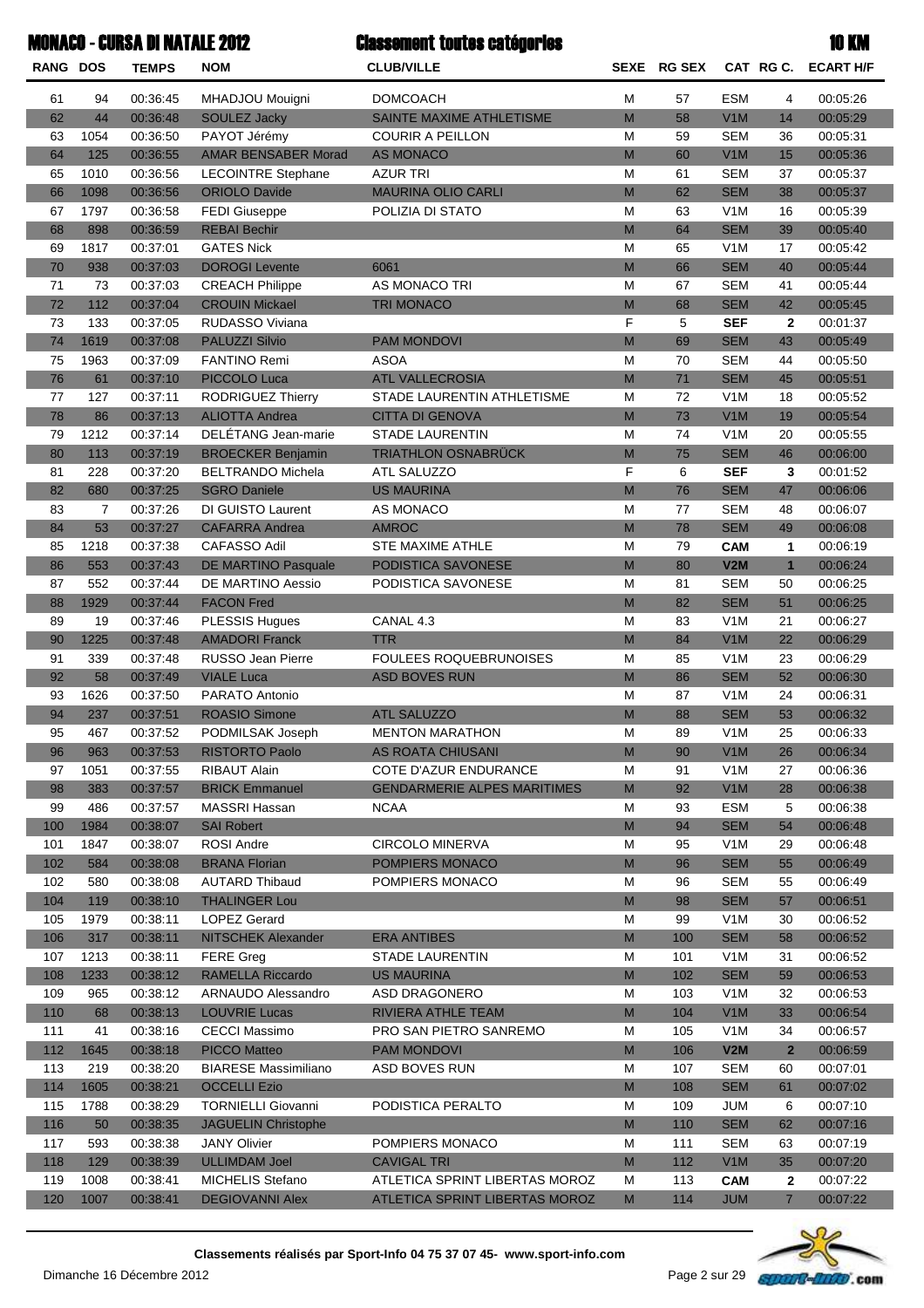| <b>Monaco - Cursa di Natale 2012</b> |  |  |
|--------------------------------------|--|--|
|                                      |  |  |

|          |      | <b>MONACO - CURSA DI NATALE 2012</b> |                            | <b>Classement toutes catégories</b> |                                   |                |                  |                | <b>10 KM</b>        |
|----------|------|--------------------------------------|----------------------------|-------------------------------------|-----------------------------------|----------------|------------------|----------------|---------------------|
| RANG DOS |      | <b>TEMPS</b>                         | <b>NOM</b>                 | <b>CLUB/VILLE</b>                   |                                   | SEXE RG SEX    |                  |                | CAT RG C. ECART H/F |
| 121      | 515  | 00:38:46                             | <b>FINOCCHIARO Andrea</b>  | PODISTICA PERALTO                   | М                                 | 115            | <b>SEM</b>       | 64             | 00:07:27            |
| 122      | 93   | 00:38:46                             | <b>CAITI Giuliana</b>      | <b>CUS GENOVA</b>                   | F                                 | $\overline{7}$ | <b>ESF</b>       | $\mathbf{1}$   | 00:03:18            |
| 123      | 1249 | 00:38:48                             | <b>AMALBERTI Emiliano</b>  |                                     | M                                 | 116            | V <sub>1</sub> M | 36             | 00:07:29            |
| 124      | 1434 | 00:38:49                             | <b>FAGGIANI Marco</b>      |                                     | $\mathsf{M}% _{H}=\mathsf{M}_{H}$ | 117            | V1M              | 37             | 00:07:30            |
| 125      | 1943 | 00:38:50                             | <b>DOMBROWSKI Stephane</b> |                                     | M                                 | 118            | <b>SEM</b>       | 65             | 00:07:31            |
| 126      | 51   | 00:38:53                             | <b>RUE Jean Marc</b>       |                                     | M                                 | 119            | V1M              | 38             | 00:07:34            |
| 127      | 1001 | 00:38:55                             | <b>GHIRALDINI Emanuele</b> | ATL IMOLA SACMI AVIS                | M                                 | 120            | <b>SEM</b>       | 66             | 00:07:36            |
| 128      | 1646 | 00:38:57                             | PIERREJEAN Aurélien        |                                     | $\mathsf{M}% _{H}=\mathsf{M}_{H}$ | 121            | <b>SEM</b>       | 67             | 00:07:38            |
| 129      | 1053 | 00:38:58                             | <b>HUAULT Sébastien</b>    | <b>COURIR A PEILLON</b>             | M                                 | 122            | <b>SEM</b>       | 68             | 00:07:39            |
| 130      | 43   | 00:39:02                             | <b>PAGUERI Guido</b>       | PRO SAN PIETRO SANREMO              | $\mathsf{M}% _{H}=\mathsf{M}_{H}$ | 123            | <b>SEM</b>       | 69             | 00:07:43            |
| 131      | 30   | 00:39:05                             | <b>DUPORTAL Franck</b>     | <b>MENTON MARATHON</b>              | M                                 | 124            | V1M              | 39             | 00:07:46            |
| 132      | 1750 | 00:39:07                             | <b>VILTROUVE Emmanuel</b>  |                                     | $\mathsf{M}% _{H}=\mathsf{M}_{H}$ | 125            | <b>SEM</b>       | 70             | 00:07:48            |
| 133      | 1437 | 00:39:12                             | <b>FANTAUZZO Ettore</b>    |                                     | M                                 | 126            | V1M              | 40             | 00:07:53            |
| 134      | 56   | 00:39:15                             | <b>BREZZO Antonio</b>      | <b>AS FOCE SANREMO</b>              | $\mathsf{M}% _{H}=\mathsf{M}_{H}$ | 127            | V1M              | 41             | 00:07:56            |
| 135      | 1916 | 00:39:15                             | <b>VERDIER Philippe</b>    | <b>GRAMAGLIA</b>                    | M                                 | 128            | V2M              | 3              | 00:07:56            |
| 136      | 1879 | 00:39:15                             | <b>POLITI J Marc</b>       |                                     | $\mathsf{M}% _{H}=\mathsf{M}_{H}$ | 129            | V1M              | 42             | 00:07:56            |
| 137      | 55   | 00:39:18                             | <b>ROUAH Olivier</b>       | ST MICROELECTRONICS SOPHIA          | M                                 | 130            | V <sub>1</sub> M | 43             | 00:07:59            |
| 138      | 1636 | 00:39:18                             | <b>PELLEGRINO Giuseppe</b> | <b>PAM MONDOVI</b>                  | $\mathsf{M}% _{H}=\mathsf{M}_{H}$ | 131            | V2M              | $\overline{4}$ | 00:07:59            |
| 139      | 1798 | 00:39:20                             | PANDUCCIO Luigi            | POLIZIA DI STATO                    | M                                 | 132            | V <sub>2</sub> M | 5              | 00:08:01            |
| 140      | 157  | 00:39:21                             | <b>LENTINO Remo</b>        | <b>AMROC</b>                        | $\mathsf{M}% _{H}=\mathsf{M}_{H}$ | 133            | <b>SEM</b>       | 71             | 00:08:02            |
| 141      | 345  | 00:39:25                             | <b>FALLETTI Olivier</b>    | <b>FOULEES ROQUEBRUNOISES</b>       | M                                 | 134            | <b>SEM</b>       | 72             | 00:08:06            |
| 142      | 69   | 00:39:28                             | <b>CLERC</b> Serge         |                                     | $\mathsf{M}% _{H}=\mathsf{M}_{H}$ | 135            | V2M              | 6              | 00:08:09            |
| 143      | 1544 | 00:39:29                             | <b>MARCOS Pierre</b>       |                                     | M                                 | 136            | V1M              | 44             | 00:08:10            |
| 144      | 204  | 00:39:29                             | <b>BELTRAME Carlo</b>      | <b>ASD ATLETICA CAIRO</b>           | $\mathsf{M}% _{H}=\mathsf{M}_{H}$ | 137            | <b>SEM</b>       | 73             | 00:08:10            |
| 145      | 601  | 00:39:31                             | RUIZ Jeremy                | POMPIERS MONACO                     | M                                 | 138            | <b>SEM</b>       | 74             | 00:08:12            |
| 146      | 66   | 00:39:31                             | <b>GORLERO Leone Luca</b>  | <b>MAURINA IMPERIA</b>              | $\mathsf{M}% _{H}=\mathsf{M}_{H}$ | 139            | V2M              | $\overline{7}$ | 00:08:12            |
| 147      | 511  | 00:39:32                             | <b>CASOT Marco</b>         | PODISTICA PERALTO                   | M                                 | 140            | <b>SEM</b>       | 75             | 00:08:13            |
| 148      | 10   | 00:39:33                             | <b>MATTONE Giuseppina</b>  | <b>ASD BOVES RUN</b>                | F                                 | 8              | V1F              | $\overline{4}$ | 00:04:05            |
| 149      | 1676 | 00:39:34                             | RAVERA Claudio             |                                     | М                                 | 141            | V1M              | 45             | 00:08:15            |
| 150      | 1216 | 00:39:36                             | <b>TROUILHAS Cyril</b>     | <b>STADE LAURENTIN</b>              | M                                 | 142            | <b>SEM</b>       | 76             | 00:08:17            |
| 151      | 1749 | 00:39:38                             | VIGLIETTI Daniele          | PAM MONDOVI                         | м                                 | 143            | V1M              | 46             | 00:08:19            |
| 152      | 1767 | 00:39:40                             | <b>CERRUTI Hugo</b>        |                                     | M                                 | 144            | <b>ESM</b>       | 6              | 00:08:21            |
| 153      | 967  | 00:39:40                             | <b>FIANDRINO Piermarco</b> | ASD DRAGONERO                       | м                                 | 145            | V2M              | 8              | 00:08:21            |
| 154      | 130  | 00:39:41                             | <b>CABASSI Pietro</b>      | <b>CIRCOLO MINERVA</b>              | M                                 | 146            | <b>SEM</b>       | 77             | 00:08:22            |
| 155      | 23   | 00:39:42                             | LEAU Eric                  | <b>FOULEES ROQUEBRUNOISES</b>       | м                                 | 147            | V <sub>1</sub> M | 47             | 00:08:23            |
| 156      | 1476 | 00:39:43                             | GAZIELLO Federico          |                                     | M                                 | 148            | <b>SEM</b>       | 78             | 00:08:24            |
| 157      | 1006 | 00:39:44                             | ROBUTTI Fabio              | ATLETICA RUN FINALE LIGURE          | м                                 | 149            | <b>SEM</b>       | 79             | 00:08:25            |
| 158      | 282  | 00:39:45                             | <b>DENYS Pierre Jean</b>   | <b>CAVIGAL TRI</b>                  | M                                 | 150            | <b>SEM</b>       | 80             | 00:08:26            |
| 159      | 1898 | 00:39:46                             | <b>GAVARDI Rick</b>        |                                     | М                                 | 151            | V1M              | 48             | 00:08:27            |
| 160      | 679  | 00:39:48                             | <b>VASSALLO Marco</b>      | <b>US CARAMAGNA</b>                 | M                                 | 152            | V1M              | 49             | 00:08:29            |
| 161      | 238  | 00:39:50                             | <b>CREANZI Pierenrico</b>  | <b>ATL TREVIGLIO</b>                | м                                 | 153            | V <sub>1</sub> M | 50             | 00:08:31            |
| 162      | 158  | 00:39:51                             | <b>RAYMOND Mathias</b>     | <b>AMROC</b>                        | M                                 | 154            | <b>SEM</b>       | 81             | 00:08:32            |
| 163      | 1672 | 00:39:53                             | <b>RAFFA Christophe</b>    |                                     | М                                 | 155            | <b>SEM</b>       | 82             | 00:08:34            |
| 164      | 170  | 00:39:53                             | <b>LABIBES Elie</b>        | <b>AS MONACO</b>                    | M                                 | 156            | V2M              | 9              | 00:08:34            |
| 165      | 1985 | 00:39:54                             | <b>KARSELY Pascal</b>      |                                     | м                                 | 157            | V <sub>1</sub> M | 51             | 00:08:35            |
| 166      | 530  | 00:39:54                             | <b>PIGA Danilo</b>         | PODISTICA PERALTO                   | M                                 | 158            | V1M              | 52             | 00:08:35            |
| 167      | 200  | 00:39:54                             | PESQUEREL Alexandre        | AS SURETE PUBLIQUE MC               | М                                 | 159            | <b>SEM</b>       | 83             | 00:08:35            |
| 168      | 45   | 00:39:55                             | <b>CARLETTO Sebastien</b>  | <b>STADE LAURENTIN</b>              | M                                 | 160            | <b>JUM</b>       | 8              | 00:08:36            |
| 169      | 232  | 00:39:55                             | EL KANNOUSSI Mina          | ATL SALUZZO                         | F                                 | 9              | <b>ESF</b>       | 2              | 00:04:27            |
| 170      | 889  | 00:39:56                             | <b>PIRAUX Franck</b>       |                                     | ${\sf M}$                         | 161            | <b>JUM</b>       | 9              | 00:08:37            |
| 171      | 901  | 00:39:56                             | <b>RICHAUD Olivier</b>     |                                     | М                                 | 162            | JUM              | 10             | 00:08:37            |
| 172      | 1980 | 00:39:57                             | <b>IBANEZ Thierry</b>      |                                     | M                                 | 163            | <b>SEM</b>       | 84             | 00:08:38            |
| 173      | 407  | 00:39:58                             | <b>CITE Jacques</b>        | GYM 06                              | м                                 | 164            | V2M              | 10             | 00:08:39            |
| 174      | 1306 | 00:40:00                             | <b>BONGIOVANNI Aldo</b>    | <b>PAM MONDOVI</b>                  | M                                 | 165            | <b>SEM</b>       | 85             | 00:08:41            |
| 175      | 116  | 00:40:01                             | <b>STOCCO Beatrice</b>     | <b>VENICEMARATHON CLUB</b>          | F                                 | 10             | <b>ESF</b>       | 3              | 00:04:33            |
| 176      | 1689 | 00:40:02                             | ROGGERO Aldo Antonio       | <b>PAM MONDOVI</b>                  | ${\sf M}$                         | 166            | V1M              | 53             | 00:08:43            |
| 177      | 1084 | 00:40:04                             | <b>CRAVANZOLA Piero</b>    | <b>GSR FERRERO ALBA</b>             | м                                 | 167            | V2M              | 11             | 00:08:45            |
| 178      | 1215 | 00:40:06                             | <b>GARPOPOLO Sylvain</b>   | <b>STADE LAURENTIN</b>              | M                                 | 168            | V1M              | 54             | 00:08:47            |
| 179      | 46   | 00:40:07                             | <b>CLARY Jean Denis</b>    | <b>STADE LAURENTIN</b>              | м                                 | 169            | V <sub>1</sub> M | 55             | 00:08:48            |
| 180      | 1307 | 00:40:07                             | <b>BORELLO Ivan</b>        | <b>PAM MONDOVI</b>                  | M                                 | 170            | <b>SEM</b>       | 86             | 00:08:48            |

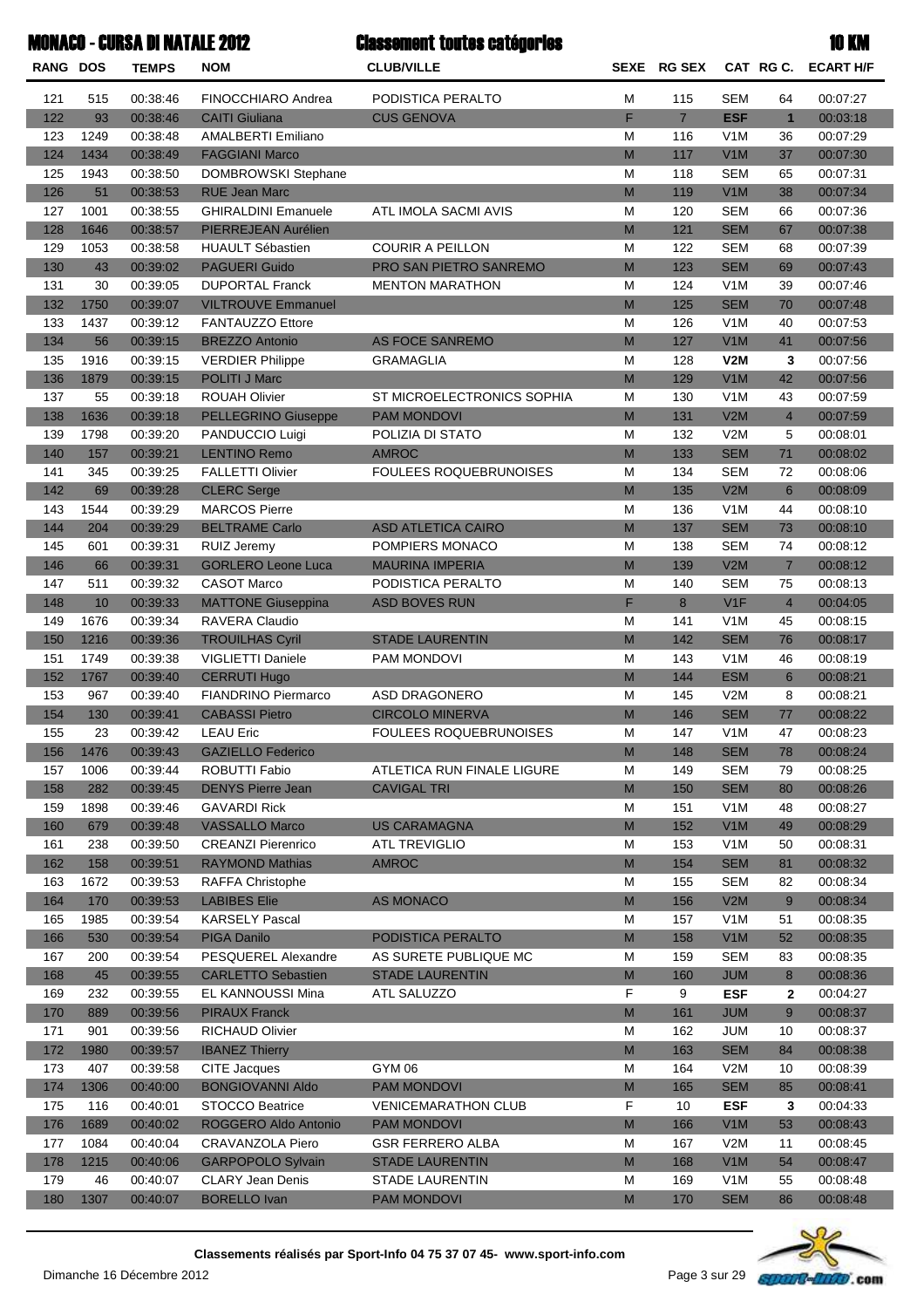|                 |      | <b>MONACO - CURSA DI NATALE 2012</b> |                              | <b>Classement toutes catégories</b> |                                                                                                            |             |                  |                         | <b>10 KM</b>     |
|-----------------|------|--------------------------------------|------------------------------|-------------------------------------|------------------------------------------------------------------------------------------------------------|-------------|------------------|-------------------------|------------------|
| <b>RANG DOS</b> |      | <b>TEMPS</b>                         | <b>NOM</b>                   | <b>CLUB/VILLE</b>                   |                                                                                                            | SEXE RG SEX |                  | CAT RGC.                | <b>ECART H/F</b> |
| 181             | 24   | 00:40:08                             | <b>MONIER Jean Yves</b>      | <b>FOULEES ROQUEBRUNOISES</b>       | М                                                                                                          | 171         | V <sub>1</sub> M | 56                      | 00:08:49         |
| 182             | 278  | 00:40:09                             | <b>SARVISSE Yoan</b>         | <b>CARABINIERS DU PRINCE</b>        | $\mathsf{M}% _{H}=\mathsf{M}_{H}$                                                                          | 172         | <b>SEM</b>       | 87                      | 00:08:50         |
| 183             | 1439 | 00:40:10                             | <b>FATTOR Fabrizio</b>       |                                     | M                                                                                                          | 173         | V <sub>1</sub> M | 57                      | 00:08:51         |
| 184             | 1135 | 00:40:11                             | <b>CHIESA Gianclaudio</b>    | <b>PRO SAN PIETRO</b>               | $\mathsf{M}% _{H}=\mathsf{M}_{H}$                                                                          | 174         | V1M              | 58                      | 00:08:52         |
| 185             | 473  | 00:40:15                             | <b>VALENTINI Richard</b>     | <b>MENTON MARATHON</b>              | M                                                                                                          | 175         | V <sub>1</sub> M | 59                      | 00:08:56         |
| 186             | 71   | 00:40:15                             | <b>BLANCHARD Kevin</b>       | <b>GYM 06</b>                       | $\mathsf{M}% _{H}=\mathsf{M}_{H}$                                                                          | 176         | <b>SEM</b>       | 88                      | 00:08:56         |
| 187             | 224  | 00:40:16                             | <b>STUNER Claude</b>         | <b>ASPTT NICE</b>                   | M                                                                                                          | 177         | V <sub>1</sub> M | 60                      | 00:08:57         |
| 188             | 410  | 00:40:16                             | <b>ALLET Arnaud</b>          | HOTEL METROPLOLE                    | $\mathsf{M}% _{H}=\mathsf{M}_{H}$                                                                          | 178         | V1M              | 61                      | 00:08:57         |
| 189             | 1418 | 00:40:17                             | <b>DOTTO Valerio</b>         | PAM MONDOVI                         | M                                                                                                          | 179         | <b>SEM</b>       | 89                      | 00:08:58         |
| 190             | 1865 | 00:40:19                             | <b>CHIENO Bruno</b>          |                                     | $\mathsf{M}% _{H}=\mathsf{M}_{H}$                                                                          | 180         | V2M              | 12                      | 00:09:00         |
| 191             | 973  | 00:40:24                             | <b>NOT Federico</b>          | ASD DRAGONERO                       | M                                                                                                          | 181         | V <sub>1</sub> M | 62                      | 00:09:05         |
| 192             | 971  | 00:40:26                             | <b>GRISERI Augusto</b>       | <b>ASD DRAGONERO</b>                | $\mathsf{M}% _{H}=\mathsf{M}_{H}$                                                                          | 182         | <b>SEM</b>       | 90                      | 00:09:07         |
| 193             | 1846 | 00:40:27                             | PEZZAROSSA Maria             | <b>CITTADELLA</b>                   | F                                                                                                          | 11          | <b>SEF</b>       | 4                       | 00:04:59         |
| 194             | 92   | 00:40:27                             | <b>LOPEZ Magali</b>          | <b>COYOTTES GRASSE</b>              | F                                                                                                          | 12          | V1F              | $5\overline{)}$         | 00:04:59         |
| 195             | 1429 | 00:40:31                             | <b>ENRICI Matteo</b>         |                                     | M                                                                                                          | 183         | <b>SEM</b>       | 91                      | 00:09:12         |
| 196             | 1966 | 00:40:33                             | <b>GARNIER Franck</b>        |                                     | $\mathsf{M}% _{H}=\mathsf{M}_{H}$                                                                          | 184         | <b>SEM</b>       | 92                      | 00:09:14         |
| 197             | 909  | 00:40:34                             | SABINO Joaquim               |                                     | M                                                                                                          | 185         | V <sub>1</sub> M | 63                      | 00:09:15         |
| 198             | 1193 | 00:40:35                             | <b>PASQUALI Giorgio</b>      | <b>RUNNERS LOANO</b>                | $\mathsf{M}% _{H}=\mathsf{M}_{H}$                                                                          | 186         | V1M              | 64                      | 00:09:16         |
| 199             | 448  | 00:40:35                             | <b>BUSCARINI Franck</b>      | <b>MENTON MARATHON</b>              | M                                                                                                          | 187         | <b>SEM</b>       | 93                      | 00:09:16         |
| 200             | 236  | 00:40:36                             | <b>MONDINO Christina</b>     | <b>ATL SALUZZO</b>                  | F                                                                                                          | 13          | <b>ESF</b>       | $\overline{4}$          | 00:05:08         |
| 201             | 67   | 00:40:37                             | <b>TURCHIANO Michele</b>     | <b>MAURINA IMPERIA</b>              | M                                                                                                          | 188         | V <sub>1</sub> M | 65                      | 00:09:18         |
| 202             | 1729 | 00:40:38                             | <b>STEINMETZ Luc</b>         |                                     | $\mathsf{M}% _{H}=\mathsf{M}_{H}$                                                                          | 189         | V1M              | 66                      | 00:09:19         |
| 203             | 315  | 00:40:40                             | <b>CALLERI</b> Stephane      | <b>ERA ANTIBES</b>                  | M                                                                                                          | 190         | <b>SEM</b>       | 94                      | 00:09:21         |
| 204             | 1997 | 00:40:41                             | <b>GOS Kevin</b>             |                                     | $\mathsf{M}% _{H}=\mathsf{M}_{H}$                                                                          | 191         | <b>CAM</b>       | $\overline{\mathbf{3}}$ | 00:09:22         |
| 205             | 180  | 00:40:44                             | <b>RESTOUX Yannick</b>       | AS POLICE NICE                      | M                                                                                                          | 192         | V2M              | 13                      | 00:09:25         |
| 206             | 1799 | 00:40:45                             | <b>CATINO Giancarlo</b>      | POLIZIA DI STATO                    | $\mathsf{M}% _{H}=\mathsf{M}_{H}$                                                                          | 193         | <b>SEM</b>       | 95                      | 00:09:26         |
| 207             | 1217 | 00:40:47                             | <b>BASRI Adil</b>            | STE MAXIME ATHLE                    | M                                                                                                          | 194         | V1M              | 67                      | 00:09:28         |
| 208             | 1848 | 00:40:49                             | <b>SNAIDERBAUR Corrado</b>   | <b>CIRCOLO MINERVA</b>              | M                                                                                                          | 195         | V1M              | 68                      | 00:09:30         |
| 209             | 1026 | 00:40:50                             | <b>BURG Jean Marc</b>        | CANAL 4.3                           | M                                                                                                          | 196         | V <sub>1</sub> M | 69                      | 00:09:31         |
| 210             | 21   | 00:40:51                             | <b>ISOARDI Jean Francois</b> | <b>CAVIGAL</b>                      | M                                                                                                          | 197         | V2M              | 14                      | 00:09:32         |
| 211             | 227  | 00:40:51                             | <b>AGNESE Stefania</b>       | ATL SALUZZO                         | F                                                                                                          | 14          | V <sub>1F</sub>  | 6                       | 00:05:23         |
| 212             | 1945 | 00:40:52                             | <b>TESTA Matteo</b>          |                                     | $\mathsf{M}% _{T}=\mathsf{M}_{T}\!\left( a,b\right) ,\ \mathsf{M}_{T}=\mathsf{M}_{T}\!\left( a,b\right) ,$ | 198         | <b>SEM</b>       | 96                      | 00:09:33         |
| 213             | 1425 | 00:40:53                             | <b>DUTTO Bruno</b>           |                                     | M                                                                                                          | 199         | V2M              | 15                      | 00:09:34         |
| 214             | 461  | 00:40:54                             | <b>JUAREZ Christophe</b>     | <b>MENTON MARATHON</b>              | M                                                                                                          | 200         | V1M              | 70                      | 00:09:35         |
| 215             | 1056 | 00:40:54                             | WALTZER Julien               | COURIR A PEILLON                    | М                                                                                                          | 201         | SEM              | 97                      | 00:09:35         |
| 216             | 466  | 00:40:54                             | <b>PITTAVINO Thierry</b>     | <b>MENTON MARATHON</b>              | M                                                                                                          | 202         | V1M              | 71                      | 00:09:35         |
| 217             | 939  | 00:40:58                             | RICHELMI Stéphane            | <b>ACM</b>                          | M                                                                                                          | 203         | <b>ESM</b>       | $\overline{7}$          | 00:09:39         |
| 218             | 273  | 00:41:01                             | <b>LAZARINI Cedric</b>       | <b>CARABINIERS DU PRINCE</b>        | ${\sf M}$                                                                                                  | 204         | <b>SEM</b>       | 98                      | 00:09:42         |
| 219             | 1703 | 00:41:04                             | <b>SAULIG Daniel</b>         |                                     | M                                                                                                          | 205         | <b>SEM</b>       | 99                      | 00:09:45         |
| 219             | 185  | 00:41:04                             | <b>BERMON Benoit</b>         | AS SURETE PUBLIQUE MC               | ${\sf M}$                                                                                                  | 205         | <b>SEM</b>       | 99                      | 00:09:45         |
| 221             | 462  | 00:41:04                             | <b>LEMEE Eric</b>            | <b>MENTON MARATHON</b>              | М                                                                                                          | 207         | V <sub>1</sub> M | 72                      | 00:09:45         |
| 222             | 39   | 00:41:08                             | <b>BASTELLO Daniel</b>       | <b>NIARCHOS</b>                     | ${\sf M}$                                                                                                  | 208         | V1M              | 73                      | 00:09:49         |
| 223             | 35   | 00:41:10                             | <b>ROMERA Julie</b>          | <b>MENTON MARATHON</b>              | F                                                                                                          | 15          | <b>SEF</b>       | 5                       | 00:05:42         |
| 224             | 1009 | 00:41:11                             | <b>CLAPIER Frederic</b>      | <b>AZUR TRI</b>                     | ${\sf M}$                                                                                                  | 209         | V1M              | 74                      | 00:09:52         |
| 225             | 776  | 00:41:12                             | <b>DIEBELD Axel</b>          |                                     | М                                                                                                          | 210         | <b>SEM</b>       | 101                     | 00:09:53         |
| 226             | 120  | 00:41:16                             | <b>CHAMPION Juliet</b>       | <b>ASOA</b>                         | F                                                                                                          | 16          | <b>SEF</b>       | $6\phantom{1}$          | 00:05:48         |
| 227             | 13   | 00:41:17                             | <b>POGGI Maurizio</b>        | ASD RUNNER LOANO                    | M                                                                                                          | 211         | <b>SEM</b>       | 102                     | 00:09:58         |
| 228             | 60   | 00:41:18                             | <b>FAMA Paolo</b>            | <b>ATL VALLECROSIA</b>              | ${\sf M}$                                                                                                  | 212         | <b>SEM</b>       | 103                     | 00:09:59         |
| 229             | 787  | 00:41:20                             | <b>FERRANDIZ Frederic</b>    |                                     | M                                                                                                          | 213         | V2M              | 16                      | 00:10:01         |
| 230             | 1211 | 00:41:22                             | <b>CAJNA Daniel</b>          | <b>STADE LAURENTIN</b>              | ${\sf M}$                                                                                                  | 214         | <b>SEM</b>       | 104                     | 00:10:03         |
| 231             | 183  | 00:41:22                             | <b>ARTIERI Frederic</b>      | AS SURETE PUBLIQUE MC               | М                                                                                                          | 215         | <b>SEM</b>       | 105                     | 00:10:03         |
| 232             | 1117 | 00:41:23                             | <b>BECKER Jenny Sophie</b>   | PIEDI LATINI                        | F                                                                                                          | 17          | <b>SEF</b>       | $\overline{7}$          | 00:05:55         |
| 233             | 1811 | 00:41:25                             | FONDRIESCHI Luciano          | TRI BORDIGHERA                      | М                                                                                                          | 216         | V <sub>1</sub> M | 75                      | 00:10:06         |
| 234             | 1282 | 00:41:25                             | <b>BELLINO Massimo</b>       | <b>PAM MONDOVI</b>                  | ${\sf M}$                                                                                                  | 217         | V1M              | 76                      | 00:10:06         |
| 235             | 557  | 00:41:27                             | GIACOPELLI Armando           | PODISTICA SAVONESE                  | М                                                                                                          | 218         | V4M              | 1                       | 00:10:08         |
| 236             | 1290 | 00:41:28                             | <b>BERMOND Alexandre</b>     |                                     | M                                                                                                          | 219         | V1M              | 77                      | 00:10:09         |
| 237             | 337  | 00:41:29                             | <b>CALVIA Frederic</b>       | <b>FOULEES ROQUEBRUNOISES</b>       | м                                                                                                          | 220         | V <sub>1</sub> M | 78                      | 00:10:10         |
| 238             | 16   | 00:41:30                             | <b>BENOIT Jean Philippe</b>  | CANAL 4.3                           | $\mathsf{M}% _{T}=\mathsf{M}_{T}\!\left( a,b\right) ,\ \mathsf{M}_{T}=\mathsf{M}_{T}\!\left( a,b\right) ,$ | 221         | V1M              | 79                      | 00:10:11         |
| 239             | 1860 | 00:41:32                             | <b>BUTTIERO Stefano</b>      |                                     | М                                                                                                          | 222         | V <sub>1</sub> M | 80                      | 00:10:13         |
| 240             | 74   | 00:41:32                             | <b>VENEZIA Graziella</b>     | AS ROATA CHIUSANI                   | F                                                                                                          | 18          | V2F              | $\mathbf{1}$            | 00:06:04         |



Ó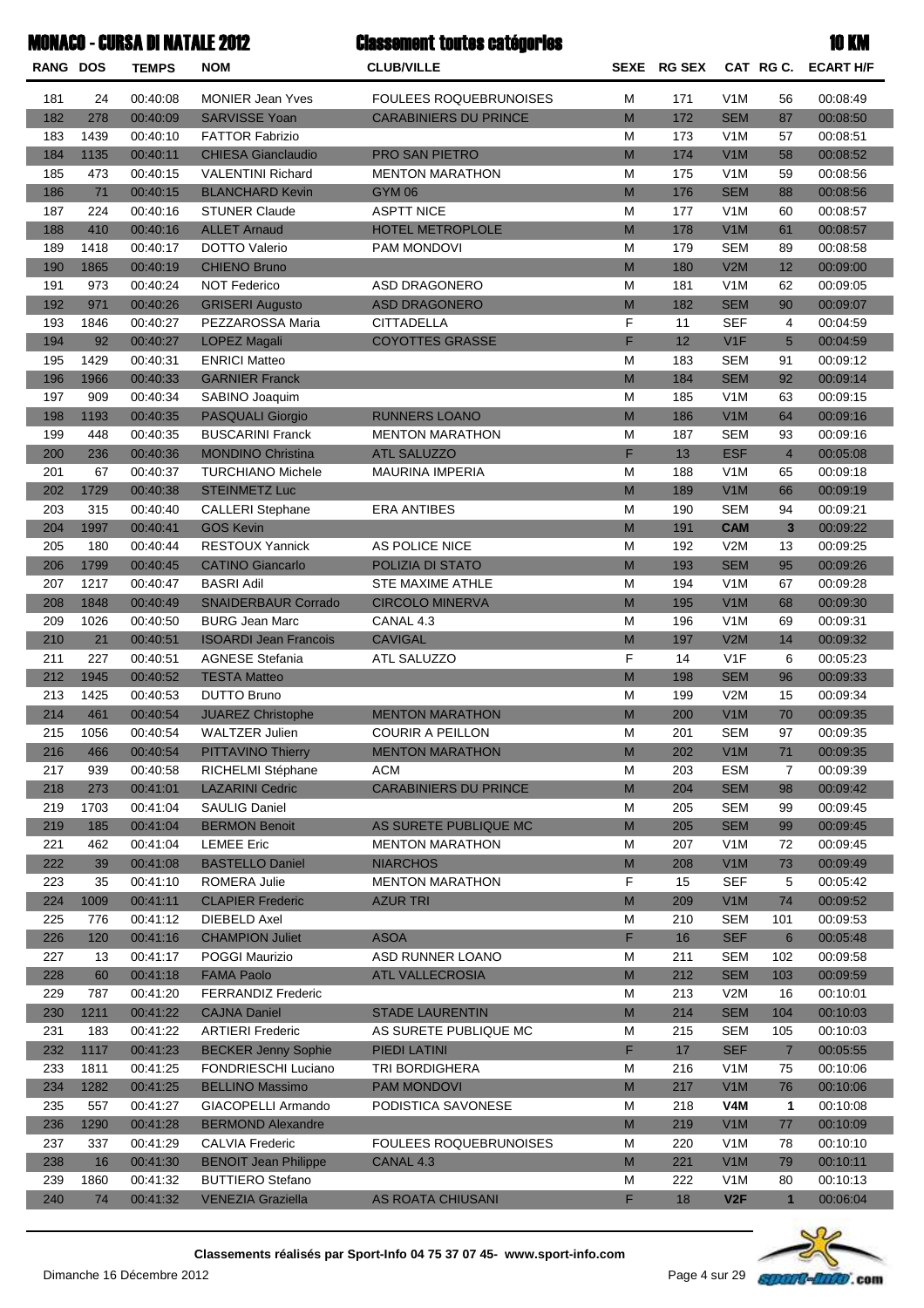|                 |              | <b>MONACO - CURSA DI NATALE 2012</b> |                                          | <b>Classement toutes catégories</b>             |                                                                                                                 |             |                   |                | <b>10 KM</b>         |
|-----------------|--------------|--------------------------------------|------------------------------------------|-------------------------------------------------|-----------------------------------------------------------------------------------------------------------------|-------------|-------------------|----------------|----------------------|
| <b>RANG DOS</b> |              | <b>TEMPS</b>                         | <b>NOM</b>                               | <b>CLUB/VILLE</b>                               |                                                                                                                 | SEXE RG SEX |                   | CAT RGC.       | <b>ECART H/F</b>     |
| 241             | 1424         | 00:41:34                             | <b>DUSSART Dany</b>                      |                                                 | М                                                                                                               | 223         | <b>SEM</b>        | 106            | 00:10:15             |
| 242             | 672          | 00:41:34                             | <b>MASSONI Olivier</b>                   | <b>SUISSCOURTAGE</b>                            | M                                                                                                               | 224         | <b>SEM</b>        | 107            | 00:10:15             |
| 243             | 950          | 00:41:34                             | <b>BARBER Kyle</b>                       | AS MONACO                                       | M                                                                                                               | 225         | <b>SEM</b>        | 108            | 00:10:15             |
| 244             | 1035         | 00:41:34                             | <b>GIALIS Denis</b>                      | <b>CAVIGAL</b>                                  | M                                                                                                               | 226         | <b>SEM</b>        | 109            | 00:10:15             |
| 245             | 1942         | 00:41:35                             | <b>BRERO Davide</b>                      |                                                 | М                                                                                                               | 227         | <b>SEM</b>        | 110            | 00:10:16             |
| 246             | 64           | 00:41:36                             | <b>CASSIANO Sonia</b>                    | <b>MAURINA IMPERIA</b>                          | F.                                                                                                              | 19          | <b>SEF</b>        | 8              | 00:06:08             |
| 247             | 599          | 00:41:37                             | OEHLER Jonathan                          | POMPIERS MONACO                                 | M                                                                                                               | 228         | <b>SEM</b>        | 111            | 00:10:18             |
| 248             | 1294         | 00:41:38                             | <b>BERTHET Régis</b>                     |                                                 | M                                                                                                               | 229         | <b>SEM</b>        | 112            | 00:10:19             |
| 249             | 398          | 00:41:38                             | <b>PERET Yves</b>                        | <b>GENDARMERIE ALPES MARITIMES</b>              | M                                                                                                               | 230         | V2M               | 17             | 00:10:19             |
| 250             | 444          | 00:41:39                             | ALESSANDRA Jean-christop MENTON MARATHON |                                                 | M                                                                                                               | 231         | V2M               | 18             | 00:10:20             |
| 251             | 1634         | 00:41:39                             | <b>PEDAN Frederic</b>                    |                                                 | M                                                                                                               | 232         | <b>SEM</b>        | 113            | 00:10:20             |
| 252             | 1242         | 00:41:41                             | <b>AGUERCIF Alkema</b>                   |                                                 | M                                                                                                               | 233         | <b>SEM</b>        | 114            | 00:10:22             |
| 253             | 804          | 00:41:43                             | <b>GARGAGLI Louis</b>                    |                                                 | М                                                                                                               | 234         | V2M               | 19             | 00:10:24             |
| 254             | 1880         | 00:41:44                             | <b>GILLOUX Jerome</b>                    |                                                 | M                                                                                                               | 235         | <b>JUM</b>        | 11             | 00:10:25             |
| 255             | 1507         | 00:41:48                             | <b>JAYET Gauthier</b>                    |                                                 | M                                                                                                               | 236         | <b>SEM</b>        | 115            | 00:10:29             |
| 256             | 239          | 00:41:48                             | <b>PIROLA Stefano</b>                    | <b>ATL TREVIGLIO</b>                            | M                                                                                                               | 237         | V1M               | 81             | 00:10:29             |
| 257             | 576          | 00:41:51                             | <b>SIRI Cesare</b>                       | PODISTICA SAVONESE                              | М                                                                                                               | 238         | V1M               | 82             | 00:10:32             |
| 258             | 1027         | 00:41:52                             | <b>MACHCINSKI Marc</b>                   | CANAL 4.3                                       | M                                                                                                               | 239         | V1M               | 83             | 00:10:33             |
| 259             | 229          | 00:41:52                             | <b>BERTAINA Ramona</b>                   | ATL SALUZZO                                     | F                                                                                                               | 20          | <b>SEF</b>        | 9              | 00:06:24             |
| 260             | 1044         | 00:41:53                             | <b>SIMONCELLI Stephane</b>               | <b>CAVIGAL TRI</b>                              | M                                                                                                               | 240         | V1M               | 84             | 00:10:34             |
| 261             | 1059         | 00:41:54                             | <b>BONNAFOUX Thierry</b>                 | <b>COYOTTES GRASSE</b>                          | М                                                                                                               | 241         | V1M               | 85             | 00:10:35             |
| 262             | 134          | 00:41:55                             | <b>NERENHAUSEN Magali</b>                | <b>AS MONACO</b>                                | F                                                                                                               | 21          | V1F               | $\overline{7}$ | 00:06:27             |
| 263             | 196          | 00:41:57                             | <b>MADANIAN Yannick</b>                  | AS SURETE PUBLIQUE MC                           | М                                                                                                               | 242         | <b>SEM</b>        | 116            | 00:10:38             |
| 264             | 1751         | 00:41:58                             | <b>VIOLA Pietro</b>                      | <b>PAM MONDOVI</b>                              | M                                                                                                               | 243         | V2M               | 20             | 00:10:39             |
| 265             | 211          | 00:42:02                             | <b>LAUNO Marco</b>                       | ASD ATLETICA CAIRO                              | м                                                                                                               | 244         | V2M               | 21             | 00:10:43             |
| 266             | 1304         | 00:42:03                             | <b>BLUTTE Remi</b>                       |                                                 | M                                                                                                               | 245         | <b>SEM</b>        | 117            | 00:10:44             |
| 267             | 378          | 00:42:03                             | <b>VOLPI Stephane</b>                    | FSPN CD06                                       | М                                                                                                               | 246         | V1M               | 86             | 00:10:44             |
| 268             | 1032         | 00:42:03                             | <b>AUTIERO Yves</b>                      | <b>CAVIGAL</b>                                  | M                                                                                                               | 247         | <b>SEM</b>        | 118            | 00:10:44             |
| 269             | 1950         | 00:42:04                             | <b>MARIOTTA Maurizio</b>                 |                                                 | M                                                                                                               | 248         | V1M               | 87             | 00:10:45             |
| 270             | 1473         | 00:42:05                             | <b>GASTALDI Elvio</b>                    |                                                 | M                                                                                                               | 249         | V1M               | 88             | 00:10:46             |
| 271             | 1354         | 00:42:05                             | <b>CHARLES Patrick</b>                   |                                                 | M                                                                                                               | 250         | V1M               | 89             | 00:10:46             |
| 272             | 25           | 00:42:06                             | <b>SPERANZA Anthony</b>                  | <b>FOULEES ROQUEBRUNOISES</b>                   | M                                                                                                               | 251         | <b>SEM</b>        | 119            | 00:10:47             |
| 273             | 940          | 00:42:06                             | <b>ZUCCA Paolo</b>                       | <b>ACQUIRUNNERS</b>                             | M                                                                                                               | 252         | V2M               | 22             | 00:10:47             |
| 274             | 291          | 00:42:07                             | <b>MURACCIOLI Fabrice</b>                | <b>CHPG</b>                                     | M                                                                                                               | 253         | V1M               | 90             | 00:10:48             |
| 275             | 911          | 00:42:09                             | <b>SCHEIP Thomas</b>                     |                                                 | M                                                                                                               | 254         | V <sub>1</sub> M  | 91             | 00:10:50             |
| 276             | 396          | 00:42:11                             | <b>MECHEMACHE Alix</b>                   | <b>GENDARMERIE ALPES MARITIMES</b>              | $\mathsf{M}% _{T}=\mathsf{M}_{T}\!\left( a,b\right) ,\ \mathsf{M}_{T}=\mathsf{M}_{T}\!\left( a,b\right) ,$      | 255         | <b>SEM</b>        | 120            | 00:10:52             |
| 277             | 1025         | 00:42:11                             | <b>REPETTO Enrico</b>                    | <b>CAMBIASO RISSO</b>                           | M                                                                                                               | 256         | V2M               | 23             | 00:10:52             |
| 278             | 790          | 00:42:14                             | <b>FOLCHERI Sonny</b>                    |                                                 | $\mathsf{M}% _{T}=\mathsf{M}_{T}\!\left( a,b\right) ,\ \mathsf{M}_{T}=\mathsf{M}_{T}\!\left( a,b\right) ,$      | 257         | <b>SEM</b>        | 121            | 00:10:55             |
| 279             | 1042         | 00:42:17                             | FOISSY Jean Louis                        | <b>CAVIGAL TRI</b>                              | M                                                                                                               | 258         | V2M               | 24             | 00:10:58             |
| 280             | 122          | 00:42:17                             | <b>PARETO Luisa</b>                      | <b>CUS GENOVA</b>                               | F                                                                                                               | 22          | V1F               | 8              | 00:06:49             |
| 281             | 1165         | 00:42:18                             | <b>CORRADINI Fabio</b>                   | ROAD RUNNERS CLUB MILANO                        | М                                                                                                               | 259         | V2M               | 25             | 00:10:59             |
| 282             | 1557         | 00:42:19                             | <b>MARTELLI Oscar</b>                    |                                                 | $\mathsf{M}% _{T}=\mathsf{M}_{T}\!\left( a,b\right) ,\ \mathsf{M}_{T}=\mathsf{M}_{T}\!\left( a,b\right) ,$      | 260         | <b>SEM</b>        | 122            | 00:11:00             |
| 283             | 980          | 00:42:20                             | <b>ARIU Stefano</b>                      | <b>ASD RUN&amp;MOTION</b>                       | М                                                                                                               | 261         | V1M               | 92             | 00:11:01             |
| 284             | 1238         | 00:42:22                             | <b>ACETULLI Gianluca</b>                 |                                                 | $\mathsf{M}% _{T}=\mathsf{M}_{T}\!\left( a,b\right) ,\ \mathsf{M}_{T}=\mathsf{M}_{T}\!\left( a,b\right) ,$      | 262         | V1M               | 93             | 00:11:03             |
| 285             | 1014         | 00:42:22                             | <b>MOSCA Massimo</b>                     | <b>BAIA DEL SOLE</b>                            | M                                                                                                               | 263         | <b>SEM</b>        | 123            | 00:11:03             |
| 286             | 1021<br>451  | 00:42:22                             | <b>FAUCON Jean Christophe</b>            | <b>CAGNES SUR MER</b>                           | $\mathsf{M}% _{T}=\mathsf{M}_{T}\!\left( a,b\right) ,\ \mathsf{M}_{T}=\mathsf{M}_{T}\!\left( a,b\right) ,$      | 264         | V1M<br><b>SEM</b> | 94             | 00:11:03<br>00:11:03 |
| 287             |              | 00:42:22                             | <b>DUBREU Guy</b><br><b>PEANO Dario</b>  | <b>MENTON MARATHON</b>                          | M                                                                                                               | 265         |                   | 124            |                      |
| 288<br>289      | 1633<br>1128 | 00:42:23<br>00:42:23                 | RAIMONDO Davide                          | <b>PAM MONDOVI</b><br>POLIZIA LOCALE BORDIGHERA | $\mathsf{M}% _{T}=\mathsf{M}_{T}\!\left( a,b\right) ,\ \mathsf{M}_{T}=\mathsf{M}_{T}\!\left( a,b\right) ,$<br>M | 266<br>267  | V1M<br>V1M        | 95<br>96       | 00:11:04<br>00:11:04 |
| 290             | 759          | 00:42:23                             | <b>COCHUT Sylvain</b>                    |                                                 | $\mathsf{M}% _{T}=\mathsf{M}_{T}\!\left( a,b\right) ,\ \mathsf{M}_{T}=\mathsf{M}_{T}\!\left( a,b\right) ,$      | 268         | V1M               | 97             | 00:11:04             |
| 291             | 379          | 00:42:25                             | <b>BECHEREL Christophe</b>               | <b>GENDARMERIE ALPES MARITIMES</b>              | M                                                                                                               | 269         | V1M               | 98             | 00:11:06             |
| 292             | 1766         | 00:42:27                             | <b>CARAVELLO Javier</b>                  | <b>GAU</b>                                      | $\mathsf{M}% _{T}=\mathsf{M}_{T}\!\left( a,b\right) ,\ \mathsf{M}_{T}=\mathsf{M}_{T}\!\left( a,b\right) ,$      | 270         | <b>SEM</b>        | 125            | 00:11:08             |
| 293             | 1410         | 00:42:27                             | DI ROSA Antonio                          |                                                 | M                                                                                                               | 271         | V1M               | 99             | 00:11:08             |
| 294             | 1753         | 00:42:27                             | <b>VITALI Manuel</b>                     |                                                 | $\mathsf{M}% _{T}=\mathsf{M}_{T}\!\left( a,b\right) ,\ \mathsf{M}_{T}=\mathsf{M}_{T}\!\left( a,b\right) ,$      | 272         | <b>SEM</b>        | 126            | 00:11:08             |
| 295             | 1648         | 00:42:29                             | PIGNONE Alessandro                       |                                                 | M                                                                                                               | 273         | V1M               | 100            | 00:11:10             |
| 296             | 1447         | 00:42:29                             | <b>FILIPPI Matteo</b>                    | <b>PAM MONDOVI</b>                              | $\mathsf{M}% _{T}=\mathsf{M}_{T}\!\left( a,b\right) ,\ \mathsf{M}_{T}=\mathsf{M}_{T}\!\left( a,b\right) ,$      | 274         | <b>ESM</b>        | 8              | 00:11:10             |
| 297             | 1049         | 00:42:30                             | <b>ROSSI Paolo</b>                       | CITTA DI GENOVA                                 | M                                                                                                               | 275         | V1M               | 101            | 00:11:11             |
| 298             | 989          | 00:42:32                             | <b>CALECA Cedric</b>                     | <b>ASOA</b>                                     | M                                                                                                               | 276         | <b>SEM</b>        | 127            | 00:11:13             |
| 299             | 1735         | 00:42:33                             | <b>TAYEB Sofiane</b>                     |                                                 | M                                                                                                               | 277         | <b>SEM</b>        | 128            | 00:11:14             |
| 300             | 1111         | 00:42:36                             | <b>SUCAMELI Stephane</b>                 | <b>ONN</b>                                      | $\mathsf{M}% _{T}=\mathsf{M}_{T}\!\left( a,b\right) ,\ \mathsf{M}_{T}=\mathsf{M}_{T}\!\left( a,b\right) ,$      | 278         | <b>SEM</b>        | 129            | 00:11:17             |



**Classements réalisés par Sport-Info 04 75 37 07 45- www.sport-info.com**

Dimanche 16 Décembre 2012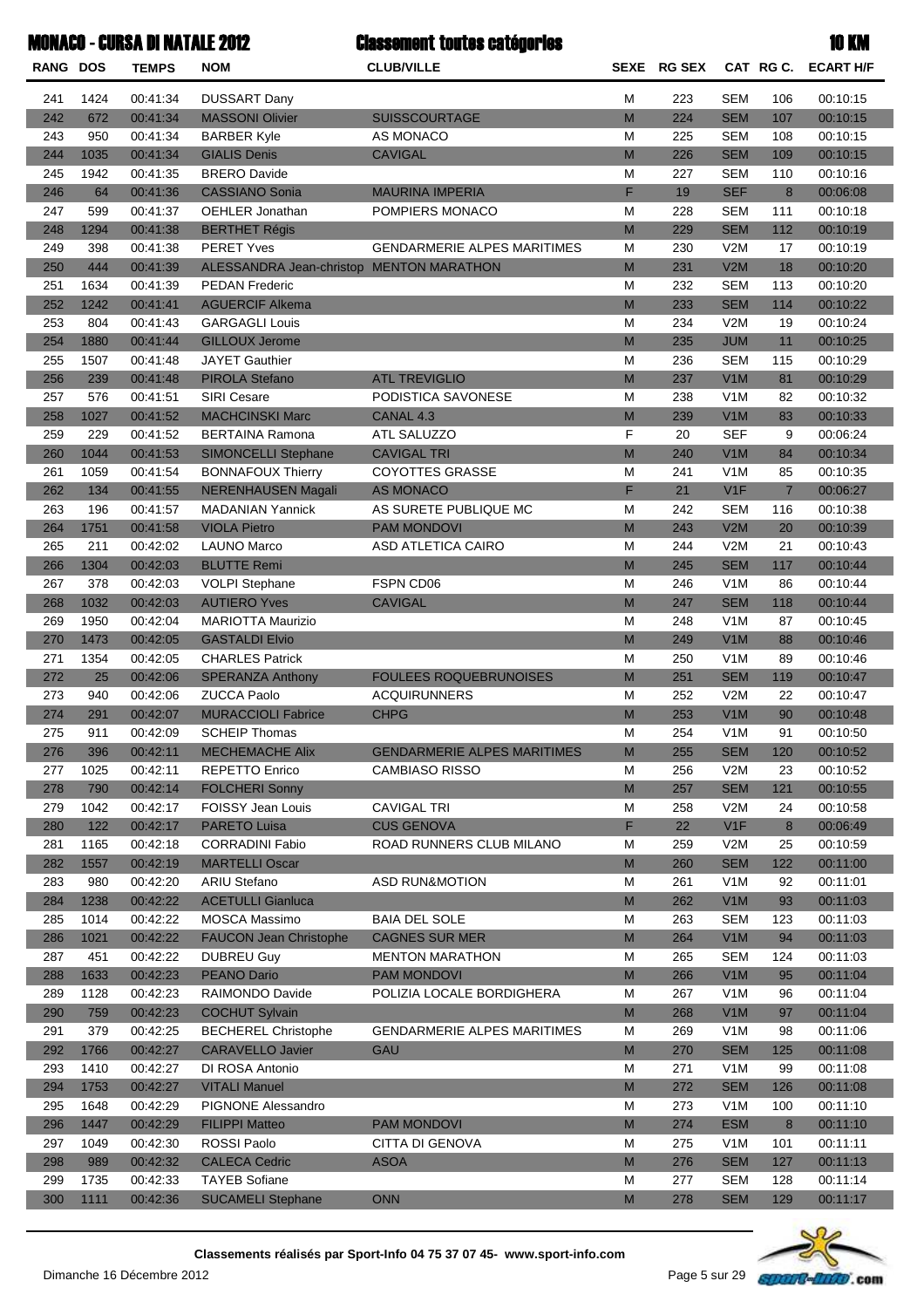#### 10 KMMONACO - CURSA DI NATALE 2012 - Clocoomont toutes esténories - Cursa de la Constantino de la Constantino<br>De la constantino de la constantino de la constantino de la constantino de la constantino de la constantino de

Classement toutes catégories

|                 |             | <u> MUNAVU - VUROA VI NATALE ZUIZ</u> |                               | eig990ilielit_tuuto3 Gateyoi 109 |                                                                                                            |               |                  |                | IV MVI           |
|-----------------|-------------|---------------------------------------|-------------------------------|----------------------------------|------------------------------------------------------------------------------------------------------------|---------------|------------------|----------------|------------------|
| <b>RANG DOS</b> |             | <b>TEMPS</b>                          | <b>NOM</b>                    | <b>CLUB/VILLE</b>                | <b>SEXE</b>                                                                                                | <b>RG SEX</b> |                  | CAT RG C.      | <b>ECART H/F</b> |
| 301             | 843         | 00:42:36                              | <b>LOZANO Eric</b>            |                                  | М                                                                                                          | 279           | V <sub>1</sub> M | 102            | 00:11:17         |
| 302             | 348         | 00:42:39                              | <b>LANEVE Jean Francois</b>   | <b>FOULEES ROQUEBRUNOISES</b>    | $\mathsf{M}% _{T}=\mathsf{M}_{T}\!\left( a,b\right) ,\ \mathsf{M}_{T}=\mathsf{M}_{T}\!\left( a,b\right) ,$ | 280           | V1M              | 103            | 00:11:20         |
| 303             | 222         | 00:42:43                              | <b>MACCARI Marc</b>           | <b>ASOA</b>                      | M                                                                                                          | 281           | V2M              | 26             | 00:11:24         |
| 304             | 468         | 00:42:44                              | <b>POUVREAU Fabrice</b>       | <b>MENTON MARATHON</b>           | M                                                                                                          | 282           | V1M              | 104            | 00:11:25         |
| 305             | 1748        | 00:42:44                              | <b>VIETTI Piero</b>           |                                  | M                                                                                                          | 283           | V2M              | 27             | 00:11:25         |
| 306             | 1713        | 00:42:45                              | <b>SECLET Dominique</b>       |                                  | M                                                                                                          | 284           | <b>SEM</b>       | 130            | 00:11:26         |
| 307             | 1783        | 00:42:46                              | <b>MAURO Julien</b>           |                                  | M                                                                                                          | 285           | <b>SEM</b>       | 131            | 00:11:27         |
| 308             | 1765        | 00:42:47                              | <b>CALVIERA Christophe</b>    | <b>ONN</b>                       | M                                                                                                          | 286           | <b>SEM</b>       | 132            | 00:11:28         |
| 309             | 733         | 00:42:47                              | <b>BOSELLI Sebastien</b>      |                                  | M                                                                                                          | 287           | <b>SEM</b>       | 133            | 00:11:28         |
| 310             | 302         | 00:42:47                              | <b>BERTHELIN Eddy</b>         | <b>DOTTA</b>                     | M                                                                                                          | 288           | <b>SEM</b>       | 134            | 00:11:28         |
| 311             | 1181        | 00:42:52                              | <b>BAIETTO Adriano</b>        | <b>RUNNERS LOANO</b>             | M                                                                                                          | 289           | V2M              | 28             | 00:11:33         |
| 312             | 167         | 00:42:52                              | <b>FRANCART J Pierre</b>      | <b>AS MONACO</b>                 | M                                                                                                          | 290           | V2M              | 29             | 00:11:33         |
| 313             | 83          | 00:42:53                              | <b>BOLOGNESI Silvia</b>       | <b>CAMBIASO RISSO</b>            | F                                                                                                          | 23            | V2F              | $\mathbf{2}$   | 00:07:25         |
| 314             | 1132        | 00:42:54                              | <b>BRUNA Luca</b>             | PRO SAN PIETRO                   | M                                                                                                          | 291           | <b>SEM</b>       | 135            | 00:11:35         |
| 315             | 1901        | 00:42:55                              | <b>BARRECA Luca</b>           |                                  | M                                                                                                          | 292           | V <sub>1</sub> M | 105            | 00:11:36         |
| 316             | 221         | 00:42:55                              | <b>GENDRE Claude</b>          | <b>ASOA</b>                      | M                                                                                                          | 293           | V3M              | $\mathbf{1}$   | 00:11:36         |
| 317             | 440         | 00:42:56                              | ROSSO Alessandro              | <b>MAURINA IMPERIA</b>           | M                                                                                                          | 294           | V2M              | 30             | 00:11:37         |
|                 |             |                                       |                               |                                  | M                                                                                                          |               | V1M              |                |                  |
| 318<br>319      | 297<br>1698 | 00:42:58                              | <b>VISSUZAINE Antoine</b>     | <b>COURIR A PEILLON</b>          | M                                                                                                          | 295           | V <sub>1</sub> M | 106<br>107     | 00:11:39         |
|                 |             | 00:42:58                              | <b>RUER Philippe</b>          |                                  |                                                                                                            | 296           |                  |                | 00:11:39         |
| 320             | 464         | 00:42:58                              |                               |                                  | M                                                                                                          | 297           | <b>SEM</b>       | 136            | 00:11:39         |
| 321             | 670         | 00:42:59                              | <b>GALLUCCIO Sauveur</b>      | <b>STADE LAURENTIN</b>           | M                                                                                                          | 298           | V2M              | 31             | 00:11:40         |
| 322             | 276         | 00:42:59                              | <b>RIZZO Franck</b>           | <b>CARABINIERS DU PRINCE</b>     | M                                                                                                          | 299           | <b>SEM</b>       | 137            | 00:11:40         |
| 323             | 272         | 00:42:59                              | <b>GARCIA Laurent</b>         | <b>CARABINIERS DU PRINCE</b>     | M                                                                                                          | 300           | <b>SEM</b>       | 138            | 00:11:40         |
| 324             | 1882        | 00:43:00                              | <b>FAUVELET Clement</b>       |                                  | M                                                                                                          | 301           | <b>CAM</b>       | $\overline{4}$ | 00:11:41         |
| 325             | 1603        | 00:43:00                              | <b>NUTIS Fabrizio</b>         |                                  | M                                                                                                          | 302           | V <sub>1</sub> M | 108            | 00:11:41         |
| 326             | 842         | 00:43:01                              | <b>LOUNISSI David</b>         |                                  | M                                                                                                          | 303           | V1M              | 109            | 00:11:42         |
| 327             | 1170        | 00:43:01                              | VALLERAY Jérôme               | RUN AND TRAIL SOSPEL             | M                                                                                                          | 304           | V <sub>1</sub> M | 110            | 00:11:42         |
| 328             | 1876        | 00:43:04                              | <b>BATTISTELLI Pascal</b>     |                                  | M                                                                                                          | 305           | <b>SEM</b>       | 139            | 00:11:45         |
| 329             | 1975        | 00:43:04                              | <b>VOLFSON David</b>          |                                  | М                                                                                                          | 306           | <b>SEM</b>       | 140            | 00:11:45         |
| 330             | 184         | 00:43:05                              | <b>BARNEOUD Fabrice</b>       | AS SURETE PUBLIQUE MC            | M                                                                                                          | 307           | V1M              | 111            | 00:11:46         |
| 331             | 1906        | 00:43:05                              | <b>LOUISY LOUIS Moise</b>     |                                  | M                                                                                                          | 308           | <b>SEM</b>       | 141            | 00:11:46         |
| 332             | 1466        | 00:43:06                              | <b>GANCIA Flavio</b>          | <b>PAM MONDOVI</b>               | M                                                                                                          | 309           | V1M              | 112            | 00:11:47         |
| 333             | 1531        | 00:43:09                              | <b>LOTH Vincent</b>           |                                  | М                                                                                                          | 310           | V <sub>1</sub> M | 113            | 00:11:50         |
| 334             | 618         | 00:43:09                              | <b>BRUDOUX Lionel</b>         | RIVIERA ATHLE TEAM               | M                                                                                                          | 311           | V1M              | 114            | 00:11:50         |
| 335             | 1199        | 00:43:11                              | <b>DESMAREST Xavier</b>       | <b>SAM</b>                       | М                                                                                                          | 312           | V <sub>1</sub> M | 115            | 00:11:52         |
| 336             | 1864        | 00:43:12                              |                               |                                  | M                                                                                                          | 313           | <b>SEM</b>       | 142            | 00:11:53         |
| 337             | 377         | 00:43:13                              | <b>VISSE Emmanuel</b>         | FSPN CD06                        | M                                                                                                          | 314           | <b>SEM</b>       | 143            | 00:11:54         |
| 338             | 168         | 00:43:15                              | <b>GALLO Eddy</b>             | <b>AS MONACO</b>                 | $\mathsf{M}% _{T}=\mathsf{M}_{T}\!\left( a,b\right) ,\ \mathsf{M}_{T}=\mathsf{M}_{T}\!\left( a,b\right) ,$ | 315           | V2M              | 32             | 00:11:56         |
| 339             | 1262        | 00:43:16                              | ARNAUDO Paolo                 |                                  | M                                                                                                          | 316           | CAM              | 5              | 00:11:57         |
| 340             | 351         | 00:43:20                              | <b>PERRET Olivier</b>         | <b>FOULEES ROQUEBRUNOISES</b>    | $\mathsf{M}% _{T}=\mathsf{M}_{T}\!\left( a,b\right) ,\ \mathsf{M}_{T}=\mathsf{M}_{T}\!\left( a,b\right) ,$ | 317           | V1M              | 116            | 00:12:01         |
| 341             | 343         | 00:43:21                              | <b>DUMAND Patrick</b>         | <b>FOULEES ROQUEBRUNOISES</b>    | M                                                                                                          | 318           | V2M              | 33             | 00:12:02         |
| 342             | 202         | 00:43:22                              | <b>VOLTO Maxime</b>           | AS SURETE PUBLIQUE MC            | M                                                                                                          | 319           | <b>SEM</b>       | 144            | 00:12:03         |
| 343             | 1871        | 00:43:22                              | PICCONE Paolo                 | RIVIERA TRIATHLON                | M                                                                                                          | 320           | V <sub>1</sub> M | 117            | 00:12:03         |
| 344             | 197         | 00:43:23                              | <b>MICHAUD Jerome</b>         | AS SURETE PUBLIQUE MC            | ${\sf M}$                                                                                                  | 321           | V1M              | 118            | 00:12:04         |
| 345             | 959         | 00:43:23                              | DE PALMA Francesco            | AS MONACO TRI                    | M                                                                                                          | 322           | <b>SEM</b>       | 145            | 00:12:04         |
| 346             | 411         | 00:43:24                              | <b>ARDISSON Bastien</b>       | HOTEL METROPLOLE                 | M                                                                                                          | 323           | <b>SEM</b>       | 146            | 00:12:05         |
| 347             | 1935        | 00:43:24                              | <b>FUSTER Yannick</b>         | CAP D'AIL MACADAM                | M                                                                                                          | 324           | <b>SEM</b>       | 147            | 00:12:05         |
| 348             | 413         | 00:43:26                              | <b>BERNARD Cedric</b>         | HOTEL METROPLOLE                 | $\mathsf{M}% _{T}=\mathsf{M}_{T}\!\left( a,b\right) ,\ \mathsf{M}_{T}=\mathsf{M}_{T}\!\left( a,b\right) ,$ | 325           | <b>SEM</b>       | 148            | 00:12:07         |
| 349             | 1002        | 00:43:28                              | <b>BICO Gianluca</b>          | <b>ATLETICA CERIALE</b>          | M                                                                                                          | 326           | V <sub>1</sub> M | 119            | 00:12:09         |
| 350             | 828         | 00:43:30                              | <b>LAPEYRE Nicolas</b>        |                                  | ${\sf M}$                                                                                                  | 327           | V1M              | 120            | 00:12:11         |
| 351             | 1149        | 00:43:30                              | PISEDDU Daniele               | PRO SAN PIETRO                   | M                                                                                                          | 328           | V <sub>1</sub> M | 121            | 00:12:11         |
| 352             | 489         | 00:43:30                              | <b>GAVET Francois</b>         | <b>NICE TRIATHLON CLUB</b>       | M                                                                                                          | 329           | V3M              | $\overline{2}$ | 00:12:11         |
| 353             | 1594        | 00:43:30                              | <b>NEDERSTIGT Niels</b>       |                                  | M                                                                                                          | 330           | V <sub>1</sub> M | 122            | 00:12:11         |
| 354             | 715         | 00:43:30                              | <b>ALLIO Olivier</b>          |                                  | ${\sf M}$                                                                                                  | 331           | <b>SEM</b>       | 149            | 00:12:11         |
| 355             | 915         | 00:43:32                              | <b>SEIGNARD Jean Francois</b> |                                  | M                                                                                                          | 332           | <b>SEM</b>       | 150            | 00:12:13         |
| 356             | 671         | 00:43:32                              | LE PERF Damien                | <b>STADE LAURENTIN TRI</b>       | $\mathsf{M}% _{T}=\mathsf{M}_{T}\!\left( a,b\right) ,\ \mathsf{M}_{T}=\mathsf{M}_{T}\!\left( a,b\right) ,$ | 333           | <b>SEM</b>       | 151            | 00:12:13         |
| 357             | 1744        | 00:43:33                              | VERDINO Jean-philippe         |                                  | M                                                                                                          | 334           | <b>SEM</b>       | 152            | 00:12:14         |
| 358             | 646         | 00:43:33                              | <b>DANIELE Raffaello</b>      | SOCIETE NAUTIQUE MC              | M                                                                                                          | 335           | <b>JUM</b>       | 12             | 00:12:14         |
| 359             | 1758        | 00:43:34                              | <b>ZAIMEDDINE Claude</b>      |                                  | M                                                                                                          | 336           | V <sub>1</sub> M | 123            | 00:12:15         |
| 360             | 1263        | 00:43:35                              | <b>AVARO Michele</b>          |                                  | ${\sf M}$                                                                                                  | 337           | <b>SEM</b>       | 153            | 00:12:16         |
|                 |             |                                       |                               |                                  |                                                                                                            |               |                  |                |                  |

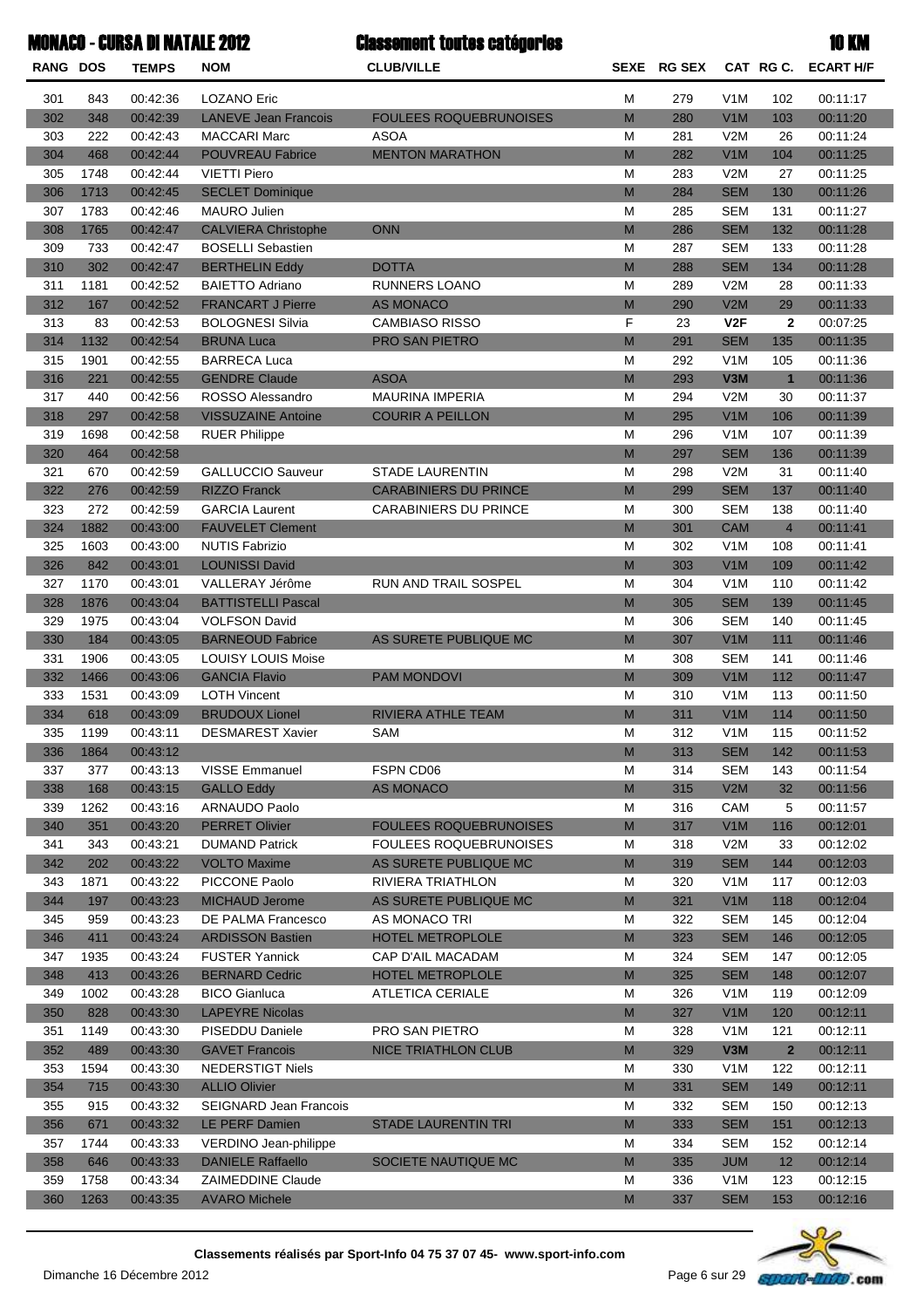|                 |              | <b>MONACO - CURSA DI NATALE 2012</b> |                                                 | <b>Classement toutes catégories</b> |                                                                                                            |             |                          |                 | <b>10 KM</b>         |
|-----------------|--------------|--------------------------------------|-------------------------------------------------|-------------------------------------|------------------------------------------------------------------------------------------------------------|-------------|--------------------------|-----------------|----------------------|
| <b>RANG DOS</b> |              | <b>TEMPS</b>                         | <b>NOM</b>                                      | <b>CLUB/VILLE</b>                   |                                                                                                            | SEXE RG SEX |                          |                 | CAT RG C. ECART H/F  |
| 361             | 136          | 00:43:37                             | <b>LERDA Stephane</b>                           | AS MONACO                           | М                                                                                                          | 338         | <b>SEM</b>               | 154             | 00:12:18             |
| 362             | 658          | 00:43:37                             | <b>LE GAC Christophe</b>                        | <b>SPIRIDON CA</b>                  | M                                                                                                          | 339         | V1M                      | 124             | 00:12:18             |
| 363             | 575          | 00:43:38                             | <b>SARI Alex</b>                                | PODISTICA SAVONESE                  | M                                                                                                          | 340         | <b>JUM</b>               | 13              | 00:12:19             |
| 364             | 1580         | 00:43:38                             | <b>MOLLE Giacomo</b>                            |                                     | $\mathsf{M}% _{T}=\mathsf{M}_{T}\!\left( a,b\right) ,\ \mathsf{M}_{T}=\mathsf{M}_{T}\!\left( a,b\right) ,$ | 341         | V1M                      | 125             | 00:12:19             |
| 365             | 978          | 00:43:39                             | <b>NARBONA Maurizio</b>                         | ASD MARENE 2000                     | M                                                                                                          | 342         | V <sub>1</sub> M         | 126             | 00:12:20             |
| 366             | 1085         | 00:43:41                             | <b>IADICICCO Giancarlo</b>                      | <b>GSR FERRERO ALBA</b>             | $\mathsf{M}% _{T}=\mathsf{M}_{T}\!\left( a,b\right) ,\ \mathsf{M}_{T}=\mathsf{M}_{T}\!\left( a,b\right) ,$ | 343         | V1M                      | 127             | 00:12:22             |
| 367             | 1741         | 00:43:42                             | <b>VALLEE Teddy</b>                             |                                     | M                                                                                                          | 344         | <b>SEM</b>               | 155             | 00:12:23             |
| 368             | 1572         | 00:43:42                             | <b>MENEGHETTI Andrea</b>                        |                                     | $\mathsf{M}% _{T}=\mathsf{M}_{T}\!\left( a,b\right) ,\ \mathsf{M}_{T}=\mathsf{M}_{T}\!\left( a,b\right) ,$ | 345         | V1M                      | 128             | 00:12:23             |
| 369             | 1367         | 00:43:43                             | <b>CLEMENTE Giovanni</b>                        | HOTEL METROPLOLE                    | M                                                                                                          | 346         | V <sub>1</sub> M         | 129             | 00:12:24             |
| 370             | 459          | 00:43:43                             | <b>GUILLET Philippe</b>                         | <b>MENTON MARATHON</b>              | $\mathsf{M}% _{T}=\mathsf{M}_{T}\!\left( a,b\right) ,\ \mathsf{M}_{T}=\mathsf{M}_{T}\!\left( a,b\right) ,$ | 347         | V1M                      | 130             | 00:12:24             |
| 371             | 1090         | 00:43:43                             | <b>ER-RHIF Fouad</b>                            | <b>KEESYSTEM</b>                    | M                                                                                                          | 348         | <b>SEM</b>               | 156             | 00:12:24             |
| 372             | 497          | 00:43:43                             | <b>BUSSO Luca</b>                               | PODISTICA CARAGLIESE                | $\mathsf{M}% _{T}=\mathsf{M}_{T}\!\left( a,b\right) ,\ \mathsf{M}_{T}=\mathsf{M}_{T}\!\left( a,b\right) ,$ | 349         | V2M                      | 34              | 00:12:24             |
| 373             | 178          | 00:43:44                             | <b>SEKIOU Rachid</b>                            | AS MONACO                           | M                                                                                                          | 350         | V <sub>1</sub> M         | 131             | 00:12:25             |
| 374             | 332          | 00:43:44                             | <b>TOUATI Clement</b>                           | FIT NICE                            | $\mathsf{M}% _{T}=\mathsf{M}_{T}\!\left( a,b\right) ,\ \mathsf{M}_{T}=\mathsf{M}_{T}\!\left( a,b\right) ,$ | 351         | <b>CAM</b>               | 6               | 00:12:25             |
| 375             | 581          | 00:43:45                             | <b>BACONNIER Jean Claude</b>                    | POMPIERS MONACO                     | M                                                                                                          | 352         | V2M                      | 35              | 00:12:26             |
| 376             | 703          | 00:43:45                             | <b>MARTIN Mickael</b>                           | <b>VIRBAC</b>                       | $\mathsf{M}% _{T}=\mathsf{M}_{T}\!\left( a,b\right) ,\ \mathsf{M}_{T}=\mathsf{M}_{T}\!\left( a,b\right) ,$ | 353         | <b>SEM</b>               | 157             | 00:12:26             |
| 377             | 956          | 00:43:46                             | <b>BALLERIO Pierre</b>                          | AS MONACO TRI                       | M                                                                                                          | 354         | <b>SEM</b>               | 158             | 00:12:27             |
| 378             | 1510         | 00:43:47                             | <b>KOHLER Franck</b>                            |                                     | $\mathsf{M}% _{T}=\mathsf{M}_{T}\!\left( a,b\right) ,\ \mathsf{M}_{T}=\mathsf{M}_{T}\!\left( a,b\right) ,$ | 355         | <b>SEM</b>               | 159             | 00:12:28             |
| 379             | 992          | 00:43:47                             | <b>DEGELDER Boris</b>                           | <b>ASOA</b>                         | M                                                                                                          | 356         | V <sub>1</sub> M         | 132             | 00:12:28             |
| 380             | 172          | 00:43:52                             | <b>LOMBARDO Franck</b>                          | <b>AS MONACO</b>                    | $\mathsf{M}% _{T}=\mathsf{M}_{T}\!\left( a,b\right) ,\ \mathsf{M}_{T}=\mathsf{M}_{T}\!\left( a,b\right) ,$ | 357         | V1M                      | 133             | 00:12:33             |
| 381             | 452          | 00:43:52                             | <b>GASIGLIA Fabrice</b>                         | <b>MENTON MARATHON</b>              | M                                                                                                          | 358         | V <sub>1</sub> M         | 134             | 00:12:33             |
| 382             | 1857         | 00:43:53                             | <b>LOMBARDO David</b>                           |                                     | $\mathsf{M}% _{T}=\mathsf{M}_{T}\!\left( a,b\right) ,\ \mathsf{M}_{T}=\mathsf{M}_{T}\!\left( a,b\right) ,$ | 359         | <b>SEM</b>               | 160             | 00:12:34             |
| 383             | 1243         | 00:43:54                             | <b>AGUILAR Felix</b>                            |                                     | M                                                                                                          | 360         | <b>SEM</b>               | 161             | 00:12:35             |
| 384             | 702          | 00:43:55                             | <b>MARIN Vincent</b>                            | <b>VIRBAC</b>                       | $\mathsf{M}% _{T}=\mathsf{M}_{T}\!\left( a,b\right) ,\ \mathsf{M}_{T}=\mathsf{M}_{T}\!\left( a,b\right) ,$ | 361         | <b>SEM</b>               | 162             | 00:12:36             |
| 385             | 194          | 00:43:55                             | <b>LECAS Cedric</b>                             | AS SURETE PUBLIQUE MC               | M                                                                                                          | 362         | <b>SEM</b>               | 163             | 00:12:36             |
| 386             | 1395         | 00:43:57                             | <b>DE GREGORIO Marco</b>                        |                                     | M<br>M                                                                                                     | 363         | <b>SEM</b><br><b>SEM</b> | 164             | 00:12:38             |
| 387<br>388      | 686<br>487   | 00:44:02<br>00:44:02                 | <b>AZZARELLO Laurent</b><br><b>SENECA Yoann</b> | <b>VIRBAC</b><br><b>NCAA</b>        | M                                                                                                          | 364<br>365  | <b>JUM</b>               | 165<br>14       | 00:12:43<br>00:12:43 |
| 389             | 367          | 00:44:03                             | <b>MANADIN Sebastien</b>                        | FSPN CD06                           | M                                                                                                          | 366         | <b>SEM</b>               | 166             | 00:12:44             |
| 390             | 538          | 00:44:05                             | <b>ZANARDI Roberto</b>                          | PODISTICA PERALTO                   | M                                                                                                          | 367         | V2M                      | 36              | 00:12:46             |
| 391             | 1003         | 00:44:07                             | <b>BRAGGIO Alessandro</b>                       | <b>ATLETICA CERIALE</b>             | M                                                                                                          | 368         | V <sub>1</sub> M         | 135             | 00:12:48             |
| 392             | 1138         | 00:44:07                             | <b>DE LAURETIS Raffaele</b>                     | PRO SAN PIETRO                      | M                                                                                                          | 369         | V1M                      | 136             | 00:12:48             |
| 393             | 8            | 00:44:08                             | <b>VINUESA Cristina</b>                         | AS MONACO                           | F                                                                                                          | 24          | <b>SEF</b>               | 10              | 00:08:40             |
| 394             | 1124         | 00:44:08                             | <b>BONAVIA Flavio</b>                           | PODISTICA VILLAFALLETTO             | M                                                                                                          | 370         | V1M                      | 137             | 00:12:49             |
| 395             | 195          | 00:44:09                             | <b>LOTTIER Frederic</b>                         | AS SURETE PUBLIQUE MC               | M                                                                                                          | 371         | V <sub>1</sub> M         | 138             | 00:12:50             |
| 396             | 57           | 00:44:10                             | <b>ALLUMINIO Francesca</b>                      | <b>ASD BOVES RUN</b>                | F                                                                                                          | 25          | <b>ESF</b>               | $5\overline{)}$ | 00:08:42             |
| 397             | 997          | 00:44:12                             | PISANESCHI Roland                               | ASOA                                | M                                                                                                          | 372         | V2M                      | 37              | 00:12:53             |
| 398             | 1210         | 00:44:12                             | <b>BERNARD Julien</b>                           | <b>STADE LAURENTIN</b>              | M                                                                                                          | 373         | <b>SEM</b>               | 167             | 00:12:53             |
| 399             | 399          | 00:44:12                             | <b>PRADEAU Gregory</b>                          | <b>GENDARMERIE ALPES MARITIMES</b>  | M                                                                                                          | 374         | <b>SEM</b>               | 168             | 00:12:53             |
| 400             | 42           | 00:44:13                             | <b>DE VINCENTIIS Giovanni</b>                   | <b>PRO SAN PIETRO SANREMO</b>       | M                                                                                                          | 375         | V1M                      | 139             | 00:12:54             |
| 401             | 1793         | 00:44:14                             | <b>OBERTI Giovanni</b>                          | PODISTICA PERALTO                   | M                                                                                                          | 376         | V2M                      | 38              | 00:12:55             |
| 402             | 1839         | 00:44:14                             | <b>DULIERE Yvan</b>                             |                                     | M                                                                                                          | 377         | V1M                      | 140             | 00:12:55             |
| 403             | 927          | 00:44:15                             | VICENZI Jean Louis                              |                                     | М                                                                                                          | 378         | V <sub>1</sub> M         | 141             | 00:12:56             |
| 404             | 510          | 00:44:15                             | <b>CASALEGGIO Luca</b>                          | PODISTICA PERALTO                   | M                                                                                                          | 379         | <b>SEM</b>               | 169             | 00:12:56             |
| 405             | 1870         | 00:44:15                             | <b>VERGER Gaylord</b>                           |                                     | М                                                                                                          | 380         | <b>SEM</b>               | 170             | 00:12:56             |
| 406             | 808          | 00:44:16                             | <b>GAVET Dominique</b>                          |                                     | M                                                                                                          | 381         | V1M                      | 142             | 00:12:57             |
| 407             | 1795         | 00:44:17                             | MOTTA Massimiliano                              | PODISTICA PERALTO                   | M                                                                                                          | 382         | V <sub>1</sub> M         | 143             | 00:12:58             |
| 408             | 758          | 00:44:17                             | <b>CLERISSI Fabrice</b>                         |                                     | M                                                                                                          | 383         | <b>SEM</b>               | 171             | 00:12:58             |
| 409             | 397          | 00:44:18                             | <b>MEYNARD Guillaume</b>                        | <b>GENDARMERIE ALPES MARITIMES</b>  | M                                                                                                          | 384         | <b>ESM</b>               | 9               | 00:12:59             |
| 410             | 240          | 00:44:19                             | <b>SCASSERRA Dario</b>                          | <b>ATL TREVIGLIO</b>                | M                                                                                                          | 385         | V2M                      | 39              | 00:13:00             |
| 411             | 502          | 00:44:19                             | <b>ABBATE Rosario</b>                           | PODISTICA PERALTO                   | M                                                                                                          | 386         | V2M                      | 40              | 00:13:00             |
| 412             | 380          | 00:44:21                             | <b>BEDENE Olivier</b>                           | <b>GENDARMERIE ALPES MARITIMES</b>  | M                                                                                                          | 387         | <b>SEM</b>               | 172             | 00:13:02             |
| 413             | 1787         | 00:44:21                             | <b>MARCHESE Adriano</b>                         | PODISTICA PERALTO                   | M                                                                                                          | 388         | V <sub>1</sub> M         | 144             | 00:13:02             |
| 414             | 571          | 00:44:23                             | ROSSI Massimiliano                              | PODISTICA SAVONESE                  | M                                                                                                          | 389         | V1M                      | 145             | 00:13:04             |
| 415             | 1836         | 00:44:23                             | <b>JACQUELINE Olivier</b>                       | AS SURETE PUBLIQUE MC               | М                                                                                                          | 390         | <b>SEM</b>               | 173             | 00:13:04             |
| 416             | 470          | 00:44:24                             | <b>RICHARTE J Francois</b>                      | <b>MENTON MARATHON</b>              | M                                                                                                          | 391         | <b>SEM</b>               | 174             | 00:13:05             |
| 417             | 1842         | 00:44:24                             | <b>BARIGAZZI Marco</b>                          | <b>CIRCOLO MINERVA</b>              | М                                                                                                          | 392         | V2M                      | 41              | 00:13:05             |
| 418             | 1231         | 00:44:24                             | <b>BESCHI Stefano</b>                           | <b>US MAURINA</b>                   | M                                                                                                          | 393         | <b>SEM</b>               | 175             | 00:13:05             |
| 419<br>420      | 1036<br>1201 | 00:44:26<br>00:44:26                 | <b>MARTIN Jackie</b><br><b>FAGIOLI Andrea</b>   | CAVIGAL<br><b>SANREMO RUNNERS</b>   | м<br>M                                                                                                     | 394<br>395  | V3M<br><b>SEM</b>        | 3<br>176        | 00:13:07<br>00:13:07 |
|                 |              |                                      |                                                 |                                     |                                                                                                            |             |                          |                 |                      |

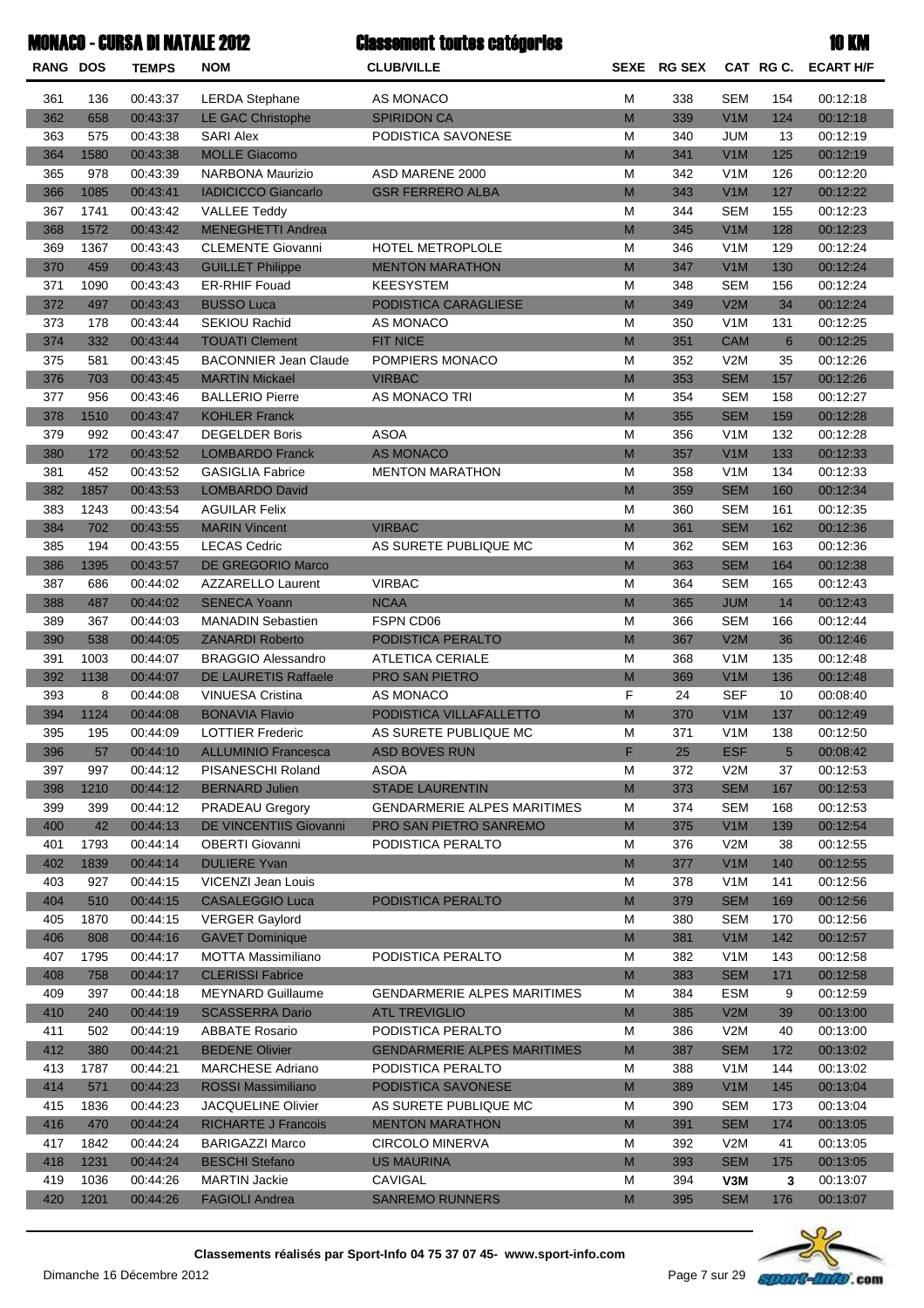|                 |            | <b>MONACO - CURSA DI NATALE 2012</b> |                            | <b>Classement toutes catégories</b> |                                                                                                            |             |                  |                | <b>10 KM</b>     |
|-----------------|------------|--------------------------------------|----------------------------|-------------------------------------|------------------------------------------------------------------------------------------------------------|-------------|------------------|----------------|------------------|
| <b>RANG DOS</b> |            | <b>TEMPS</b>                         | <b>NOM</b>                 | <b>CLUB/VILLE</b>                   |                                                                                                            | SEXE RG SEX |                  | CAT RG C.      | <b>ECART H/F</b> |
| 421             | 449        | 00:44:26                             | <b>CHAMPION Thomas</b>     | <b>MENTON MARATHON</b>              | М                                                                                                          | 396         | <b>SEM</b>       | 177            | 00:13:07         |
| 422             | 651        | 00:44:27                             | <b>NOVENA Fabio</b>        | SOCIETE NAUTIQUE MC                 | M                                                                                                          | 397         | <b>CAM</b>       | $\overline{7}$ | 00:13:08         |
| 423             | 434        | 00:44:27                             | <b>BARLA Daniele</b>       | <b>MARATHON CLUB IMPERIA</b>        | M                                                                                                          | 398         | V2M              | 42             | 00:13:08         |
| 424             | 821        | 00:44:28                             | <b>JULIEN Nicolas</b>      |                                     | $\mathsf{M}% _{H}=\mathsf{M}_{H}$                                                                          | 399         | <b>SEM</b>       | 178            | 00:13:09         |
| 425             | 766        | 00:44:28                             | <b>DEGOUANNI Thierry</b>   |                                     | М                                                                                                          | 400         | V1M              | 146            | 00:13:09         |
| 426             | 1291       | 00:44:29                             | <b>BERMOND Kate</b>        |                                     | F                                                                                                          | 26          | <b>SEF</b>       | 11             | 00:09:01         |
| 427             | 1092       | 00:44:29                             | ALHAEUSER Jochen           | <b>LC DUISBURG</b>                  | М                                                                                                          | 401         | V <sub>1</sub> M | 147            | 00:13:10         |
| 428             | 1982       | 00:44:30                             | <b>LORENZI Pierre</b>      | <b>GRAMAGLIA</b>                    | $\mathsf{M}% _{T}=\mathsf{M}_{T}\!\left( a,b\right) ,\ \mathsf{M}_{T}=\mathsf{M}_{T}\!\left( a,b\right) ,$ | 402         | V1M              | 148            | 00:13:11         |
| 429             | 33         | 00:44:31                             | <b>LEMOINE Valerie</b>     | <b>MENTON MARATHON</b>              | F                                                                                                          | 27          | V <sub>1F</sub>  | 9              | 00:09:03         |
| 430             | 1364       | 00:44:31                             | <b>CHUVIN Jean-marie</b>   |                                     | $\mathsf{M}% _{H}=\mathsf{M}_{H}$                                                                          | 403         | V1M              | 149            | 00:13:12         |
| 431             | 479        | 00:44:32                             | <b>LOCCHI Laurent</b>      | <b>MIELLS PARTNERS</b>              | M                                                                                                          | 404         | <b>SEM</b>       | 179            | 00:13:13         |
| 432             | 152        | 00:44:33                             | PATERNOSTER Vadim          | <b>2PM MONACO</b>                   | $\mathsf{M}% _{H}=\mathsf{M}_{H}$                                                                          | 405         | <b>JUM</b>       | 15             | 00:13:14         |
| 433             | 1235       | 00:44:33                             | <b>MACCHIARELLA Pietro</b> | <b>VENTIMIGLIA MARATHON</b>         | M                                                                                                          | 406         | V2M              | 43             | 00:13:14         |
| 434             | 885        | 00:44:34                             | <b>PEROT Laurent</b>       |                                     | $\mathsf{M}% _{H}=\mathsf{M}_{H}$                                                                          | 407         | V1M              | 150            | 00:13:15         |
| 435             | 1932       | 00:44:35                             | SCAVINI J Christophe       | <b>TEAM SPOC NICE</b>               | M                                                                                                          | 408         | V2M              | 44             | 00:13:16         |
| 436             | 542        | 00:44:35                             | <b>BACUCCHI Francesco</b>  | PODISTICA SAVONESE                  | $\mathsf{M}% _{H}=\mathsf{M}_{H}$                                                                          | 409         | V1M              | 151            | 00:13:16         |
| 437             | 445        | 00:44:37                             | <b>ARAB David</b>          | <b>MENTON MARATHON</b>              | M                                                                                                          | 410         | <b>SEM</b>       | 180            | 00:13:18         |
| 438             | 1062       | 00:44:37                             | <b>CAIN Alexandre</b>      | <b>ERA ANTIBES</b>                  | $\mathsf{M}% _{H}=\mathsf{M}_{H}$                                                                          | 411         | <b>SEM</b>       | 181            | 00:13:18         |
| 439             | 1152       | 00:44:37                             | <b>SECHI Maurizio</b>      | <b>PRO SAN PIETRO</b>               | M                                                                                                          | 412         | V1M              | 152            | 00:13:18         |
| 440             | 534        | 00:44:38                             | <b>SOLARI Bruno</b>        | PODISTICA PERALTO                   | $\mathsf{M}% _{H}=\mathsf{M}_{H}$                                                                          | 413         | V3M              | $\overline{4}$ | 00:13:19         |
| 441             | 1020       | 00:44:40                             | <b>BONFITTO Matteo</b>     | <b>BUSCHESE</b>                     | M                                                                                                          | 414         | V2M              | 45             | 00:13:21         |
| 442             | 1737       | 00:44:40                             | <b>TOSOLINI Michel</b>     |                                     | $\mathsf{M}% _{H}=\mathsf{M}_{H}$                                                                          | 415         | V2M              | 46             | 00:13:21         |
| 443             | 1777       | 00:44:42                             | <b>PEREZ Dominique</b>     |                                     | M                                                                                                          | 416         | V1M              | 153            | 00:13:23         |
| 444             | 589        | 00:44:43                             | <b>DRANES Lionel</b>       | POMPIERS MONACO                     | $\mathsf{M}% _{H}=\mathsf{M}_{H}$                                                                          | 417         | <b>SEM</b>       | 182            | 00:13:24         |
| 445             | 590        | 00:44:43                             | <b>FALLARA Marc</b>        | POMPIERS MONACO                     | M                                                                                                          | 418         | <b>SEM</b>       | 183            | 00:13:24         |
| 446             | 602        | 00:44:44                             | <b>SEGURA Philippe</b>     | POMPIERS MONACO                     | $\mathsf{M}% _{H}=\mathsf{M}_{H}$                                                                          | 419         | <b>SEM</b>       | 184            | 00:13:25         |
| 447             | 897        | 00:44:45                             | RE Luca                    |                                     | M                                                                                                          | 420         | <b>SEM</b>       | 185            | 00:13:26         |
| 448             | 265        | 00:44:48                             | <b>HOUARA Stephan</b>      | CANAL 4.3                           | M                                                                                                          | 421         | V1M              | 154            | 00:13:29         |
| 449             | 1489       | 00:44:48                             | <b>GOTTELAND Tom</b>       |                                     | М                                                                                                          | 422         | <b>SEM</b>       | 186            | 00:13:29         |
| 450             | 1156       | 00:44:51                             | <b>VIATORE Gianluca</b>    | <b>PRO SAN PIETRO</b>               | $\mathsf{M}% _{T}=\mathsf{M}_{T}\!\left( a,b\right) ,\ \mathsf{M}_{T}=\mathsf{M}_{T}\!\left( a,b\right) ,$ | 423         | V1M              | 155            | 00:13:32         |
| 451             | 799        | 00:44:52                             | <b>GAILLOT Lionel</b>      |                                     | М                                                                                                          | 424         | <b>SEM</b>       | 187            | 00:13:33         |
| 452             | 539        | 00:44:53                             | <b>ZUDDAS Franco</b>       | PODISTICA PERALTO                   | $\mathsf{M}% _{T}=\mathsf{M}_{T}\!\left( a,b\right) ,\ \mathsf{M}_{T}=\mathsf{M}_{T}\!\left( a,b\right) ,$ | 425         | V1M              | 156            | 00:13:34         |
| 453             | 1174       | 00:44:53                             |                            |                                     | М                                                                                                          | 426         | <b>SEM</b>       | 188            | 00:13:34         |
| 454             | 277        | 00:44:54                             | <b>ROUYER Benjamin</b>     | <b>CARABINIERS DU PRINCE</b>        | M                                                                                                          | 427         | <b>SEM</b>       | 189            | 00:13:35         |
| 455             | 977        | 00:44:55                             | GOLA Lorenzo               | ASD MARENE 2000                     | М                                                                                                          | 428         | V2M              | 47             | 00:13:36         |
| 456             | 1527       | 00:44:55                             | <b>LO CURTO Silvano</b>    |                                     | M                                                                                                          | 429         | V2M              | 48             | 00:13:36         |
| 457             | 1264       | 00:44:56                             | <b>BADOINO Edgardo</b>     |                                     | M                                                                                                          | 430         | V1M              | 157            | 00:13:37         |
| 458             | 1140       | 00:44:56                             | <b>GISMONDI Andrea</b>     | <b>PRO SAN PIETRO</b>               | $\mathsf{M}% _{T}=\mathsf{M}_{T}\!\left( a,b\right) ,\ \mathsf{M}_{T}=\mathsf{M}_{T}\!\left( a,b\right) ,$ | 431         | V1M              | 158            | 00:13:37         |
| 459             | 1095       | 00:44:57                             | <b>GORLERO Riccardo</b>    | <b>LIBERO</b>                       | M                                                                                                          | 432         | V <sub>1</sub> M | 159            | 00:13:38         |
| 460             | 1561       | 00:44:57                             | <b>MASIA Federico</b>      |                                     | $\mathsf{M}% _{T}=\mathsf{M}_{T}\!\left( a,b\right) ,\ \mathsf{M}_{T}=\mathsf{M}_{T}\!\left( a,b\right) ,$ | 433         | <b>SEM</b>       | 190            | 00:13:38         |
| 461             | 513        | 00:44:58                             | <b>CRAVIN Giulio</b>       | PODISTICA PERALTO                   | M                                                                                                          | 434         | V3M              | 5              | 00:13:39         |
| 462             | 1518       | 00:44:58                             | <b>LANÇON Olivier</b>      |                                     | $\mathsf{M}% _{T}=\mathsf{M}_{T}\!\left( a,b\right) ,\ \mathsf{M}_{T}=\mathsf{M}_{T}\!\left( a,b\right) ,$ | 435         | V1M              | 160            | 00:13:39         |
| 463             | 1412       | 00:44:59                             | <b>DIEZ Stephane</b>       |                                     | М                                                                                                          | 436         | V2M              | 49             | 00:13:40         |
| 464             | 77         | 00:44:59                             | <b>REVELLI Marina</b>      | <b>ASD DRAGONERO</b>                | F                                                                                                          | 28          | <b>SEF</b>       | 12             | 00:09:31         |
| 465             | 1046       | 00:45:01                             | <b>HOFFER Jean-bernard</b> | <b>CET SPORTS CANNES</b>            | М                                                                                                          | 437         | V2M              | 50             | 00:13:42         |
| 466             | 1790       | 00:45:02                             | <b>POLI Paolo</b>          | PODISTICA PERALTO                   | $\mathsf{M}% _{T}=\mathsf{M}_{T}\!\left( a,b\right) ,\ \mathsf{M}_{T}=\mathsf{M}_{T}\!\left( a,b\right) ,$ | 438         | V1M              | 161            | 00:13:43         |
| 467             | 1588       | 00:45:03                             | NAPOLITANO Francesco       |                                     | M                                                                                                          | 439         | V2M              | 51             | 00:13:44         |
| 468             | 739        | 00:45:04                             | <b>BRUZZO Romolo</b>       |                                     | $\mathsf{M}% _{T}=\mathsf{M}_{T}\!\left( a,b\right) ,\ \mathsf{M}_{T}=\mathsf{M}_{T}\!\left( a,b\right) ,$ | 440         | <b>SEM</b>       | 191            | 00:13:45         |
| 469             | 999        | 00:45:04                             | <b>TURBLIN Roland</b>      | ASOA                                | M                                                                                                          | 441         | V1M              | 162            | 00:13:45         |
| 470             | 1866       | 00:45:05                             | <b>PACE Stefano</b>        |                                     | $\mathsf{M}% _{T}=\mathsf{M}_{T}\!\left( a,b\right) ,\ \mathsf{M}_{T}=\mathsf{M}_{T}\!\left( a,b\right) ,$ | 442         | <b>SEM</b>       | 192            | 00:13:46         |
| 471             | 1022       | 00:45:06                             | POIRIER Jean Paul          | <b>CAGNES SUR MER</b>               | М                                                                                                          | 443         | V2M              | 52             | 00:13:47         |
| 472             | 1872       | 00:45:06                             | <b>MARIOTTI Eugenio</b>    | <b>RUN&amp;MOTION</b>               | $\mathsf{M}% _{T}=\mathsf{M}_{T}\!\left( a,b\right) ,\ \mathsf{M}_{T}=\mathsf{M}_{T}\!\left( a,b\right) ,$ | 444         | <b>SEM</b>       | 193            | 00:13:47         |
| 473             | 443        | 00:45:08                             | ALESSANDRA J Francois      | <b>MENTON MARATHON</b>              | М                                                                                                          | 445         | V1M              | 163            | 00:13:49         |
| 474             | 1164       | 00:45:10                             | <b>PIGNONE Marco</b>       | <b>RIVIERA TRIATHLON</b>            | $\mathsf{M}% _{T}=\mathsf{M}_{T}\!\left( a,b\right) ,\ \mathsf{M}_{T}=\mathsf{M}_{T}\!\left( a,b\right) ,$ | 446         | V1M              | 164            | 00:13:51         |
| 475             | 1372       | 00:45:12                             | <b>COLOMBO Raffaele</b>    |                                     | М                                                                                                          | 447         | <b>SEM</b>       | 194            | 00:13:53         |
| 476             | 1226       | 00:45:14                             | RADLOWSKI Irénée           | TTR                                 | M                                                                                                          | 448         | <b>SEM</b>       | 195            | 00:13:55         |
| 477             |            |                                      | <b>CALECA Gerard</b>       | <b>ASOA</b>                         |                                                                                                            | 449         | V <sub>1</sub> M | 165            | 00:13:55         |
| 478             | 990<br>388 | 00:45:14<br>00:45:15                 | <b>HASSAN Edouard</b>      | <b>GENDARMERIE ALPES MARITIMES</b>  | М<br>M                                                                                                     | 450         | V1M              | 166            | 00:13:56         |
| 479             | 1885       |                                      | <b>ROMANO Enzo</b>         |                                     |                                                                                                            | 451         | V <sub>1</sub> M | 167            | 00:13:57         |
| 480             | 220        | 00:45:16<br>00:45:17                 | <b>CARLE Silvia</b>        | <b>ASD BOVES RUN</b>                | М<br>F                                                                                                     | 29          | <b>SEF</b>       | 13             | 00:09:49         |
|                 |            |                                      |                            |                                     |                                                                                                            |             |                  |                |                  |

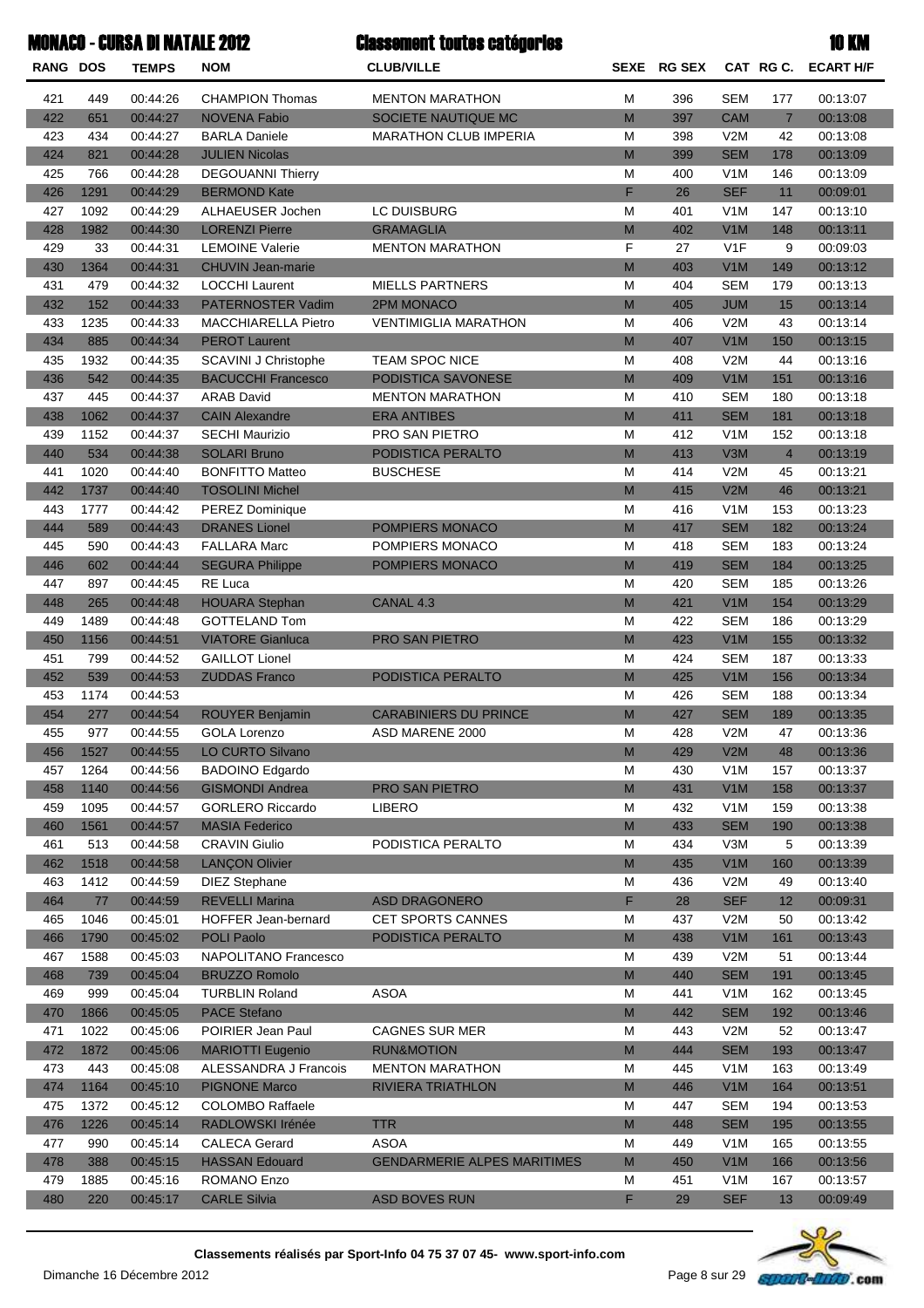|                 |                | <b>MONACO - CURSA DI NATALE 2012</b> |                                                      | <b>Classement toutes catégories</b> |                                                                                                                 |             |                   |                | <b>10 KM</b>         |
|-----------------|----------------|--------------------------------------|------------------------------------------------------|-------------------------------------|-----------------------------------------------------------------------------------------------------------------|-------------|-------------------|----------------|----------------------|
| <b>RANG DOS</b> |                | <b>TEMPS</b>                         | <b>NOM</b>                                           | <b>CLUB/VILLE</b>                   |                                                                                                                 | SEXE RG SEX |                   | CAT RG C.      | <b>ECART H/F</b>     |
| 481             | 37             | 00:45:18                             | <b>GAGLIARDI Massimo</b>                             | MEZZALUNA ASTI                      | М                                                                                                               | 452         | V2M               | 53             | 00:13:59             |
| 482             | 1270           | 00:45:19                             | <b>BARAT Sylvain</b>                                 |                                     | M                                                                                                               | 453         | <b>SEM</b>        | 196            | 00:14:00             |
| 483             | 90             | 00:45:20                             | <b>BERTRAND Catherine</b>                            | COURIR EN PAYS DE GRASSE            | F                                                                                                               | 30          | V <sub>1F</sub>   | 10             | 00:09:52             |
| 484             | 1850           | 00:45:20                             | <b>FOURNIAUDOU Christophe</b>                        |                                     | M                                                                                                               | 454         | <b>SEM</b>        | 197            | 00:14:01             |
| 485             | 1861           | 00:45:20                             | VASSALLO Paolo                                       | PODISTICA PERALTO                   | М                                                                                                               | 455         | V1M               | 168            | 00:14:01             |
| 486             | 159            | 00:45:21                             | RAYMOND Morgan                                       | <b>AMROC</b>                        | $\mathsf{M}% _{H}=\mathsf{M}_{H}$                                                                               | 456         | <b>SEM</b>        | 198            | 00:14:02             |
| 487             | 944            | 00:45:22                             | <b>PARODI Andrea</b>                                 | ALBENGA RUNNERS                     | M                                                                                                               | 457         | V1M               | 169            | 00:14:03             |
| 488             | 1732           | 00:45:22                             | <b>TAQUOIS Bertrand</b>                              |                                     | M                                                                                                               | 458         | <b>SEM</b>        | 199            | 00:14:03             |
| 489             | 1033           | 00:45:23                             | <b>BEAUVIR Pierrick</b>                              | <b>CAVIGAL</b>                      | M                                                                                                               | 459         | V1M               | 170            | 00:14:04             |
| 490             | 1236           | 00:45:24                             | ABBO Ino                                             |                                     | M                                                                                                               | 460         | V3M               | $6\phantom{1}$ | 00:14:05             |
| 491             | 914            | 00:45:27                             | <b>SCIANDINI Cristiano</b>                           |                                     | М                                                                                                               | 461         | <b>SEM</b>        | 200            | 00:14:08             |
| 492             | 1442           | 00:45:27                             | <b>FERNEZ Lionel</b>                                 |                                     | M                                                                                                               | 462         | V2M               | 54             | 00:14:08             |
| 493             | 403            | 00:45:28                             | <b>TRIBALLIER Anthony</b>                            | <b>GENDARMERIE ALPES MARITIMES</b>  | М                                                                                                               | 463         | <b>SEM</b>        | 201            | 00:14:09             |
| 494             | 503            | 00:45:29                             | <b>ANGELETTI Gianluca</b>                            | PODISTICA PERALTO                   | M                                                                                                               | 464         | <b>SEM</b>        | 202            | 00:14:10             |
| 495             | 1093           | 00:45:30                             | <b>BAUDOUIN Jean Michel</b>                          | <b>LEROYAL KARATE</b>               | М                                                                                                               | 465         | V1M               | 171            | 00:14:11             |
| 496             | 394            | 00:45:31                             | <b>LUVISUTTO Yannick</b>                             | <b>GENDARMERIE ALPES MARITIMES</b>  | M                                                                                                               | 466         | <b>SEM</b>        | 203            | 00:14:12             |
| 497             | 514            | 00:45:31                             | DALLA RIVA Quinto                                    | PODISTICA PERALTO                   | M                                                                                                               | 467         | V3M               | $\overline{7}$ | 00:14:12             |
| 498             | 164            | 00:45:31                             | <b>BONNET Fabien</b>                                 | <b>AS MONACO</b>                    | M                                                                                                               | 468         | <b>ESM</b>        | 10             | 00:14:12             |
| 499             | 458            | 00:45:32                             | <b>GRINDLER Gilles</b>                               | <b>MENTON MARATHON</b>              | М                                                                                                               | 469         | V2M               | 55             | 00:14:13             |
| 500             | 1247           | 00:45:32                             | <b>ALUFFI Ivano</b>                                  |                                     | M                                                                                                               | 470         | <b>SEM</b>        | 204            | 00:14:13             |
| 501             | 115            | 00:45:34                             | <b>SPIELMANN Nathalie</b>                            | <b>US CAGNES TRI</b>                | F                                                                                                               | 31          | V <sub>1</sub> F  | 11             | 00:10:06             |
| 502             | 198            | 00:45:35                             | <b>OUTTERYCK Didier</b>                              | AS SURETE PUBLIQUE MC               | M                                                                                                               | 471         | V1M               | 172            | 00:14:16             |
| 503             | 1333           | 00:45:37                             | <b>CAPDEVIELLE Thomas</b>                            |                                     | M                                                                                                               | 472         | <b>SEM</b>        | 205            | 00:14:18             |
| 504             | 412            | 00:45:37                             | <b>AZIZI Mohammed</b>                                | HOTEL METROPLOLE                    | M                                                                                                               | 473         | <b>SEM</b>        | 206            | 00:14:18             |
| 505             | 1991           | 00:45:39                             | <b>SIERRA Ludovic</b>                                |                                     | M                                                                                                               | 474         | <b>SEM</b>        | 207            | 00:14:20             |
| 506             | 1202           | 00:45:39                             | <b>OGGIANA Gianni</b>                                | <b>SANREMO RUNNERS</b>              | M                                                                                                               | 475         | <b>SEM</b>        | 208            | 00:14:20             |
| 507             | 1451           | 00:45:40                             | <b>FISCHETTI Andrea</b>                              |                                     | М                                                                                                               | 476         | V1M               | 173            | 00:14:21             |
| 508             | 1819           | 00:45:40                             | <b>LAZAAR Imad</b>                                   |                                     | M                                                                                                               | 477         | <b>SEM</b>        | 209            | 00:14:21             |
| 509             | 1968           | 00:45:42                             | <b>BIERMANS J Marc</b>                               |                                     | М                                                                                                               | 478         | <b>SEM</b>        | 210            | 00:14:23             |
| 510             | 1999           | 00:45:42                             | <b>PEYRET Olivier</b>                                |                                     | M                                                                                                               | 479         | V1M               | 174            | 00:14:23             |
| 511             | 128            | 00:45:43                             | <b>ROUSSEAU Elodie</b>                               |                                     | F                                                                                                               | 32          | V <sub>1</sub> F  | 12             | 00:10:15             |
| 512             | 1438           | 00:45:44                             | <b>FASSOT Gerald</b>                                 |                                     | M                                                                                                               | 480         | <b>SEM</b>        | 211            | 00:14:25             |
| 513             | 1388           | 00:45:46                             | <b>DALMASSO Alberto</b>                              |                                     | M                                                                                                               | 481         | <b>SEM</b>        | 212            | 00:14:27             |
| 514             | 1284           | 00:45:49                             | <b>BENARD Jean Frédéric</b>                          |                                     | M                                                                                                               | 482         | <b>SEM</b>        | 213            | 00:14:30             |
| 515             | 1883           | 00:45:51                             | <b>HARO Francois</b>                                 |                                     | М                                                                                                               | 483         | V2M               | 56             | 00:14:32             |
| 516             | 1104           | 00:45:56                             | <b>DE CASTILLA Pablo</b>                             | <b>NCAA</b>                         | $\mathsf{M}% _{T}=\mathsf{M}_{T}\!\left( a,b\right) ,\ \mathsf{M}_{T}=\mathsf{M}_{T}\!\left( a,b\right) ,$      | 484         | <b>ESM</b>        | 11             | 00:14:37             |
| 517             | 564            | 00:45:57                             | <b>ORIGONI Maurizio</b>                              | PODISTICA SAVONESE                  | М                                                                                                               | 485         | V1M               | 175            | 00:14:38             |
| 518             | 875            | 00:45:58                             | <b>NGUYEN HINDLEY Emma</b>                           |                                     | F                                                                                                               | 33          | <b>SEF</b>        | 14             | 00:10:30             |
| 519             | 490            | 00:46:01                             | FOURNAGE Jean Philippe                               | <b>ONN</b>                          | М                                                                                                               | 486         | V2M               | 57             | 00:14:42             |
| 520             | 395            | 00:46:03                             | <b>MATHIEU Philippe</b>                              | <b>GENDARMERIE ALPES MARITIMES</b>  | $\mathsf{M}% _{T}=\mathsf{M}_{T}\!\left( a,b\right) ,\ \mathsf{M}_{T}=\mathsf{M}_{T}\!\left( a,b\right) ,$      | 487         | V1M               | 176            | 00:14:44             |
| 521             | 561            | 00:46:03                             | <b>MARTINI Gabriella</b>                             | PODISTICA SAVONESE                  | F                                                                                                               | 34          | V3F               | 1              | 00:10:35             |
| 522             | 1659           | 00:46:04                             | PONS Jimmy                                           |                                     | $\mathsf{M}% _{T}=\mathsf{M}_{T}\!\left( a,b\right) ,\ \mathsf{M}_{T}=\mathsf{M}_{T}\!\left( a,b\right) ,$      | 488         | <b>SEM</b>        | 214            | 00:14:45             |
| 523             | 1041           | 00:46:05                             | <b>FIORUCCI Noel</b>                                 | <b>CAVIGAL TRI</b>                  | М                                                                                                               | 489         | V1M               | 177            | 00:14:46             |
| 524             | 318<br>1812    | 00:46:06                             | <b>TARGET Dominique</b><br><b>MURATORI Valentina</b> | <b>ERA ANTIBES</b>                  | $\mathsf{M}% _{T}=\mathsf{M}_{T}\!\left( a,b\right) ,\ \mathsf{M}_{T}=\mathsf{M}_{T}\!\left( a,b\right) ,$<br>F | 490<br>35   | V2M               | 58             | 00:14:47             |
| 525             |                | 00:46:08                             | <b>ANSELMA Roberto</b>                               | <b>TRI BORDIGHERA</b>               |                                                                                                                 | 491         | <b>JUF</b><br>V1M | 1              | 00:10:40             |
| 526<br>527      | 1255<br>1089   | 00:46:08<br>00:46:10                 | <b>BONGIOVANNI Alessandro</b>                        | PAM MONDOVI<br><b>IM580</b>         | $\mathsf{M}% _{T}=\mathsf{M}_{T}\!\left( a,b\right) ,\ \mathsf{M}_{T}=\mathsf{M}_{T}\!\left( a,b\right) ,$<br>М | 492         | V1M               | 178<br>179     | 00:14:49<br>00:14:51 |
| 528             | $\overline{9}$ | 00:46:11                             | <b>WEBER Mariana</b>                                 | <b>AS MONACO</b>                    | F                                                                                                               | 36          | V1F               | 13             | 00:10:43             |
| 529             | 312            | 00:46:13                             | <b>MARINO Mario</b>                                  | <b>DRAGONERO</b>                    | М                                                                                                               | 493         | V3M               | 8              | 00:14:54             |
| 530             | 962            | 00:46:14                             | <b>TEMPO Vittorio</b>                                | AS PRO SAN PIETRO                   | $\mathsf{M}% _{T}=\mathsf{M}_{T}\!\left( a,b\right) ,\ \mathsf{M}_{T}=\mathsf{M}_{T}\!\left( a,b\right) ,$      | 494         | V1M               | 180            | 00:14:55             |
| 531             | 1859           | 00:46:16                             | <b>BRIGNONNE Claudio</b>                             |                                     | М                                                                                                               | 495         | V2M               | 59             | 00:14:57             |
| 532             | 1835           | 00:46:17                             | <b>BOUYSSOU Alain</b>                                |                                     | $\mathsf{M}% _{T}=\mathsf{M}_{T}\!\left( a,b\right) ,\ \mathsf{M}_{T}=\mathsf{M}_{T}\!\left( a,b\right) ,$      | 496         | V2M               | 60             | 00:14:58             |
| 533             | 1030           | 00:46:17                             | <b>NESE Vincenzo</b>                                 | <b>CARIGNANO RUN</b>                | М                                                                                                               | 497         | V2M               | 61             | 00:14:58             |
| 534             | 1031           | 00:46:18                             | <b>AUBRIAT Etienne</b>                               | <b>CAVIGAL</b>                      | $\mathsf{M}% _{T}=\mathsf{M}_{T}\!\left( a,b\right) ,\ \mathsf{M}_{T}=\mathsf{M}_{T}\!\left( a,b\right) ,$      | 498         | V1M               | 181            | 00:14:59             |
| 535             | 544            | 00:46:18                             | <b>BOLOGNESE Albino</b>                              | PODISTICA SAVONESE                  | М                                                                                                               | 499         | V3M               | 9              | 00:14:59             |
| 536             | 1710           | 00:46:19                             | <b>SCOLA Ivan</b>                                    |                                     | $\mathsf{M}% _{T}=\mathsf{M}_{T}\!\left( a,b\right) ,\ \mathsf{M}_{T}=\mathsf{M}_{T}\!\left( a,b\right) ,$      | 500         | <b>SEM</b>        | 215            | 00:15:00             |
| 537             | 893            | 00:46:19                             | RAKUTOMIZAO Ludovic                                  |                                     | М                                                                                                               | 501         | <b>SEM</b>        | 216            | 00:15:00             |
| 538             | 1127           | 00:46:20                             | <b>WELTI Carlo</b>                                   | POLISPORTIVA BAIA DEL SOLE ALAS     | $\mathsf{M}% _{T}=\mathsf{M}_{T}\!\left( a,b\right) ,\ \mathsf{M}_{T}=\mathsf{M}_{T}\!\left( a,b\right) ,$      | 502         | V2M               | 62             | 00:15:01             |
| 539             | 1862           | 00:46:21                             | <b>CARCI Sergio</b>                                  | US CARAMAGNA                        | М                                                                                                               | 503         | V <sub>1</sub> M  | 182            | 00:15:02             |
| 540             | 1908           | 00:46:22                             | <b>CHATENET Emmanuel</b>                             |                                     | $\mathsf{M}% _{T}=\mathsf{M}_{T}\!\left( a,b\right) ,\ \mathsf{M}_{T}=\mathsf{M}_{T}\!\left( a,b\right) ,$      | 504         | <b>SEM</b>        | 217            | 00:15:03             |
|                 |                |                                      |                                                      |                                     |                                                                                                                 |             |                   |                |                      |

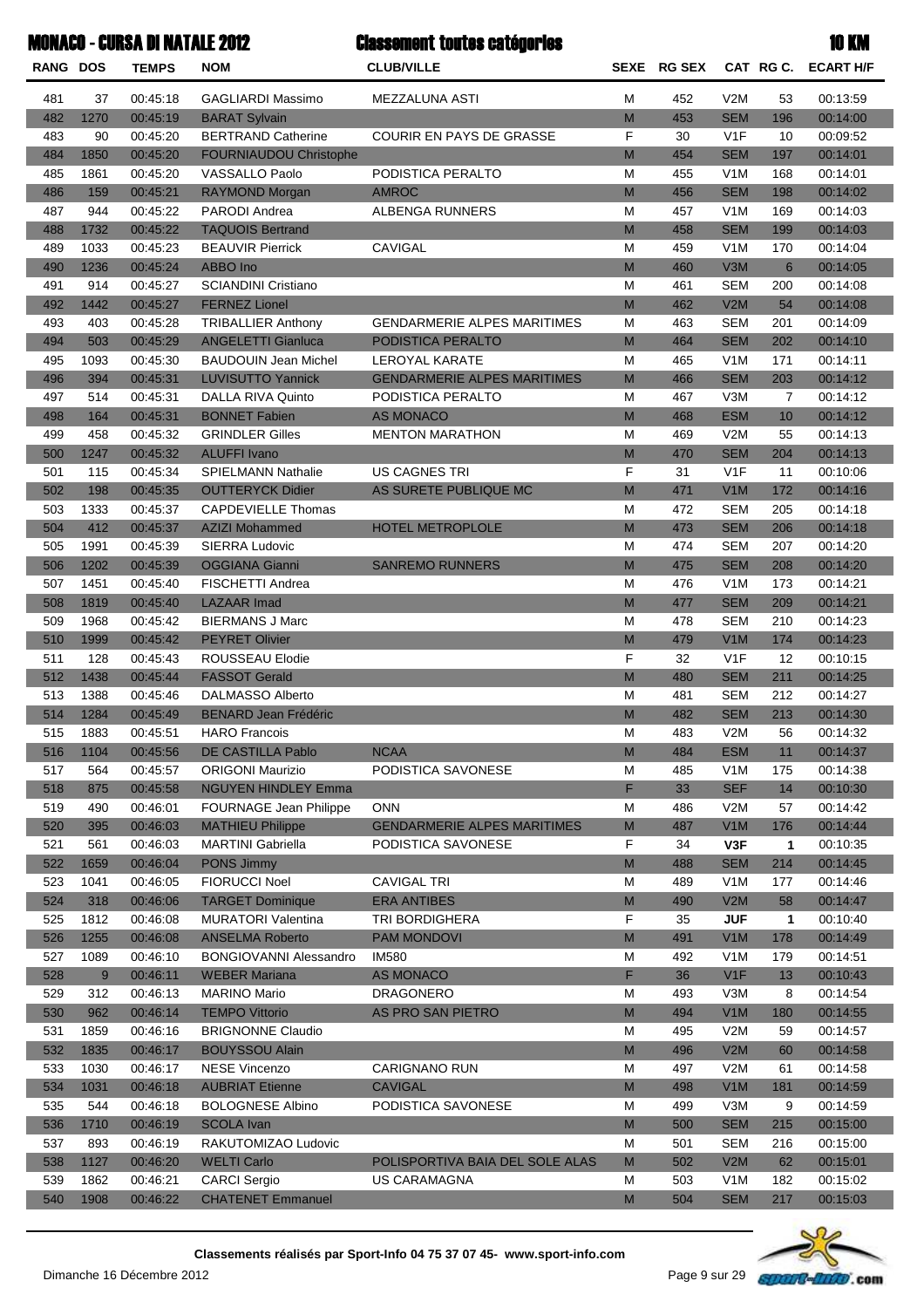| <b>MONACO - CURSA DI NATALE 2012</b> |
|--------------------------------------|
|--------------------------------------|

#### Classement toutes catégories

|                 |             | <b>MONACO - CURSA DI NATALE 2012</b> |                                | <b>Classement toutes catégories</b> |                                                                                                            |             |                  |                      | <b>10 KM</b>        |
|-----------------|-------------|--------------------------------------|--------------------------------|-------------------------------------|------------------------------------------------------------------------------------------------------------|-------------|------------------|----------------------|---------------------|
| <b>RANG DOS</b> |             | <b>TEMPS</b>                         | <b>NOM</b>                     | <b>CLUB/VILLE</b>                   |                                                                                                            | SEXE RG SEX |                  |                      | CAT RG C. ECART H/F |
| 541             | 1271        | 00:46:23                             | <b>BARBÉ</b> Jérémie           |                                     | М                                                                                                          | 505         | <b>SEM</b>       | 218                  | 00:15:04            |
| 542             | 1145        | 00:46:23                             | <b>MAGINI Roberta</b>          | PRO SAN PIETRO                      | F                                                                                                          | 37          | V1F              | 14                   | 00:10:55            |
| 543             | 549         | 00:46:23                             | <b>CELLA Maurizio</b>          | PODISTICA SAVONESE                  | M                                                                                                          | 506         | <b>SEM</b>       | 219                  | 00:15:04            |
| 544             | 1714        | 00:46:26                             | <b>SENISE Francesco</b>        |                                     | M                                                                                                          | 507         | V1M              | 183                  | 00:15:07            |
| 545             | 665         | 00:46:27                             | <b>QUEILLE Eric</b>            | ST MICROELECTRONICS SOPHIA          | M                                                                                                          | 508         | <b>SEM</b>       | 220                  | 00:15:08            |
| 546             | 1976        | 00:46:28                             | <b>HAMPE Laura</b>             |                                     | F                                                                                                          | 38          | <b>SEF</b>       | 15                   | 00:11:00            |
| 547             | 126         | 00:46:29                             | <b>LOTITO Anthony</b>          |                                     | M                                                                                                          | 509         | V2M              | 63                   | 00:15:10            |
| 548             | 429         | 00:46:29                             | <b>BAUDOIN Dany</b>            | <b>JA FRETIN</b>                    | M                                                                                                          | 510         | V1M              | 184                  | 00:15:10            |
| 549             | 373         | 00:46:29                             | <b>SANTONI Jacques</b>         | FSPN CD06                           | M                                                                                                          | 511         | <b>SEM</b>       | 221                  | 00:15:10            |
| 550             | 629         | 00:46:29                             | <b>MAURO Luca</b>              | <b>SAN PIETRO</b>                   | M                                                                                                          | 512         | V1M              | 185                  | 00:15:10            |
| 551             | 54          | 00:46:30                             | ANDREOTTI Jackye               | <b>SPIRIDON CA</b>                  | F                                                                                                          | 39          | V <sub>2F</sub>  | 3                    | 00:11:02            |
| 552             | 558         | 00:46:30                             | <b>GUGLIELMETTO Giancarlo</b>  | PODISTICA SAVONESE                  | $\mathsf{M}$                                                                                               | 513         | V2M              | 64                   | 00:15:11            |
| 553             | 231         | 00:46:31                             | DE BUCANAN Flavia              | ATL SALUZZO                         | F                                                                                                          | 40          | <b>ESF</b>       | 6                    | 00:11:03            |
| 554             | 1497        | 00:46:32                             | <b>HASOON Yoan</b>             |                                     | M                                                                                                          | 514         | <b>SEM</b>       | 222                  | 00:15:13            |
| 555             | 526         | 00:46:33                             | <b>OGLIANI Stefano</b>         | PODISTICA PERALTO                   | M                                                                                                          | 515         | <b>SEM</b>       | 223                  | 00:15:14            |
| 556             | 65          | 00:46:35                             | <b>GARIBALDI Giuseppe</b>      | <b>MAURINA IMPERIA</b>              | M                                                                                                          | 516         | V2M              | 65                   | 00:15:16            |
| 557             | 421         | 00:46:38                             | <b>KOBOR Aurelia</b>           | <b>HOTEL METROPLOLE</b>             | F                                                                                                          | 41          | V <sub>1F</sub>  | 15                   | 00:11:10            |
| 558             | 1050        | 00:46:39                             | <b>DALMASSO Daniele</b>        | CN025 (ASD BOVESRUN)                | M                                                                                                          | 517         | <b>SEM</b>       | 224                  | 00:15:20            |
| 559             | 543         | 00:46:40                             | <b>BECCHETTI Mauro</b>         | PODISTICA SAVONESE                  | M                                                                                                          | 518         | <b>SEM</b>       | 225                  | 00:15:21            |
| 560             | 1707        | 00:46:40                             | <b>SCHERSCHEL Yannick</b>      |                                     | M                                                                                                          | 519         | V1M              | 186                  | 00:15:21            |
| 561             | 214         | 00:46:41                             | <b>REBASTI Luca</b>            | ASD ATLETICA CAIRO                  | M                                                                                                          | 520         | V1M              | 187                  | 00:15:22            |
| 562             | 1888        | 00:46:41                             | <b>FALCONE Sandro</b>          |                                     | M                                                                                                          | 521         | V1M              | 188                  | 00:15:22            |
| 563             | 1868        | 00:46:43                             | <b>LAHMAR Moktharia</b>        |                                     | F                                                                                                          | 42          | V <sub>1F</sub>  | 16                   | 00:11:15            |
| 564             | 1569        | 00:46:44                             | <b>MCNISH Allan</b>            |                                     | M                                                                                                          | 522         | V1M              | 189                  | 00:15:25            |
| 565             | 596         | 00:46:46                             | <b>LAMOUR Julien</b>           | POMPIERS MONACO                     | M                                                                                                          | 523         | <b>SEM</b>       | 226                  | 00:15:27            |
| 566             | 606         | 00:46:46                             | <b>UNTERNAEHR Frederic</b>     | POMPIERS MONACO                     | M                                                                                                          | 524         | <b>SEM</b>       | 227                  | 00:15:27            |
| 567             | 1665        | 00:46:46                             | PREZIUSO Giuseppe              |                                     | M                                                                                                          | 525         | <b>SEM</b>       | 228                  | 00:15:27            |
| 568             | 943         | 00:46:46                             | <b>PAGLIOTTO Paolo</b>         | <b>ALBENGA RUNNERS</b>              | M                                                                                                          | 526         | V1M              | 190                  | 00:15:27            |
| 569             | 583         | 00:46:46                             | <b>BOULANGE Cyril</b>          | POMPIERS MONACO                     | М                                                                                                          | 527         | <b>SEM</b>       | 229                  | 00:15:27            |
| 570             | 1082        | 00:46:47                             | <b>MICHELIS Mirco</b>          | <b>GSD VALTANARO</b>                | M                                                                                                          | 528         | V2M              | 66                   | 00:15:28            |
| 571             | 1465        | 00:46:47                             | <b>GAMBETTA Giovanni Giuse</b> | PAM MONDOVI                         | М                                                                                                          | 529         | V1M              | 191                  | 00:15:28            |
| 572             | 294         | 00:46:47                             | <b>DELFINO Nicolo</b>          | <b>COGOLETO ATL</b>                 | M                                                                                                          | 530         | <b>JUM</b>       | 16                   | 00:15:28            |
|                 |             |                                      |                                |                                     |                                                                                                            |             |                  |                      |                     |
| 573             | 465<br>1717 | 00:46:48<br>00:46:48                 | PICOULET Dominique             | <b>MENTON MARATHON</b>              | М<br>F                                                                                                     | 531<br>43   | V2M<br>V2F       | 67<br>$\overline{4}$ | 00:15:29            |
| 574             |             |                                      | <b>SICCARDI Mariangela</b>     | <b>PAM MONDOVI</b>                  |                                                                                                            |             |                  |                      | 00:11:20            |
| 575             | 1248        | 00:46:49                             | ALVAZZI DELFRATE Andrea        |                                     | M                                                                                                          | 532         | SEM              | 230                  | 00:15:30            |
| 576             | 1937        | 00:46:50                             | <b>PIOVANNO Sara</b>           |                                     | F.                                                                                                         | 44          | <b>SEF</b>       | 16                   | 00:11:22            |
| 577             | 747         | 00:46:51                             | <b>CASSELA Fabio</b>           |                                     | М                                                                                                          | 533         | V <sub>1</sub> M | 192                  | 00:15:32            |
| 578             | 841         | 00:46:51                             | <b>LORE Michel</b>             |                                     | $\mathsf{M}% _{T}=\mathsf{M}_{T}\!\left( a,b\right) ,\ \mathsf{M}_{T}=\mathsf{M}_{T}\!\left( a,b\right) ,$ | 534         | V2M              | 68                   | 00:15:32            |
| 579             | 293         | 00:46:53                             | <b>BRUZZONE Francesca</b>      | <b>COGOLETO ATL</b>                 | F                                                                                                          | 45          | <b>SEF</b>       | 17                   | 00:11:25            |
| 580             | 1584        | 00:46:55                             | <b>MORETTI Alain</b>           |                                     | $\mathsf{M}% _{T}=\mathsf{M}_{T}\!\left( a,b\right) ,\ \mathsf{M}_{T}=\mathsf{M}_{T}\!\left( a,b\right) ,$ | 535         | V1M              | 193                  | 00:15:36            |
| 581             | 1066        | 00:46:56                             | <b>ALCIATI Gianluca</b>        | <b>GSD BRANCALEONE ASTI</b>         | М                                                                                                          | 536         | <b>SEM</b>       | 231                  | 00:15:37            |
| 582             | 1301        | 00:46:57                             | <b>BIANCO Piero</b>            |                                     | $\mathsf{M}% _{T}=\mathsf{M}_{T}\!\left( a,b\right) ,\ \mathsf{M}_{T}=\mathsf{M}_{T}\!\left( a,b\right) ,$ | 537         | V1M              | 194                  | 00:15:38            |
| 583             | 861         | 00:46:59                             | MERLO Jean Jacques             |                                     | М                                                                                                          | 538         | V2M              | 69                   | 00:15:40            |
| 584             | 1177        | 00:47:00                             | <b>SICCARDI Eleonora</b>       | <b>RUN&amp;MOTION</b>               | F                                                                                                          | 46          | <b>ESF</b>       | $\overline{7}$       | 00:11:32            |
| 585             | 975         | 00:47:01                             | <b>TURCO Alessandro</b>        | ASD DRAGONERO                       | М                                                                                                          | 539         | V3M              | 10                   | 00:15:42            |
| 586             | 1739        | 00:47:02                             | <b>VALENTE Maurizio</b>        |                                     | $\mathsf{M}% _{T}=\mathsf{M}_{T}\!\left( a,b\right) ,\ \mathsf{M}_{T}=\mathsf{M}_{T}\!\left( a,b\right) ,$ | 540         | V1M              | 195                  | 00:15:43            |
| 587             | 775         | 00:47:02                             | DI SANDRO Frederick            |                                     | М                                                                                                          | 541         | <b>SEM</b>       | 232                  | 00:15:43            |
| 588             | 1949        | 00:47:03                             | <b>BONTEMPS Roger</b>          |                                     | $\mathsf{M}% _{T}=\mathsf{M}_{T}\!\left( a,b\right) ,\ \mathsf{M}_{T}=\mathsf{M}_{T}\!\left( a,b\right) ,$ | 542         | V3M              | 11                   | 00:15:44            |
| 589             | 342         | 00:47:04                             | <b>CROSET Marc</b>             | <b>FOULEES ROQUEBRUNOISES</b>       | М                                                                                                          | 543         | V2M              | 70                   | 00:15:45            |
| 590             | 341         | 00:47:04                             | <b>CROSET Danielle</b>         | <b>FOULEES ROQUEBRUNOISES</b>       | F                                                                                                          | 47          | V2F              | $5\overline{)}$      | 00:11:36            |
| 591             | 1575        | 00:47:06                             | <b>MICHELIS Paolo</b>          | <b>PAM MONDOVI</b>                  | М                                                                                                          | 544         | V <sub>1</sub> M | 196                  | 00:15:47            |
| 592             | 20          | 00:47:07                             | <b>GUICHARD Dominique</b>      | <b>CAVIGAL</b>                      | F                                                                                                          | 48          | V2F              | 6                    | 00:11:39            |
| 593             | 1609        | 00:47:09                             | <b>OLLIVIER Stéphane</b>       |                                     | М                                                                                                          | 545         | V <sub>1</sub> M | 197                  | 00:15:50            |
| 594             | 22          | 00:47:10                             | <b>MAOUT Patricia</b>          | <b>COURIR EN PAYS DE GRASSE</b>     | F.                                                                                                         | 49          | V2F              | $\overline{7}$       | 00:11:42            |
| 595             | 1525        | 00:47:10                             | <b>LETTIERI Salvatore</b>      |                                     | М                                                                                                          | 546         | <b>SEM</b>       | 233                  | 00:15:51            |
| 596             | 527         | 00:47:13                             | <b>PARODI Massimo</b>          | PODISTICA PERALTO                   | $\mathsf{M}% _{T}=\mathsf{M}_{T}\!\left( a,b\right) ,\ \mathsf{M}_{T}=\mathsf{M}_{T}\!\left( a,b\right) ,$ | 547         | V1M              | 198                  | 00:15:54            |
| 597             | 49          | 00:47:13                             | <b>CHERBETIAN Patricia</b>     |                                     | F                                                                                                          | 50          | V <sub>1</sub> F | 17                   | 00:11:45            |
| 598             | 1000        | 00:47:13                             | <b>MONTOYA Catherine</b>       | <b>ASPTT NICE</b>                   | F                                                                                                          | 51          | V1F              | 18                   | 00:11:45            |
| 599             | 1720        | 00:47:13                             | SIMONCELLI Michele             |                                     | F                                                                                                          | 52          | V1F              | 19                   | 00:11:45            |
| 600             | 18          | 00:47:14                             | <b>PEREZ Jean Claude</b>       | CANAL 4.3                           | $\sf M$                                                                                                    | 548         | V2M              | 71                   | 00:15:55            |



Dimanche 16 Décembre 2012

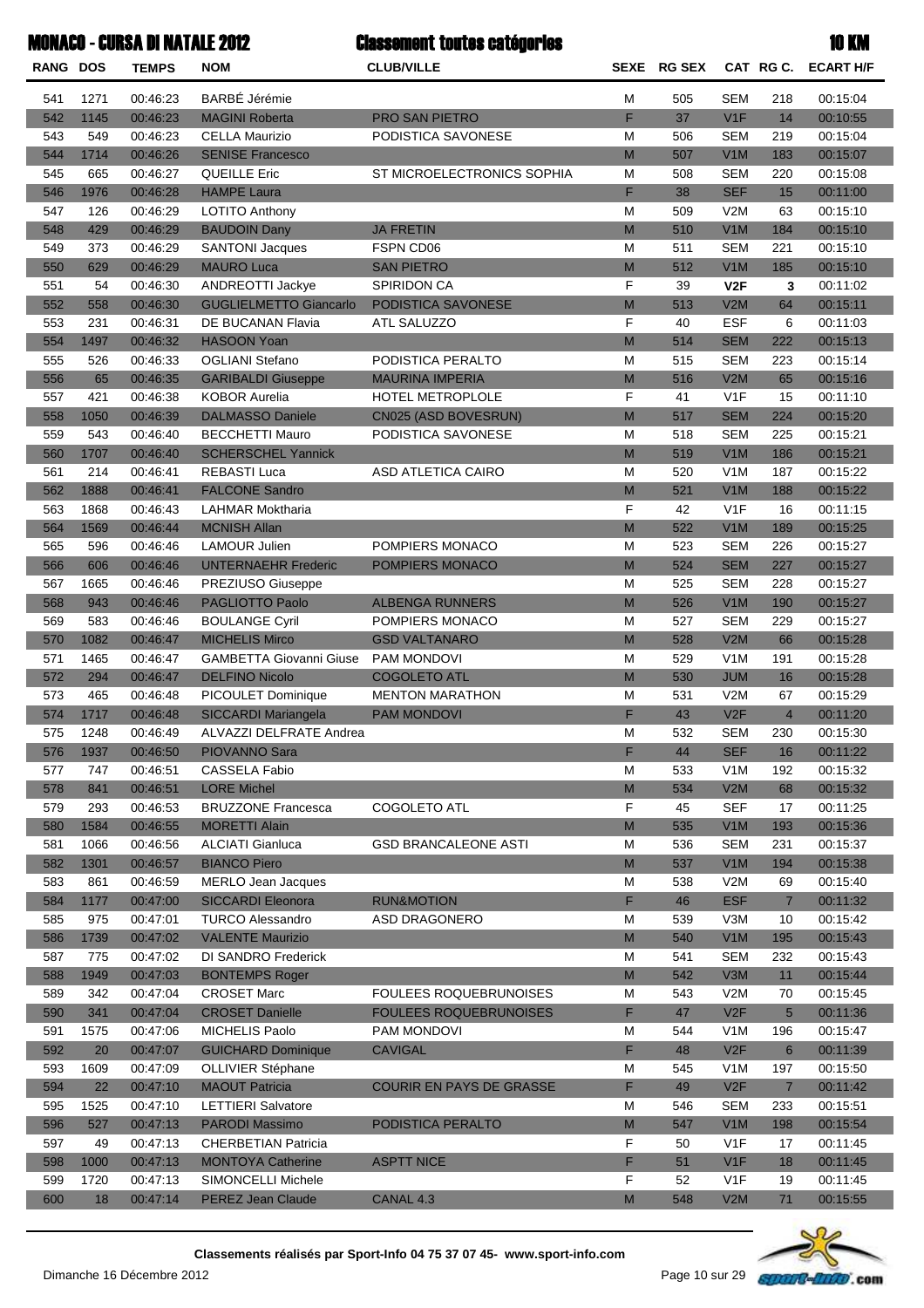|          |      | <b>MONACO - CURSA DI NATALE 2012</b> |                              | <b>Classement toutes catégories</b> |           |             |                  |           | <b>10 KM</b>     |
|----------|------|--------------------------------------|------------------------------|-------------------------------------|-----------|-------------|------------------|-----------|------------------|
| RANG DOS |      | <b>TEMPS</b>                         | <b>NOM</b>                   | <b>CLUB/VILLE</b>                   |           | SEXE RG SEX |                  | CAT RG C. | <b>ECART H/F</b> |
| 601      | 17   | 00:47:14                             | DA SILVA Julien              | CANAL 4.3                           | М         | 549         | <b>SEM</b>       | 234       | 00:15:55         |
| 602      | 350  | 00:47:15                             | <b>LEMAHIEU Catherine</b>    | <b>FOULEES ROQUEBRUNOISES</b>       | F         | 53          | V2F              | 8         | 00:11:47         |
| 603      | 745  | 00:47:16                             | <b>CARLETTO Nicolas</b>      |                                     | M         | 550         | V1M              | 199       | 00:15:57         |
| 604      | 484  | 00:47:17                             | <b>DIEZ Serge</b>            | <b>MMM TEAM</b>                     | M         | 551         | V1M              | 200       | 00:15:58         |
| 605      | 1663 | 00:47:17                             | <b>PRATO Alessandro</b>      |                                     | M         | 552         | <b>SEM</b>       | 235       | 00:15:58         |
| 606      | 1064 | 00:47:17                             | <b>ZANONI Anne</b>           | <b>ERA ANTIBES</b>                  | F         | 54          | <b>SEF</b>       | 18        | 00:11:49         |
| 607      | 260  | 00:47:17                             | <b>CRISPOLDI Didier</b>      | CANAL 4.3                           | M         | 553         | V2M              | 72        | 00:15:58         |
| 608      | 171  | 00:47:19                             | <b>LANTERI Eric</b>          | <b>AS MONACO</b>                    | M         | 554         | V1M              | 201       | 00:16:00         |
| 609      | 1994 | 00:47:19                             | <b>REBAUDENGO Catherine</b>  |                                     | F         | 55          | V1F              | 20        | 00:11:51         |
| 610      | 1341 | 00:47:20                             | <b>CAVALLERA Marco</b>       |                                     | M         | 555         | <b>SEM</b>       | 236       | 00:16:01         |
| 611      | 1773 | 00:47:20                             | PARADISO Claudio             | US CARAMAGNA,                       | M         | 556         | V1M              | 202       | 00:16:01         |
| 612      | 1176 | 00:47:21                             | <b>OLIVERI Romano</b>        | <b>RUN&amp;MOTION</b>               | M         | 557         | V1M              | 203       | 00:16:02         |
| 613      | 1585 | 00:47:22                             | <b>MORI</b> Stephane         |                                     | M         | 558         | <b>SEM</b>       | 237       | 00:16:03         |
| 614      | 1993 | 00:47:23                             | <b>PONS Teddy</b>            |                                     | M         | 559         | <b>SEM</b>       | 238       | 00:16:04         |
| 615      | 727  | 00:47:24                             | <b>BLAISE Brice</b>          |                                     | M         | 560         | <b>SEM</b>       | 239       | 00:16:05         |
|          |      |                                      |                              |                                     |           |             |                  |           |                  |
| 616      | 1730 | 00:47:24                             | <b>STEVE Alexandre</b>       |                                     | M         | 561         | <b>SEM</b>       | 240       | 00:16:05         |
| 617      | 1681 | 00:47:25                             | <b>RINALDI Luca</b>          |                                     | M         | 562         | V1M              | 204       | 00:16:06         |
| 618      | 401  | 00:47:26                             | <b>ROBERT Raphael</b>        | <b>GENDARMERIE ALPES MARITIMES</b>  | M         | 563         | V1M              | 205       | 00:16:07         |
| 619      | 1108 | 00:47:26                             | <b>KLEIBER Benoit</b>        | <b>ONN</b>                          | M         | 564         | <b>SEM</b>       | 241       | 00:16:07         |
| 620      | 1329 | 00:47:27                             | <b>BUSCAGLIA Alessandro</b>  |                                     | M         | 565         | V1M              | 206       | 00:16:08         |
| 621      | 1764 | 00:47:27                             | <b>BIRBES Jean Christian</b> | <b>ESCAPADE VALLAURIS</b>           | M         | 566         | V1M              | 207       | 00:16:08         |
| 622      | 953  | 00:47:28                             | <b>MAMAN Julien</b>          | <b>AS MONACO</b>                    | M         | 567         | <b>SEM</b>       | 242       | 00:16:09         |
| 623      | 769  | 00:47:28                             | <b>DELPIAS Christophe</b>    |                                     | M         | 568         | <b>SEM</b>       | 243       | 00:16:09         |
| 624      | 654  | 00:47:30                             | <b>VANKERSSHAVER Remy</b>    | SOCIETE NAUTIQUE MC                 | M         | 569         | <b>CAM</b>       | 8         | 00:16:11         |
| 625      | 920  | 00:47:32                             | <b>STABLE Olivier</b>        |                                     | M         | 570         | V1M              | 208       | 00:16:13         |
| 626      | 1881 | 00:47:33                             | <b>MARGOSSIAN Arnaud</b>     |                                     | M         | 571         | V1M              | 209       | 00:16:14         |
| 627      | 480  | 00:47:33                             | <b>MILARDI Marilyn</b>       | <b>MIELLS PARTNERS</b>              | F         | 56          | V1F              | 21        | 00:12:05         |
| 628      | 605  | 00:47:34                             | <b>TRAP Julien</b>           | POMPIERS MONACO                     | M         | 572         | <b>SEM</b>       | 244       | 00:16:15         |
| 629      | 647  | 00:47:34                             | <b>DUBUIS Ludovic</b>        | SOCIETE NAUTIQUE MC                 | M         | 573         | CAM              | 9         | 00:16:15         |
| 630      | 357  | 00:47:34                             | <b>CHAMPAGNE Eric</b>        | <b>FSPN CD06</b>                    | M         | 574         | V1M              | 210       | 00:16:15         |
| 631      | 592  | 00:47:35                             | <b>HUART Dorian</b>          | POMPIERS MONACO                     | M         | 575         | <b>ESM</b>       | 12        | 00:16:16         |
| 632      | 1356 | 00:47:37                             | <b>CHATRIEUX Aurélien</b>    |                                     | M         | 576         | <b>SEM</b>       | 245       | 00:16:18         |
| 633      | 358  | 00:47:38                             | CHRISSOKERAKIS David         | FSPN CD06                           | М         | 577         | V <sub>1</sub> M | 211       | 00:16:19         |
| 634      | 1430 | 00:47:39                             | <b>ENRICO Piercarlo</b>      |                                     | M         | 578         | V1M              | 212       | 00:16:20         |
| 635      | 886  | 00:47:40                             | <b>PERSIL Sebastien</b>      |                                     | M         | 579         | V1M              | 213       | 00:16:21         |
| 636      | 248  | 00:47:40                             | RINAUDO Gianpiero            | <b>BDS ALASSIO</b>                  | M         | 580         | V1M              | 214       | 00:16:21         |
| 637      | 387  | 00:47:40                             | <b>FOURCADE Regis</b>        | <b>GENDARMERIE ALPES MARITIMES</b>  | М         | 581         | <b>SEM</b>       | 246       | 00:16:21         |
|          |      |                                      |                              |                                     |           |             |                  |           |                  |
| 638      | 1690 | 00:47:41                             | <b>ROSSI Jeremie</b>         |                                     | M         | 582         | <b>SEM</b>       | 247       | 00:16:22         |
| 639      | 1280 | 00:47:41                             | <b>BELCASTRO Matteo</b>      |                                     | М         | 583         | <b>SEM</b>       | 248       | 00:16:22         |
| 640      | 643  | 00:47:41                             | <b>BROLIH Juri</b>           | SOCIETE NAUTIQUE MC                 | M         | 584         | <b>CAM</b>       | 10        | 00:16:22         |
| 641      | 896  | 00:47:43                             | <b>RE</b> Andrea             |                                     | М         | 585         | V1M              | 215       | 00:16:24         |
| 642      | 810  | 00:47:43                             | <b>GHIRARDO Andrea</b>       |                                     | M         | 586         | <b>SEM</b>       | 249       | 00:16:24         |
| 643      | 123  | 00:47:44                             | DI SALVO Silvia              | ROATA CHIUSANI                      | F         | 57          | V1F              | 22        | 00:12:16         |
| 644      | 793  | 00:47:45                             | <b>FRAPPAT Alex</b>          |                                     | M         | 587         | <b>CAM</b>       | 11        | 00:16:26         |
| 645      | 189  | 00:47:45                             | <b>FOLTETE Julien</b>        | AS SURETE PUBLIQUE MC               | М         | 588         | <b>SEM</b>       | 250       | 00:16:26         |
| 646      | 1948 | 00:47:46                             | <b>HERLIN Thierry</b>        |                                     | M         | 589         | V1M              | 216       | 00:16:27         |
| 647      | 1259 | 00:47:47                             | <b>ARLOTTI Paolo</b>         |                                     | М         | 590         | V3M              | 12        | 00:16:28         |
| 648      | 209  | 00:47:47                             | <b>GHIONE Erica</b>          | <b>ASD ATLETICA CAIRO</b>           | F         | 58          | <b>SEF</b>       | 19        | 00:12:19         |
| 649      | 1494 | 00:47:48                             | <b>GSTALTER Gregory</b>      |                                     | М         | 591         | V <sub>1</sub> M | 217       | 00:16:29         |
| 650      | 1563 | 00:47:52                             | <b>MATHIEU Gerald</b>        |                                     | M         | 592         | V1M              | 218       | 00:16:33         |
| 651      | 271  | 00:47:55                             | <b>VETTU Herve</b>           | CAP D'AIL MACADAM                   | М         | 593         | V <sub>1</sub> M | 219       | 00:16:36         |
| 652      | 1328 | 00:47:57                             | <b>BUISSART Laurent</b>      |                                     | M         | 594         | <b>SEM</b>       | 251       | 00:16:38         |
| 653      | 794  | 00:47:57                             | <b>FRAPPAT Thierry</b>       |                                     | М         | 595         | V2M              | 73        | 00:16:38         |
| 654      | 453  | 00:47:58                             | <b>GELY David</b>            | <b>MENTON MARATHON</b>              | M         | 596         | <b>SEM</b>       | 252       | 00:16:39         |
| 655      | 508  | 00:47:59                             | <b>BIONDO Mariano</b>        | PODISTICA PERALTO                   | М         | 597         | V2M              | 74        | 00:16:40         |
| 656      | 439  | 00:48:00                             | <b>STUA William</b>          | <b>MARATHON CLUB IMPERIA</b>        | M         | 598         | V3M              | 13        | 00:16:41         |
| 657      | 1727 | 00:48:00                             | SQUARCIAFICHI Philippe       |                                     | М         | 599         | <b>SEM</b>       | 253       | 00:16:41         |
| 658      | 1443 | 00:48:02                             | <b>FERRERI Noël</b>          |                                     | M         | 600         | V2M              | 75        | 00:16:43         |
| 659      | 441  | 00:48:03                             | <b>TITO Bruno</b>            | <b>MAURINA IMPERIA</b>              |           | 601         | V2M              | 76        | 00:16:44         |
|          |      |                                      |                              |                                     | М         |             |                  |           |                  |
| 660      | 1516 | 00:48:03                             | <b>LANDAIS Gilles</b>        |                                     | ${\sf M}$ | 602         | <b>SEM</b>       | 254       | 00:16:44         |

Ω Ó ó P Page 11 sur 29 **SUPPER ATTO** . com

**Classements réalisés par Sport-Info 04 75 37 07 45- www.sport-info.com**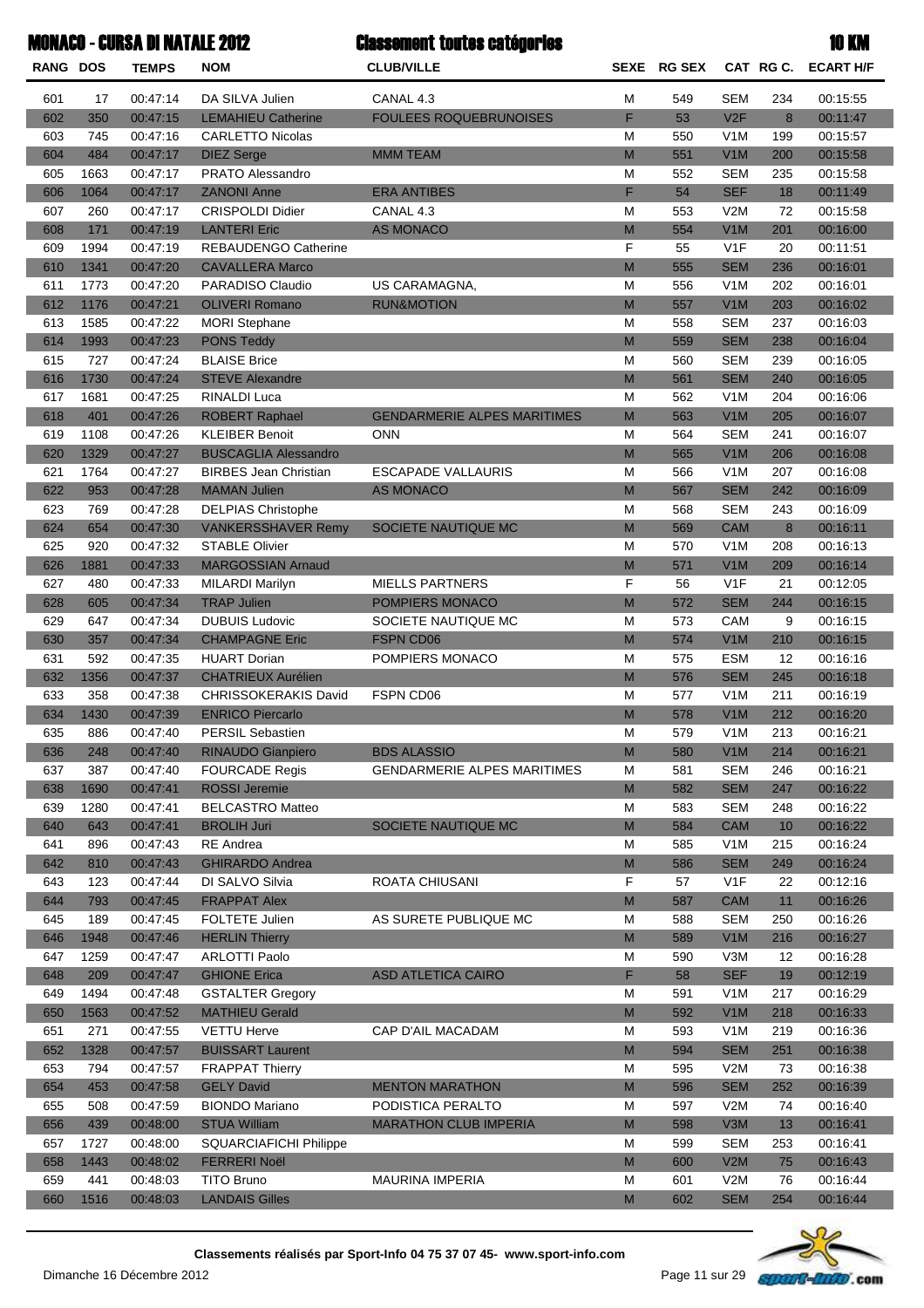|                 |      | <b>MONACO - CURSA DI NATALE 2012</b> |                              | <b>Classement toutes catégories</b> |                                                                                                            |               |                  |           | <b>10 KM</b>     |
|-----------------|------|--------------------------------------|------------------------------|-------------------------------------|------------------------------------------------------------------------------------------------------------|---------------|------------------|-----------|------------------|
| <b>RANG DOS</b> |      | <b>TEMPS</b>                         | <b>NOM</b>                   | <b>CLUB/VILLE</b>                   | <b>SEXE</b>                                                                                                | <b>RG SEX</b> |                  | CAT RG C. | <b>ECART H/F</b> |
| 661             | 124  | 00:48:06                             | FRONTESPEZI Cristina         | <b>ROATA CHIUSANI</b>               | F                                                                                                          | 59            | V2F              | 9         | 00:12:38         |
| 662             | 215  | 00:48:07                             | <b>SANTINI Mauro</b>         | <b>ASD ATLETICA CAIRO</b>           | M                                                                                                          | 603           | V2M              | 77        | 00:16:48         |
| 663             | 182  | 00:48:08                             | <b>ARCHES Aline</b>          | AS SURETE PUBLIQUE MC               | F                                                                                                          | 60            | V1F              | 23        | 00:12:40         |
| 664             | 360  | 00:48:09                             | <b>DARMANIN Sylvain</b>      | <b>FSPN CD06</b>                    | M                                                                                                          | 604           | V1M              | 220       | 00:16:50         |
| 665             | 1762 | 00:48:11                             | <b>AYMES Sebastien</b>       |                                     | M                                                                                                          | 605           | <b>SEM</b>       | 255       | 00:16:52         |
| 666             | 1332 | 00:48:12                             | <b>CANU Francois</b>         |                                     | M                                                                                                          | 606           | V1M              | 221       | 00:16:53         |
| 667             | 1023 | 00:48:13                             | <b>GAMBINI Federico</b>      | <b>CAMBIASO RISSO</b>               | M                                                                                                          | 607           | <b>SEM</b>       | 256       | 00:16:54         |
| 668             | 1905 | 00:48:13                             | <b>CALVET Arnaud</b>         |                                     | M                                                                                                          | 608           | <b>SEM</b>       | 257       | 00:16:54         |
| 669             | 1398 | 00:48:14                             | <b>DECIA Alessandro</b>      |                                     | M                                                                                                          | 609           | <b>SEM</b>       | 258       | 00:16:55         |
| 670             | 1186 | 00:48:15                             | <b>CORE Fulvio</b>           | <b>RUNNERS LOANO</b>                | M                                                                                                          | 610           | V1M              | 222       | 00:16:56         |
| 671             | 996  | 00:48:16                             | <b>MALLAMACE Marc</b>        | <b>ASOA</b>                         | M                                                                                                          | 611           | V3M              | 14        | 00:16:57         |
| 672             | 1967 | 00:48:16                             | <b>CHIERICO Joel</b>         |                                     | M                                                                                                          | 612           | V1M              | 223       | 00:16:57         |
| 673             | 1150 | 00:48:16                             | POGGIO Dario                 | PRO SAN PIETRO                      | M                                                                                                          | 613           | V1M              | 224       | 00:16:57         |
| 674             | 869  | 00:48:16                             | <b>MONGUILLON Christophe</b> |                                     | M                                                                                                          | 614           | V1M              | 225       | 00:16:57         |
| 675             | 217  | 00:48:16                             | <b>VERGELLATO Giancarlo</b>  | <b>ASD ATLETICA CAIRO</b>           | M                                                                                                          | 615           | V3M              | 15        | 00:16:57         |
| 676             | 1534 | 00:48:17                             | <b>LUPI Franco</b>           |                                     | M                                                                                                          | 616           | V2M              | 78        | 00:16:58         |
| 677             | 1601 | 00:48:17                             | NIELLO Simone                |                                     | M                                                                                                          | 617           | <b>SEM</b>       | 259       | 00:16:58         |
| 678             | 1342 | 00:48:17                             | <b>CAVALLETTO Alessio</b>    |                                     | M                                                                                                          | 618           | <b>SEM</b>       | 260       | 00:16:58         |
| 679             | 1606 | 00:48:17                             | <b>OCCELLI Gianpiero</b>     | PAM MONDOVI                         | M                                                                                                          | 619           | V2M              | 79        | 00:16:58         |
| 680             | 1813 | 00:48:18                             | <b>BIAMONTI Antonella</b>    | <b>TRI BORDIGHERA</b>               | F                                                                                                          | 61            | V1F              | 24        | 00:12:50         |
| 681             | 1775 | 00:48:20                             | PASKIEWIEZ Serge             | SPIRIDON CA                         | M                                                                                                          | 620           | V1M              | 226       | 00:17:01         |
| 682             | 1627 | 00:48:20                             | <b>PARISI Vito</b>           |                                     | M                                                                                                          | 621           | V2M              | 80        | 00:17:01         |
| 683             | 1600 | 00:48:24                             | NICOLAU PARRO Michel         |                                     | M                                                                                                          | 622           | V1M              | 227       | 00:17:05         |
| 684             | 598  | 00:48:25                             | <b>MELKONIAN Julien</b>      | POMPIERS MONACO                     | M                                                                                                          | 623           | <b>SEM</b>       | 261       | 00:17:06         |
| 685             | 653  | 00:48:26                             | <b>TARGONI Loic</b>          | SOCIETE NAUTIQUE MC                 | M                                                                                                          | 624           | CAM              | 12        | 00:17:07         |
| 686             | 1167 | 00:48:26                             | <b>LANZILLOTTA Lorenzo</b>   | <b>ROATA CHIUSANI</b>               | M                                                                                                          | 625           | V2M              | 81        | 00:17:07         |
| 687             | 269  | 00:48:28                             | <b>DUMONT J Pierre</b>       | CAP D'AIL MACADAM                   | M                                                                                                          | 626           | V2M              | 82        | 00:17:09         |
| 688             | 684  | 00:48:29                             | <b>MARTIN Jean Louis</b>     | <b>VEOLIA EAU</b>                   | M                                                                                                          | 627           | V2M              | 83        | 00:17:10         |
| 689             | 457  | 00:48:29                             | <b>GRELLEPOIS Thierry</b>    | <b>MENTON MARATHON</b>              | M                                                                                                          | 628           | V1M              | 228       | 00:17:10         |
| 690             | 683  | 00:48:29                             | <b>CHAMPOUSSIN Michel</b>    | <b>VEOLIA EAU</b>                   | M                                                                                                          | 629           | V1M              | 229       | 00:17:10         |
| 691             | 735  | 00:48:31                             | <b>BOUFFET Sebastien</b>     |                                     | M                                                                                                          | 630           | <b>SEM</b>       | 262       | 00:17:12         |
| 692             | 626  | 00:48:31                             | <b>MAUBANT Dominique</b>     | <b>ROBERTET</b>                     | M                                                                                                          | 631           | <b>SEM</b>       | 263       | 00:17:12         |
| 693             | 1309 | 00:48:32                             | <b>BORGNA Flavio</b>         |                                     | M                                                                                                          | 632           | V <sub>1</sub> M | 230       | 00:17:13         |
| 694             | 384  | 00:48:33                             | <b>BRIFFAUT David</b>        | <b>GENDARMERIE ALPES MARITIMES</b>  | M                                                                                                          | 633           | V1M              | 231       | 00:17:14         |
| 695             | 249  | 00:48:35                             | <b>BANVILLE Fabrice</b>      | <b>BEAULIEU TRIATHLON</b>           | M                                                                                                          | 634           | V <sub>1</sub> M | 232       | 00:17:16         |
| 696             | 1011 | 00:48:35                             | <b>AIROLDI Luca</b>          | <b>BAIA DEL SOLE</b>                | M                                                                                                          | 635           | <b>SEM</b>       | 264       | 00:17:16         |
| 697             | 1642 | 00:48:35                             | <b>PFAU Yannick</b>          |                                     | M                                                                                                          | 636           | <b>SEM</b>       | 265       | 00:17:16         |
| 698             | 340  | 00:48:35                             | <b>CREDOZ Olivier</b>        | <b>FOULEES ROQUEBRUNOISES</b>       | $\mathsf{M}% _{T}=\mathsf{M}_{T}\!\left( a,b\right) ,\ \mathsf{M}_{T}=\mathsf{M}_{T}\!\left( a,b\right) ,$ | 637           | <b>SEM</b>       | 266       | 00:17:16         |
| 699             | 1581 | 00:48:38                             | <b>MONAGHAN Brian</b>        |                                     | M                                                                                                          | 638           | V <sub>1</sub> M | 233       | 00:17:19         |
| 700             | 26   | 00:48:38                             | <b>PAOLINO Teresa</b>        | <b>MARATHON CLUB IMPERIA</b>        | F                                                                                                          | 62            | V2F              | 10        | 00:13:10         |
| 701             | 750  | 00:48:38                             | <b>CAUVIN Bernard</b>        |                                     | M                                                                                                          | 639           | V <sub>1</sub> M | 234       | 00:17:19         |
| 702             | 1666 | 00:48:39                             | <b>PUDDU Serge</b>           |                                     | $\mathsf{M}% _{T}=\mathsf{M}_{T}\!\left( a,b\right) ,\ \mathsf{M}_{T}=\mathsf{M}_{T}\!\left( a,b\right) ,$ | 640           | V2M              | 84        | 00:17:20         |
| 703             | 1453 | 00:48:39                             | <b>FOURNIER Wilfrid</b>      |                                     | M                                                                                                          | 641           | V <sub>1</sub> M | 235       | 00:17:20         |
| 704             | 1521 | 00:48:39                             | <b>LE RUYET Gael</b>         |                                     | $\mathsf{M}% _{T}=\mathsf{M}_{T}\!\left( a,b\right) ,\ \mathsf{M}_{T}=\mathsf{M}_{T}\!\left( a,b\right) ,$ | 642           | <b>SEM</b>       | 267       | 00:17:20         |
| 705             | 1917 | 00:48:40                             | PUJOL J Christophe           | <b>GRAMAGLIA</b>                    | M                                                                                                          | 643           | <b>SEM</b>       | 268       | 00:17:21         |
| 706             | 319  | 00:48:40                             | <b>VALERO Jacques</b>        | <b>ERA ANTIBES</b>                  | $\mathsf{M}% _{T}=\mathsf{M}_{T}\!\left( a,b\right) ,\ \mathsf{M}_{T}=\mathsf{M}_{T}\!\left( a,b\right) ,$ | 644           | V1M              | 236       | 00:17:21         |
| 707             | 1514 | 00:48:40                             | <b>LAM Quoc</b>              |                                     | M                                                                                                          | 645           | V <sub>1</sub> M | 237       | 00:17:21         |
| 708             | 1348 | 00:48:41                             | <b>CERUTTI Laurence</b>      |                                     | F                                                                                                          | 63            | <b>SEF</b>       | 20        | 00:13:13         |
| 709             | 1487 | 00:48:41                             | <b>GOGGI Francesco</b>       |                                     | M                                                                                                          | 646           | <b>SEM</b>       | 269       | 00:17:22         |
| 710             | 1047 | 00:48:42                             | <b>CHAMPION Alan</b>         | CHELTENHAM TRI CLUB                 | $\mathsf{M}% _{T}=\mathsf{M}_{T}\!\left( a,b\right) ,\ \mathsf{M}_{T}=\mathsf{M}_{T}\!\left( a,b\right) ,$ | 647           | V2M              | 85        | 00:17:23         |
| 711             | 203  | 00:48:42                             | <b>BALSAMO Elisa</b>         | ASD ATLETICA CAIRO                  | F                                                                                                          | 64            | <b>SEF</b>       | 21        | 00:13:14         |
| 712             | 1843 | 00:48:44                             | <b>CAMPARI Giampaolo</b>     | <b>CIRCOLO MINERVA</b>              | $\mathsf{M}% _{T}=\mathsf{M}_{T}\!\left( a,b\right) ,\ \mathsf{M}_{T}=\mathsf{M}_{T}\!\left( a,b\right) ,$ | 648           | V1M              | 238       | 00:17:25         |
| 713             | 1414 | 00:48:45                             | DOGLIOTTI Stéphane           |                                     | M                                                                                                          | 649           | V <sub>1</sub> M | 239       | 00:17:26         |
| 714             | 1824 | 00:48:47                             | <b>KOKOT Sebastien</b>       |                                     | $\mathsf{M}% _{T}=\mathsf{M}_{T}\!\left( a,b\right) ,\ \mathsf{M}_{T}=\mathsf{M}_{T}\!\left( a,b\right) ,$ | 650           | <b>SEM</b>       | 270       | 00:17:28         |
| 714             | 176  | 00:48:47                             | ROSPOCHER Catherine          | AS MONACO                           | F                                                                                                          | 65            | V2F              | 11        | 00:13:19         |
| 716             | 1005 | 00:48:47                             | <b>MASSAFERRO Maurizio</b>   | <b>ATLETICA CERIALE</b>             | $\mathsf{M}% _{T}=\mathsf{M}_{T}\!\left( a,b\right) ,\ \mathsf{M}_{T}=\mathsf{M}_{T}\!\left( a,b\right) ,$ | 651           | V1M              | 240       | 00:17:28         |
| 717             | 233  | 00:48:48                             | <b>MARCHISIO Nadia</b>       | ATL SALUZZO                         | F                                                                                                          | 66            | V1F              | 25        | 00:13:20         |
| 718             | 522  | 00:48:48                             | LO RUSSO Andrea              | PODISTICA PERALTO                   | $\mathsf{M}% _{T}=\mathsf{M}_{T}\!\left( a,b\right) ,\ \mathsf{M}_{T}=\mathsf{M}_{T}\!\left( a,b\right) ,$ | 652           | V1M              | 241       | 00:17:29         |
| 719             | 501  | 00:48:48                             | RIBERO Elena                 | PODISTICA CARAGLIESE                | F                                                                                                          | 67            | V <sub>1</sub> F | 26        | 00:13:20         |
| 720             | 1838 | 00:48:49                             | <b>MOCHI Patrick</b>         |                                     | ${\sf M}$                                                                                                  | 653           | V1M              | 242       | 00:17:30         |

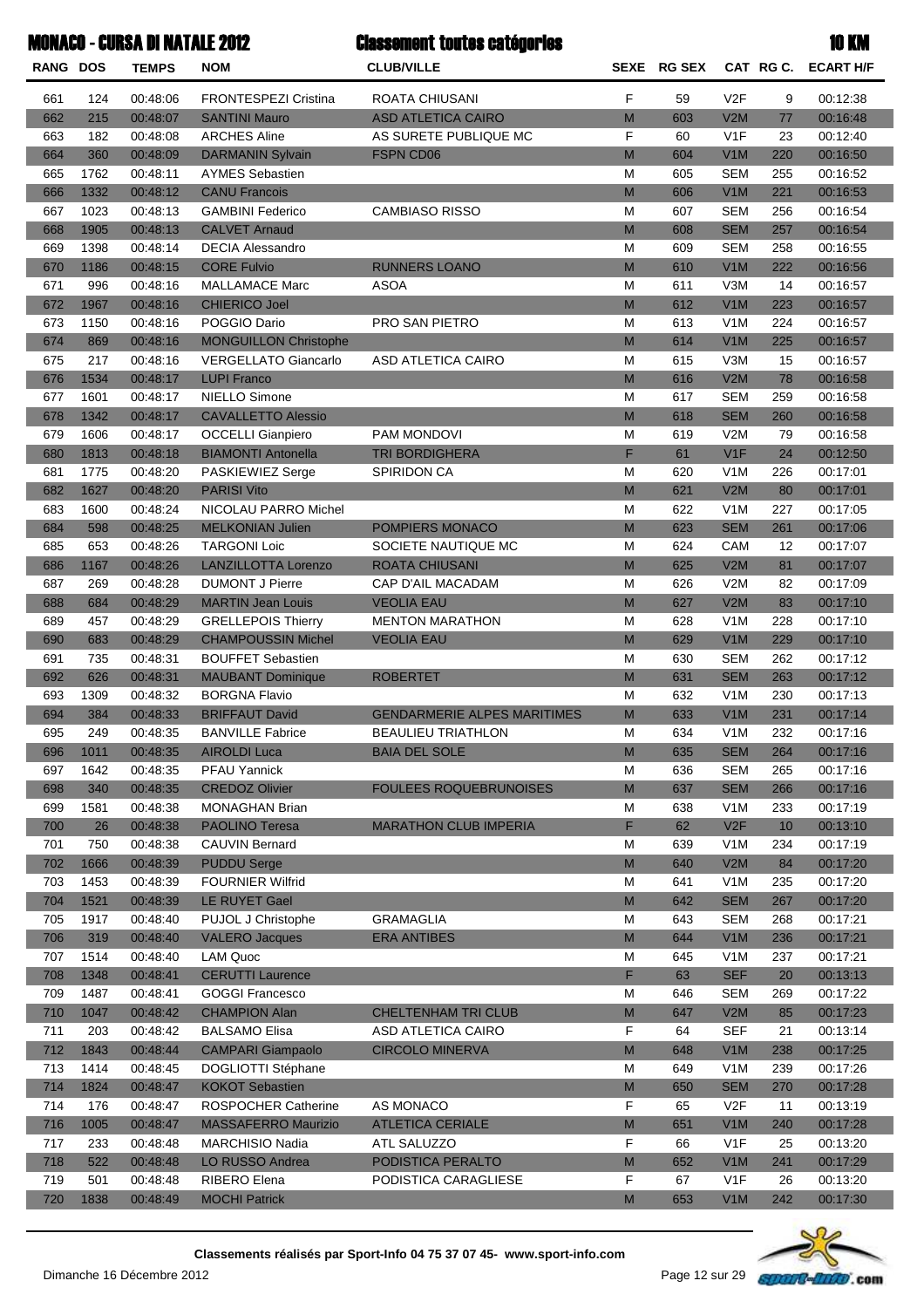|                 |      | <b>MONACO - CURSA DI NATALE 2012</b> |                             | <b>Classement toutes catégories</b> |                                                                                                            |             |                  |              | <b>10 KM</b>     |
|-----------------|------|--------------------------------------|-----------------------------|-------------------------------------|------------------------------------------------------------------------------------------------------------|-------------|------------------|--------------|------------------|
| <b>RANG DOS</b> |      | <b>TEMPS</b>                         | <b>NOM</b>                  | <b>CLUB/VILLE</b>                   |                                                                                                            | SEXE RG SEX |                  | CAT RG C.    | <b>ECART H/F</b> |
| 721             | 355  | 00:48:50                             | <b>BRIZON Elena</b>         | FSPN CD06                           | F                                                                                                          | 68          | <b>SEF</b>       | 22           | 00:13:22         |
| 722             | 1038 | 00:48:51                             | <b>CABAUSSEL Jean Luc</b>   | <b>CAVIGAL TRI</b>                  | M                                                                                                          | 654         | V2M              | 86           | 00:17:32         |
| 723             | 1807 | 00:48:51                             | <b>NINOT Franck</b>         |                                     | M                                                                                                          | 655         | <b>SEM</b>       | 271          | 00:17:32         |
| 724             | 900  | 00:48:53                             | <b>REPETTO Jacques</b>      |                                     | $\mathsf{M}% _{T}=\mathsf{M}_{T}\!\left( a,b\right) ,\ \mathsf{M}_{T}=\mathsf{M}_{T}\!\left( a,b\right) ,$ | 656         | V2M              | 87           | 00:17:34         |
| 725             | 1172 | 00:48:54                             | <b>CASTAGNA Matteo</b>      | <b>RUN&amp;MOTION</b>               | M                                                                                                          | 657         | <b>SEM</b>       | 272          | 00:17:35         |
| 726             | 1189 | 00:48:54                             | <b>FERRO Giorgia</b>        | <b>RUNNERS LOANO</b>                | F                                                                                                          | 69          | <b>SEF</b>       | 23           | 00:13:26         |
| 727             | 1004 | 00:48:56                             | <b>GALFRE' Christian</b>    | <b>ATLETICA CERIALE</b>             | M                                                                                                          | 658         | <b>SEM</b>       | 273          | 00:17:37         |
| 728             | 519  | 00:48:59                             | <b>GHIARA Ornella</b>       | PODISTICA PERALTO                   | F                                                                                                          | 70          | V1F              | 27           | 00:13:31         |
| 729             | 607  | 00:48:59                             | <b>VIALLA Jory</b>          | POMPIERS MONACO                     | M                                                                                                          | 659         | <b>SEM</b>       | 274          | 00:17:40         |
| 730             | 1317 | 00:48:59                             | <b>BRACCO Daniele</b>       |                                     | M                                                                                                          | 660         | <b>SEM</b>       | 275          | 00:17:40         |
| 731             | 375  | 00:48:59                             | <b>SLABY Richard</b>        | FSPN CD06                           | M                                                                                                          | 661         | V1M              | 243          | 00:17:40         |
| 732             | 1801 | 00:49:00                             | <b>FERRUCCIO Luperi</b>     | POLIZIA DI STATO                    | $\mathsf{M}% _{T}=\mathsf{M}_{T}\!\left( a,b\right) ,\ \mathsf{M}_{T}=\mathsf{M}_{T}\!\left( a,b\right) ,$ | 662         | V2M              | 88           | 00:17:41         |
| 733             | 1940 | 00:49:03                             | <b>GEROSIO Alessandro</b>   |                                     | M                                                                                                          | 663         | V1M              | 244          | 00:17:44         |
| 734             | 597  | 00:49:04                             | <b>MASOTTI J Christophe</b> | POMPIERS MONACO                     | $\mathsf{M}% _{T}=\mathsf{M}_{T}\!\left( a,b\right) ,\ \mathsf{M}_{T}=\mathsf{M}_{T}\!\left( a,b\right) ,$ | 664         | V1M              | 245          | 00:17:45         |
| 735             | 620  | 00:49:05                             | <b>SOMA Maryline</b>        | RIVIERA ATHLE TEAM                  | F                                                                                                          | 71          | V <sub>1F</sub>  | 28           | 00:13:37         |
| 736             | 972  | 00:49:07                             | <b>MORANO Piero</b>         | <b>ASD DRAGONERO</b>                | ${\sf M}$                                                                                                  | 665         | V3M              | 16           | 00:17:48         |
| 737             | 288  | 00:49:08                             | <b>FLECHE Sophie</b>        | <b>CHPG</b>                         | F                                                                                                          | 72          | <b>SEF</b>       | 24           | 00:13:40         |
| 738             | 290  | 00:49:09                             | <b>MORALES Joseph</b>       | <b>CHPG</b>                         | ${\sf M}$                                                                                                  | 666         | <b>SEM</b>       | 276          | 00:17:50         |
| 739             | 1198 | 00:49:09                             | <b>TUIS Marco</b>           | <b>RUNNERS LOANO</b>                | M                                                                                                          | 667         | <b>SEM</b>       | 277          | 00:17:50         |
| 740             | 349  | 00:49:09                             | <b>LECORDIER Eric</b>       | <b>FOULEES ROQUEBRUNOISES</b>       | $\mathsf{M}% _{T}=\mathsf{M}_{T}\!\left( a,b\right) ,\ \mathsf{M}_{T}=\mathsf{M}_{T}\!\left( a,b\right) ,$ | 668         | V1M              | 246          | 00:17:50         |
| 741             | 1537 | 00:49:10                             | <b>MANGINO Piero</b>        |                                     | M                                                                                                          | 669         | V2M              | 89           | 00:17:51         |
| 742             | 1178 | 00:49:10                             | <b>TRUCCO Gioele</b>        | <b>RUN&amp;MOTION</b>               | M                                                                                                          | 670         | <b>JUM</b>       | 17           | 00:17:51         |
| 743             | 1752 | 00:49:11                             | <b>VITALE Matteo</b>        |                                     | M                                                                                                          | 671         | <b>SEM</b>       | 278          | 00:17:52         |
| 744             | 177  | 00:49:13                             | <b>SCHALDACH Markus</b>     | <b>AS MONACO</b>                    | M                                                                                                          | 672         | V1M              | 247          | 00:17:54         |
| 745             | 614  | 00:49:14                             | <b>ABDELALI Abdelaziz</b>   | <b>RENAULT</b>                      | M                                                                                                          | 673         | V1M              | 248          | 00:17:55         |
| 746             | 1792 | 00:49:15                             | <b>TODARO Marco</b>         | PODISTICA PERALTO                   | M                                                                                                          | 674         | V1M              | 249          | 00:17:56         |
| 747             | 1320 | 00:49:16                             | <b>BRERO Olivier</b>        |                                     | M                                                                                                          | 675         | <b>SEM</b>       | 279          | 00:17:57         |
| 748             | 1887 | 00:49:16                             | <b>BOVETTI Michea</b>       |                                     | F                                                                                                          | 73          | V1F              | 29           | 00:13:48         |
| 749             | 1266 | 00:49:18                             | <b>BALDIZZONE Andrea</b>    |                                     | M                                                                                                          | 676         | <b>SEM</b>       | 280          | 00:17:59         |
| 750             | 737  | 00:49:18                             | <b>BOUYSSOU Marc</b>        |                                     | M                                                                                                          | 677         | <b>SEM</b>       | 281          | 00:17:59         |
| 751             | 1378 | 00:49:18                             | <b>CRISTIANO Davide</b>     |                                     | M                                                                                                          | 678         | <b>SEM</b>       | 282          | 00:17:59         |
| 752             | 1403 | 00:49:19                             | <b>DEMKIN William</b>       |                                     | $\mathsf{M}% _{T}=\mathsf{M}_{T}\!\left( a,b\right) ,\ \mathsf{M}_{T}=\mathsf{M}_{T}\!\left( a,b\right) ,$ | 679         | V1M              | 250          | 00:18:00         |
| 753             | 663  | 00:49:23                             | <b>BEAURAIN Hugues</b>      | ST MICROELECTRONICS SOPHIA          | M                                                                                                          | 680         | <b>SEM</b>       | 283          | 00:18:04         |
| 754             | 1048 | 00:49:25                             | <b>CAMPODONICO Nicolas</b>  | <b>CIAPPACAN RUGBY</b>              | M                                                                                                          | 681         | <b>SEM</b>       | 284          | 00:18:06         |
| 755             | 833  | 00:49:26                             | LE ROUX Herve               |                                     | M                                                                                                          | 682         | V <sub>1</sub> M | 251          | 00:18:07         |
| 756             | 1686 | 00:49:28                             | <b>ROBUTTI Luca</b>         |                                     | M                                                                                                          | 683         | <b>SEM</b>       | 285          | 00:18:09         |
| 757             | 1305 | 00:49:28                             | <b>BONAVITA Agnese</b>      |                                     | F                                                                                                          | 74          | <b>JUF</b>       | $\mathbf{2}$ | 00:14:00         |
| 758             | 1102 | 00:49:29                             | <b>BONAVITA Nunzio</b>      | MULTEDO 1930                        | $\mathsf{M}% _{T}=\mathsf{M}_{T}\!\left( a,b\right) ,\ \mathsf{M}_{T}=\mathsf{M}_{T}\!\left( a,b\right) ,$ | 684         | V2M              | 90           | 00:18:10         |
| 759             | 811  | 00:49:29                             | <b>GIANOTTI Richard</b>     |                                     | M                                                                                                          | 685         | V <sub>1</sub> M | 252          | 00:18:10         |
| 760             | 612  | 00:49:29                             | <b>CATRIONA Tyler</b>       | <b>RED PEPPER</b>                   | ${\sf M}$                                                                                                  | 686         | <b>SEM</b>       | 286          | 00:18:10         |
| 761             | 1087 | 00:49:29                             | <b>ZORZOLI Clemente</b>     | <b>HAPPY RUNNER CLUB</b>            | M                                                                                                          | 687         | V2M              | 91           | 00:18:10         |
| 762             | 613  | 00:49:31                             | <b>COLLI Gabriele</b>       | <b>RED PEPPER</b>                   | ${\sf M}$                                                                                                  | 688         | <b>SEM</b>       | 287          | 00:18:12         |
| 763             | 392  | 00:49:32                             | <b>LEPVRIER Myriam</b>      | <b>GENDARMERIE ALPES MARITIMES</b>  | F                                                                                                          | 75          | V <sub>1</sub> F | 30           | 00:14:04         |
| 764             | 1407 | 00:49:32                             | <b>DEPETRIS Estelle</b>     |                                     | F                                                                                                          | 76          | <b>SEF</b>       | 25           | 00:14:04         |
| 765             | 848  | 00:49:32                             | <b>MANNUCCI Philippe</b>    |                                     | M                                                                                                          | 689         | V <sub>1</sub> M | 253          | 00:18:13         |
| 766             | 585  | 00:49:35                             | <b>BRISSET Baptiste</b>     | POMPIERS MONACO                     | ${\sf M}$                                                                                                  | 690         | <b>SEM</b>       | 288          | 00:18:16         |
| 767             | 608  | 00:49:36                             | <b>VION Damien</b>          | POMPIERS MONACO                     | M                                                                                                          | 691         | <b>SEM</b>       | 289          | 00:18:17         |
| 768             | 687  | 00:49:36                             | <b>BARBIER Aurelie</b>      | <b>VIRBAC</b>                       | F                                                                                                          | 77          | <b>SEF</b>       | 26           | 00:14:08         |
| 769             | 1981 | 00:49:37                             | MILLIERE Jeremy             |                                     | M                                                                                                          | 692         | <b>SEM</b>       | 290          | 00:18:18         |
| 770             | 1925 | 00:49:37                             | <b>MOULINET Gilbert</b>     | <b>AS MONACO</b>                    | ${\sf M}$                                                                                                  | 693         | V3M              | 17           | 00:18:18         |
| 771             | 976  | 00:49:39                             | <b>EZIO Panero</b>          | ASD MARENE 2000                     | M                                                                                                          | 694         | V <sub>1</sub> M | 254          | 00:18:20         |
| 772             | 1246 | 00:49:40                             | <b>AIMO Sergio</b>          | <b>PAM MONDOVI</b>                  | ${\sf M}$                                                                                                  | 695         | V2M              | 92           | 00:18:21         |
| 773             | 1941 | 00:49:40                             | <b>BIANCAPAOLA Riba</b>     |                                     | F                                                                                                          | 78          | <b>SEF</b>       | 27           | 00:14:12         |
| 774             | 1106 | 00:49:40                             | BOUQUET DE JOLINIÈRE H ONN  |                                     | $\mathsf{M}% _{T}=\mathsf{M}_{T}\!\left( a,b\right) ,\ \mathsf{M}_{T}=\mathsf{M}_{T}\!\left( a,b\right) ,$ | 696         | <b>SEM</b>       | 291          | 00:18:21         |
|                 |      |                                      |                             |                                     |                                                                                                            |             |                  |              |                  |
| 775             | 1529 | 00:49:41                             | <b>LONGO Giuseppe</b>       |                                     | M                                                                                                          | 697         | V <sub>1</sub> M | 255          | 00:18:22         |
| 776             | 1281 | 00:49:41                             | <b>BELLIN Pascal</b>        |                                     | ${\sf M}$                                                                                                  | 698         | V2M              | 93           | 00:18:22         |
| 777             | 1347 | 00:49:42                             | <b>CERRI Alberto</b>        |                                     | м                                                                                                          | 699         | <b>SEM</b>       | 292          | 00:18:23         |
| 778             | 778  | 00:49:42                             | <b>DURAND Alexis</b>        |                                     | ${\sf M}$                                                                                                  | 700         | <b>SEM</b>       | 293          | 00:18:23         |
| 779             | 1547 | 00:49:43                             | <b>MARI Eliott</b>          |                                     | м                                                                                                          | 701         | CAM              | 13           | 00:18:24         |
| 780             | 1546 | 00:49:43                             | <b>MARI Christian</b>       |                                     | ${\sf M}$                                                                                                  | 702         | V1M              | 256          | 00:18:24         |

Ġ Page 13 sur 29 **SUPPER PROD.** com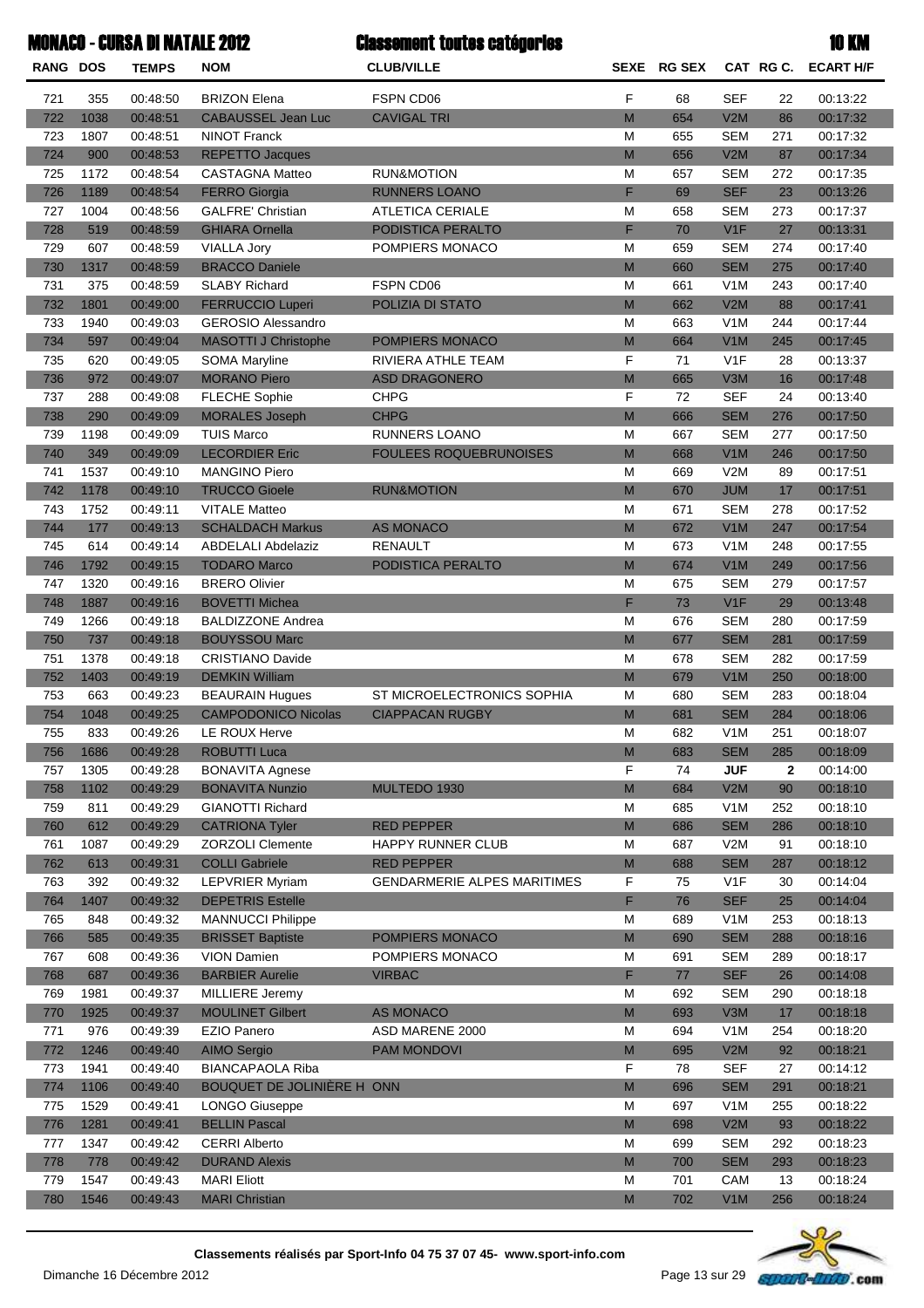## MONACO - CURSA DI NATALE 2012

Classement toutes catégories

| × |  |
|---|--|

| 1524<br>00:49:44<br><b>LERIGET Bernard</b><br>V3M<br>00:18:25<br>781<br>М<br>703<br>18<br>M<br>V1M<br>781<br>1390<br>00:49:44<br>703<br>257<br>00:18:25<br><b>DARY Cyril</b><br>783<br>M<br>V2M<br>00:18:25<br>1826<br>00:49:44<br><b>MARIN Michel</b><br>705<br>94<br>M<br>V1M<br>784<br>00:18:26<br>1352<br>00:49:45<br><b>CHARBIT Philippe</b><br>706<br>258<br>785<br>685<br>00:49:45<br><b>AGNESE David</b><br><b>VIRBAC</b><br>M<br><b>SEM</b><br>294<br>00:18:26<br>707<br>M<br>V1M<br>786<br>1913<br><b>POURTIER Gilles</b><br><b>PJ NICE</b><br>259<br>00:18:28<br>00:49:47<br>708<br>V1M<br>787<br><b>FOULEES ROQUEBRUNOISES</b><br>M<br>00:18:31<br>1065<br>00:49:50<br><b>VANDENHEEDE Patrick</b><br>709<br>260<br>M<br>788<br>604<br><b>TOMATIS Yannick</b><br><b>SEM</b><br>295<br>00:49:51<br>POMPIERS MONACO<br>710<br>00:18:32<br>789<br>1040<br>00:49:54<br><b>DESBARBIEUX Robert</b><br>M<br>V1M<br>00:18:35<br><b>CAVIGAL TRI</b><br>711<br>261<br>M<br>790<br>00:49:54<br>712<br>V2M<br>95<br>1480<br><b>GHINI Robert</b><br>00:18:35<br>F<br>791<br>1039<br><b>DESBARBIEUX Annabelle</b><br>79<br>V2F<br>12<br>00:14:27<br>00:49:55<br><b>CAVIGAL TRI</b><br>V1M<br>792<br>M<br>713<br>262<br>1660<br>00:49:56<br><b>PONS Philippe</b><br>00:18:37<br>V1M<br>793<br>M<br>275<br>00:49:56<br><b>REBAUDENGO Philippe</b><br><b>CARABINIERS DU PRINCE</b><br>714<br>263<br>00:18:37<br>M<br>794<br>218<br>00:49:58<br><b>VIANO Andrea</b><br>715<br><b>ESM</b><br>13<br><b>ASD ATLETICA CAIRO</b><br>00:18:39<br>795<br>874<br>00:49:58<br><b>NEHR Christian</b><br>M<br>V2M<br>00:18:39<br>716<br>96<br>F<br>V1F<br>796<br><b>ST PAUL LA COLLE</b><br>80<br>31<br>667<br>00:49:58<br><b>BARBOSA Elisabeth</b><br>00:14:30<br>797<br>DE FRANCESCO Francesco RUNNERS LOANO<br>V1M<br>1187<br>00:49:59<br>М<br>717<br>264<br>00:18:40<br>F<br>798<br>1151<br><b>SCIOLE</b> Mirella<br>81<br>V2F<br>00:50:00<br>PRO SAN PIETRO<br>13<br>00:14:32<br>799<br>560<br>V3M<br>00:18:42<br>00:50:01<br><b>MARCHESE Angelo</b><br>PODISTICA SAVONESE<br>М<br>718<br>19<br>M<br>V1M<br>800<br>00:50:01<br><b>JAFFREDO Noel</b><br>719<br>265<br>00:18:42<br>1506<br>V1M<br>801<br><b>RIVIERE</b> Serge<br>M<br>00:18:43<br>471<br>00:50:02<br><b>MENTON MARATHON</b><br>720<br>266<br>M<br>V1M<br>802<br>00:50:02<br><b>PASCUCCI Amedeo</b><br>267<br>960<br><b>AS MONACO TRI</b><br>721<br>00:18:43<br>V1M<br>803<br><b>LACARELLE Francois</b><br>M<br>00:18:45<br>316<br>00:50:04<br><b>ERA ANTIBES</b><br>722<br>268<br>M<br>804<br>00:50:04<br><b>GIUSTO Eric</b><br><b>SEM</b><br>296<br>1486<br>723<br>00:18:45<br>805<br>GEDDO Mauro<br>M<br>724<br><b>SEM</b><br>297<br>1477<br>00:50:04<br>00:18:45<br>M<br>V1M<br>806<br>890<br>269<br>00:50:04<br>PONZO Stephane<br>725<br>00:18:45<br>807<br>M<br>V1M<br>270<br>1628<br>00:50:06<br>PASQUETTI Stephane<br>726<br>00:18:47<br>V1M<br><b>BAILO</b> Andrea<br>M<br>271<br>808<br>1890<br>00:50:09<br>727<br>00:18:50<br>809<br><b>FRAPPIER Rémy</b><br>M<br><b>SEM</b><br>298<br>795<br>00:50:09<br>728<br>00:18:50<br>810<br>814<br>M<br>V2M<br>97<br>00:50:10<br><b>GIULIANO Robert</b><br>729<br>00:18:51<br>F<br>811<br>942<br><b>ALBENGA RUNNERS</b><br>V1F<br>32<br>00:14:42<br>00:50:10<br>LAVEZZO Gabry<br>82<br>812<br><b>GRANA Roberto</b><br>M<br>V1M<br>272<br>1230<br>00:50:11<br><b>US CARAMAGNA</b><br>730<br>00:18:52<br>813<br><b>GIAMPIERO Ferri</b><br>V2M<br>1784<br>00:50:11<br>М<br>731<br>98<br>00:18:52<br>M<br>V1M<br>814<br>1137<br>00:50:11<br>D'ARIENZO Domenico<br>PRO SAN PIETRO<br>732<br>273<br>00:18:52<br>M<br>733<br>V1M<br>274<br>815<br>390<br>00:50:13<br><b>LABARTHE Walter</b><br><b>GENDARMERIE ALPES MARITIMES</b><br>00:18:54<br>V1M<br>816<br>00:50:15<br><b>MANGONI Thierry</b><br>M<br>734<br>00:18:56<br>1538<br>275<br>817<br>AS MONACO<br>M<br>V1M<br>00:18:56<br>955<br>00:50:15<br><b>TOLEDO Filippo</b><br>735<br>276<br>818<br><b>CHAUVET Patrice</b><br>$\mathsf{M}% _{T}=\mathsf{M}_{T}\!\left( a,b\right) ,\ \mathsf{M}_{T}=\mathsf{M}_{T}\!\left( a,b\right) ,$<br>V1M<br>755<br>00:50:16<br>736<br>277<br>00:18:57<br>819<br><b>BENZEBIR Omar</b><br>M<br>V1M<br>1781<br>00:50:17<br>737<br>278<br>00:18:58<br>820<br>00:50:17<br>STROH Jérémy<br>$\mathsf{M}% _{T}=\mathsf{M}_{T}\!\left( a,b\right) ,\ \mathsf{M}_{T}=\mathsf{M}_{T}\!\left( a,b\right) ,$<br><b>SEM</b><br>299<br>00:18:58<br>1731<br>738<br>821<br><b>STROH Claude</b><br><b>MESSIER BUGATTI</b><br>V2M<br>00:18:58<br>1099<br>00:50:17<br>M<br>739<br>99<br>822<br>00:50:17<br><b>OHREL Ferdinand</b><br><b>IAE NICE</b><br>$\mathsf{M}% _{T}=\mathsf{M}_{T}\!\left( a,b\right) ,\ \mathsf{M}_{T}=\mathsf{M}_{T}\!\left( a,b\right) ,$<br><b>ESM</b><br>00:18:58<br>1088<br>740<br>14<br>F<br>823<br><b>BOUVON Ketty</b><br><b>SEF</b><br>00:14:51<br>334<br>00:50:19<br><b>FOULEES ROQUEBRUNOISES</b><br>83<br>28<br>824<br>00:50:20<br><b>OLIVEIRA RIBEIRO Carlos</b><br>$\mathsf{M}% _{T}=\mathsf{M}_{T}\!\left( a,b\right) ,\ \mathsf{M}_{T}=\mathsf{M}_{T}\!\left( a,b\right) ,$<br>V1M<br>00:19:01<br>1607<br>741<br>279<br>825<br>ALONZO Umberto<br>PIEDI LATINI<br>V2M<br>00:19:02<br>1116<br>00:50:21<br>M<br>742<br>100<br>826<br>00:50:22<br>RANDRIAMANANTENA Eug<br>$\mathsf{M}% _{T}=\mathsf{M}_{T}\!\left( a,b\right) ,\ \mathsf{M}_{T}=\mathsf{M}_{T}\!\left( a,b\right) ,$<br>V1M<br>00:19:03<br>1904<br>743<br>280<br>827<br><b>SIROT Jean Marie</b><br>744<br>V3M<br>00:19:05<br>919<br>00:50:24<br>M<br>20<br>00:50:24<br><b>BALDET Franck</b><br>$\mathsf{M}% _{T}=\mathsf{M}_{T}\!\left( a,b\right) ,\ \mathsf{M}_{T}=\mathsf{M}_{T}\!\left( a,b\right) ,$<br><b>SEM</b><br>00:19:05<br>828<br>1265<br>745<br>300<br>829<br><b>SEPE Serge</b><br>V1M<br>603<br>00:50:25<br>POMPIERS MONACO<br>M<br>746<br>281<br>00:19:06<br>00:50:26<br><b>TORNATO Joel</b><br>$\mathsf{M}% _{T}=\mathsf{M}_{T}\!\left( a,b\right) ,\ \mathsf{M}_{T}=\mathsf{M}_{T}\!\left( a,b\right) ,$<br>747<br>V3M<br>21<br>00:19:07<br>830<br>1827<br>831<br><b>PALAGI Francesco</b><br><b>SEM</b><br>00:19:07<br>1616<br>00:50:26<br>M<br>748<br>301<br>00:50:27<br><b>MARTINEZ Gilbert</b><br>$\mathsf{M}% _{T}=\mathsf{M}_{T}\!\left( a,b\right) ,\ \mathsf{M}_{T}=\mathsf{M}_{T}\!\left( a,b\right) ,$<br>V2M<br>00:19:08<br>832<br>1558<br>749<br>101<br>833<br>SALERNO Andrea<br>V1M<br>00:19:09<br>574<br>00:50:28<br>PODISTICA SAVONESE<br>M<br>750<br>282<br>834<br>00:50:29<br><b>MARRO Jean Michel</b><br>$\mathsf{M}% _{T}=\mathsf{M}_{T}\!\left( a,b\right) ,\ \mathsf{M}_{T}=\mathsf{M}_{T}\!\left( a,b\right) ,$<br>V2M<br>102<br>00:19:10<br>1553<br>751<br>F<br>835<br><b>SARTORE Stefania</b><br>AS FOCE SANREMO<br>84<br>949<br>00:50:30<br><b>CAF</b><br>00:15:02<br>$\mathbf{1}$<br><b>SARTORE Fabrizio</b><br>$\mathsf{M}% _{T}=\mathsf{M}_{T}\!\left( a,b\right) ,\ \mathsf{M}_{T}=\mathsf{M}_{T}\!\left( a,b\right) ,$<br>V1M<br>00:19:11<br>835<br>1702<br>00:50:30<br>752<br>283<br>837<br>M<br>V1M<br>00:19:13<br>1334<br>00:50:32<br><b>CAPPIELLO Fabrizio</b><br>753<br>284<br>V1M<br>838<br>00:50:32<br><b>BENOIST Thierry</b><br>$\mathsf{M}% _{T}=\mathsf{M}_{T}\!\left( a,b\right) ,\ \mathsf{M}_{T}=\mathsf{M}_{T}\!\left( a,b\right) ,$<br>285<br>00:19:13<br>1288<br>754<br>F<br><b>ESF</b><br>839<br>00:50:33<br><b>DELTOUR Lise</b><br><b>ASOA</b><br>85<br>00:15:05<br>1964<br>8 | <b>RANG DOS</b> |      | <b>TEMPS</b> | <b>NOM</b>                  | vunvnt tvutvv vutvyvi IV<br><b>CLUB/VILLE</b> | <b>SEXE</b> | <b>RG SEX</b> |            | CAT RG C. | <b>ECART H/F</b> |
|---------------------------------------------------------------------------------------------------------------------------------------------------------------------------------------------------------------------------------------------------------------------------------------------------------------------------------------------------------------------------------------------------------------------------------------------------------------------------------------------------------------------------------------------------------------------------------------------------------------------------------------------------------------------------------------------------------------------------------------------------------------------------------------------------------------------------------------------------------------------------------------------------------------------------------------------------------------------------------------------------------------------------------------------------------------------------------------------------------------------------------------------------------------------------------------------------------------------------------------------------------------------------------------------------------------------------------------------------------------------------------------------------------------------------------------------------------------------------------------------------------------------------------------------------------------------------------------------------------------------------------------------------------------------------------------------------------------------------------------------------------------------------------------------------------------------------------------------------------------------------------------------------------------------------------------------------------------------------------------------------------------------------------------------------------------------------------------------------------------------------------------------------------------------------------------------------------------------------------------------------------------------------------------------------------------------------------------------------------------------------------------------------------------------------------------------------------------------------------------------------------------------------------------------------------------------------------------------------------------------------------------------------------------------------------------------------------------------------------------------------------------------------------------------------------------------------------------------------------------------------------------------------------------------------------------------------------------------------------------------------------------------------------------------------------------------------------------------------------------------------------------------------------------------------------------------------------------------------------------------------------------------------------------------------------------------------------------------------------------------------------------------------------------------------------------------------------------------------------------------------------------------------------------------------------------------------------------------------------------------------------------------------------------------------------------------------------------------------------------------------------------------------------------------------------------------------------------------------------------------------------------------------------------------------------------------------------------------------------------------------------------------------------------------------------------------------------------------------------------------------------------------------------------------------------------------------------------------------------------------------------------------------------------------------------------------------------------------------------------------------------------------------------------------------------------------------------------------------------------------------------------------------------------------------------------------------------------------------------------------------------------------------------------------------------------------------------------------------------------------------------------------------------------------------------------------------------------------------------------------------------------------------------------------------------------------------------------------------------------------------------------------------------------------------------------------------------------------------------------------------------------------------------------------------------------------------------------------------------------------------------------------------------------------------------------------------------------------------------------------------------------------------------------------------------------------------------------------------------------------------------------------------------------------------------------------------------------------------------------------------------------------------------------------------------------------------------------------------------------------------------------------------------------------------------------------------------------------------------------------------------------------------------------------------------------------------------------------------------------------------------------------------------------------------------------------------------------------------------------------------------------------------------------------------------------------------------------------------------------------------------------------------------------------------------------------------------------------------------------------------------------------------------------------------------------------------------------------------------------------------------------------------------------------------------------------------------------------------------------------------------------------------------------------------------------------------------------------------------------------------------------------------------------------------------------------------------------------------------------------------------------------------------------------------------------------------------------------------------------------------------------------------------------------------------------------------------------------------------------------------------------------------------------------------------------------------------------------------------------------------------------------------------------------------------------------------------------------------------------------------------------------------------------------|-----------------|------|--------------|-----------------------------|-----------------------------------------------|-------------|---------------|------------|-----------|------------------|
|                                                                                                                                                                                                                                                                                                                                                                                                                                                                                                                                                                                                                                                                                                                                                                                                                                                                                                                                                                                                                                                                                                                                                                                                                                                                                                                                                                                                                                                                                                                                                                                                                                                                                                                                                                                                                                                                                                                                                                                                                                                                                                                                                                                                                                                                                                                                                                                                                                                                                                                                                                                                                                                                                                                                                                                                                                                                                                                                                                                                                                                                                                                                                                                                                                                                                                                                                                                                                                                                                                                                                                                                                                                                                                                                                                                                                                                                                                                                                                                                                                                                                                                                                                                                                                                                                                                                                                                                                                                                                                                                                                                                                                                                                                                                                                                                                                                                                                                                                                                                                                                                                                                                                                                                                                                                                                                                                                                                                                                                                                                                                                                                                                                                                                                                                                                                                                                                                                                                                                                                                                                                                                                                                                                                                                                                                                                                                                                                                                                                                                                                                                                                                                                                                                                                                                                                                                                                                                                                                                                                                                                                                                                                                                                                                                                                                                                                                                                                                     |                 |      |              |                             |                                               |             |               |            |           |                  |
|                                                                                                                                                                                                                                                                                                                                                                                                                                                                                                                                                                                                                                                                                                                                                                                                                                                                                                                                                                                                                                                                                                                                                                                                                                                                                                                                                                                                                                                                                                                                                                                                                                                                                                                                                                                                                                                                                                                                                                                                                                                                                                                                                                                                                                                                                                                                                                                                                                                                                                                                                                                                                                                                                                                                                                                                                                                                                                                                                                                                                                                                                                                                                                                                                                                                                                                                                                                                                                                                                                                                                                                                                                                                                                                                                                                                                                                                                                                                                                                                                                                                                                                                                                                                                                                                                                                                                                                                                                                                                                                                                                                                                                                                                                                                                                                                                                                                                                                                                                                                                                                                                                                                                                                                                                                                                                                                                                                                                                                                                                                                                                                                                                                                                                                                                                                                                                                                                                                                                                                                                                                                                                                                                                                                                                                                                                                                                                                                                                                                                                                                                                                                                                                                                                                                                                                                                                                                                                                                                                                                                                                                                                                                                                                                                                                                                                                                                                                                                     |                 |      |              |                             |                                               |             |               |            |           |                  |
|                                                                                                                                                                                                                                                                                                                                                                                                                                                                                                                                                                                                                                                                                                                                                                                                                                                                                                                                                                                                                                                                                                                                                                                                                                                                                                                                                                                                                                                                                                                                                                                                                                                                                                                                                                                                                                                                                                                                                                                                                                                                                                                                                                                                                                                                                                                                                                                                                                                                                                                                                                                                                                                                                                                                                                                                                                                                                                                                                                                                                                                                                                                                                                                                                                                                                                                                                                                                                                                                                                                                                                                                                                                                                                                                                                                                                                                                                                                                                                                                                                                                                                                                                                                                                                                                                                                                                                                                                                                                                                                                                                                                                                                                                                                                                                                                                                                                                                                                                                                                                                                                                                                                                                                                                                                                                                                                                                                                                                                                                                                                                                                                                                                                                                                                                                                                                                                                                                                                                                                                                                                                                                                                                                                                                                                                                                                                                                                                                                                                                                                                                                                                                                                                                                                                                                                                                                                                                                                                                                                                                                                                                                                                                                                                                                                                                                                                                                                                                     |                 |      |              |                             |                                               |             |               |            |           |                  |
|                                                                                                                                                                                                                                                                                                                                                                                                                                                                                                                                                                                                                                                                                                                                                                                                                                                                                                                                                                                                                                                                                                                                                                                                                                                                                                                                                                                                                                                                                                                                                                                                                                                                                                                                                                                                                                                                                                                                                                                                                                                                                                                                                                                                                                                                                                                                                                                                                                                                                                                                                                                                                                                                                                                                                                                                                                                                                                                                                                                                                                                                                                                                                                                                                                                                                                                                                                                                                                                                                                                                                                                                                                                                                                                                                                                                                                                                                                                                                                                                                                                                                                                                                                                                                                                                                                                                                                                                                                                                                                                                                                                                                                                                                                                                                                                                                                                                                                                                                                                                                                                                                                                                                                                                                                                                                                                                                                                                                                                                                                                                                                                                                                                                                                                                                                                                                                                                                                                                                                                                                                                                                                                                                                                                                                                                                                                                                                                                                                                                                                                                                                                                                                                                                                                                                                                                                                                                                                                                                                                                                                                                                                                                                                                                                                                                                                                                                                                                                     |                 |      |              |                             |                                               |             |               |            |           |                  |
|                                                                                                                                                                                                                                                                                                                                                                                                                                                                                                                                                                                                                                                                                                                                                                                                                                                                                                                                                                                                                                                                                                                                                                                                                                                                                                                                                                                                                                                                                                                                                                                                                                                                                                                                                                                                                                                                                                                                                                                                                                                                                                                                                                                                                                                                                                                                                                                                                                                                                                                                                                                                                                                                                                                                                                                                                                                                                                                                                                                                                                                                                                                                                                                                                                                                                                                                                                                                                                                                                                                                                                                                                                                                                                                                                                                                                                                                                                                                                                                                                                                                                                                                                                                                                                                                                                                                                                                                                                                                                                                                                                                                                                                                                                                                                                                                                                                                                                                                                                                                                                                                                                                                                                                                                                                                                                                                                                                                                                                                                                                                                                                                                                                                                                                                                                                                                                                                                                                                                                                                                                                                                                                                                                                                                                                                                                                                                                                                                                                                                                                                                                                                                                                                                                                                                                                                                                                                                                                                                                                                                                                                                                                                                                                                                                                                                                                                                                                                                     |                 |      |              |                             |                                               |             |               |            |           |                  |
|                                                                                                                                                                                                                                                                                                                                                                                                                                                                                                                                                                                                                                                                                                                                                                                                                                                                                                                                                                                                                                                                                                                                                                                                                                                                                                                                                                                                                                                                                                                                                                                                                                                                                                                                                                                                                                                                                                                                                                                                                                                                                                                                                                                                                                                                                                                                                                                                                                                                                                                                                                                                                                                                                                                                                                                                                                                                                                                                                                                                                                                                                                                                                                                                                                                                                                                                                                                                                                                                                                                                                                                                                                                                                                                                                                                                                                                                                                                                                                                                                                                                                                                                                                                                                                                                                                                                                                                                                                                                                                                                                                                                                                                                                                                                                                                                                                                                                                                                                                                                                                                                                                                                                                                                                                                                                                                                                                                                                                                                                                                                                                                                                                                                                                                                                                                                                                                                                                                                                                                                                                                                                                                                                                                                                                                                                                                                                                                                                                                                                                                                                                                                                                                                                                                                                                                                                                                                                                                                                                                                                                                                                                                                                                                                                                                                                                                                                                                                                     |                 |      |              |                             |                                               |             |               |            |           |                  |
|                                                                                                                                                                                                                                                                                                                                                                                                                                                                                                                                                                                                                                                                                                                                                                                                                                                                                                                                                                                                                                                                                                                                                                                                                                                                                                                                                                                                                                                                                                                                                                                                                                                                                                                                                                                                                                                                                                                                                                                                                                                                                                                                                                                                                                                                                                                                                                                                                                                                                                                                                                                                                                                                                                                                                                                                                                                                                                                                                                                                                                                                                                                                                                                                                                                                                                                                                                                                                                                                                                                                                                                                                                                                                                                                                                                                                                                                                                                                                                                                                                                                                                                                                                                                                                                                                                                                                                                                                                                                                                                                                                                                                                                                                                                                                                                                                                                                                                                                                                                                                                                                                                                                                                                                                                                                                                                                                                                                                                                                                                                                                                                                                                                                                                                                                                                                                                                                                                                                                                                                                                                                                                                                                                                                                                                                                                                                                                                                                                                                                                                                                                                                                                                                                                                                                                                                                                                                                                                                                                                                                                                                                                                                                                                                                                                                                                                                                                                                                     |                 |      |              |                             |                                               |             |               |            |           |                  |
|                                                                                                                                                                                                                                                                                                                                                                                                                                                                                                                                                                                                                                                                                                                                                                                                                                                                                                                                                                                                                                                                                                                                                                                                                                                                                                                                                                                                                                                                                                                                                                                                                                                                                                                                                                                                                                                                                                                                                                                                                                                                                                                                                                                                                                                                                                                                                                                                                                                                                                                                                                                                                                                                                                                                                                                                                                                                                                                                                                                                                                                                                                                                                                                                                                                                                                                                                                                                                                                                                                                                                                                                                                                                                                                                                                                                                                                                                                                                                                                                                                                                                                                                                                                                                                                                                                                                                                                                                                                                                                                                                                                                                                                                                                                                                                                                                                                                                                                                                                                                                                                                                                                                                                                                                                                                                                                                                                                                                                                                                                                                                                                                                                                                                                                                                                                                                                                                                                                                                                                                                                                                                                                                                                                                                                                                                                                                                                                                                                                                                                                                                                                                                                                                                                                                                                                                                                                                                                                                                                                                                                                                                                                                                                                                                                                                                                                                                                                                                     |                 |      |              |                             |                                               |             |               |            |           |                  |
|                                                                                                                                                                                                                                                                                                                                                                                                                                                                                                                                                                                                                                                                                                                                                                                                                                                                                                                                                                                                                                                                                                                                                                                                                                                                                                                                                                                                                                                                                                                                                                                                                                                                                                                                                                                                                                                                                                                                                                                                                                                                                                                                                                                                                                                                                                                                                                                                                                                                                                                                                                                                                                                                                                                                                                                                                                                                                                                                                                                                                                                                                                                                                                                                                                                                                                                                                                                                                                                                                                                                                                                                                                                                                                                                                                                                                                                                                                                                                                                                                                                                                                                                                                                                                                                                                                                                                                                                                                                                                                                                                                                                                                                                                                                                                                                                                                                                                                                                                                                                                                                                                                                                                                                                                                                                                                                                                                                                                                                                                                                                                                                                                                                                                                                                                                                                                                                                                                                                                                                                                                                                                                                                                                                                                                                                                                                                                                                                                                                                                                                                                                                                                                                                                                                                                                                                                                                                                                                                                                                                                                                                                                                                                                                                                                                                                                                                                                                                                     |                 |      |              |                             |                                               |             |               |            |           |                  |
|                                                                                                                                                                                                                                                                                                                                                                                                                                                                                                                                                                                                                                                                                                                                                                                                                                                                                                                                                                                                                                                                                                                                                                                                                                                                                                                                                                                                                                                                                                                                                                                                                                                                                                                                                                                                                                                                                                                                                                                                                                                                                                                                                                                                                                                                                                                                                                                                                                                                                                                                                                                                                                                                                                                                                                                                                                                                                                                                                                                                                                                                                                                                                                                                                                                                                                                                                                                                                                                                                                                                                                                                                                                                                                                                                                                                                                                                                                                                                                                                                                                                                                                                                                                                                                                                                                                                                                                                                                                                                                                                                                                                                                                                                                                                                                                                                                                                                                                                                                                                                                                                                                                                                                                                                                                                                                                                                                                                                                                                                                                                                                                                                                                                                                                                                                                                                                                                                                                                                                                                                                                                                                                                                                                                                                                                                                                                                                                                                                                                                                                                                                                                                                                                                                                                                                                                                                                                                                                                                                                                                                                                                                                                                                                                                                                                                                                                                                                                                     |                 |      |              |                             |                                               |             |               |            |           |                  |
|                                                                                                                                                                                                                                                                                                                                                                                                                                                                                                                                                                                                                                                                                                                                                                                                                                                                                                                                                                                                                                                                                                                                                                                                                                                                                                                                                                                                                                                                                                                                                                                                                                                                                                                                                                                                                                                                                                                                                                                                                                                                                                                                                                                                                                                                                                                                                                                                                                                                                                                                                                                                                                                                                                                                                                                                                                                                                                                                                                                                                                                                                                                                                                                                                                                                                                                                                                                                                                                                                                                                                                                                                                                                                                                                                                                                                                                                                                                                                                                                                                                                                                                                                                                                                                                                                                                                                                                                                                                                                                                                                                                                                                                                                                                                                                                                                                                                                                                                                                                                                                                                                                                                                                                                                                                                                                                                                                                                                                                                                                                                                                                                                                                                                                                                                                                                                                                                                                                                                                                                                                                                                                                                                                                                                                                                                                                                                                                                                                                                                                                                                                                                                                                                                                                                                                                                                                                                                                                                                                                                                                                                                                                                                                                                                                                                                                                                                                                                                     |                 |      |              |                             |                                               |             |               |            |           |                  |
|                                                                                                                                                                                                                                                                                                                                                                                                                                                                                                                                                                                                                                                                                                                                                                                                                                                                                                                                                                                                                                                                                                                                                                                                                                                                                                                                                                                                                                                                                                                                                                                                                                                                                                                                                                                                                                                                                                                                                                                                                                                                                                                                                                                                                                                                                                                                                                                                                                                                                                                                                                                                                                                                                                                                                                                                                                                                                                                                                                                                                                                                                                                                                                                                                                                                                                                                                                                                                                                                                                                                                                                                                                                                                                                                                                                                                                                                                                                                                                                                                                                                                                                                                                                                                                                                                                                                                                                                                                                                                                                                                                                                                                                                                                                                                                                                                                                                                                                                                                                                                                                                                                                                                                                                                                                                                                                                                                                                                                                                                                                                                                                                                                                                                                                                                                                                                                                                                                                                                                                                                                                                                                                                                                                                                                                                                                                                                                                                                                                                                                                                                                                                                                                                                                                                                                                                                                                                                                                                                                                                                                                                                                                                                                                                                                                                                                                                                                                                                     |                 |      |              |                             |                                               |             |               |            |           |                  |
|                                                                                                                                                                                                                                                                                                                                                                                                                                                                                                                                                                                                                                                                                                                                                                                                                                                                                                                                                                                                                                                                                                                                                                                                                                                                                                                                                                                                                                                                                                                                                                                                                                                                                                                                                                                                                                                                                                                                                                                                                                                                                                                                                                                                                                                                                                                                                                                                                                                                                                                                                                                                                                                                                                                                                                                                                                                                                                                                                                                                                                                                                                                                                                                                                                                                                                                                                                                                                                                                                                                                                                                                                                                                                                                                                                                                                                                                                                                                                                                                                                                                                                                                                                                                                                                                                                                                                                                                                                                                                                                                                                                                                                                                                                                                                                                                                                                                                                                                                                                                                                                                                                                                                                                                                                                                                                                                                                                                                                                                                                                                                                                                                                                                                                                                                                                                                                                                                                                                                                                                                                                                                                                                                                                                                                                                                                                                                                                                                                                                                                                                                                                                                                                                                                                                                                                                                                                                                                                                                                                                                                                                                                                                                                                                                                                                                                                                                                                                                     |                 |      |              |                             |                                               |             |               |            |           |                  |
|                                                                                                                                                                                                                                                                                                                                                                                                                                                                                                                                                                                                                                                                                                                                                                                                                                                                                                                                                                                                                                                                                                                                                                                                                                                                                                                                                                                                                                                                                                                                                                                                                                                                                                                                                                                                                                                                                                                                                                                                                                                                                                                                                                                                                                                                                                                                                                                                                                                                                                                                                                                                                                                                                                                                                                                                                                                                                                                                                                                                                                                                                                                                                                                                                                                                                                                                                                                                                                                                                                                                                                                                                                                                                                                                                                                                                                                                                                                                                                                                                                                                                                                                                                                                                                                                                                                                                                                                                                                                                                                                                                                                                                                                                                                                                                                                                                                                                                                                                                                                                                                                                                                                                                                                                                                                                                                                                                                                                                                                                                                                                                                                                                                                                                                                                                                                                                                                                                                                                                                                                                                                                                                                                                                                                                                                                                                                                                                                                                                                                                                                                                                                                                                                                                                                                                                                                                                                                                                                                                                                                                                                                                                                                                                                                                                                                                                                                                                                                     |                 |      |              |                             |                                               |             |               |            |           |                  |
|                                                                                                                                                                                                                                                                                                                                                                                                                                                                                                                                                                                                                                                                                                                                                                                                                                                                                                                                                                                                                                                                                                                                                                                                                                                                                                                                                                                                                                                                                                                                                                                                                                                                                                                                                                                                                                                                                                                                                                                                                                                                                                                                                                                                                                                                                                                                                                                                                                                                                                                                                                                                                                                                                                                                                                                                                                                                                                                                                                                                                                                                                                                                                                                                                                                                                                                                                                                                                                                                                                                                                                                                                                                                                                                                                                                                                                                                                                                                                                                                                                                                                                                                                                                                                                                                                                                                                                                                                                                                                                                                                                                                                                                                                                                                                                                                                                                                                                                                                                                                                                                                                                                                                                                                                                                                                                                                                                                                                                                                                                                                                                                                                                                                                                                                                                                                                                                                                                                                                                                                                                                                                                                                                                                                                                                                                                                                                                                                                                                                                                                                                                                                                                                                                                                                                                                                                                                                                                                                                                                                                                                                                                                                                                                                                                                                                                                                                                                                                     |                 |      |              |                             |                                               |             |               |            |           |                  |
|                                                                                                                                                                                                                                                                                                                                                                                                                                                                                                                                                                                                                                                                                                                                                                                                                                                                                                                                                                                                                                                                                                                                                                                                                                                                                                                                                                                                                                                                                                                                                                                                                                                                                                                                                                                                                                                                                                                                                                                                                                                                                                                                                                                                                                                                                                                                                                                                                                                                                                                                                                                                                                                                                                                                                                                                                                                                                                                                                                                                                                                                                                                                                                                                                                                                                                                                                                                                                                                                                                                                                                                                                                                                                                                                                                                                                                                                                                                                                                                                                                                                                                                                                                                                                                                                                                                                                                                                                                                                                                                                                                                                                                                                                                                                                                                                                                                                                                                                                                                                                                                                                                                                                                                                                                                                                                                                                                                                                                                                                                                                                                                                                                                                                                                                                                                                                                                                                                                                                                                                                                                                                                                                                                                                                                                                                                                                                                                                                                                                                                                                                                                                                                                                                                                                                                                                                                                                                                                                                                                                                                                                                                                                                                                                                                                                                                                                                                                                                     |                 |      |              |                             |                                               |             |               |            |           |                  |
|                                                                                                                                                                                                                                                                                                                                                                                                                                                                                                                                                                                                                                                                                                                                                                                                                                                                                                                                                                                                                                                                                                                                                                                                                                                                                                                                                                                                                                                                                                                                                                                                                                                                                                                                                                                                                                                                                                                                                                                                                                                                                                                                                                                                                                                                                                                                                                                                                                                                                                                                                                                                                                                                                                                                                                                                                                                                                                                                                                                                                                                                                                                                                                                                                                                                                                                                                                                                                                                                                                                                                                                                                                                                                                                                                                                                                                                                                                                                                                                                                                                                                                                                                                                                                                                                                                                                                                                                                                                                                                                                                                                                                                                                                                                                                                                                                                                                                                                                                                                                                                                                                                                                                                                                                                                                                                                                                                                                                                                                                                                                                                                                                                                                                                                                                                                                                                                                                                                                                                                                                                                                                                                                                                                                                                                                                                                                                                                                                                                                                                                                                                                                                                                                                                                                                                                                                                                                                                                                                                                                                                                                                                                                                                                                                                                                                                                                                                                                                     |                 |      |              |                             |                                               |             |               |            |           |                  |
|                                                                                                                                                                                                                                                                                                                                                                                                                                                                                                                                                                                                                                                                                                                                                                                                                                                                                                                                                                                                                                                                                                                                                                                                                                                                                                                                                                                                                                                                                                                                                                                                                                                                                                                                                                                                                                                                                                                                                                                                                                                                                                                                                                                                                                                                                                                                                                                                                                                                                                                                                                                                                                                                                                                                                                                                                                                                                                                                                                                                                                                                                                                                                                                                                                                                                                                                                                                                                                                                                                                                                                                                                                                                                                                                                                                                                                                                                                                                                                                                                                                                                                                                                                                                                                                                                                                                                                                                                                                                                                                                                                                                                                                                                                                                                                                                                                                                                                                                                                                                                                                                                                                                                                                                                                                                                                                                                                                                                                                                                                                                                                                                                                                                                                                                                                                                                                                                                                                                                                                                                                                                                                                                                                                                                                                                                                                                                                                                                                                                                                                                                                                                                                                                                                                                                                                                                                                                                                                                                                                                                                                                                                                                                                                                                                                                                                                                                                                                                     |                 |      |              |                             |                                               |             |               |            |           |                  |
|                                                                                                                                                                                                                                                                                                                                                                                                                                                                                                                                                                                                                                                                                                                                                                                                                                                                                                                                                                                                                                                                                                                                                                                                                                                                                                                                                                                                                                                                                                                                                                                                                                                                                                                                                                                                                                                                                                                                                                                                                                                                                                                                                                                                                                                                                                                                                                                                                                                                                                                                                                                                                                                                                                                                                                                                                                                                                                                                                                                                                                                                                                                                                                                                                                                                                                                                                                                                                                                                                                                                                                                                                                                                                                                                                                                                                                                                                                                                                                                                                                                                                                                                                                                                                                                                                                                                                                                                                                                                                                                                                                                                                                                                                                                                                                                                                                                                                                                                                                                                                                                                                                                                                                                                                                                                                                                                                                                                                                                                                                                                                                                                                                                                                                                                                                                                                                                                                                                                                                                                                                                                                                                                                                                                                                                                                                                                                                                                                                                                                                                                                                                                                                                                                                                                                                                                                                                                                                                                                                                                                                                                                                                                                                                                                                                                                                                                                                                                                     |                 |      |              |                             |                                               |             |               |            |           |                  |
|                                                                                                                                                                                                                                                                                                                                                                                                                                                                                                                                                                                                                                                                                                                                                                                                                                                                                                                                                                                                                                                                                                                                                                                                                                                                                                                                                                                                                                                                                                                                                                                                                                                                                                                                                                                                                                                                                                                                                                                                                                                                                                                                                                                                                                                                                                                                                                                                                                                                                                                                                                                                                                                                                                                                                                                                                                                                                                                                                                                                                                                                                                                                                                                                                                                                                                                                                                                                                                                                                                                                                                                                                                                                                                                                                                                                                                                                                                                                                                                                                                                                                                                                                                                                                                                                                                                                                                                                                                                                                                                                                                                                                                                                                                                                                                                                                                                                                                                                                                                                                                                                                                                                                                                                                                                                                                                                                                                                                                                                                                                                                                                                                                                                                                                                                                                                                                                                                                                                                                                                                                                                                                                                                                                                                                                                                                                                                                                                                                                                                                                                                                                                                                                                                                                                                                                                                                                                                                                                                                                                                                                                                                                                                                                                                                                                                                                                                                                                                     |                 |      |              |                             |                                               |             |               |            |           |                  |
|                                                                                                                                                                                                                                                                                                                                                                                                                                                                                                                                                                                                                                                                                                                                                                                                                                                                                                                                                                                                                                                                                                                                                                                                                                                                                                                                                                                                                                                                                                                                                                                                                                                                                                                                                                                                                                                                                                                                                                                                                                                                                                                                                                                                                                                                                                                                                                                                                                                                                                                                                                                                                                                                                                                                                                                                                                                                                                                                                                                                                                                                                                                                                                                                                                                                                                                                                                                                                                                                                                                                                                                                                                                                                                                                                                                                                                                                                                                                                                                                                                                                                                                                                                                                                                                                                                                                                                                                                                                                                                                                                                                                                                                                                                                                                                                                                                                                                                                                                                                                                                                                                                                                                                                                                                                                                                                                                                                                                                                                                                                                                                                                                                                                                                                                                                                                                                                                                                                                                                                                                                                                                                                                                                                                                                                                                                                                                                                                                                                                                                                                                                                                                                                                                                                                                                                                                                                                                                                                                                                                                                                                                                                                                                                                                                                                                                                                                                                                                     |                 |      |              |                             |                                               |             |               |            |           |                  |
|                                                                                                                                                                                                                                                                                                                                                                                                                                                                                                                                                                                                                                                                                                                                                                                                                                                                                                                                                                                                                                                                                                                                                                                                                                                                                                                                                                                                                                                                                                                                                                                                                                                                                                                                                                                                                                                                                                                                                                                                                                                                                                                                                                                                                                                                                                                                                                                                                                                                                                                                                                                                                                                                                                                                                                                                                                                                                                                                                                                                                                                                                                                                                                                                                                                                                                                                                                                                                                                                                                                                                                                                                                                                                                                                                                                                                                                                                                                                                                                                                                                                                                                                                                                                                                                                                                                                                                                                                                                                                                                                                                                                                                                                                                                                                                                                                                                                                                                                                                                                                                                                                                                                                                                                                                                                                                                                                                                                                                                                                                                                                                                                                                                                                                                                                                                                                                                                                                                                                                                                                                                                                                                                                                                                                                                                                                                                                                                                                                                                                                                                                                                                                                                                                                                                                                                                                                                                                                                                                                                                                                                                                                                                                                                                                                                                                                                                                                                                                     |                 |      |              |                             |                                               |             |               |            |           |                  |
|                                                                                                                                                                                                                                                                                                                                                                                                                                                                                                                                                                                                                                                                                                                                                                                                                                                                                                                                                                                                                                                                                                                                                                                                                                                                                                                                                                                                                                                                                                                                                                                                                                                                                                                                                                                                                                                                                                                                                                                                                                                                                                                                                                                                                                                                                                                                                                                                                                                                                                                                                                                                                                                                                                                                                                                                                                                                                                                                                                                                                                                                                                                                                                                                                                                                                                                                                                                                                                                                                                                                                                                                                                                                                                                                                                                                                                                                                                                                                                                                                                                                                                                                                                                                                                                                                                                                                                                                                                                                                                                                                                                                                                                                                                                                                                                                                                                                                                                                                                                                                                                                                                                                                                                                                                                                                                                                                                                                                                                                                                                                                                                                                                                                                                                                                                                                                                                                                                                                                                                                                                                                                                                                                                                                                                                                                                                                                                                                                                                                                                                                                                                                                                                                                                                                                                                                                                                                                                                                                                                                                                                                                                                                                                                                                                                                                                                                                                                                                     |                 |      |              |                             |                                               |             |               |            |           |                  |
|                                                                                                                                                                                                                                                                                                                                                                                                                                                                                                                                                                                                                                                                                                                                                                                                                                                                                                                                                                                                                                                                                                                                                                                                                                                                                                                                                                                                                                                                                                                                                                                                                                                                                                                                                                                                                                                                                                                                                                                                                                                                                                                                                                                                                                                                                                                                                                                                                                                                                                                                                                                                                                                                                                                                                                                                                                                                                                                                                                                                                                                                                                                                                                                                                                                                                                                                                                                                                                                                                                                                                                                                                                                                                                                                                                                                                                                                                                                                                                                                                                                                                                                                                                                                                                                                                                                                                                                                                                                                                                                                                                                                                                                                                                                                                                                                                                                                                                                                                                                                                                                                                                                                                                                                                                                                                                                                                                                                                                                                                                                                                                                                                                                                                                                                                                                                                                                                                                                                                                                                                                                                                                                                                                                                                                                                                                                                                                                                                                                                                                                                                                                                                                                                                                                                                                                                                                                                                                                                                                                                                                                                                                                                                                                                                                                                                                                                                                                                                     |                 |      |              |                             |                                               |             |               |            |           |                  |
|                                                                                                                                                                                                                                                                                                                                                                                                                                                                                                                                                                                                                                                                                                                                                                                                                                                                                                                                                                                                                                                                                                                                                                                                                                                                                                                                                                                                                                                                                                                                                                                                                                                                                                                                                                                                                                                                                                                                                                                                                                                                                                                                                                                                                                                                                                                                                                                                                                                                                                                                                                                                                                                                                                                                                                                                                                                                                                                                                                                                                                                                                                                                                                                                                                                                                                                                                                                                                                                                                                                                                                                                                                                                                                                                                                                                                                                                                                                                                                                                                                                                                                                                                                                                                                                                                                                                                                                                                                                                                                                                                                                                                                                                                                                                                                                                                                                                                                                                                                                                                                                                                                                                                                                                                                                                                                                                                                                                                                                                                                                                                                                                                                                                                                                                                                                                                                                                                                                                                                                                                                                                                                                                                                                                                                                                                                                                                                                                                                                                                                                                                                                                                                                                                                                                                                                                                                                                                                                                                                                                                                                                                                                                                                                                                                                                                                                                                                                                                     |                 |      |              |                             |                                               |             |               |            |           |                  |
|                                                                                                                                                                                                                                                                                                                                                                                                                                                                                                                                                                                                                                                                                                                                                                                                                                                                                                                                                                                                                                                                                                                                                                                                                                                                                                                                                                                                                                                                                                                                                                                                                                                                                                                                                                                                                                                                                                                                                                                                                                                                                                                                                                                                                                                                                                                                                                                                                                                                                                                                                                                                                                                                                                                                                                                                                                                                                                                                                                                                                                                                                                                                                                                                                                                                                                                                                                                                                                                                                                                                                                                                                                                                                                                                                                                                                                                                                                                                                                                                                                                                                                                                                                                                                                                                                                                                                                                                                                                                                                                                                                                                                                                                                                                                                                                                                                                                                                                                                                                                                                                                                                                                                                                                                                                                                                                                                                                                                                                                                                                                                                                                                                                                                                                                                                                                                                                                                                                                                                                                                                                                                                                                                                                                                                                                                                                                                                                                                                                                                                                                                                                                                                                                                                                                                                                                                                                                                                                                                                                                                                                                                                                                                                                                                                                                                                                                                                                                                     |                 |      |              |                             |                                               |             |               |            |           |                  |
|                                                                                                                                                                                                                                                                                                                                                                                                                                                                                                                                                                                                                                                                                                                                                                                                                                                                                                                                                                                                                                                                                                                                                                                                                                                                                                                                                                                                                                                                                                                                                                                                                                                                                                                                                                                                                                                                                                                                                                                                                                                                                                                                                                                                                                                                                                                                                                                                                                                                                                                                                                                                                                                                                                                                                                                                                                                                                                                                                                                                                                                                                                                                                                                                                                                                                                                                                                                                                                                                                                                                                                                                                                                                                                                                                                                                                                                                                                                                                                                                                                                                                                                                                                                                                                                                                                                                                                                                                                                                                                                                                                                                                                                                                                                                                                                                                                                                                                                                                                                                                                                                                                                                                                                                                                                                                                                                                                                                                                                                                                                                                                                                                                                                                                                                                                                                                                                                                                                                                                                                                                                                                                                                                                                                                                                                                                                                                                                                                                                                                                                                                                                                                                                                                                                                                                                                                                                                                                                                                                                                                                                                                                                                                                                                                                                                                                                                                                                                                     |                 |      |              |                             |                                               |             |               |            |           |                  |
|                                                                                                                                                                                                                                                                                                                                                                                                                                                                                                                                                                                                                                                                                                                                                                                                                                                                                                                                                                                                                                                                                                                                                                                                                                                                                                                                                                                                                                                                                                                                                                                                                                                                                                                                                                                                                                                                                                                                                                                                                                                                                                                                                                                                                                                                                                                                                                                                                                                                                                                                                                                                                                                                                                                                                                                                                                                                                                                                                                                                                                                                                                                                                                                                                                                                                                                                                                                                                                                                                                                                                                                                                                                                                                                                                                                                                                                                                                                                                                                                                                                                                                                                                                                                                                                                                                                                                                                                                                                                                                                                                                                                                                                                                                                                                                                                                                                                                                                                                                                                                                                                                                                                                                                                                                                                                                                                                                                                                                                                                                                                                                                                                                                                                                                                                                                                                                                                                                                                                                                                                                                                                                                                                                                                                                                                                                                                                                                                                                                                                                                                                                                                                                                                                                                                                                                                                                                                                                                                                                                                                                                                                                                                                                                                                                                                                                                                                                                                                     |                 |      |              |                             |                                               |             |               |            |           |                  |
|                                                                                                                                                                                                                                                                                                                                                                                                                                                                                                                                                                                                                                                                                                                                                                                                                                                                                                                                                                                                                                                                                                                                                                                                                                                                                                                                                                                                                                                                                                                                                                                                                                                                                                                                                                                                                                                                                                                                                                                                                                                                                                                                                                                                                                                                                                                                                                                                                                                                                                                                                                                                                                                                                                                                                                                                                                                                                                                                                                                                                                                                                                                                                                                                                                                                                                                                                                                                                                                                                                                                                                                                                                                                                                                                                                                                                                                                                                                                                                                                                                                                                                                                                                                                                                                                                                                                                                                                                                                                                                                                                                                                                                                                                                                                                                                                                                                                                                                                                                                                                                                                                                                                                                                                                                                                                                                                                                                                                                                                                                                                                                                                                                                                                                                                                                                                                                                                                                                                                                                                                                                                                                                                                                                                                                                                                                                                                                                                                                                                                                                                                                                                                                                                                                                                                                                                                                                                                                                                                                                                                                                                                                                                                                                                                                                                                                                                                                                                                     |                 |      |              |                             |                                               |             |               |            |           |                  |
|                                                                                                                                                                                                                                                                                                                                                                                                                                                                                                                                                                                                                                                                                                                                                                                                                                                                                                                                                                                                                                                                                                                                                                                                                                                                                                                                                                                                                                                                                                                                                                                                                                                                                                                                                                                                                                                                                                                                                                                                                                                                                                                                                                                                                                                                                                                                                                                                                                                                                                                                                                                                                                                                                                                                                                                                                                                                                                                                                                                                                                                                                                                                                                                                                                                                                                                                                                                                                                                                                                                                                                                                                                                                                                                                                                                                                                                                                                                                                                                                                                                                                                                                                                                                                                                                                                                                                                                                                                                                                                                                                                                                                                                                                                                                                                                                                                                                                                                                                                                                                                                                                                                                                                                                                                                                                                                                                                                                                                                                                                                                                                                                                                                                                                                                                                                                                                                                                                                                                                                                                                                                                                                                                                                                                                                                                                                                                                                                                                                                                                                                                                                                                                                                                                                                                                                                                                                                                                                                                                                                                                                                                                                                                                                                                                                                                                                                                                                                                     |                 |      |              |                             |                                               |             |               |            |           |                  |
|                                                                                                                                                                                                                                                                                                                                                                                                                                                                                                                                                                                                                                                                                                                                                                                                                                                                                                                                                                                                                                                                                                                                                                                                                                                                                                                                                                                                                                                                                                                                                                                                                                                                                                                                                                                                                                                                                                                                                                                                                                                                                                                                                                                                                                                                                                                                                                                                                                                                                                                                                                                                                                                                                                                                                                                                                                                                                                                                                                                                                                                                                                                                                                                                                                                                                                                                                                                                                                                                                                                                                                                                                                                                                                                                                                                                                                                                                                                                                                                                                                                                                                                                                                                                                                                                                                                                                                                                                                                                                                                                                                                                                                                                                                                                                                                                                                                                                                                                                                                                                                                                                                                                                                                                                                                                                                                                                                                                                                                                                                                                                                                                                                                                                                                                                                                                                                                                                                                                                                                                                                                                                                                                                                                                                                                                                                                                                                                                                                                                                                                                                                                                                                                                                                                                                                                                                                                                                                                                                                                                                                                                                                                                                                                                                                                                                                                                                                                                                     |                 |      |              |                             |                                               |             |               |            |           |                  |
|                                                                                                                                                                                                                                                                                                                                                                                                                                                                                                                                                                                                                                                                                                                                                                                                                                                                                                                                                                                                                                                                                                                                                                                                                                                                                                                                                                                                                                                                                                                                                                                                                                                                                                                                                                                                                                                                                                                                                                                                                                                                                                                                                                                                                                                                                                                                                                                                                                                                                                                                                                                                                                                                                                                                                                                                                                                                                                                                                                                                                                                                                                                                                                                                                                                                                                                                                                                                                                                                                                                                                                                                                                                                                                                                                                                                                                                                                                                                                                                                                                                                                                                                                                                                                                                                                                                                                                                                                                                                                                                                                                                                                                                                                                                                                                                                                                                                                                                                                                                                                                                                                                                                                                                                                                                                                                                                                                                                                                                                                                                                                                                                                                                                                                                                                                                                                                                                                                                                                                                                                                                                                                                                                                                                                                                                                                                                                                                                                                                                                                                                                                                                                                                                                                                                                                                                                                                                                                                                                                                                                                                                                                                                                                                                                                                                                                                                                                                                                     |                 |      |              |                             |                                               |             |               |            |           |                  |
|                                                                                                                                                                                                                                                                                                                                                                                                                                                                                                                                                                                                                                                                                                                                                                                                                                                                                                                                                                                                                                                                                                                                                                                                                                                                                                                                                                                                                                                                                                                                                                                                                                                                                                                                                                                                                                                                                                                                                                                                                                                                                                                                                                                                                                                                                                                                                                                                                                                                                                                                                                                                                                                                                                                                                                                                                                                                                                                                                                                                                                                                                                                                                                                                                                                                                                                                                                                                                                                                                                                                                                                                                                                                                                                                                                                                                                                                                                                                                                                                                                                                                                                                                                                                                                                                                                                                                                                                                                                                                                                                                                                                                                                                                                                                                                                                                                                                                                                                                                                                                                                                                                                                                                                                                                                                                                                                                                                                                                                                                                                                                                                                                                                                                                                                                                                                                                                                                                                                                                                                                                                                                                                                                                                                                                                                                                                                                                                                                                                                                                                                                                                                                                                                                                                                                                                                                                                                                                                                                                                                                                                                                                                                                                                                                                                                                                                                                                                                                     |                 |      |              |                             |                                               |             |               |            |           |                  |
|                                                                                                                                                                                                                                                                                                                                                                                                                                                                                                                                                                                                                                                                                                                                                                                                                                                                                                                                                                                                                                                                                                                                                                                                                                                                                                                                                                                                                                                                                                                                                                                                                                                                                                                                                                                                                                                                                                                                                                                                                                                                                                                                                                                                                                                                                                                                                                                                                                                                                                                                                                                                                                                                                                                                                                                                                                                                                                                                                                                                                                                                                                                                                                                                                                                                                                                                                                                                                                                                                                                                                                                                                                                                                                                                                                                                                                                                                                                                                                                                                                                                                                                                                                                                                                                                                                                                                                                                                                                                                                                                                                                                                                                                                                                                                                                                                                                                                                                                                                                                                                                                                                                                                                                                                                                                                                                                                                                                                                                                                                                                                                                                                                                                                                                                                                                                                                                                                                                                                                                                                                                                                                                                                                                                                                                                                                                                                                                                                                                                                                                                                                                                                                                                                                                                                                                                                                                                                                                                                                                                                                                                                                                                                                                                                                                                                                                                                                                                                     |                 |      |              |                             |                                               |             |               |            |           |                  |
|                                                                                                                                                                                                                                                                                                                                                                                                                                                                                                                                                                                                                                                                                                                                                                                                                                                                                                                                                                                                                                                                                                                                                                                                                                                                                                                                                                                                                                                                                                                                                                                                                                                                                                                                                                                                                                                                                                                                                                                                                                                                                                                                                                                                                                                                                                                                                                                                                                                                                                                                                                                                                                                                                                                                                                                                                                                                                                                                                                                                                                                                                                                                                                                                                                                                                                                                                                                                                                                                                                                                                                                                                                                                                                                                                                                                                                                                                                                                                                                                                                                                                                                                                                                                                                                                                                                                                                                                                                                                                                                                                                                                                                                                                                                                                                                                                                                                                                                                                                                                                                                                                                                                                                                                                                                                                                                                                                                                                                                                                                                                                                                                                                                                                                                                                                                                                                                                                                                                                                                                                                                                                                                                                                                                                                                                                                                                                                                                                                                                                                                                                                                                                                                                                                                                                                                                                                                                                                                                                                                                                                                                                                                                                                                                                                                                                                                                                                                                                     |                 |      |              |                             |                                               |             |               |            |           |                  |
|                                                                                                                                                                                                                                                                                                                                                                                                                                                                                                                                                                                                                                                                                                                                                                                                                                                                                                                                                                                                                                                                                                                                                                                                                                                                                                                                                                                                                                                                                                                                                                                                                                                                                                                                                                                                                                                                                                                                                                                                                                                                                                                                                                                                                                                                                                                                                                                                                                                                                                                                                                                                                                                                                                                                                                                                                                                                                                                                                                                                                                                                                                                                                                                                                                                                                                                                                                                                                                                                                                                                                                                                                                                                                                                                                                                                                                                                                                                                                                                                                                                                                                                                                                                                                                                                                                                                                                                                                                                                                                                                                                                                                                                                                                                                                                                                                                                                                                                                                                                                                                                                                                                                                                                                                                                                                                                                                                                                                                                                                                                                                                                                                                                                                                                                                                                                                                                                                                                                                                                                                                                                                                                                                                                                                                                                                                                                                                                                                                                                                                                                                                                                                                                                                                                                                                                                                                                                                                                                                                                                                                                                                                                                                                                                                                                                                                                                                                                                                     |                 |      |              |                             |                                               |             |               |            |           |                  |
|                                                                                                                                                                                                                                                                                                                                                                                                                                                                                                                                                                                                                                                                                                                                                                                                                                                                                                                                                                                                                                                                                                                                                                                                                                                                                                                                                                                                                                                                                                                                                                                                                                                                                                                                                                                                                                                                                                                                                                                                                                                                                                                                                                                                                                                                                                                                                                                                                                                                                                                                                                                                                                                                                                                                                                                                                                                                                                                                                                                                                                                                                                                                                                                                                                                                                                                                                                                                                                                                                                                                                                                                                                                                                                                                                                                                                                                                                                                                                                                                                                                                                                                                                                                                                                                                                                                                                                                                                                                                                                                                                                                                                                                                                                                                                                                                                                                                                                                                                                                                                                                                                                                                                                                                                                                                                                                                                                                                                                                                                                                                                                                                                                                                                                                                                                                                                                                                                                                                                                                                                                                                                                                                                                                                                                                                                                                                                                                                                                                                                                                                                                                                                                                                                                                                                                                                                                                                                                                                                                                                                                                                                                                                                                                                                                                                                                                                                                                                                     |                 |      |              |                             |                                               |             |               |            |           |                  |
|                                                                                                                                                                                                                                                                                                                                                                                                                                                                                                                                                                                                                                                                                                                                                                                                                                                                                                                                                                                                                                                                                                                                                                                                                                                                                                                                                                                                                                                                                                                                                                                                                                                                                                                                                                                                                                                                                                                                                                                                                                                                                                                                                                                                                                                                                                                                                                                                                                                                                                                                                                                                                                                                                                                                                                                                                                                                                                                                                                                                                                                                                                                                                                                                                                                                                                                                                                                                                                                                                                                                                                                                                                                                                                                                                                                                                                                                                                                                                                                                                                                                                                                                                                                                                                                                                                                                                                                                                                                                                                                                                                                                                                                                                                                                                                                                                                                                                                                                                                                                                                                                                                                                                                                                                                                                                                                                                                                                                                                                                                                                                                                                                                                                                                                                                                                                                                                                                                                                                                                                                                                                                                                                                                                                                                                                                                                                                                                                                                                                                                                                                                                                                                                                                                                                                                                                                                                                                                                                                                                                                                                                                                                                                                                                                                                                                                                                                                                                                     |                 |      |              |                             |                                               |             |               |            |           |                  |
|                                                                                                                                                                                                                                                                                                                                                                                                                                                                                                                                                                                                                                                                                                                                                                                                                                                                                                                                                                                                                                                                                                                                                                                                                                                                                                                                                                                                                                                                                                                                                                                                                                                                                                                                                                                                                                                                                                                                                                                                                                                                                                                                                                                                                                                                                                                                                                                                                                                                                                                                                                                                                                                                                                                                                                                                                                                                                                                                                                                                                                                                                                                                                                                                                                                                                                                                                                                                                                                                                                                                                                                                                                                                                                                                                                                                                                                                                                                                                                                                                                                                                                                                                                                                                                                                                                                                                                                                                                                                                                                                                                                                                                                                                                                                                                                                                                                                                                                                                                                                                                                                                                                                                                                                                                                                                                                                                                                                                                                                                                                                                                                                                                                                                                                                                                                                                                                                                                                                                                                                                                                                                                                                                                                                                                                                                                                                                                                                                                                                                                                                                                                                                                                                                                                                                                                                                                                                                                                                                                                                                                                                                                                                                                                                                                                                                                                                                                                                                     |                 |      |              |                             |                                               |             |               |            |           |                  |
|                                                                                                                                                                                                                                                                                                                                                                                                                                                                                                                                                                                                                                                                                                                                                                                                                                                                                                                                                                                                                                                                                                                                                                                                                                                                                                                                                                                                                                                                                                                                                                                                                                                                                                                                                                                                                                                                                                                                                                                                                                                                                                                                                                                                                                                                                                                                                                                                                                                                                                                                                                                                                                                                                                                                                                                                                                                                                                                                                                                                                                                                                                                                                                                                                                                                                                                                                                                                                                                                                                                                                                                                                                                                                                                                                                                                                                                                                                                                                                                                                                                                                                                                                                                                                                                                                                                                                                                                                                                                                                                                                                                                                                                                                                                                                                                                                                                                                                                                                                                                                                                                                                                                                                                                                                                                                                                                                                                                                                                                                                                                                                                                                                                                                                                                                                                                                                                                                                                                                                                                                                                                                                                                                                                                                                                                                                                                                                                                                                                                                                                                                                                                                                                                                                                                                                                                                                                                                                                                                                                                                                                                                                                                                                                                                                                                                                                                                                                                                     |                 |      |              |                             |                                               |             |               |            |           |                  |
|                                                                                                                                                                                                                                                                                                                                                                                                                                                                                                                                                                                                                                                                                                                                                                                                                                                                                                                                                                                                                                                                                                                                                                                                                                                                                                                                                                                                                                                                                                                                                                                                                                                                                                                                                                                                                                                                                                                                                                                                                                                                                                                                                                                                                                                                                                                                                                                                                                                                                                                                                                                                                                                                                                                                                                                                                                                                                                                                                                                                                                                                                                                                                                                                                                                                                                                                                                                                                                                                                                                                                                                                                                                                                                                                                                                                                                                                                                                                                                                                                                                                                                                                                                                                                                                                                                                                                                                                                                                                                                                                                                                                                                                                                                                                                                                                                                                                                                                                                                                                                                                                                                                                                                                                                                                                                                                                                                                                                                                                                                                                                                                                                                                                                                                                                                                                                                                                                                                                                                                                                                                                                                                                                                                                                                                                                                                                                                                                                                                                                                                                                                                                                                                                                                                                                                                                                                                                                                                                                                                                                                                                                                                                                                                                                                                                                                                                                                                                                     |                 |      |              |                             |                                               |             |               |            |           |                  |
|                                                                                                                                                                                                                                                                                                                                                                                                                                                                                                                                                                                                                                                                                                                                                                                                                                                                                                                                                                                                                                                                                                                                                                                                                                                                                                                                                                                                                                                                                                                                                                                                                                                                                                                                                                                                                                                                                                                                                                                                                                                                                                                                                                                                                                                                                                                                                                                                                                                                                                                                                                                                                                                                                                                                                                                                                                                                                                                                                                                                                                                                                                                                                                                                                                                                                                                                                                                                                                                                                                                                                                                                                                                                                                                                                                                                                                                                                                                                                                                                                                                                                                                                                                                                                                                                                                                                                                                                                                                                                                                                                                                                                                                                                                                                                                                                                                                                                                                                                                                                                                                                                                                                                                                                                                                                                                                                                                                                                                                                                                                                                                                                                                                                                                                                                                                                                                                                                                                                                                                                                                                                                                                                                                                                                                                                                                                                                                                                                                                                                                                                                                                                                                                                                                                                                                                                                                                                                                                                                                                                                                                                                                                                                                                                                                                                                                                                                                                                                     |                 |      |              |                             |                                               |             |               |            |           |                  |
|                                                                                                                                                                                                                                                                                                                                                                                                                                                                                                                                                                                                                                                                                                                                                                                                                                                                                                                                                                                                                                                                                                                                                                                                                                                                                                                                                                                                                                                                                                                                                                                                                                                                                                                                                                                                                                                                                                                                                                                                                                                                                                                                                                                                                                                                                                                                                                                                                                                                                                                                                                                                                                                                                                                                                                                                                                                                                                                                                                                                                                                                                                                                                                                                                                                                                                                                                                                                                                                                                                                                                                                                                                                                                                                                                                                                                                                                                                                                                                                                                                                                                                                                                                                                                                                                                                                                                                                                                                                                                                                                                                                                                                                                                                                                                                                                                                                                                                                                                                                                                                                                                                                                                                                                                                                                                                                                                                                                                                                                                                                                                                                                                                                                                                                                                                                                                                                                                                                                                                                                                                                                                                                                                                                                                                                                                                                                                                                                                                                                                                                                                                                                                                                                                                                                                                                                                                                                                                                                                                                                                                                                                                                                                                                                                                                                                                                                                                                                                     |                 |      |              |                             |                                               |             |               |            |           |                  |
|                                                                                                                                                                                                                                                                                                                                                                                                                                                                                                                                                                                                                                                                                                                                                                                                                                                                                                                                                                                                                                                                                                                                                                                                                                                                                                                                                                                                                                                                                                                                                                                                                                                                                                                                                                                                                                                                                                                                                                                                                                                                                                                                                                                                                                                                                                                                                                                                                                                                                                                                                                                                                                                                                                                                                                                                                                                                                                                                                                                                                                                                                                                                                                                                                                                                                                                                                                                                                                                                                                                                                                                                                                                                                                                                                                                                                                                                                                                                                                                                                                                                                                                                                                                                                                                                                                                                                                                                                                                                                                                                                                                                                                                                                                                                                                                                                                                                                                                                                                                                                                                                                                                                                                                                                                                                                                                                                                                                                                                                                                                                                                                                                                                                                                                                                                                                                                                                                                                                                                                                                                                                                                                                                                                                                                                                                                                                                                                                                                                                                                                                                                                                                                                                                                                                                                                                                                                                                                                                                                                                                                                                                                                                                                                                                                                                                                                                                                                                                     |                 |      |              |                             |                                               |             |               |            |           |                  |
|                                                                                                                                                                                                                                                                                                                                                                                                                                                                                                                                                                                                                                                                                                                                                                                                                                                                                                                                                                                                                                                                                                                                                                                                                                                                                                                                                                                                                                                                                                                                                                                                                                                                                                                                                                                                                                                                                                                                                                                                                                                                                                                                                                                                                                                                                                                                                                                                                                                                                                                                                                                                                                                                                                                                                                                                                                                                                                                                                                                                                                                                                                                                                                                                                                                                                                                                                                                                                                                                                                                                                                                                                                                                                                                                                                                                                                                                                                                                                                                                                                                                                                                                                                                                                                                                                                                                                                                                                                                                                                                                                                                                                                                                                                                                                                                                                                                                                                                                                                                                                                                                                                                                                                                                                                                                                                                                                                                                                                                                                                                                                                                                                                                                                                                                                                                                                                                                                                                                                                                                                                                                                                                                                                                                                                                                                                                                                                                                                                                                                                                                                                                                                                                                                                                                                                                                                                                                                                                                                                                                                                                                                                                                                                                                                                                                                                                                                                                                                     |                 |      |              |                             |                                               |             |               |            |           |                  |
|                                                                                                                                                                                                                                                                                                                                                                                                                                                                                                                                                                                                                                                                                                                                                                                                                                                                                                                                                                                                                                                                                                                                                                                                                                                                                                                                                                                                                                                                                                                                                                                                                                                                                                                                                                                                                                                                                                                                                                                                                                                                                                                                                                                                                                                                                                                                                                                                                                                                                                                                                                                                                                                                                                                                                                                                                                                                                                                                                                                                                                                                                                                                                                                                                                                                                                                                                                                                                                                                                                                                                                                                                                                                                                                                                                                                                                                                                                                                                                                                                                                                                                                                                                                                                                                                                                                                                                                                                                                                                                                                                                                                                                                                                                                                                                                                                                                                                                                                                                                                                                                                                                                                                                                                                                                                                                                                                                                                                                                                                                                                                                                                                                                                                                                                                                                                                                                                                                                                                                                                                                                                                                                                                                                                                                                                                                                                                                                                                                                                                                                                                                                                                                                                                                                                                                                                                                                                                                                                                                                                                                                                                                                                                                                                                                                                                                                                                                                                                     |                 |      |              |                             |                                               |             |               |            |           |                  |
|                                                                                                                                                                                                                                                                                                                                                                                                                                                                                                                                                                                                                                                                                                                                                                                                                                                                                                                                                                                                                                                                                                                                                                                                                                                                                                                                                                                                                                                                                                                                                                                                                                                                                                                                                                                                                                                                                                                                                                                                                                                                                                                                                                                                                                                                                                                                                                                                                                                                                                                                                                                                                                                                                                                                                                                                                                                                                                                                                                                                                                                                                                                                                                                                                                                                                                                                                                                                                                                                                                                                                                                                                                                                                                                                                                                                                                                                                                                                                                                                                                                                                                                                                                                                                                                                                                                                                                                                                                                                                                                                                                                                                                                                                                                                                                                                                                                                                                                                                                                                                                                                                                                                                                                                                                                                                                                                                                                                                                                                                                                                                                                                                                                                                                                                                                                                                                                                                                                                                                                                                                                                                                                                                                                                                                                                                                                                                                                                                                                                                                                                                                                                                                                                                                                                                                                                                                                                                                                                                                                                                                                                                                                                                                                                                                                                                                                                                                                                                     |                 |      |              |                             |                                               |             |               |            |           |                  |
|                                                                                                                                                                                                                                                                                                                                                                                                                                                                                                                                                                                                                                                                                                                                                                                                                                                                                                                                                                                                                                                                                                                                                                                                                                                                                                                                                                                                                                                                                                                                                                                                                                                                                                                                                                                                                                                                                                                                                                                                                                                                                                                                                                                                                                                                                                                                                                                                                                                                                                                                                                                                                                                                                                                                                                                                                                                                                                                                                                                                                                                                                                                                                                                                                                                                                                                                                                                                                                                                                                                                                                                                                                                                                                                                                                                                                                                                                                                                                                                                                                                                                                                                                                                                                                                                                                                                                                                                                                                                                                                                                                                                                                                                                                                                                                                                                                                                                                                                                                                                                                                                                                                                                                                                                                                                                                                                                                                                                                                                                                                                                                                                                                                                                                                                                                                                                                                                                                                                                                                                                                                                                                                                                                                                                                                                                                                                                                                                                                                                                                                                                                                                                                                                                                                                                                                                                                                                                                                                                                                                                                                                                                                                                                                                                                                                                                                                                                                                                     |                 |      |              |                             |                                               |             |               |            |           |                  |
|                                                                                                                                                                                                                                                                                                                                                                                                                                                                                                                                                                                                                                                                                                                                                                                                                                                                                                                                                                                                                                                                                                                                                                                                                                                                                                                                                                                                                                                                                                                                                                                                                                                                                                                                                                                                                                                                                                                                                                                                                                                                                                                                                                                                                                                                                                                                                                                                                                                                                                                                                                                                                                                                                                                                                                                                                                                                                                                                                                                                                                                                                                                                                                                                                                                                                                                                                                                                                                                                                                                                                                                                                                                                                                                                                                                                                                                                                                                                                                                                                                                                                                                                                                                                                                                                                                                                                                                                                                                                                                                                                                                                                                                                                                                                                                                                                                                                                                                                                                                                                                                                                                                                                                                                                                                                                                                                                                                                                                                                                                                                                                                                                                                                                                                                                                                                                                                                                                                                                                                                                                                                                                                                                                                                                                                                                                                                                                                                                                                                                                                                                                                                                                                                                                                                                                                                                                                                                                                                                                                                                                                                                                                                                                                                                                                                                                                                                                                                                     |                 |      |              |                             |                                               |             |               |            |           |                  |
|                                                                                                                                                                                                                                                                                                                                                                                                                                                                                                                                                                                                                                                                                                                                                                                                                                                                                                                                                                                                                                                                                                                                                                                                                                                                                                                                                                                                                                                                                                                                                                                                                                                                                                                                                                                                                                                                                                                                                                                                                                                                                                                                                                                                                                                                                                                                                                                                                                                                                                                                                                                                                                                                                                                                                                                                                                                                                                                                                                                                                                                                                                                                                                                                                                                                                                                                                                                                                                                                                                                                                                                                                                                                                                                                                                                                                                                                                                                                                                                                                                                                                                                                                                                                                                                                                                                                                                                                                                                                                                                                                                                                                                                                                                                                                                                                                                                                                                                                                                                                                                                                                                                                                                                                                                                                                                                                                                                                                                                                                                                                                                                                                                                                                                                                                                                                                                                                                                                                                                                                                                                                                                                                                                                                                                                                                                                                                                                                                                                                                                                                                                                                                                                                                                                                                                                                                                                                                                                                                                                                                                                                                                                                                                                                                                                                                                                                                                                                                     |                 |      |              |                             |                                               |             |               |            |           |                  |
|                                                                                                                                                                                                                                                                                                                                                                                                                                                                                                                                                                                                                                                                                                                                                                                                                                                                                                                                                                                                                                                                                                                                                                                                                                                                                                                                                                                                                                                                                                                                                                                                                                                                                                                                                                                                                                                                                                                                                                                                                                                                                                                                                                                                                                                                                                                                                                                                                                                                                                                                                                                                                                                                                                                                                                                                                                                                                                                                                                                                                                                                                                                                                                                                                                                                                                                                                                                                                                                                                                                                                                                                                                                                                                                                                                                                                                                                                                                                                                                                                                                                                                                                                                                                                                                                                                                                                                                                                                                                                                                                                                                                                                                                                                                                                                                                                                                                                                                                                                                                                                                                                                                                                                                                                                                                                                                                                                                                                                                                                                                                                                                                                                                                                                                                                                                                                                                                                                                                                                                                                                                                                                                                                                                                                                                                                                                                                                                                                                                                                                                                                                                                                                                                                                                                                                                                                                                                                                                                                                                                                                                                                                                                                                                                                                                                                                                                                                                                                     |                 |      |              |                             |                                               |             |               |            |           |                  |
|                                                                                                                                                                                                                                                                                                                                                                                                                                                                                                                                                                                                                                                                                                                                                                                                                                                                                                                                                                                                                                                                                                                                                                                                                                                                                                                                                                                                                                                                                                                                                                                                                                                                                                                                                                                                                                                                                                                                                                                                                                                                                                                                                                                                                                                                                                                                                                                                                                                                                                                                                                                                                                                                                                                                                                                                                                                                                                                                                                                                                                                                                                                                                                                                                                                                                                                                                                                                                                                                                                                                                                                                                                                                                                                                                                                                                                                                                                                                                                                                                                                                                                                                                                                                                                                                                                                                                                                                                                                                                                                                                                                                                                                                                                                                                                                                                                                                                                                                                                                                                                                                                                                                                                                                                                                                                                                                                                                                                                                                                                                                                                                                                                                                                                                                                                                                                                                                                                                                                                                                                                                                                                                                                                                                                                                                                                                                                                                                                                                                                                                                                                                                                                                                                                                                                                                                                                                                                                                                                                                                                                                                                                                                                                                                                                                                                                                                                                                                                     |                 |      |              |                             |                                               |             |               |            |           |                  |
|                                                                                                                                                                                                                                                                                                                                                                                                                                                                                                                                                                                                                                                                                                                                                                                                                                                                                                                                                                                                                                                                                                                                                                                                                                                                                                                                                                                                                                                                                                                                                                                                                                                                                                                                                                                                                                                                                                                                                                                                                                                                                                                                                                                                                                                                                                                                                                                                                                                                                                                                                                                                                                                                                                                                                                                                                                                                                                                                                                                                                                                                                                                                                                                                                                                                                                                                                                                                                                                                                                                                                                                                                                                                                                                                                                                                                                                                                                                                                                                                                                                                                                                                                                                                                                                                                                                                                                                                                                                                                                                                                                                                                                                                                                                                                                                                                                                                                                                                                                                                                                                                                                                                                                                                                                                                                                                                                                                                                                                                                                                                                                                                                                                                                                                                                                                                                                                                                                                                                                                                                                                                                                                                                                                                                                                                                                                                                                                                                                                                                                                                                                                                                                                                                                                                                                                                                                                                                                                                                                                                                                                                                                                                                                                                                                                                                                                                                                                                                     |                 |      |              |                             |                                               |             |               |            |           |                  |
|                                                                                                                                                                                                                                                                                                                                                                                                                                                                                                                                                                                                                                                                                                                                                                                                                                                                                                                                                                                                                                                                                                                                                                                                                                                                                                                                                                                                                                                                                                                                                                                                                                                                                                                                                                                                                                                                                                                                                                                                                                                                                                                                                                                                                                                                                                                                                                                                                                                                                                                                                                                                                                                                                                                                                                                                                                                                                                                                                                                                                                                                                                                                                                                                                                                                                                                                                                                                                                                                                                                                                                                                                                                                                                                                                                                                                                                                                                                                                                                                                                                                                                                                                                                                                                                                                                                                                                                                                                                                                                                                                                                                                                                                                                                                                                                                                                                                                                                                                                                                                                                                                                                                                                                                                                                                                                                                                                                                                                                                                                                                                                                                                                                                                                                                                                                                                                                                                                                                                                                                                                                                                                                                                                                                                                                                                                                                                                                                                                                                                                                                                                                                                                                                                                                                                                                                                                                                                                                                                                                                                                                                                                                                                                                                                                                                                                                                                                                                                     |                 |      |              |                             |                                               |             |               |            |           |                  |
|                                                                                                                                                                                                                                                                                                                                                                                                                                                                                                                                                                                                                                                                                                                                                                                                                                                                                                                                                                                                                                                                                                                                                                                                                                                                                                                                                                                                                                                                                                                                                                                                                                                                                                                                                                                                                                                                                                                                                                                                                                                                                                                                                                                                                                                                                                                                                                                                                                                                                                                                                                                                                                                                                                                                                                                                                                                                                                                                                                                                                                                                                                                                                                                                                                                                                                                                                                                                                                                                                                                                                                                                                                                                                                                                                                                                                                                                                                                                                                                                                                                                                                                                                                                                                                                                                                                                                                                                                                                                                                                                                                                                                                                                                                                                                                                                                                                                                                                                                                                                                                                                                                                                                                                                                                                                                                                                                                                                                                                                                                                                                                                                                                                                                                                                                                                                                                                                                                                                                                                                                                                                                                                                                                                                                                                                                                                                                                                                                                                                                                                                                                                                                                                                                                                                                                                                                                                                                                                                                                                                                                                                                                                                                                                                                                                                                                                                                                                                                     |                 |      |              |                             |                                               |             |               |            |           |                  |
|                                                                                                                                                                                                                                                                                                                                                                                                                                                                                                                                                                                                                                                                                                                                                                                                                                                                                                                                                                                                                                                                                                                                                                                                                                                                                                                                                                                                                                                                                                                                                                                                                                                                                                                                                                                                                                                                                                                                                                                                                                                                                                                                                                                                                                                                                                                                                                                                                                                                                                                                                                                                                                                                                                                                                                                                                                                                                                                                                                                                                                                                                                                                                                                                                                                                                                                                                                                                                                                                                                                                                                                                                                                                                                                                                                                                                                                                                                                                                                                                                                                                                                                                                                                                                                                                                                                                                                                                                                                                                                                                                                                                                                                                                                                                                                                                                                                                                                                                                                                                                                                                                                                                                                                                                                                                                                                                                                                                                                                                                                                                                                                                                                                                                                                                                                                                                                                                                                                                                                                                                                                                                                                                                                                                                                                                                                                                                                                                                                                                                                                                                                                                                                                                                                                                                                                                                                                                                                                                                                                                                                                                                                                                                                                                                                                                                                                                                                                                                     |                 |      |              |                             |                                               |             |               |            |           |                  |
|                                                                                                                                                                                                                                                                                                                                                                                                                                                                                                                                                                                                                                                                                                                                                                                                                                                                                                                                                                                                                                                                                                                                                                                                                                                                                                                                                                                                                                                                                                                                                                                                                                                                                                                                                                                                                                                                                                                                                                                                                                                                                                                                                                                                                                                                                                                                                                                                                                                                                                                                                                                                                                                                                                                                                                                                                                                                                                                                                                                                                                                                                                                                                                                                                                                                                                                                                                                                                                                                                                                                                                                                                                                                                                                                                                                                                                                                                                                                                                                                                                                                                                                                                                                                                                                                                                                                                                                                                                                                                                                                                                                                                                                                                                                                                                                                                                                                                                                                                                                                                                                                                                                                                                                                                                                                                                                                                                                                                                                                                                                                                                                                                                                                                                                                                                                                                                                                                                                                                                                                                                                                                                                                                                                                                                                                                                                                                                                                                                                                                                                                                                                                                                                                                                                                                                                                                                                                                                                                                                                                                                                                                                                                                                                                                                                                                                                                                                                                                     |                 |      |              |                             |                                               |             |               |            |           |                  |
|                                                                                                                                                                                                                                                                                                                                                                                                                                                                                                                                                                                                                                                                                                                                                                                                                                                                                                                                                                                                                                                                                                                                                                                                                                                                                                                                                                                                                                                                                                                                                                                                                                                                                                                                                                                                                                                                                                                                                                                                                                                                                                                                                                                                                                                                                                                                                                                                                                                                                                                                                                                                                                                                                                                                                                                                                                                                                                                                                                                                                                                                                                                                                                                                                                                                                                                                                                                                                                                                                                                                                                                                                                                                                                                                                                                                                                                                                                                                                                                                                                                                                                                                                                                                                                                                                                                                                                                                                                                                                                                                                                                                                                                                                                                                                                                                                                                                                                                                                                                                                                                                                                                                                                                                                                                                                                                                                                                                                                                                                                                                                                                                                                                                                                                                                                                                                                                                                                                                                                                                                                                                                                                                                                                                                                                                                                                                                                                                                                                                                                                                                                                                                                                                                                                                                                                                                                                                                                                                                                                                                                                                                                                                                                                                                                                                                                                                                                                                                     |                 |      |              |                             |                                               |             |               |            |           |                  |
|                                                                                                                                                                                                                                                                                                                                                                                                                                                                                                                                                                                                                                                                                                                                                                                                                                                                                                                                                                                                                                                                                                                                                                                                                                                                                                                                                                                                                                                                                                                                                                                                                                                                                                                                                                                                                                                                                                                                                                                                                                                                                                                                                                                                                                                                                                                                                                                                                                                                                                                                                                                                                                                                                                                                                                                                                                                                                                                                                                                                                                                                                                                                                                                                                                                                                                                                                                                                                                                                                                                                                                                                                                                                                                                                                                                                                                                                                                                                                                                                                                                                                                                                                                                                                                                                                                                                                                                                                                                                                                                                                                                                                                                                                                                                                                                                                                                                                                                                                                                                                                                                                                                                                                                                                                                                                                                                                                                                                                                                                                                                                                                                                                                                                                                                                                                                                                                                                                                                                                                                                                                                                                                                                                                                                                                                                                                                                                                                                                                                                                                                                                                                                                                                                                                                                                                                                                                                                                                                                                                                                                                                                                                                                                                                                                                                                                                                                                                                                     |                 |      |              |                             |                                               |             |               |            |           |                  |
|                                                                                                                                                                                                                                                                                                                                                                                                                                                                                                                                                                                                                                                                                                                                                                                                                                                                                                                                                                                                                                                                                                                                                                                                                                                                                                                                                                                                                                                                                                                                                                                                                                                                                                                                                                                                                                                                                                                                                                                                                                                                                                                                                                                                                                                                                                                                                                                                                                                                                                                                                                                                                                                                                                                                                                                                                                                                                                                                                                                                                                                                                                                                                                                                                                                                                                                                                                                                                                                                                                                                                                                                                                                                                                                                                                                                                                                                                                                                                                                                                                                                                                                                                                                                                                                                                                                                                                                                                                                                                                                                                                                                                                                                                                                                                                                                                                                                                                                                                                                                                                                                                                                                                                                                                                                                                                                                                                                                                                                                                                                                                                                                                                                                                                                                                                                                                                                                                                                                                                                                                                                                                                                                                                                                                                                                                                                                                                                                                                                                                                                                                                                                                                                                                                                                                                                                                                                                                                                                                                                                                                                                                                                                                                                                                                                                                                                                                                                                                     | 840             | 1303 | 00:50:33     | <b>BLAZEJEWESKI Vincent</b> |                                               | M           | 755           | <b>SEM</b> | 302       | 00:19:14         |

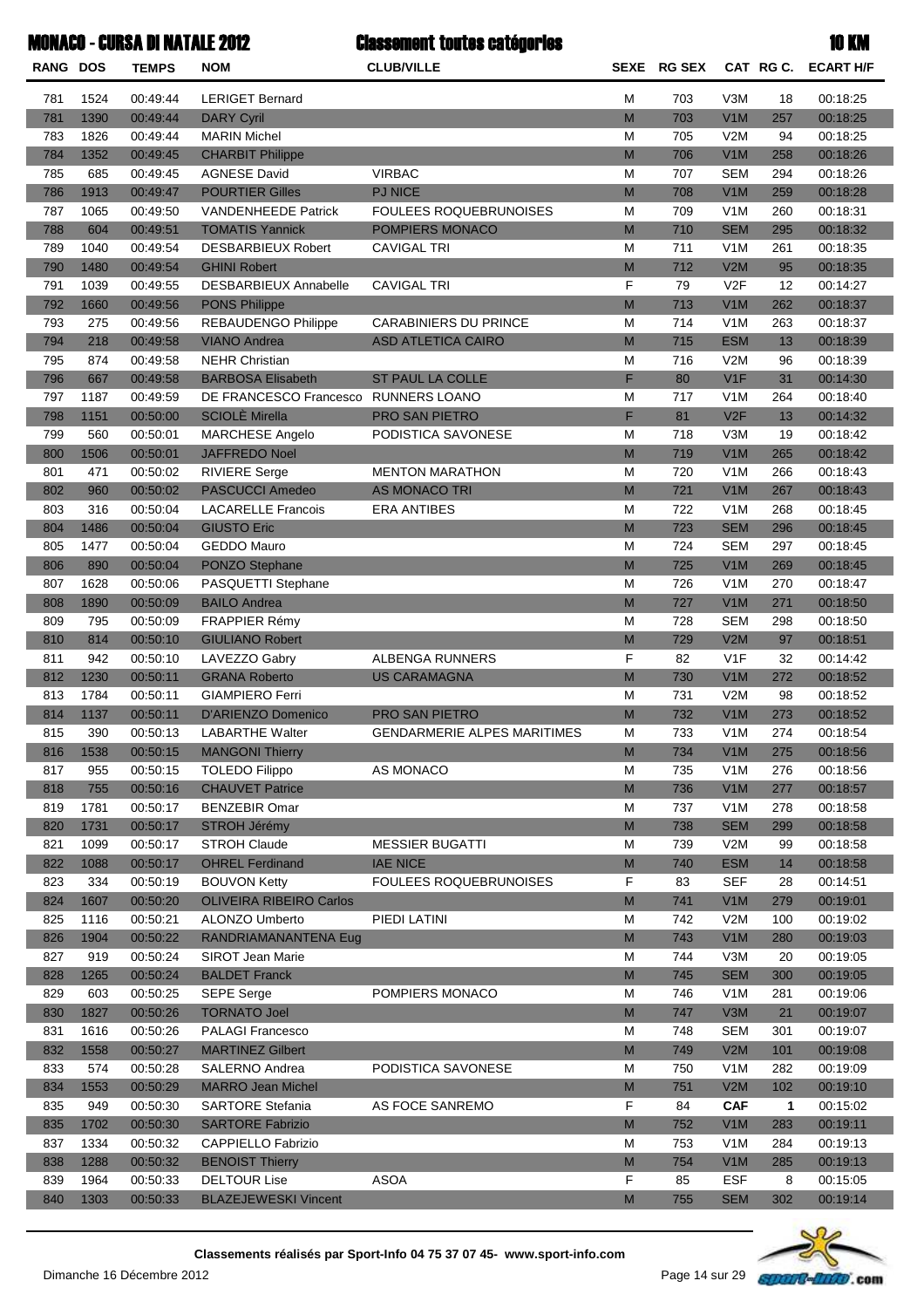|             |                | <b>MONACO - CURSA DI NATALE 2012</b> |                             | <b>Classement toutes catégories</b> |                   |               |                          |                | <b>10 KM</b>     |
|-------------|----------------|--------------------------------------|-----------------------------|-------------------------------------|-------------------|---------------|--------------------------|----------------|------------------|
| <b>RANG</b> | <b>DOS</b>     | <b>TEMPS</b>                         | <b>NOM</b>                  | <b>CLUB/VILLE</b>                   | <b>SEXE</b>       | <b>RG SEX</b> |                          | CAT RG C.      | <b>ECART H/F</b> |
| 841         | 1688           | 00:50:33                             | <b>ROCHE Cecile</b>         |                                     | F                 | 86            | V <sub>1</sub> F         | 33             | 00:15:05         |
| 842         | 493            | 00:50:33                             | SISTO Alessandro            | PIEDI LATINI MONACO                 | M                 | 756           | V2M                      | 103            | 00:19:14         |
| 843         | 1139           | 00:50:34                             | <b>FIORINI Roberto</b>      | <b>PRO SAN PIETRO</b>               | м                 | 757           | V <sub>1</sub> M         | 286            | 00:19:15         |
| 844         | 325            | 00:50:35                             | <b>CHAMBONNAUD Frederic</b> | <b>FIT NICE</b>                     | M                 | 758           | V1M                      | 287            | 00:19:16         |
| 845         | 994            | 00:50:37                             | <b>DURAND Franck</b>        | <b>ASOA</b>                         | м                 | 759           | <b>SEM</b>               | 303            | 00:19:18         |
| 846         | 1285           | 00:50:38                             | <b>BENEDETTI Philippe</b>   |                                     | M                 | 760           | V1M                      | 288            | 00:19:19         |
| 847         | 420            | 00:50:39                             | <b>INSSA Soula</b>          | <b>HOTEL METROPLOLE</b>             | м                 | 761           | V <sub>1</sub> M         | 289            | 00:19:20         |
| 0.40        | 0 <sup>0</sup> | 00F0.44                              | $MII I E T D \cdots L$      |                                     | <b>B</b> <i>B</i> | 700           | $\bigcap_{n=1}^{\infty}$ | 0 <sup>0</sup> | 001000           |

| 843        | 1139        | 00:50:34             | <b>FIORINI Roberto</b>                             | <b>PRO SAN PIETRO</b>              | М                                 | 757       | V <sub>1</sub> M        | 286          | 00:19:15             |
|------------|-------------|----------------------|----------------------------------------------------|------------------------------------|-----------------------------------|-----------|-------------------------|--------------|----------------------|
| 844        | 325         | 00:50:35             | <b>CHAMBONNAUD Frederic</b>                        | FIT NICE                           | $\mathsf{M}% _{H}=\mathsf{M}_{H}$ | 758       | V1M                     | 287          | 00:19:16             |
| 845        | 994         | 00:50:37             | <b>DURAND Franck</b>                               | <b>ASOA</b>                        | M                                 | 759       | <b>SEM</b>              | 303          | 00:19:18             |
| 846        | 1285        | 00:50:38             | <b>BENEDETTI Philippe</b>                          |                                    | $\mathsf{M}% _{H}=\mathsf{M}_{H}$ | 760       | V1M                     | 288          | 00:19:19             |
| 847        | 420         | 00:50:39             | <b>INSSA Soula</b>                                 | HOTEL METROPLOLE                   | M                                 | 761       | V1M                     | 289          | 00:19:20             |
| 848        | 864         | 00:50:41             | <b>MILLET Romain</b>                               |                                    | $\mathsf{M}% _{H}=\mathsf{M}_{H}$ | 762       | <b>SEM</b>              | 304          | 00:19:22             |
| 849        | 588         | 00:50:43             | <b>DESTREBECQ Philippe</b>                         | POMPIERS MONACO                    | M                                 | 763       | V1M                     | 290          | 00:19:24             |
| 850        | 1971        | 00:50:43             | <b>BARRET Claude</b>                               |                                    | $\mathsf{M}% _{H}=\mathsf{M}_{H}$ | 764       | V3M                     | 22           | 00:19:24             |
|            | 1461        |                      | <b>GALASSI Andrea</b>                              |                                    | M                                 | 765       | <b>SEM</b>              |              | 00:19:25             |
| 851        |             | 00:50:44             |                                                    |                                    |                                   |           |                         | 305          |                      |
| 852        | 1490        | 00:50:44             | <b>GRAGLIA Giovanni Battista</b>                   |                                    | $\mathsf{M}% _{H}=\mathsf{M}_{H}$ | 766       | V1M                     | 291          | 00:19:25             |
| 853        | 1482        | 00:50:45             | <b>GIORDANO Christian</b>                          |                                    | M                                 | 767       | <b>SEM</b>              | 306          | 00:19:26             |
| 854        | 1296        | 00:50:45             | <b>BERTOLA Thierry</b>                             |                                    | $\mathsf{M}% _{H}=\mathsf{M}_{H}$ | 768       | V1M                     | 292          | 00:19:26             |
| 855        | 1351        | 00:50:46             | CHAPOT Bruno                                       |                                    | M                                 | 769       | <b>JUM</b>              | 18           | 00:19:27             |
| 856        | 1625        | 00:50:46             | PAPAZIAN Benjamin                                  |                                    | M                                 | 770       | <b>SEM</b>              | 307          | 00:19:27             |
| 857        | 1129        | 00:50:46             | <b>ABBO Danilo</b>                                 | PRO SAN PIETRO                     | M                                 | 771       | V1M                     | 293          | 00:19:27             |
| 858        | 1314        | 00:50:47             | <b>BOULLOT Fabrice</b>                             |                                    | M                                 | 772       | <b>SEM</b>              | 308          | 00:19:28             |
| 859        | 1401        | 00:50:47             | <b>DELFINO Roberto</b>                             |                                    | M                                 | 773       | <b>SEM</b>              | 309          | 00:19:28             |
| 860        | 805         | 00:50:47             | <b>GARIBBO Vittorio</b>                            |                                    | M                                 | 774       | V2M                     | 104          | 00:19:28             |
| 861        | 190         | 00:50:48             | <b>GARELLI Alexandre</b>                           | AS SURETE PUBLIQUE MC              | M                                 | 775       | <b>SEM</b>              | 310          | 00:19:29             |
| 861        | 292         | 00:50:48             | <b>PERRIN Thierry</b>                              | <b>CHPG</b>                        | $\mathsf{M}% _{H}=\mathsf{M}_{H}$ | 775       | V2M                     | 105          | 00:19:29             |
| 863        | 1589        | 00:50:50             | NAS DE TOURRIS Bruno                               |                                    | M                                 | 777       | V1M                     | 294          | 00:19:31             |
| 864        | 892         | 00:50:51             | <b>PROVOST Damien</b>                              |                                    | M                                 | 778       | <b>SEM</b>              | 311          | 00:19:32             |
| 865        | 1250        | 00:50:52             | <b>AMBROSIANI Nicoletta</b>                        |                                    | F                                 | 87        | V <sub>2</sub> F        | 14           | 00:15:24             |
| 866        | 1393        | 00:50:52             | <b>DE BONA Fabien</b>                              |                                    | $\mathsf{M}% _{H}=\mathsf{M}_{H}$ | 779       | <b>SEM</b>              | 312          | 00:19:33             |
| 867        | 213         |                      | MARINIELLO Vincenzo                                | ASD ATLETICA CAIRO                 | M                                 | 780       | V2M                     |              | 00:19:34             |
|            |             | 00:50:53             |                                                    |                                    |                                   |           |                         | 106          |                      |
| 868        | 1080        | 00:50:55             | <b>BROCCHETTO Mario</b>                            | <b>GSD PODISTICA BUSCHESE</b>      | M                                 | 781       | V1M                     | 295          | 00:19:36             |
| 869        | 1724        | 00:50:55             | SONZOGNI Franck                                    |                                    | M                                 | 782       | V1M                     | 296          | 00:19:36             |
| 870        | 242         | 00:50:56             | <b>COSTA Maria</b>                                 | <b>ATL VALLECROSIA</b>             | F                                 | 88        | <b>SEF</b>              | 29           | 00:15:28             |
| 871        | 381         | 00:50:56             | <b>BINDER Francois</b>                             | <b>GENDARMERIE ALPES MARITIMES</b> | M                                 | 783       | <b>SEM</b>              | 313          | 00:19:37             |
| 872        | 402         | 00:50:56             | <b>SUIN Emmanuelle</b>                             | <b>GENDARMERIE ALPES MARITIMES</b> | F                                 | 89        | <b>SEF</b>              | 30           | 00:15:28             |
| 873        | 988         | 00:50:57             | <b>CALECA Audrey</b>                               | <b>ASOA</b>                        | F                                 | 90        | <b>SEF</b>              | 31           | 00:15:29             |
| 874        | 627         | 00:50:58             | <b>PELLEGRIN Steve</b>                             | <b>ROBERTET</b>                    | M                                 | 784       | <b>SEM</b>              | 314          | 00:19:39             |
| 875        | 154         | 00:50:58             | <b>CHABRAN Marilou</b>                             | <b>AC CANNES</b>                   | F                                 | 91        | V <sub>3</sub> F        | $\mathbf{2}$ | 00:15:30             |
| 876        | 1697        | 00:50:58             | <b>ROUX Philippe</b>                               |                                    | M                                 | 785       | V1M                     | 297          | 00:19:39             |
| 877        | 1711        | 00:50:59             | <b>SCOLA Manuelito</b>                             |                                    | M                                 | 786       | V1M                     | 298          | 00:19:40             |
| 878        | 751         | 00:51:00             | <b>CEROU Philippe</b>                              |                                    | M                                 | 787       | V2M                     | 107          | 00:19:41             |
| 879        | 1185        |                      |                                                    |                                    |                                   |           |                         |              |                      |
| 880        |             | 00:51:00             | <b>COLNAGHI Domenico</b>                           | <b>RUNNERS LOANO</b>               | M                                 | 788       | V2M                     | 108          | 00:19:41             |
|            |             |                      | <b>BELHAMADIA Abdallah</b>                         | <b>DOTTA</b>                       | M                                 | 789       | V2M                     |              |                      |
|            | 301         | 00:51:01             |                                                    |                                    |                                   |           |                         | 109          | 00:19:42             |
| 881        | 305         | 00:51:01             | <b>ENANGA Joseph</b>                               | <b>DOTTA</b>                       | М                                 | 790       | V2M                     | 110          | 00:19:42             |
| 882        | 809         | 00:51:01             | <b>GERGOT Nadine</b>                               |                                    | F                                 | 92        | V2F                     | 15           | 00:15:33             |
| 883        | 815         | 00:51:01             | <b>GRAMA Enrico</b>                                |                                    | M                                 | 791       | V <sub>1</sub> M        | 299          | 00:19:42             |
| 884        | 1554        | 00:51:02             | <b>MARRO Pascal</b>                                |                                    | ${\sf M}$                         | 792       | V2M                     | 111          | 00:19:43             |
| 885        | 1457        | 00:51:02             | FRESIA Jocelyne                                    |                                    | F                                 | 93        | V <sub>1</sub> F        | 34           | 00:15:34             |
| 886        | 344         | 00:51:02             | <b>EITO Frederic</b>                               | <b>FOULEES ROQUEBRUNOISES</b>      | ${\sf M}$                         | 793       | V1M                     | 300          | 00:19:43             |
| 887        | 1754        | 00:51:03             | <b>WAKE Bridget</b>                                |                                    | F                                 | 94        | <b>SEF</b>              | 32           | 00:15:35             |
| 888        | 1671        | 00:51:04             | <b>RAFFA Bruno</b>                                 |                                    | ${\sf M}$                         | 794       | <b>SEM</b>              | 315          | 00:19:45             |
| 889        | 1313        | 00:51:06             | <b>BOUKHALFI Christophe</b>                        |                                    | M                                 | 795       | V <sub>1</sub> M        | 301          | 00:19:47             |
| 890        | 582         | 00:51:08             | <b>BONTEMPS David</b>                              | POMPIERS MONACO                    | ${\sf M}$                         | 796       | V1M                     | 302          | 00:19:49             |
| 891        | 1077        | 00:51:08             | RIGHETTO Antonella                                 | <b>GSD MOMBOCAR</b>                | F                                 | 95        | V <sub>1</sub> F        | 35           | 00:15:40             |
| 892        | 817         | 00:51:09             | <b>GUTOWSKI Jerome</b>                             |                                    | ${\sf M}$                         | 797       | <b>SEM</b>              | 316          | 00:19:50             |
| 893        | 472         | 00:51:09             | RUBIO Sandra                                       | <b>MENTON MARATHON</b>             | F                                 | 96        | <b>SEF</b>              | 33           | 00:15:41             |
| 894        | 1951        | 00:51:10             | <b>BERTULI Cyril</b>                               |                                    | ${\sf M}$                         | 798       | <b>SEM</b>              | 317          | 00:19:51             |
| 895        | 740         | 00:51:10             | <b>BRUZZONE Eric</b>                               |                                    | M                                 | 799       | V <sub>1</sub> M        | 303          | 00:19:51             |
| 896        | 1604        | 00:51:10             | O'SULLIVAN Anna                                    |                                    | F                                 | 97        | <b>SEF</b>              | 34           | 00:15:42             |
| 897        | 1716        | 00:51:12             | <b>SERIGNE Romain</b>                              |                                    | M                                 | 800       | V <sub>1</sub> M        | 304          | 00:19:53             |
|            |             |                      |                                                    |                                    |                                   |           |                         |              |                      |
| 898        | 155         | 00:51:12             | DI MARIO Sylvain                                   | <b>ACSFP</b>                       | ${\sf M}$                         | 801       | V1M                     | 305          | 00:19:53             |
| 899<br>900 | 772<br>1283 | 00:51:13<br>00:51:14 | <b>DESCHAUX Olivier</b><br><b>BELMADANI Sophia</b> |                                    | M<br>F.                           | 802<br>98 | V <sub>1</sub> M<br>V1F | 306<br>36    | 00:19:54<br>00:15:46 |

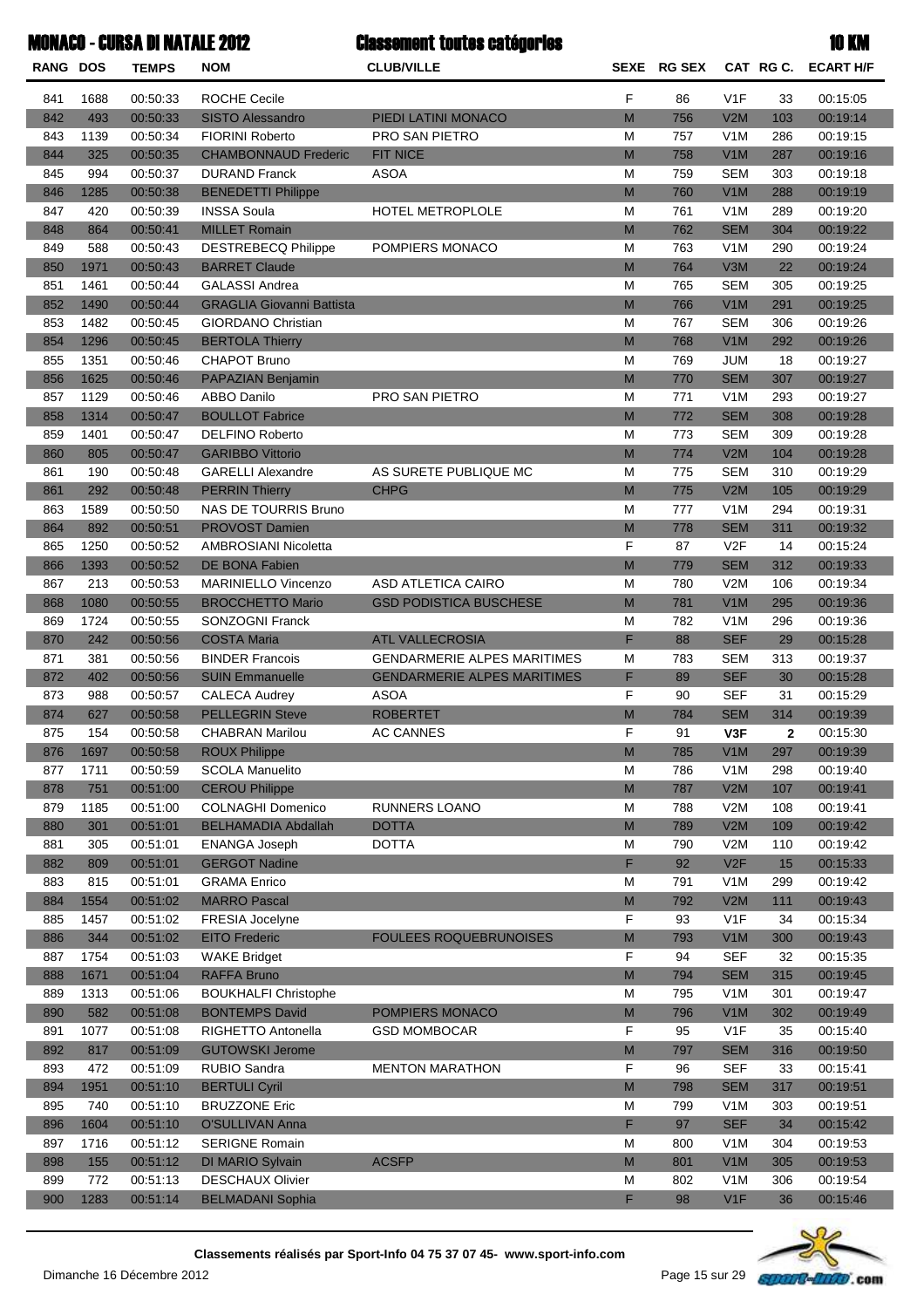|                 |      | <b>MONACO - CURSA DI NATALE 2012</b> |                              | <b>Classement toutes catégories</b> |                                                                                                            |             |                  |           | <b>10 KM</b>     |
|-----------------|------|--------------------------------------|------------------------------|-------------------------------------|------------------------------------------------------------------------------------------------------------|-------------|------------------|-----------|------------------|
| <b>RANG DOS</b> |      | <b>TEMPS</b>                         | <b>NOM</b>                   | <b>CLUB/VILLE</b>                   |                                                                                                            | SEXE RG SEX |                  | CAT RG C. | <b>ECART H/F</b> |
| 901             | 328  | 00:51:15                             | FIGASSO Jacques              | FIT NICE                            | М                                                                                                          | 803         | V <sub>1</sub> M | 307       | 00:19:56         |
| 902             | 1722 | 00:51:16                             | <b>SIROUR Yann</b>           |                                     | M                                                                                                          | 804         | <b>SEM</b>       | 318       | 00:19:57         |
| 903             | 362  | 00:51:17                             | <b>ESCARE Christophe</b>     | FSPN CD06                           | M                                                                                                          | 805         | <b>SEM</b>       | 319       | 00:19:58         |
| 904             | 1894 | 00:51:19                             | <b>AMORAVAIN Philippe</b>    |                                     | $\mathsf{M}% _{T}=\mathsf{M}_{T}\!\left( a,b\right) ,\ \mathsf{M}_{T}=\mathsf{M}_{T}\!\left( a,b\right) ,$ | 806         | V1M              | 308       | 00:20:00         |
| 905             | 682  | 00:51:19                             | PIOVANO Enrico               | <b>VAL TANARO</b>                   | M                                                                                                          | 807         | V1M              | 309       | 00:20:00         |
| 906             | 1532 | 00:51:20                             | <b>LOTTI Alberto</b>         |                                     | $\mathsf{M}% _{T}=\mathsf{M}_{T}\!\left( a,b\right) ,\ \mathsf{M}_{T}=\mathsf{M}_{T}\!\left( a,b\right) ,$ | 808         | V1M              | 310       | 00:20:01         |
| 907             | 1227 | 00:51:21                             | <b>LEGRAS Jean Pierre</b>    | US CAGNES TRI                       | F                                                                                                          | 99          | V <sub>1F</sub>  | 37        | 00:15:53         |
| 908             | 1902 | 00:51:22                             | <b>LAMBERT David</b>         |                                     | M                                                                                                          | 809         | V1M              | 311       | 00:20:03         |
| 909             | 991  | 00:51:23                             | <b>CERVONI Viviane</b>       | <b>ASOA</b>                         | F                                                                                                          | 100         | V <sub>2F</sub>  | 16        | 00:15:55         |
| 910             | 1355 | 00:51:25                             | <b>CHARLON Marlene</b>       |                                     | F                                                                                                          | 101         | V1F              | 38        | 00:15:57         |
| 911             | 1637 | 00:51:25                             | <b>PEMONGE Philippe</b>      |                                     | M                                                                                                          | 810         | V <sub>1</sub> M | 312       | 00:20:06         |
| 912             | 1566 | 00:51:26                             | <b>MAXIMILIEN Dorothée</b>   |                                     | F                                                                                                          | 102         | V1F              | 39        | 00:15:58         |
| 913             | 1207 | 00:51:27                             | <b>MINAULT Alain</b>         | SPIRIDON                            | M                                                                                                          | 811         | V2M              | 112       | 00:20:08         |
| 914             | 1803 | 00:51:28                             | PAPPALARDO Simona            | POLIZIA DI STATO                    | F                                                                                                          | 103         | V1F              | 40        | 00:16:00         |
| 915             | 770  | 00:51:29                             | <b>DELUSIER Denis</b>        |                                     | M                                                                                                          | 812         | V <sub>1</sub> M | 313       | 00:20:10         |
| 916             | 1511 | 00:51:31                             | <b>LABOURE Jean-françois</b> |                                     | $\mathsf{M}% _{T}=\mathsf{M}_{T}\!\left( a,b\right) ,\ \mathsf{M}_{T}=\mathsf{M}_{T}\!\left( a,b\right) ,$ | 813         | <b>SEM</b>       | 320       | 00:20:12         |
| 917             | 1112 | 00:51:31                             | <b>COLOMBO Luca</b>          | OTC COMO                            | M                                                                                                          | 814         | <b>SEM</b>       | 321       | 00:20:12         |
| 918             | 1015 | 00:51:32                             | <b>RIERA Barbara</b>         | <b>BARBARA RIERA</b>                | F                                                                                                          | 104         | V1F              | 41        | 00:16:04         |
| 919             | 243  | 00:51:32                             | <b>COLLU Antonio</b>         | <b>ATL VINTIMIGLIA</b>              | M                                                                                                          | 815         | V3M              | 23        | 00:20:13         |
| 920             | 1383 | 00:51:32                             | <b>CUPELLI Manrico</b>       |                                     | M                                                                                                          | 816         | <b>SEM</b>       | 322       | 00:20:13         |
| 921             | 1496 | 00:51:32                             | <b>GUIDDO Andrea</b>         |                                     | M                                                                                                          | 817         | <b>SEM</b>       | 323       | 00:20:13         |
| 922             | 710  | 00:51:33                             | <b>ROSTAGNO Franck</b>       | <b>VIRBAC</b>                       | M                                                                                                          | 818         | <b>SEM</b>       | 324       | 00:20:14         |
| 923             | 923  | 00:51:35                             | <b>TOUITOU Charles</b>       |                                     | M                                                                                                          | 819         | V2M              | 113       | 00:20:16         |
| 924             | 263  | 00:51:35                             | <b>DUCCESCHI Gerard</b>      | CANAL 4.3                           | M                                                                                                          | 820         | V2M              | 114       | 00:20:16         |
| 925             | 488  | 00:51:35                             | <b>VERLAY Carine</b>         | NICE METROPOLE ATHLETISME           | F                                                                                                          | 105         | <b>SEF</b>       | 35        | 00:16:07         |
| 926             | 1299 | 00:51:36                             | <b>BEVILACQUA Marco</b>      |                                     | M                                                                                                          | 821         | <b>SEM</b>       | 325       | 00:20:17         |
| 927             | 1873 | 00:51:37                             | <b>GASTAUT Svetlana</b>      |                                     | F                                                                                                          | 106         | <b>SEF</b>       | 36        | 00:16:09         |
| 928             | 1141 | 00:51:37                             | <b>GOSO Alessandro</b>       | PRO SAN PIETRO                      | M                                                                                                          | 822         | V2M              | 115       | 00:20:18         |
| 929             | 414  | 00:51:37                             | <b>BOSIO Didier</b>          | <b>HOTEL METROPLOLE</b>             | M                                                                                                          | 823         | <b>SEM</b>       | 326       | 00:20:18         |
| 930             | 417  | 00:51:37                             | <b>FALL Malick</b>           | <b>HOTEL METROPLOLE</b>             | M                                                                                                          | 824         | V2M              | 116       | 00:20:18         |
| 931             | 266  | 00:51:37                             | <b>LOMBARD Gilles</b>        | CANAL 4.3                           | M                                                                                                          | 825         | V2M              | 117       | 00:20:18         |
| 932             | 985  | 00:51:38                             | <b>BALAZUN Thierry</b>       | <b>ASOA</b>                         | M                                                                                                          | 826         | V2M              | 118       | 00:20:19         |
| 933             | 1321 | 00:51:39                             | <b>BRES</b> Frederic         |                                     | М                                                                                                          | 827         | <b>SEM</b>       | 327       | 00:20:20         |
| 934             | 741  | 00:51:41                             | <b>BRUZZONE Eric</b>         |                                     | M                                                                                                          | 828         | V1M              | 314       | 00:20:22         |
| 935             | 1900 | 00:51:41                             | CALLAOU Alicia               |                                     | F                                                                                                          | 107         | SEF              | 37        | 00:16:13         |
| 936             | 1641 | 00:51:42                             | <b>PEYRUCHAT Christophe</b>  |                                     | M                                                                                                          | 829         | V1M              | 315       | 00:20:23         |
| 937             | 1335 | 00:51:42                             | <b>CARLETTI Daniel</b>       |                                     | М                                                                                                          | 830         | V <sub>1</sub> M | 316       | 00:20:23         |
| 938             | 731  | 00:51:43                             | <b>BONACHE Maria</b>         |                                     | F                                                                                                          | 108         | V2F              | 17        | 00:16:15         |
| 939             | 868  | 00:51:43                             | MOIRANO Edmond               |                                     | М                                                                                                          | 831         | V2M              | 119       | 00:20:24         |
| 940             | 48   | 00:51:44                             | <b>BOUCHE Michael</b>        |                                     | M                                                                                                          | 832         | <b>SEM</b>       | 328       | 00:20:25         |
| 941             | 225  | 00:51:46                             | <b>COLLU Chiara</b>          | <b>ATL 92</b>                       | F                                                                                                          | 109         | <b>SEF</b>       | 38        | 00:16:18         |
| 942             | 550  | 00:51:47                             | <b>CIPOLATO Claudia</b>      | PODISTICA SAVONESE                  | F                                                                                                          | 110         | V1F              | 42        | 00:16:19         |
| 943             | 1376 | 00:51:47                             | <b>COSTA-BACCANI Eric</b>    |                                     | М                                                                                                          | 833         | V <sub>1</sub> M | 317       | 00:20:28         |
| 944             | 724  | 00:51:48                             | <b>BENEVENTI Laura</b>       |                                     | F.                                                                                                         | 111         | V1F              | 43        | 00:16:20         |
| 945             | 1897 | 00:51:48                             | <b>GIORDANENGO J Marc</b>    |                                     | М                                                                                                          | 834         | V <sub>1</sub> M | 318       | 00:20:29         |
| 946             | 610  | 00:51:52                             | <b>MOLINARI Fabrizio</b>     | <b>PRO SAN PIETRO SANREMO</b>       | M                                                                                                          | 835         | V1M              | 319       | 00:20:33         |
| 947             | 657  | 00:51:53                             | <b>GIL Antonio</b>           | SPIRIDON CA                         | М                                                                                                          | 836         | V3M              | 24        | 00:20:34         |
| 948             | 1856 | 00:51:53                             | <b>COMBREAS Laurent</b>      |                                     | M                                                                                                          | 837         | V1M              | 320       | 00:20:34         |
| 949             | 1396 | 00:51:54                             | DE MELAS Alessio             |                                     | M                                                                                                          | 838         | <b>SEM</b>       | 329       | 00:20:35         |
| 950             | 924  | 00:51:54                             | <b>VAGNARD Charles</b>       |                                     | M                                                                                                          | 839         | V3M              | 25        | 00:20:35         |
| 951             | 483  | 00:51:55                             | <b>CREQUIS Pierre</b>        | MMM TEAM                            | M                                                                                                          | 840         | <b>SEM</b>       | 330       | 00:20:36         |
| 952             | 1973 | 00:51:56                             | <b>BOUSSERON Cyril</b>       |                                     | M                                                                                                          | 841         | V1M              | 321       | 00:20:37         |
| 953             | 1257 | 00:51:56                             | ARBEIT Jean-roch             |                                     | M                                                                                                          | 842         | V1M              | 322       | 00:20:37         |
| 954             | 520  | 00:51:57                             | <b>GIARDINA Santa</b>        | PODISTICA PERALTO                   | F.                                                                                                         | 112         | V3F              | 3         | 00:16:29         |
| 955             | 1052 | 00:52:00                             | <b>DUCHEMIN Angélique</b>    | COURIR A PEILLON                    | F                                                                                                          | 113         | <b>SEF</b>       | 39        | 00:16:32         |
| 956             | 1610 | 00:52:01                             | <b>ORENGO Manuel</b>         |                                     | $\mathsf{M}% _{T}=\mathsf{M}_{T}\!\left( a,b\right) ,\ \mathsf{M}_{T}=\mathsf{M}_{T}\!\left( a,b\right) ,$ | 843         | <b>SEM</b>       | 331       | 00:20:42         |
| 957             | 1612 | 00:52:02                             | OSORIO DA SILVA Florbela     |                                     | F                                                                                                          | 114         | <b>SEF</b>       | 40        | 00:16:34         |
| 958             | 430  | 00:52:02                             | <b>MEIS Nicolas</b>          | <b>JA FRETIN</b>                    | M                                                                                                          | 844         | <b>ESM</b>       | 15        | 00:20:43         |
| 959             | 555  | 00:52:03                             | <b>GADANI Aldo</b>           | PODISTICA SAVONESE                  | М                                                                                                          | 845         | V <sub>1</sub> M | 323       | 00:20:44         |
| 960             | 917  | 00:52:03                             | <b>SHAMILOV Farid</b>        |                                     | M                                                                                                          | 846         | <b>SEM</b>       | 332       | 00:20:44         |

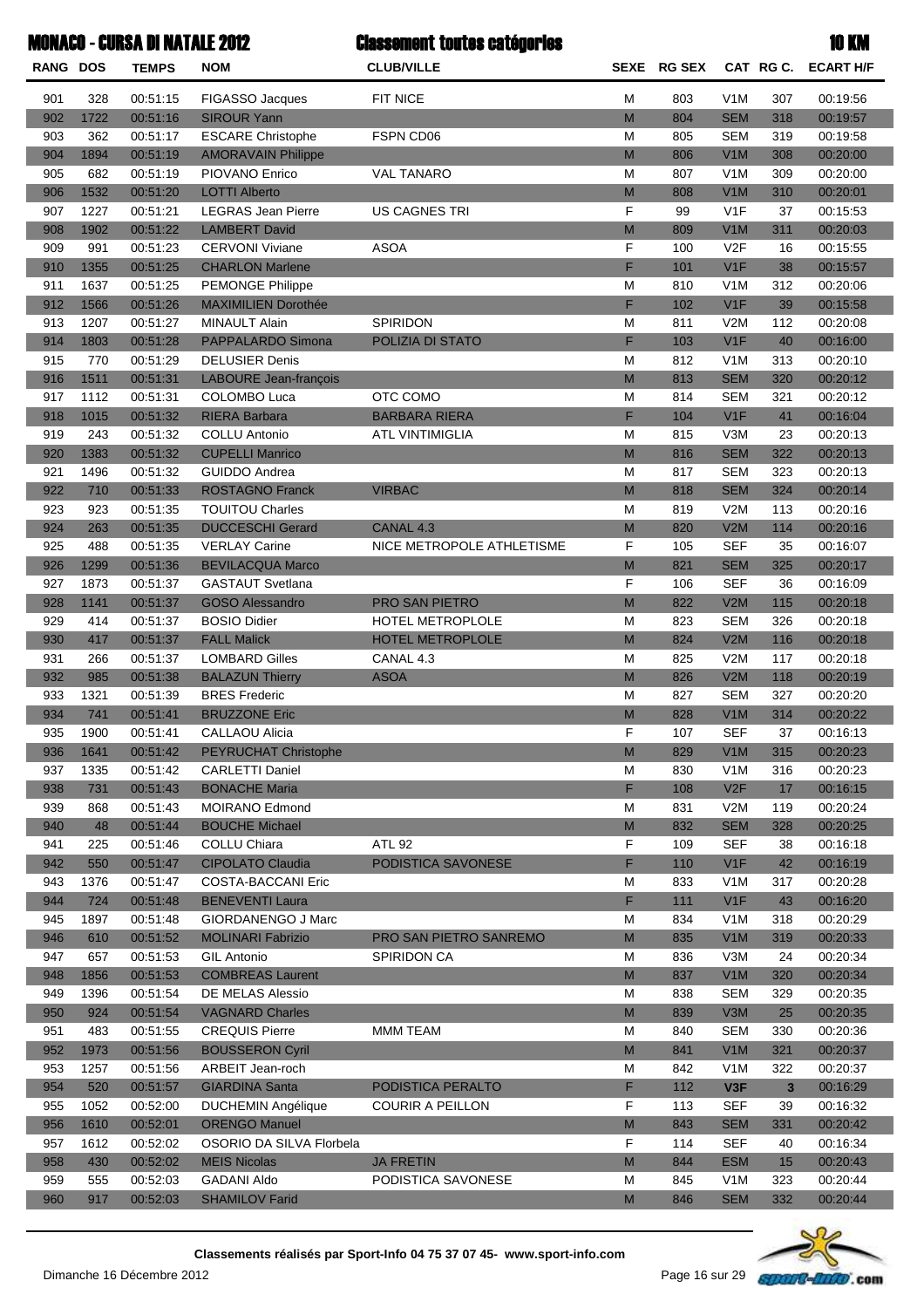|            |              | <b>MONACO - CURSA DI NATALE 2012</b> |                                              | <b>Classement toutes catégories</b>        |                                                                                                            |             |                          |          | <b>10 KM</b>         |
|------------|--------------|--------------------------------------|----------------------------------------------|--------------------------------------------|------------------------------------------------------------------------------------------------------------|-------------|--------------------------|----------|----------------------|
| RANG DOS   |              | <b>TEMPS</b>                         | <b>NOM</b>                                   | <b>CLUB/VILLE</b>                          |                                                                                                            | SEXE RG SEX |                          |          | CAT RG C. ECART H/F  |
| 961        | 1747         | 00:52:04                             | <b>VIANO Serge</b>                           |                                            | М                                                                                                          | 847         | V <sub>1</sub> M         | 324      | 00:20:45             |
| 962        | 1292         | 00:52:05                             | <b>BERNOUSSI SALLAY Abdel</b>                |                                            | M                                                                                                          | 848         | V2M                      | 120      | 00:20:46             |
| 963        | 1346         | 00:52:05                             | <b>CECIL-WRIGHT Katherine</b>                |                                            | F                                                                                                          | 115         | <b>SEF</b>               | 41       | 00:16:37             |
| 964        | 1452         | 00:52:05                             | <b>FLAMM Xavier</b>                          |                                            | M                                                                                                          | 849         | <b>SEM</b>               | 333      | 00:20:46             |
| 965        | 1608         | 00:52:07                             | <b>OLIVERO Gilbert</b>                       |                                            | М                                                                                                          | 850         | V2M                      | 121      | 00:20:48             |
| 966        | 987          | 00:52:08                             | <b>BAS Laurent</b>                           | <b>ASOA</b>                                | M                                                                                                          | 851         | <b>SEM</b>               | 334      | 00:20:49             |
| 967        | 1161         | 00:52:08                             | <b>BELLANOVA Roberto</b>                     | RIVIERA TRIATHLON                          | М                                                                                                          | 852         | V <sub>1</sub> M         | 325      | 00:20:49             |
| 968        | 1903         | 00:52:08                             | <b>PEGLION Jacques</b>                       |                                            | M                                                                                                          | 853         | V1M                      | 326      | 00:20:49             |
| 969        | 591          | 00:52:08                             | <b>GALLOU Romain</b>                         | POMPIERS MONACO                            | М                                                                                                          | 854         | <b>SEM</b>               | 335      | 00:20:49             |
| 970        | 59           | 00:52:14                             | <b>CAROTA Fabio</b>                          | <b>ASD PASTA GRANAROLO</b>                 | M                                                                                                          | 855         | V1M                      | 327      | 00:20:55             |
| 971        | 609          | 00:52:14                             | <b>CONTI Rafaella</b>                        | PRO SAN PIETRO SANREMO                     | F                                                                                                          | 116         | <b>SEF</b>               | 42       | 00:16:46             |
| 972        | 1013         | 00:52:17                             | <b>CRISTIANI Nicoletta</b>                   | <b>BAIA DEL SOLE</b>                       | F                                                                                                          | 117         | V1F                      | 44       | 00:16:49             |
| 973        | 1162         | 00:52:17                             | <b>BRAGAGNOLO Christian</b>                  | RIVIERA TRIATHLON                          | М                                                                                                          | 856         | <b>SEM</b>               | 336      | 00:20:58             |
| 974        | 1286         | 00:52:18                             | <b>BENEIVEMI Ulisse</b>                      |                                            | M                                                                                                          | 857         | V1M                      | 328      | 00:20:59             |
| 975        | 1209         | 00:52:18                             | <b>NOBAR Martine</b>                         | ST PAUL LA COLLE                           | F                                                                                                          | 118         | V1F                      | 45       | 00:16:50             |
| 976        | 505          | 00:52:19                             | <b>BARCHI Roberto</b>                        | PODISTICA PERALTO                          | M                                                                                                          | 858         | V3M                      | 26       | 00:21:00             |
| 977        | 1323         | 00:52:21                             | <b>BROUWER Olivier</b>                       |                                            | М                                                                                                          | 859         | <b>SEM</b>               | 337      | 00:21:02             |
| 978        | 478          | 00:52:22                             | <b>BARBERO Alexandra</b>                     | <b>MIELLS PARTNERS</b>                     | F                                                                                                          | 119         | <b>SEF</b>               | 43       | 00:16:54             |
| 979        | 979          | 00:52:23                             | PELLEGRINO Daniela                           | ASD MARENE 2000                            | F                                                                                                          | 120         | V1F                      | 46       | 00:16:55             |
| 980        | 1091         | 00:52:23                             | <b>JOUNEAU Gregory</b>                       | <b>LA TOPIA</b>                            | M                                                                                                          | 860         | <b>SEM</b>               | 338      | 00:21:04             |
| 981        | 1794         | 00:52:23                             | CAZZULO Antonella                            | PODISTICA PERALTO                          | F                                                                                                          | 121         | <b>SEF</b>               | 44       | 00:16:55             |
| 982        | 376          | 00:52:23                             | <b>VIGUIER Eric</b>                          | <b>FSPN CD06</b>                           | M                                                                                                          | 861         | V1M                      | 329      | 00:21:04             |
| 983        | 1197         | 00:52:24                             | ROSSO Giamberto                              | <b>RUNNERS LOANO</b>                       | M                                                                                                          | 862         | V2M                      | 122      | 00:21:05             |
| 984        | 1191         | 00:52:24                             | <b>MAURI Eleonora</b>                        | <b>RUNNERS LOANO</b>                       | F                                                                                                          | 122         | V1F                      | 47       | 00:16:56             |
| 985        | 1687         | 00:52:24                             | ROCCA Alessandro                             | PAM MONDOVI                                | М                                                                                                          | 863         | <b>ESM</b>               | 16       | 00:21:05             |
| 986        | 621          | 00:52:25                             | <b>ALUNNI GRADINI Christian</b>              | <b>ROBERTET</b>                            | M                                                                                                          | 864         | V2M                      | 123      | 00:21:06             |
| 987        | 1513         | 00:52:26                             | <b>LAHOUSSINE Yannick</b>                    |                                            | M                                                                                                          | 865         | <b>SEM</b>               | 339      | 00:21:07             |
| 988        | 1909         | 00:52:29                             | <b>TRIPODI Alexandre</b>                     | <b>PJ NICE</b>                             | M                                                                                                          | 866         | V1M                      | 330      | 00:21:10             |
| 989        | 295          | 00:52:29                             | <b>MOREGOLA Sonia</b>                        | <b>COGOLETO ATL</b>                        | F                                                                                                          | 123         | <b>JUF</b>               | 3        | 00:17:01             |
| 990        | 327          | 00:52:29                             | <b>DELRIO Emmanuelle</b>                     | FIT NICE                                   | F.                                                                                                         | 124         | V1F                      | 48       | 00:17:01             |
| 991        | 1300         | 00:52:29                             | <b>BIANCHI Marina</b>                        |                                            | F                                                                                                          | 125         | <b>SEF</b>               | 45       | 00:17:01             |
| 992        | 700          | 00:52:30                             | <b>LEMAIRE Fabrice</b>                       | <b>VIRBAC</b>                              | M                                                                                                          | 867         | V2M                      | 124      | 00:21:11             |
| 993        | 1369         | 00:52:30                             | <b>CLOUET DORVAL Benoit</b>                  |                                            | М                                                                                                          | 868         | V <sub>1</sub> M         | 331      | 00:21:11             |
| 994        | 1983         | 00:52:31                             | <b>FRANCONERI Jacques</b>                    |                                            | M                                                                                                          | 869         | V3M                      | 27       | 00:21:12             |
| 995        | 831          | 00:52:34                             | LE CARRE Gregory                             |                                            | М                                                                                                          | 870         | <b>SEM</b>               | 340      | 00:21:15             |
| 996        | 832          | 00:52:34                             | <b>LE CARRE Ludovic</b>                      |                                            | $\mathsf{M}% _{T}=\mathsf{M}_{T}\!\left( a,b\right) ,\ \mathsf{M}_{T}=\mathsf{M}_{T}\!\left( a,b\right) ,$ | 871         | <b>SEM</b><br><b>SEF</b> | 341      | 00:21:15             |
| 997<br>998 | 1382<br>1844 | 00:52:36<br>00:52:39                 | <b>CUCCIA Aurelie</b><br><b>IDDA A Maria</b> |                                            | F<br>F.                                                                                                    | 126<br>127  | V1F                      | 46<br>49 | 00:17:08<br>00:17:11 |
| 999        | 1851         | 00:52:39                             | MALPIGHI A Maria                             | <b>CIRCOLO MINERVA</b><br><b>KINOMARIA</b> | F                                                                                                          | 128         | <b>SEF</b>               | 47       | 00:17:11             |
| 1000       | 1845         | 00:52:40                             | <b>MATTIOLI Fabrizio</b>                     | <b>CIRCOLO MINERVA</b>                     | $\mathsf{M}% _{T}=\mathsf{M}_{T}\!\left( a,b\right) ,\ \mathsf{M}_{T}=\mathsf{M}_{T}\!\left( a,b\right) ,$ | 872         | V1M                      | 332      | 00:21:21             |
| 1001       | 1818         | 00:52:41                             | <b>PAGES Michel</b>                          |                                            | M                                                                                                          | 873         | V3M                      | 28       | 00:21:22             |
| 1002       | 998          | 00:52:42                             | <b>TORRES Isabel</b>                         | <b>ASOA</b>                                | F.                                                                                                         | 129         | V1F                      | 50       | 00:17:14             |
| 1003       | 1273         | 00:52:42                             | <b>BAROUILLET Thibault</b>                   |                                            | M                                                                                                          | 874         | <b>SEM</b>               | 342      | 00:21:23             |
| 1004       | 287          | 00:52:43                             | <b>BINI Patrick</b>                          | <b>CHPG</b>                                | $\mathsf{M}% _{T}=\mathsf{M}_{T}\!\left( a,b\right) ,\ \mathsf{M}_{T}=\mathsf{M}_{T}\!\left( a,b\right) ,$ | 875         | V3M                      | 29       | 00:21:24             |
| 1005       | 1379         | 00:52:43                             | <b>CROVETTO Bertrand</b>                     |                                            | M                                                                                                          | 876         | V <sub>1</sub> M         | 333      | 00:21:24             |
| 1006       | 675          | 00:52:44                             | <b>STITI Samia</b>                           | <b>SUISSCOURTAGE</b>                       | F.                                                                                                         | 130         | <b>SEF</b>               | 48       | 00:17:16             |
| 1007       | 313          | 00:52:44                             | <b>GIL Laetitia</b>                          | ENTENTE PAYS DE FAYENCE                    | F                                                                                                          | 131         | V1F                      | 51       | 00:17:16             |
| 1008       | 435          | 00:52:45                             | <b>BARLA Luigi</b>                           | <b>MARATHON CLUB IMPERIA</b>               | $\mathsf{M}% _{T}=\mathsf{M}_{T}\!\left( a,b\right) ,\ \mathsf{M}_{T}=\mathsf{M}_{T}\!\left( a,b\right) ,$ | 877         | V3M                      | 30       | 00:21:26             |
| 1009       | 726          | 00:52:46                             | <b>BERGONZALI Gilles</b>                     |                                            | M                                                                                                          | 878         | <b>SEM</b>               | 343      | 00:21:27             |
| 1010       | 587          | 00:52:46                             | <b>DEMONTELLA Johan</b>                      | POMPIERS MONACO                            | $\mathsf{M}% _{T}=\mathsf{M}_{T}\!\left( a,b\right) ,\ \mathsf{M}_{T}=\mathsf{M}_{T}\!\left( a,b\right) ,$ | 879         | <b>SEM</b>               | 344      | 00:21:27             |
| 1011       | 862          | 00:52:47                             | <b>MERRA Philippe</b>                        |                                            | M                                                                                                          | 880         | V <sub>1</sub> M         | 334      | 00:21:28             |
| 1012       | 734          | 00:52:48                             | <b>BOSQUE Jean Claude</b>                    |                                            | $\mathsf{M}% _{T}=\mathsf{M}_{T}\!\left( a,b\right) ,\ \mathsf{M}_{T}=\mathsf{M}_{T}\!\left( a,b\right) ,$ | 881         | V2M                      | 125      | 00:21:29             |
| 1013       | 1814         | 00:52:51                             | <b>REBUFFO Marianna</b>                      | <b>CUENO TRI</b>                           | F                                                                                                          | 132         | <b>SEF</b>               | 49       | 00:17:23             |
| 1014       | 1261         | 00:52:51                             | <b>ARNABOLDI Jacopo</b>                      |                                            | $\mathsf{M}% _{T}=\mathsf{M}_{T}\!\left( a,b\right) ,\ \mathsf{M}_{T}=\mathsf{M}_{T}\!\left( a,b\right) ,$ | 882         | <b>SEM</b>               | 345      | 00:21:32             |
| 1015       | 717          | 00:52:52                             | <b>ARDISSONE Roberto</b>                     |                                            | М                                                                                                          | 883         | V <sub>1</sub> M         | 335      | 00:21:33             |
| 1016       | 1761         | 00:52:52                             | <b>ALEXANDRE Valérie</b>                     | <b>CAP D'AIL MACADAM</b>                   | F.                                                                                                         | 133         | V1F                      | 52       | 00:17:24             |
| 1017       | 1815         | 00:52:52                             | <b>BOTANICA Fabrizio</b>                     | <b>CUENO TRI</b>                           | M                                                                                                          | 884         | <b>SEM</b>               | 346      | 00:21:33             |
| 1018       | 1933         | 00:52:53                             | <b>ANDANT Herve</b>                          | <b>TEAM TRI ROQUEBRUNE</b>                 | M                                                                                                          | 885         | V1M                      | 336      | 00:21:34             |
| 1019       | 179          | 00:52:54                             | <b>COLANTUONI Emilio</b>                     | AS MONACO TRIATHLON                        | M                                                                                                          | 886         | V <sub>1</sub> M         | 337      | 00:21:35             |
| 1020       | 625          | 00:52:54                             | <b>KLAMECKI Andrzej</b>                      | <b>ROBERTET</b>                            | $\mathsf{M}% _{T}=\mathsf{M}_{T}\!\left( a,b\right) ,\ \mathsf{M}_{T}=\mathsf{M}_{T}\!\left( a,b\right) ,$ | 887         | V2M                      | 126      | 00:21:35             |

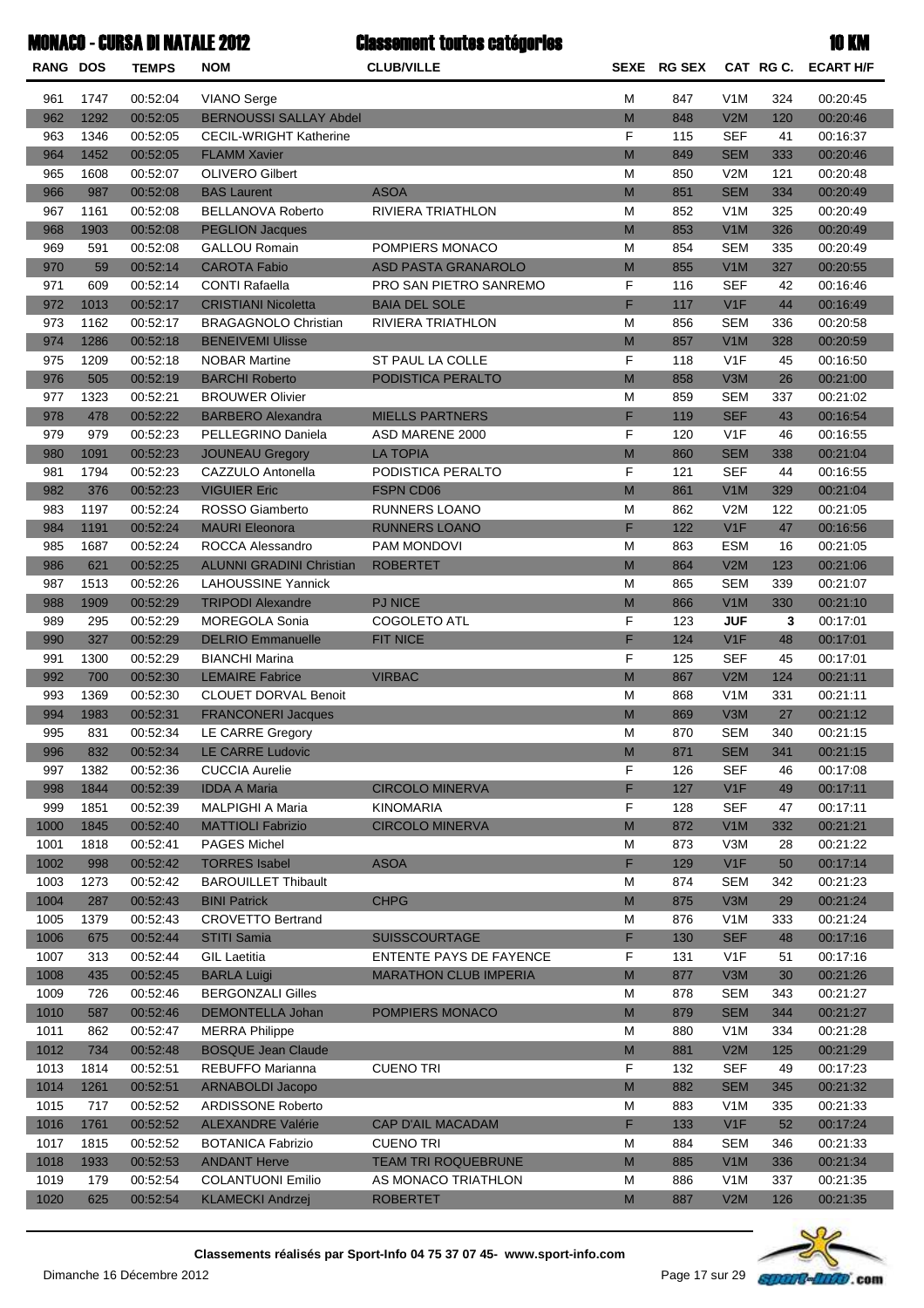|  |  |  | <b>MONACO - CURSA DI NATALE 2012</b> |  |  |  |  |
|--|--|--|--------------------------------------|--|--|--|--|
|--|--|--|--------------------------------------|--|--|--|--|

#### t toutee catégorie

| ×<br>- |  |
|--------|--|

|              |              | <b>MONACO - CURSA DI NATALE 2012</b> |                                            | <b>Classement toutes catégories</b> |                                                                                                            |             |                  |                | <b>10 KM</b>         |
|--------------|--------------|--------------------------------------|--------------------------------------------|-------------------------------------|------------------------------------------------------------------------------------------------------------|-------------|------------------|----------------|----------------------|
| RANG DOS     |              | <b>TEMPS</b>                         | <b>NOM</b>                                 | <b>CLUB/VILLE</b>                   |                                                                                                            | SEXE RG SEX |                  | CAT RG C.      | <b>ECART H/F</b>     |
| 1021         | 1533         | 00:52:55                             | <b>LUNEL Nicolas</b>                       |                                     | М                                                                                                          | 888         | <b>SEM</b>       | 347            | 00:21:36             |
| 1022         | 1131         | 00:52:56                             | <b>ADAMI</b> Giorgia                       | PRO SAN PIETRO                      | F                                                                                                          | 134         | <b>CAF</b>       | $\overline{2}$ | 00:17:28             |
| 1023         | 1536         | 00:52:56                             | <b>MANASERO Marco</b>                      | <b>PAM MONDOVI</b>                  | M                                                                                                          | 889         | <b>SEM</b>       | 348            | 00:21:37             |
| 1024         | 1206         | 00:52:56                             | <b>GUALLINO Gabriel</b>                    | <b>SPIRIDON</b>                     | M                                                                                                          | 890         | V3M              | 31             | 00:21:37             |
| 1025         | 1989         | 00:52:57                             | <b>DERRETTE Alexandre</b>                  |                                     | M                                                                                                          | 891         | CAM              | 14             | 00:21:38             |
| 1026         | 1130         | 00:52:57                             | <b>ADAMI Gianfranco</b>                    | PRO SAN PIETRO                      | M                                                                                                          | 892         | V1M              | 338            | 00:21:38             |
| 1027         | 1154         | 00:52:57                             | SPIAGGI Giacomo                            | PRO SAN PIETRO                      | M                                                                                                          | 893         | <b>SEM</b>       | 349            | 00:21:38             |
| 1028         | 1142         | 00:52:58                             | <b>LANTERI Luca</b>                        | PRO SAN PIETRO                      | M                                                                                                          | 894         | V <sub>1</sub> M | 339            | 00:21:39             |
| 1029         | 1598         | 00:52:58                             | <b>NEWBY Stuart</b>                        |                                     | M                                                                                                          | 895         | V1M              | 340            | 00:21:39             |
| 1030         | 1543         | 00:53:00                             | <b>MARCHISIO Romano</b>                    |                                     | M                                                                                                          | 896         | <b>V4M</b>       | $\overline{2}$ | 00:21:41             |
| 1031         | 847          | 00:53:02                             | <b>MANFREDI Marc</b>                       |                                     | M                                                                                                          | 897         | <b>ESM</b>       | 17             | 00:21:43             |
| 1032         | 1877         | 00:53:04                             | <b>CONTE Antonio</b>                       | <b>VENTIMIGLIA MARATHON</b>         | M                                                                                                          | 898         | V3M              | 32             | 00:21:45             |
| 1033         | 839          | 00:53:04                             | <b>LOPEZ Franck</b>                        |                                     | M                                                                                                          | 899         | V1M              | 341            | 00:21:45             |
| 1034         | 1853         | 00:53:05                             | <b>VOGADE Marie</b>                        |                                     | F                                                                                                          | 135         | <b>SEF</b>       | 50             | 00:17:37             |
| 1035         | 1630         | 00:53:05                             | <b>PAUMIER Nadine</b>                      |                                     | F                                                                                                          | 136         | V <sub>2</sub> F | 18             | 00:17:37             |
| 1036         | 1133         | 00:53:05                             | <b>CAMPI Marzia</b>                        | PRO SAN PIETRO                      | F                                                                                                          | 137         | V2F              | 19             | 00:17:37             |
| 1037         | 704          | 00:53:06                             | <b>MERMOZ Christophe</b>                   | <b>VIRBAC</b>                       | M                                                                                                          | 900         | V <sub>1</sub> M | 342            | 00:21:47             |
| 1038         | 1153         | 00:53:06                             | <b>SPIAGGI Domenico</b>                    | PRO SAN PIETRO                      | M                                                                                                          | 901         | <b>SEM</b>       | 350            | 00:21:47             |
| 1039         | 1155         | 00:53:07                             | <b>VERGANI Andrea</b>                      | PRO SAN PIETRO                      | M                                                                                                          | 902         | <b>SEM</b>       | 351            | 00:21:48             |
| 1040         | 1144         | 00:53:07                             | <b>LO BELLO Fabrizio</b>                   | PRO SAN PIETRO                      | M                                                                                                          | 903         | <b>SEM</b>       | 352            | 00:21:48             |
| 1041         | 1057         | 00:53:08                             | <b>CARON Nathalie</b>                      | COURIR EN PAYS DE GRASSE            | F                                                                                                          | 138         | V <sub>1</sub> F | 53             | 00:17:40             |
| 1042         | 85           | 00:53:09                             | <b>FOISSY Karen</b>                        | <b>CAVIGAL TRI</b>                  | F                                                                                                          | 139         | <b>SEF</b>       | 51             | 00:17:41             |
| 1043         | 255          | 00:53:10                             | <b>DOUET Jacques</b>                       | <b>CAISSE EPARGNE</b>               | M                                                                                                          | 904         | V3M              | 33             | 00:21:51             |
| 1044         | 765          | 00:53:11                             | <b>DECRETTE Bruno</b>                      |                                     | M                                                                                                          | 905         | V1M              | 343            | 00:21:52             |
| 1045         | 1577         | 00:53:11                             | <b>MILESI Mickael</b>                      |                                     | M                                                                                                          | 906         | <b>SEM</b>       | 353            | 00:21:52             |
| 1046         | 1620         | 00:53:11                             | PANIZZA Luciano                            |                                     | M                                                                                                          | 907         | V2M              | 127            | 00:21:52             |
| 1047         | 1405         | 00:53:11                             | <b>DENANT Williams</b>                     |                                     | M                                                                                                          | 908         | <b>SEM</b>       | 354            | 00:21:52             |
| 1048         | 1746         | 00:53:12                             | <b>VERGNANO Bruno</b>                      |                                     | M                                                                                                          | 909         | <b>SEM</b>       | 355            | 00:21:53             |
| 1049         | 1678         | 00:53:12                             | <b>REALE Mauro</b>                         |                                     | M                                                                                                          | 910         | V2M              | 128            | 00:21:53             |
| 1050         | 500          | 00:53:14                             | <b>MORISIASCO Claudia</b>                  | PODISTICA CARAGLIESE                | F.                                                                                                         | 140         | <b>SEF</b>       | 52             | 00:17:46             |
| 1051         | 504<br>1221  | 00:53:14                             | APRUZZESE Maurizio                         | PODISTICA PERALTO                   | M                                                                                                          | 911         | V <sub>1</sub> M | 344            | 00:21:55             |
| 1052<br>1053 | 1863         | 00:53:16<br>00:53:17                 | <b>LLORET Pierre</b><br><b>GACEM Farid</b> | TO BE SPORT                         | M<br>М                                                                                                     | 912         | V2M<br>V2M       | 129<br>130     | 00:21:57<br>00:21:58 |
| 1054         | 422          | 00:53:20                             | <b>MESSANT Jean Claude</b>                 | <b>HOTEL METROPLOLE</b>             | M                                                                                                          | 913<br>914  | V2M              | 131            | 00:22:01             |
| 1055         |              | 00:53:22                             | <b>MAES Marie</b>                          |                                     | F                                                                                                          | 141         | SEF              | 53             | 00:17:54             |
| 1056         | 1535<br>1927 | 00:53:22                             | <b>LOQUET Patrice</b>                      |                                     | M                                                                                                          | 915         | V2M              | 132            | 00:22:03             |
| 1057         | 1821         | 00:53:26                             | OTERO Christian                            | <b>MENTON MARATHON</b>              | М                                                                                                          | 916         | V3M              | 34             | 00:22:07             |
| 1058         | 456          | 00:53:26                             | <b>GOUAUX Philippe</b>                     | <b>MENTON MARATHON</b>              | $\mathsf{M}% _{T}=\mathsf{M}_{T}\!\left( a,b\right) ,\ \mathsf{M}_{T}=\mathsf{M}_{T}\!\left( a,b\right) ,$ | 917         | V2M              | 133            | 00:22:07             |
| 1059         | 338          | 00:53:27                             | <b>CHALA Olivier</b>                       | <b>FOULEES ROQUEBRUNOISES</b>       | М                                                                                                          | 918         | <b>SEM</b>       | 356            | 00:22:08             |
| 1060         | 525          | 00:53:27                             | <b>MARTINI Stefania</b>                    | PODISTICA PERALTO                   | F.                                                                                                         | 142         | V2F              | 20             | 00:17:59             |
| 1061         | 314          | 00:53:29                             | <b>CALABRESE Eleonora</b>                  | <b>ERA ANTIBES</b>                  | F                                                                                                          | 143         | <b>SEF</b>       | 54             | 00:18:01             |
| 1062         | 1445         | 00:53:29                             | <b>FEVRE William</b>                       |                                     | $\mathsf{M}% _{T}=\mathsf{M}_{T}\!\left( a,b\right) ,\ \mathsf{M}_{T}=\mathsf{M}_{T}\!\left( a,b\right) ,$ | 919         | V1M              | 345            | 00:22:10             |
| 1063         | 1923         | 00:53:30                             | <b>LABEDAN Olivier</b>                     | GRAMAGLIA                           | М                                                                                                          | 920         | <b>SEM</b>       | 357            | 00:22:11             |
| 1064         | 930          | 00:53:31                             | <b>VULLO Selena</b>                        |                                     | F.                                                                                                         | 144         | <b>ESF</b>       | 9              | 00:18:03             |
| 1065         | 1912         | 00:53:32                             | <b>MASCARELLI Genevieve</b>                | <b>PJ NICE</b>                      | F                                                                                                          | 145         | V2F              | 21             | 00:18:04             |
| 1066         | 540          | 00:53:33                             | <b>CUNEO Paolo</b>                         | PODISTICA RATNALDI                  | $\mathsf{M}% _{T}=\mathsf{M}_{T}\!\left( a,b\right) ,\ \mathsf{M}_{T}=\mathsf{M}_{T}\!\left( a,b\right) ,$ | 921         | <b>SEM</b>       | 358            | 00:22:14             |
| 1067         | 1526         | 00:53:33                             | <b>LIEBL Torsten</b>                       |                                     | М                                                                                                          | 922         | <b>SEM</b>       | 359            | 00:22:14             |
| 1068         | 261          | 00:53:33                             | <b>DALMASSO Michele</b>                    | CANAL 4.3                           | F.                                                                                                         | 146         | V2F              | 22             | 00:18:05             |
| 1069         | 782          | 00:53:34                             | ETIEVANT Sylvain                           |                                     | М                                                                                                          | 923         | V <sub>1</sub> M | 346            | 00:22:15             |
| 1070         | 1990         | 00:53:34                             | <b>MAMINE Suzie</b>                        |                                     | F.                                                                                                         | 147         | <b>SEF</b>       | 55             | 00:18:06             |
| 1071         | 1965         | 00:53:35                             | PAMARO Mavrof                              |                                     | M                                                                                                          | 924         | V2M              | 134            | 00:22:16             |
| 1072         | 1278         | 00:53:35                             | <b>BECKER Jean Claude</b>                  |                                     | $\mathsf{M}% _{T}=\mathsf{M}_{T}\!\left( a,b\right) ,\ \mathsf{M}_{T}=\mathsf{M}_{T}\!\left( a,b\right) ,$ | 925         | V <sub>1</sub> M | 347            | 00:22:16             |
| 1073         | 1252         | 00:53:35                             | <b>ANDRE Audrey</b>                        |                                     | F                                                                                                          | 148         | <b>SEF</b>       | 56             | 00:18:07             |
| 1074         | 1738         | 00:53:36                             | <b>TRESTOUR Chantal</b>                    |                                     | F.                                                                                                         | 149         | V2F              | 23             | 00:18:08             |
| 1075         | 206          | 00:53:37                             | <b>CONTI Simona</b>                        | ASD ATLETICA CAIRO                  | F                                                                                                          | 150         | V <sub>1</sub> F | 54             | 00:18:09             |
| 1076         | 666          | 00:53:40                             | <b>RENAUD Catherine</b>                    | <b>ST MICROELECTRONICS SOPHIA</b>   | F.                                                                                                         | 151         | <b>SEF</b>       | 57             | 00:18:12             |
| 1077         | 1779         | 00:53:40                             | <b>FABRE Guillaume</b>                     |                                     | М                                                                                                          | 926         | V <sub>1</sub> M | 348            | 00:22:21             |
| 1078         | 296          | 00:53:43                             | <b>CORDIER Philippe</b>                    | <b>COURIR A PEILLON</b>             | $\mathsf{M}% _{T}=\mathsf{M}_{T}\!\left( a,b\right) ,\ \mathsf{M}_{T}=\mathsf{M}_{T}\!\left( a,b\right) ,$ | 927         | V2M              | 135            | 00:22:24             |
| 1079         | 932          | 00:53:44                             | <b>WAGNER Dominique</b>                    |                                     | М                                                                                                          | 928         | V2M              | 136            | 00:22:25             |
| 1080         | 330          | 00:53:45                             | <b>GUERINEAU Eric</b>                      | FIT NICE                            | M                                                                                                          | 929         | V2M              | 137            | 00:22:26             |
|              |              |                                      |                                            |                                     |                                                                                                            |             |                  |                |                      |



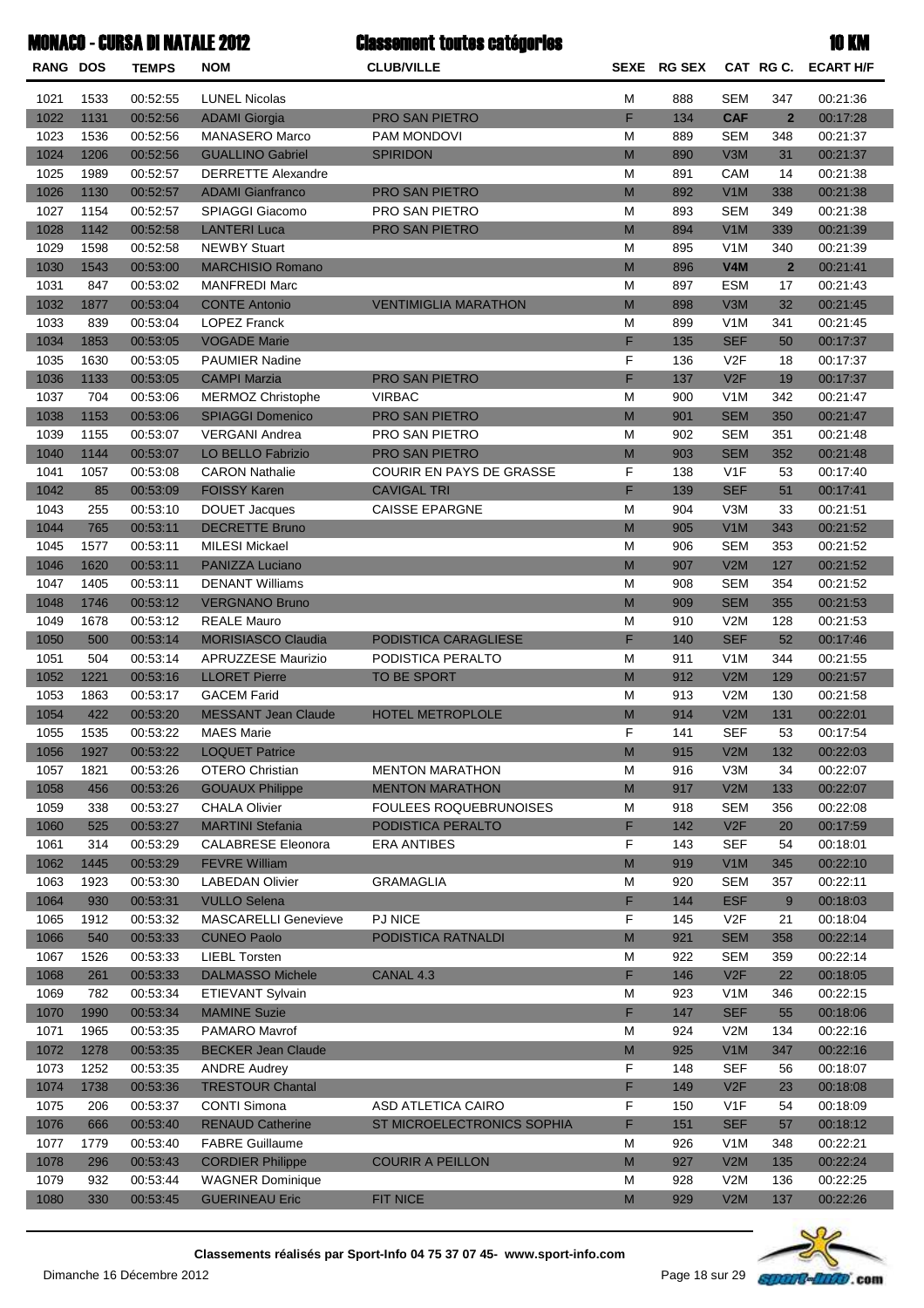|             |            | <b>MONACO - CURSA DI NATALE 2012</b> |                            | <b>Classement toutes catégories</b> |   |             |                  |     | <b>10 KM</b>        |
|-------------|------------|--------------------------------------|----------------------------|-------------------------------------|---|-------------|------------------|-----|---------------------|
| <b>RANG</b> | <b>DOS</b> | <b>TEMPS</b>                         | <b>NOM</b>                 | <b>CLUB/VILLE</b>                   |   | SEXE RG SEX |                  |     | CAT RG C. ECART H/F |
| 1081        | 1706       | 00:53:45                             | <b>SCARABICCHI Laurent</b> |                                     | м | 930         | <b>SEM</b>       | 360 | 00:22:26            |
| 1082        | 223        | 00:53:47                             | <b>OCCHIPINTI Aurelia</b>  | <b>ASPTT NICE</b>                   |   | 152         | <b>SEF</b>       | 58  | 00:18:19            |
| 1083        | 660        | 00:53:47                             | <b>VALLIERE Cathy</b>      | <b>SPIRIDON CA</b>                  | F | 153         | V <sub>1</sub> F | 55  | 00:18:19            |
| 1084        | 1914       | 00:53:48                             | <b>LARRIVE Nathalie</b>    | <b>GRAMAGI IA</b>                   |   | 154         | V1F              | 56  | 00:18:20            |

| 1082         | 223        | 00:53:47 | <b>OCCHIPINTI Aurelia</b>   | <b>ASPTT NICE</b>             | F.                                                                                                         | 152 | <b>SEF</b>       | 58  | 00:18:19 |
|--------------|------------|----------|-----------------------------|-------------------------------|------------------------------------------------------------------------------------------------------------|-----|------------------|-----|----------|
| 1083         | 660        | 00:53:47 | <b>VALLIERE Cathy</b>       | <b>SPIRIDON CA</b>            | F                                                                                                          | 153 | V1F              | 55  | 00:18:19 |
| 1084         | 1914       | 00:53:48 | <b>LARRIVE Nathalie</b>     | <b>GRAMAGLIA</b>              | F.                                                                                                         | 154 | V1F              | 56  | 00:18:20 |
| 1085         | 573        | 00:53:48 | <b>SACCO Mirco</b>          | PODISTICA SAVONESE            | M                                                                                                          | 931 | V <sub>1</sub> M | 349 | 00:22:29 |
| 1086         | 644        | 00:53:49 | <b>BROLIH Luka</b>          | SOCIETE NAUTIQUE MC           | M                                                                                                          | 932 | <b>CAM</b>       | 15  | 00:22:30 |
| 1087         | 786        | 00:53:50 | <b>FERNANDEZ Bernard</b>    |                               | M                                                                                                          | 933 | V <sub>1</sub> M | 350 | 00:22:31 |
| 1088         | 1012       | 00:53:50 | <b>BOGLIOLO Alessandro</b>  | <b>BAIA DEL SOLE</b>          | M                                                                                                          | 934 | <b>SEM</b>       | 361 | 00:22:31 |
| 1089         | 649        | 00:53:53 | <b>LEPRA Franck</b>         | SOCIETE NAUTIQUE MC           | M                                                                                                          | 935 | V <sub>1</sub> M | 351 | 00:22:34 |
| 1090         | 186        | 00:53:53 | <b>CHABOUD Denis</b>        | AS SURETE PUBLIQUE MC         | M                                                                                                          | 936 | <b>SEM</b>       | 362 | 00:22:34 |
| 1091         | 863        | 00:53:54 | <b>MICHELIS Isabelle</b>    |                               | F                                                                                                          | 155 | <b>SEF</b>       | 59  | 00:18:26 |
| 1092         | 981        | 00:53:56 | <b>SCARFO' Mirko</b>        | <b>ASD YOSHIN RYU</b>         | M                                                                                                          | 937 | <b>SEM</b>       | 363 | 00:22:37 |
| 1093         | 887        | 00:53:57 | PHILIPPE Claude             |                               | M                                                                                                          | 938 | V2M              | 138 | 00:22:38 |
| 1094         | 1258       | 00:53:58 | <b>ARCARO Ludovic</b>       |                               | M                                                                                                          | 939 | <b>SEM</b>       | 364 | 00:22:39 |
| 1094         | 1478       | 00:53:58 | <b>GERVAIS Mylene</b>       |                               | F                                                                                                          | 156 | <b>SEF</b>       | 60  | 00:18:30 |
| 1096         | 1895       | 00:53:58 | <b>LAGASCIO Gianluca</b>    |                               | $\mathsf{M}% _{T}=\mathsf{M}_{T}\!\left( a,b\right) ,\ \mathsf{M}_{T}=\mathsf{M}_{T}\!\left( a,b\right) ,$ | 940 | V1M              | 352 | 00:22:39 |
| 1097         | 742        | 00:53:59 | <b>BURZIO Virginie</b>      |                               | F                                                                                                          | 157 | <b>SEF</b>       | 61  | 00:18:31 |
| 1098         | 1298       | 00:53:59 | <b>BESSONE Margherita</b>   | <b>PAM MONDOVI</b>            | F.                                                                                                         | 158 | V1F              | 57  | 00:18:31 |
| 1099         | 1315       | 00:54:00 | <b>BOURGES Didier</b>       |                               | M                                                                                                          | 941 | V2M              | 139 | 00:22:41 |
|              |            |          |                             |                               | M                                                                                                          |     | <b>SEM</b>       |     |          |
| 1100<br>1101 | 849<br>779 | 00:54:02 | <b>MANUELLO Nicolas</b>     |                               | F                                                                                                          | 942 | V <sub>1</sub> F | 365 | 00:22:43 |
|              |            | 00:54:03 | <b>DURDON Corinne</b>       |                               | F.                                                                                                         | 159 |                  | 58  | 00:18:35 |
| 1102         | 1528       | 00:54:04 | <b>LOMBARDO Sabine</b>      |                               |                                                                                                            | 160 | V1F              | 59  | 00:18:36 |
| 1103         | 846        | 00:54:04 | <b>MAIGNOT Jerome</b>       |                               | M                                                                                                          | 943 | <b>SEM</b>       | 366 | 00:22:45 |
| 1104         | 347        | 00:54:07 | <b>GILLI Daniel</b>         | <b>FOULEES ROQUEBRUNOISES</b> | M                                                                                                          | 944 | V2M              | 140 | 00:22:48 |
| 1105         | 1988       | 00:54:07 | <b>HAMM Gisele</b>          |                               | F                                                                                                          | 161 | V <sub>1F</sub>  | 60  | 00:18:39 |
| 1106         | 352        | 00:54:08 | PESSO J Louis               | <b>FOULEES ROQUEBRUNOISES</b> | M                                                                                                          | 945 | V2M              | 141 | 00:22:49 |
| 1107         | 611        | 00:54:08 | <b>MEJEAN Fabien</b>        | RANDO TRAIL SIX FOUR          | М                                                                                                          | 946 | V <sub>1</sub> M | 353 | 00:22:49 |
| 1108         | 442        | 00:54:09 | <b>ZAPPONI Marina</b>       | <b>MAURINA IMPERIA</b>        | F                                                                                                          | 162 | V2F              | 24  | 00:18:41 |
| 1109         | 736        | 00:54:10 | <b>BOUHACHI Laury</b>       |                               | M                                                                                                          | 947 | <b>SEM</b>       | 367 | 00:22:51 |
| 1110         | 1893       | 00:54:11 | <b>DEMARIA Sylvio</b>       |                               | M                                                                                                          | 948 | V2M              | 142 | 00:22:52 |
| 1111         | 1126       | 00:54:13 | <b>GUERRIERO Francesco</b>  | PAM MONDOVI                   | M                                                                                                          | 949 | V <sub>1</sub> M | 354 | 00:22:54 |
| 1112         | 160        | 00:54:13 | <b>REVELAT Romina</b>       | <b>AMROC</b>                  | F                                                                                                          | 163 | <b>SEF</b>       | 62  | 00:18:45 |
| 1113         | 872        | 00:54:14 | <b>MORGANTE Michel</b>      |                               | M                                                                                                          | 950 | V2M              | 143 | 00:22:55 |
| 1114         | 882        | 00:54:15 | <b>PASOTTO Elio</b>         |                               | $\mathsf{M}% _{T}=\mathsf{M}_{T}\!\left( a,b\right) ,\ \mathsf{M}_{T}=\mathsf{M}_{T}\!\left( a,b\right) ,$ | 951 | V1M              | 355 | 00:22:56 |
| 1115         | 1293       | 00:54:15 | <b>BERROS Emmanuelle</b>    |                               | F                                                                                                          | 164 | V <sub>1F</sub>  | 61  | 00:18:47 |
| 1116         | 1029       | 00:54:15 | <b>GAMBACORTA Valerio</b>   | <b>CARAMAGNA</b>              | $\mathsf{M}% _{T}=\mathsf{M}_{T}\!\left( a,b\right) ,\ \mathsf{M}_{T}=\mathsf{M}_{T}\!\left( a,b\right) ,$ | 952 | <b>SEM</b>       | 368 | 00:22:56 |
| 1117         | 1946       | 00:54:15 | <b>TILLIER Regis</b>        |                               | M                                                                                                          | 953 | V <sub>1</sub> M | 356 | 00:22:56 |
| 1118         | 1939       | 00:54:15 | <b>BORRA Nana</b>           |                               | F.                                                                                                         | 165 | V1F              | 62  | 00:18:47 |
| 1119         | 947        | 00:54:16 | <b>BOSCHARD Jules</b>       | <b>ARCADIA</b>                | M                                                                                                          | 954 | CAM              | 16  | 00:22:57 |
| 1120         | 850        | 00:54:16 | <b>MARCHAIS Christian</b>   |                               | M                                                                                                          | 955 | V2M              | 144 | 00:22:57 |
| 1121         | 1074       | 00:54:16 | <b>GOBBI FRATTINI Sonia</b> | <b>GSD MOMBOCAR</b>           | F                                                                                                          | 166 | V <sub>1</sub> F | 63  | 00:18:48 |
| 1122         | 891        | 00:54:18 | <b>PRADAS Franck</b>        |                               | M                                                                                                          | 956 | V1M              | 357 | 00:22:59 |
| 1123         | 371        | 00:54:18 | <b>RIGANNELI Fabienne</b>   | FSPN CD06                     | F                                                                                                          | 167 | V <sub>1</sub> F | 64  | 00:18:50 |
| 1124         | 1063       | 00:54:19 | <b>VINATZER Sara</b>        | <b>ERA ANTIBES</b>            | F                                                                                                          | 168 | <b>SEF</b>       | 63  | 00:18:51 |
| 1125         | 1519       | 00:54:19 | <b>LATRACHE Souad</b>       |                               | F                                                                                                          | 169 | <b>SEF</b>       | 64  | 00:18:51 |
| 1126         | 1470       | 00:54:21 | <b>GARIBBO Rodolphe</b>     |                               | M                                                                                                          | 957 | V1M              | 358 | 00:23:02 |
| 1127         | 1505       | 00:54:21 | <b>ISOARDI Silvano</b>      |                               | M                                                                                                          | 958 | V <sub>1</sub> M | 359 | 00:23:02 |
| 1128         | 757        | 00:54:22 | <b>CLARY Marilyn</b>        |                               | F.                                                                                                         | 170 | <b>SEF</b>       | 65  | 00:18:54 |
| 1129         | 258        | 00:54:23 | <b>TEGLIA Cristophe</b>     | <b>CAISSE EPARGNE</b>         | M                                                                                                          | 959 | V <sub>1</sub> M | 360 | 00:23:04 |
| 1130         | 1789       | 00:54:24 | <b>PANUCCI Salvatore</b>    | PODISTICA PERALTO             | M                                                                                                          | 960 | V3M              | 35  | 00:23:05 |
| 1131         | 1953       | 00:54:25 | <b>VINCENT Michela</b>      | <b>US SANFRONT</b>            | F                                                                                                          | 171 | V <sub>1</sub> F | 65  | 00:18:57 |
| 1132         | 951        | 00:54:25 | <b>BARELLI Christine</b>    | <b>AS MONACO</b>              | F                                                                                                          | 172 | V1F              | 66  | 00:18:57 |
| 1133         | 346        | 00:54:26 | <b>GILLI Audrey</b>         | <b>FOULEES ROQUEBRUNOISES</b> | F                                                                                                          | 173 | <b>SEF</b>       | 66  | 00:18:58 |
| 1134         | 1045       | 00:54:26 | <b>MELKI Farida</b>         | <b>CE ARKOPHARMA</b>          | F                                                                                                          | 174 | V2F              | 25  | 00:18:58 |
| 1135         | 669        | 00:54:27 | <b>GALLUCCIO Sabine</b>     | <b>STADE LAURENTIN</b>        | F                                                                                                          | 175 | V <sub>1</sub> F | 67  | 00:18:59 |
| 1136         | 813        | 00:54:28 | <b>GIOTARD Nicole</b>       |                               | F                                                                                                          | 176 | V2F              | 26  | 00:19:00 |
| 1137         | 694        | 00:54:29 | <b>GONNEAUD Matthieu</b>    | <b>VIRBAC</b>                 | M                                                                                                          | 961 | <b>SEM</b>       | 369 | 00:23:10 |
| 1138         | 450        | 00:54:31 | <b>CINNERI Catherine</b>    | <b>MENTON MARATHON</b>        | F                                                                                                          | 177 | V1F              | 68  | 00:19:03 |
| 1139         | 1559       | 00:54:32 | MARZOCCO Jacopo             |                               | М                                                                                                          | 962 | <b>SEM</b>       | 370 | 00:23:13 |
| 1140         | 361        | 00:54:32 | <b>DRAGACCI Jean</b>        | <b>FSPN CD06</b>              | $\mathsf{M}% _{T}=\mathsf{M}_{T}\!\left( a,b\right) ,\ \mathsf{M}_{T}=\mathsf{M}_{T}\!\left( a,b\right) ,$ | 963 | V2M              | 145 | 00:23:13 |
|              |            |          |                             |                               |                                                                                                            |     |                  |     |          |



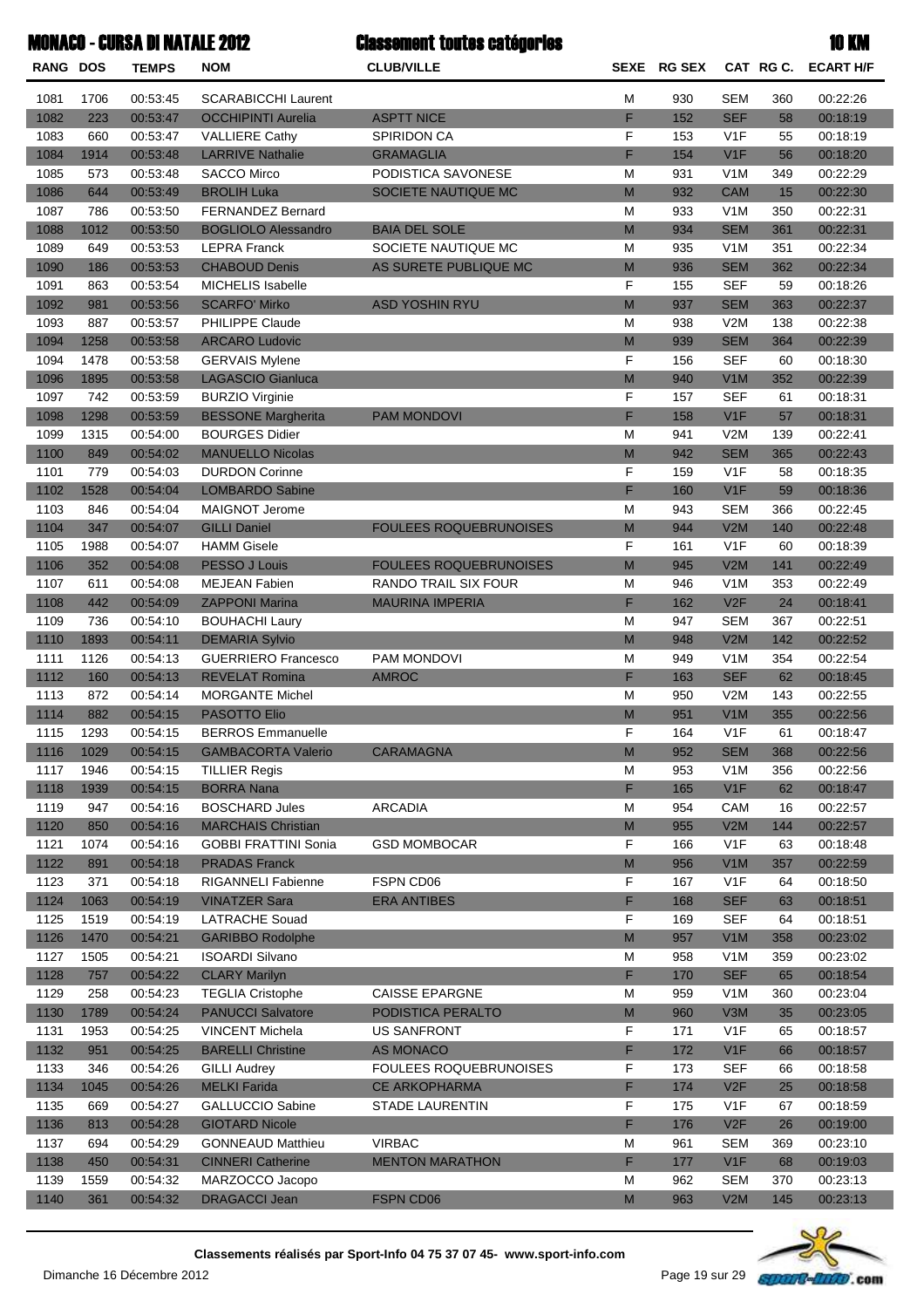|  | <b>MONACO - CURSA DI NATALE 201:</b> |  |  |
|--|--------------------------------------|--|--|
|  |                                      |  |  |

|                 |      | <b>MONACO - CURSA DI NATALE 2012</b> |                                                      | <b>Classement toutes catégories</b> |    |             |                  |           | <b>10 KM</b>     |
|-----------------|------|--------------------------------------|------------------------------------------------------|-------------------------------------|----|-------------|------------------|-----------|------------------|
| <b>RANG DOS</b> |      | <b>TEMPS</b>                         | <b>NOM</b>                                           | <b>CLUB/VILLE</b>                   |    | SEXE RG SEX |                  | CAT RG C. | <b>ECART H/F</b> |
| 1141            | 648  | 00:54:32                             | <b>GIRARD Xavier</b>                                 | SOCIETE NAUTIQUE MC                 | M  | 964         | <b>SEM</b>       | 371       | 00:23:13         |
| 1142            | 353  | 00:54:33                             | <b>POUDEROUX Martine</b>                             | <b>FOULEES ROQUEBRUNOISES</b>       | F  | 178         | V1F              | 69        | 00:19:05         |
| 1143            | 744  | 00:54:34                             | <b>CARLETTO Jean Pierre</b>                          |                                     | M  | 965         | V2M              | 146       | 00:23:15         |
| 1144            | 845  | 00:54:35                             | <b>MAGOULES Jean Marc</b>                            |                                     | M  | 966         | V <sub>1</sub> M | 361       | 00:23:16         |
| 1145            | 1037 | 00:54:36                             | <b>MORFIN Olivier</b>                                | <b>CAVIGAL</b>                      | M  | 967         | V2M              | 147       | 00:23:17         |
| 1146            | 946  | 00:54:38                             | <b>BOSCHARD Jean Luc</b>                             | <b>ARCADIA</b>                      | M  | 968         | V <sub>1</sub> M | 362       | 00:23:19         |
| 1147            | 716  | 00:54:40                             | <b>ANGIO Ingrid</b>                                  |                                     | F  | 179         | <b>SEF</b>       | 67        | 00:19:12         |
| 1148            | 948  | 00:54:40                             | <b>MARCHAL Jean Pierre</b>                           | <b>ARCADIA</b>                      | M  | 969         | V2M              | 148       | 00:23:21         |
| 1149            | 419  | 00:54:40                             | <b>GUETTAT Delphine</b>                              | HOTEL METROPLOLE                    | F  | 180         | <b>SEF</b>       | 68        | 00:19:12         |
| 1150            | 1694 | 00:54:40                             | <b>ROUSSEL Laurence</b>                              |                                     | F  | 181         | V1F              | 70        | 00:19:12         |
| 1151            | 1643 | 00:54:42                             | PIASECKI Kheira                                      |                                     | F  | 182         | <b>SEF</b>       | 69        | 00:19:14         |
| 1152            | 579  | 00:54:43                             | <b>AGOSTA Gilles</b>                                 | POMPIERS MONACO                     | M  | 970         | V1M              | 363       | 00:23:24         |
| 1153            | 423  | 00:54:45                             | <b>SARDI Marco</b>                                   | HOTEL METROPLOLE                    | M  | 971         | V <sub>1</sub> M | 364       | 00:23:26         |
| 1154            | 818  | 00:54:46                             | <b>HERRY Nicolas</b>                                 |                                     | M  | 972         | <b>SEM</b>       | 372       | 00:23:27         |
| 1155            | 791  | 00:54:46                             | <b>FORNERIS Robert</b>                               |                                     | M  | 973         | V <sub>4</sub> M | 3         | 00:23:27         |
| 1156            | 707  | 00:54:48                             | <b>ORSOLIN Estelle</b>                               | <b>VIRBAC</b>                       | F  | 183         | <b>SEF</b>       | 70        | 00:19:20         |
| 1157            | 482  | 00:54:49                             | <b>BIROT Marion</b>                                  | MMM TEAM                            | F  | 184         | V <sub>1</sub> F | 71        | 00:19:21         |
| 1158            | 823  | 00:54:50                             | LADJ Johanna                                         |                                     | F  | 185         | V1F              | 72        | 00:19:22         |
|                 | 1365 |                                      |                                                      |                                     | M  | 974         |                  |           |                  |
| 1159            |      | 00:54:52                             | <b>CICOGNINI Alessio</b><br><b>DELAUNAY Jennifer</b> |                                     |    |             | V <sub>1</sub> M | 365       | 00:23:33         |
| 1160            | 767  | 00:54:53                             |                                                      |                                     | F  | 186         | <b>SEF</b>       | 71        | 00:19:25         |
| 1161            | 1680 | 00:54:53                             | <b>REY Jean Claude</b>                               |                                     | M  | 975         | V2M              | 149       | 00:23:34         |
| 1162            | 1253 | 00:54:54                             | <b>ANDREINI Marco</b>                                |                                     | M  | 976         | V1M              | 366       | 00:23:35         |
| 1163            | 1650 | 00:54:55                             | PITOUT Florence                                      |                                     | F  | 187         | V <sub>1F</sub>  | 73        | 00:19:27         |
| 1164            | 1121 | 00:54:56                             | <b>WESTAD Jorgen</b>                                 | <b>PIEDI LATINI</b>                 | M  | 977         | V2M              | 150       | 00:23:37         |
| 1165            | 1471 | 00:54:59                             | <b>GARINO Enrico</b>                                 |                                     | M  | 978         | V1M              | 367       | 00:23:40         |
| 1166            | 789  | 00:54:59                             | <b>FOLCHERI Claude</b>                               |                                     | M  | 979         | V2M              | 151       | 00:23:40         |
| 1167            | 1079 | 00:55:00                             | <b>TAROCCO Susanna</b>                               | <b>GSD MOMBOCAR</b>                 | F  | 188         | V <sub>2</sub> F | 27        | 00:19:32         |
| 1168            | 1653 | 00:55:00                             | <b>PIZZONI Bruno</b>                                 |                                     | M  | 980         | V2M              | 152       | 00:23:41         |
| 1169            | 1555 | 00:55:01                             | <b>MARSAC Didier</b>                                 |                                     | M  | 981         | V2M              | 153       | 00:23:42         |
| 1170            | 286  | 00:55:02                             | <b>PRESIER Coralie</b>                               | <b>CEGECOL</b>                      | F  | 189         | V1F              | 74        | 00:19:34         |
| 1170            | 1958 | 00:55:02                             | <b>RASPAIL Bernard</b>                               |                                     | M  | 982         | V2M              | 154       | 00:23:43         |
| 1172            | 1700 | 00:55:02                             | <b>RUZZICONI Sylvain</b>                             |                                     | M  | 983         | <b>SEM</b>       | 373       | 00:23:43         |
| 1173            | 306  | 00:55:03                             | <b>GUILLAUME Carine</b>                              | <b>DOTTA</b>                        | F  | 190         | <b>SEF</b>       | 72        | 00:19:35         |
| 1174            | 1220 | 00:55:07                             | <b>MARTIN Philippe</b>                               | TL MARCHE NORDIQUE                  | M  | 984         | V2M              | 155       | 00:23:48         |
| 1175            | 878  | 00:55:07                             | NOVIELLO Mario                                       |                                     | M  | 985         | V2M              | 156       | 00:23:48         |
| 1176            | 475  | 00:55:08                             | <b>VISTORKY Fabienne</b>                             | <b>MENTON MARATHON</b>              | F. | 191         | V1F              | 75        | 00:19:40         |
| 1177            | 903  | 00:55:10                             | <b>RISTORTO Helene</b>                               |                                     | F  | 192         | V <sub>1</sub> F | 76        | 00:19:42         |
| 1178            | 928  | 00:55:11                             | <b>VIORA Gabriel</b>                                 |                                     | M  | 986         | V1M              | 368       | 00:23:52         |
| 1179            | 1571 | 00:55:11                             | <b>MELLAH Naoufel</b>                                |                                     | M  | 987         | <b>SEM</b>       | 374       | 00:23:52         |
| 1180            | 1240 | 00:55:11                             | <b>AFFRE Roxane</b>                                  |                                     | F  | 193         | V1F              | 77        | 00:19:43         |
| 1181            | 1911 | 00:55:12                             | <b>MASCARELLI Bernard</b>                            | <b>PJ NICE</b>                      | M  | 988         | V2M              | 157       | 00:23:53         |
| 1182            | 374  | 00:55:12                             | <b>SARDIER CAPOROSSI Phili FSPN CD06</b>             |                                     | M  | 989         | V1M              | 369       | 00:23:53         |
| 1183            | 1924 | 00:55:13                             | <b>COPPOLA Antonio</b>                               |                                     | M  | 990         | V2M              | 158       | 00:23:54         |
| 1184            | 1370 | 00:55:15                             | <b>CLUZEL MARTINOT Fidele</b>                        |                                     | F  | 194         | <b>SEF</b>       | 73        | 00:19:47         |
| 1185            | 1433 | 00:55:17                             | <b>FACELLO Julie</b>                                 |                                     | F  | 195         | <b>SEF</b>       | 74        | 00:19:49         |
|                 | 1119 | 00:55:18                             | <b>PARKES Simon</b>                                  | PIEDI LATINI                        | M  |             | V2M              |           | 00:23:59         |
| 1186            |      |                                      |                                                      |                                     |    | 991         |                  | 159       |                  |
| 1187            | 600  | 00:55:18                             | <b>PAOLETTI Bernard</b>                              | POMPIERS MONACO                     | M  | 992         | V2M              | 160       | 00:23:59         |
| 1188            | 1726 | 00:55:18                             | <b>SPIELMANN Corinne</b>                             |                                     | F  | 196         | V1F              | 78        | 00:19:50         |
| 1189            | 801  | 00:55:19                             | <b>GALLIO Mauro</b>                                  |                                     | M  | 993         | V <sub>1</sub> M | 370       | 00:24:00         |
| 1190            | 438  | 00:55:19                             | <b>LUPI Tiziana</b>                                  | <b>MARATHON CLUB IMPERIA</b>        | F  | 197         | V1F              | 79        | 00:19:51         |
| 1191            | 1918 | 00:55:21                             | <b>DUTRUT Nathalie</b>                               | <b>GRAMAGLIA</b>                    | F  | 198         | V <sub>1</sub> F | 80        | 00:19:53         |
| 1192            | 1522 | 00:55:21                             | <b>LEFEVRE Didier</b>                                |                                     | M  | 994         | V2M              | 161       | 00:24:02         |
| 1193            | 1408 | 00:55:23                             | DERRIEN LE FAUCHEUR Tr                               |                                     | M  | 995         | CAM              | 17        | 00:24:04         |
| 1194            | 1992 | 00:55:24                             | <b>LEBITOUD Marcel</b>                               |                                     | M  | 996         | V1M              | 371       | 00:24:05         |
| 1195            | 881  | 00:55:24                             | <b>PALMERO Patrick</b>                               |                                     | M  | 997         | V2M              | 162       | 00:24:05         |
| 1196            | 743  | 00:55:26                             | <b>CALABRESI Magali</b>                              |                                     | F  | 199         | <b>SEF</b>       | 75        | 00:19:58         |
| 1197            | 838  | 00:55:27                             | LITI Gianni                                          |                                     | M  | 998         | V <sub>1</sub> M | 372       | 00:24:08         |
| 1198            | 762  | 00:55:28                             | <b>CURETTI Franck</b>                                |                                     | M  | 999         | <b>SEM</b>       | 375       | 00:24:09         |
| 1199            | 1488 | 00:55:29                             | <b>GORACCI Michele</b>                               |                                     | М  | 1000        | <b>SEM</b>       | 376       | 00:24:10         |
| 1200            | 1674 | 00:55:32                             | <b>RAMONDETTI Domenico</b>                           | <b>PAM MONDOVI</b>                  | M  | 1001        | V3M              | 36        | 00:24:13         |

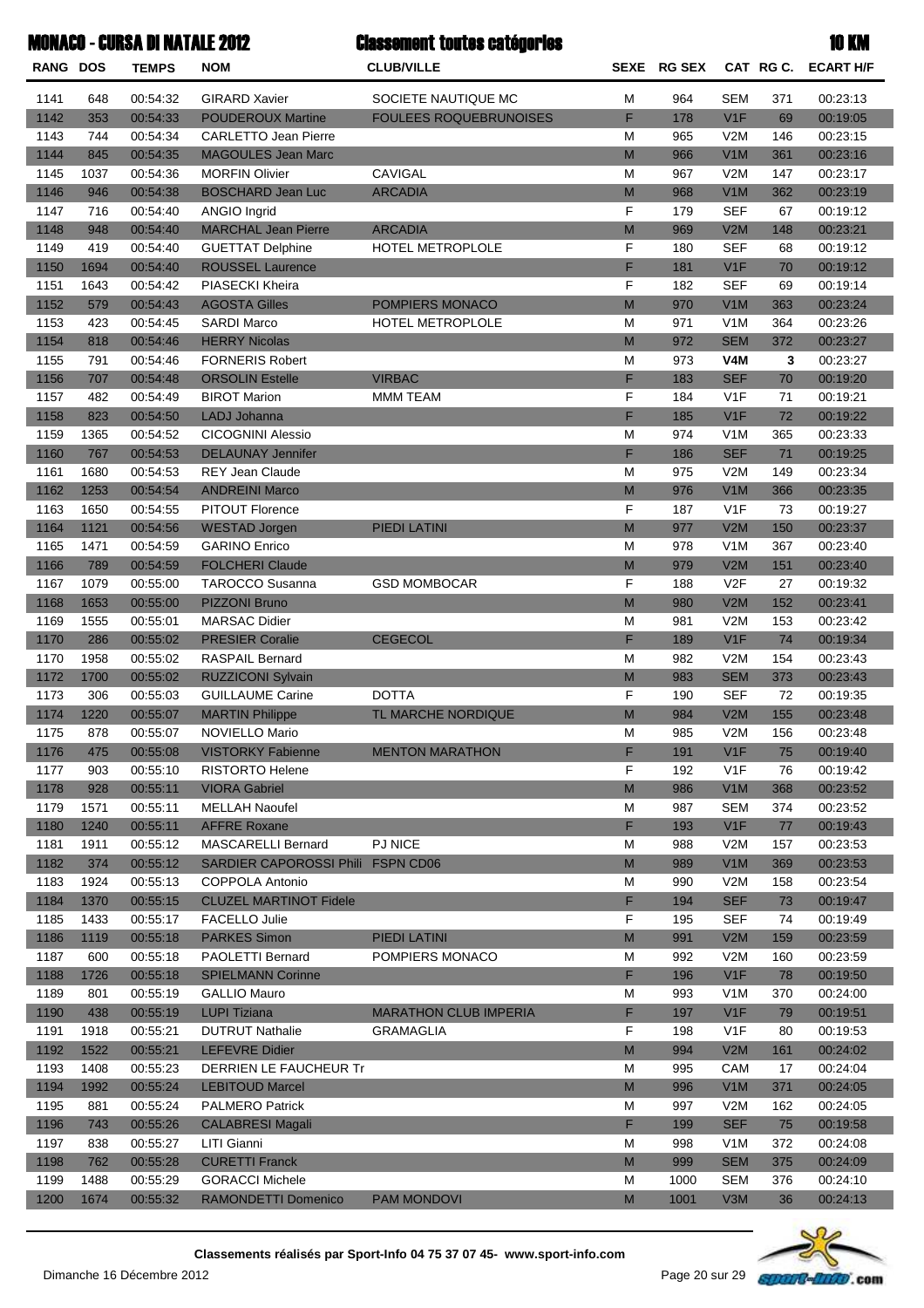## 10 KMMONACO - CURSA DI NATALE 2012

Classement toutes catégories

| <b>RANG DOS</b> |             | <b>TEMPS</b>         | <b>NOM</b>                                      | <b>CLUB/VILLE</b>                |                                                                                                            | SEXE RG SEX |                  |                | CAT RG C. ECART H/F  |
|-----------------|-------------|----------------------|-------------------------------------------------|----------------------------------|------------------------------------------------------------------------------------------------------------|-------------|------------------|----------------|----------------------|
| 1201            | 934         | 00:55:33             | WOLOSZYN Stephane                               |                                  | M                                                                                                          | 1002        | <b>SEM</b>       | 377            | 00:24:14             |
| 1202            | 1623        | 00:55:35             | <b>PAOLINO Alfred</b>                           |                                  | $\mathsf{M}% _{T}=\mathsf{M}_{T}\!\left( a,b\right) ,\ \mathsf{M}_{T}=\mathsf{M}_{T}\!\left( a,b\right) ,$ | 1003        | V2M              | 163            | 00:24:16             |
| 1203            | 1485        | 00:55:37             | <b>GIUDICELLI Patrick</b>                       |                                  | M                                                                                                          | 1004        | V1M              | 373            | 00:24:18             |
| 1204            | 1957        | 00:55:37             | <b>FELIZIA Marina</b>                           |                                  | F                                                                                                          | 200         | V1F              | 81             | 00:20:09             |
| 1205            | 1279        | 00:55:37             | <b>BECU Patrick</b>                             |                                  | M                                                                                                          | 1005        | V2M              | 164            | 00:24:18             |
| 1206            | 752         | 00:55:37             | <b>CHAKIR Fatima</b>                            |                                  | F                                                                                                          | 201         | V1F              | 82             | 00:20:09             |
| 1207            | 806         | 00:55:39             | <b>GARINO Stephane</b>                          |                                  | M                                                                                                          | 1006        | V1M              | 374            | 00:24:20             |
| 1208            | 460         | 00:55:40             | <b>JEANJEAN Nathalie</b>                        | <b>MENTON MARATHON</b>           | F                                                                                                          | 202         | V1F              | 83             | 00:20:12             |
| 1209            | 208         | 00:55:40             | FIORDALISO Gianni                               | ASD ATLETICA CAIRO               | M                                                                                                          | 1007        | V <sub>1</sub> M | 375            | 00:24:21             |
| 1210            | 1655        | 00:55:41             | <b>POIRIER Eric</b>                             |                                  | $\mathsf{M}% _{T}=\mathsf{M}_{T}\!\left( a,b\right) ,\ \mathsf{M}_{T}=\mathsf{M}_{T}\!\left( a,b\right) ,$ | 1008        | V1M              | 376            | 00:24:22             |
| 1211            | 1631        | 00:55:41             | <b>PAUMIER Thomas</b>                           |                                  | M                                                                                                          | 1009        | <b>SEM</b>       | 378            | 00:24:22             |
| 1212            | 1148        | 00:55:42             | <b>PINI Ilaria</b>                              | PRO SAN PIETRO                   | F                                                                                                          | 203         | V2F              | 28             | 00:20:14             |
| 1213            | 427         | 00:55:44             | <b>VENGA Simone</b>                             | HOTEL METROPLOLE                 | M                                                                                                          | 1010        | <b>SEM</b>       | 379            | 00:24:25             |
| 1214            | 1806        | 00:55:44             | <b>LECAILLE P Yves</b>                          |                                  | $\mathsf{M}% _{T}=\mathsf{M}_{T}\!\left( a,b\right) ,\ \mathsf{M}_{T}=\mathsf{M}_{T}\!\left( a,b\right) ,$ | 1011        | <b>SEM</b>       | 380            | 00:24:25             |
| 1215            | 1756        | 00:55:45             | YU In Jung                                      |                                  | M                                                                                                          | 1012        | <b>SEM</b>       | 381            | 00:24:26             |
| 1216            | 1892        | 00:55:46             | <b>BODRENO Mariella</b>                         |                                  | F                                                                                                          | 204         | V1F              | 84             | 00:20:18             |
| 1217            | 1800        | 00:55:46             | CZESLAW Zelazowski                              |                                  | M                                                                                                          | 1013        | V1M              | 377            | 00:24:27             |
| 1218            | 1426        | 00:55:47             | <b>DUTTO Silvio</b>                             |                                  | $\mathsf{M}% _{T}=\mathsf{M}_{T}\!\left( a,b\right) ,\ \mathsf{M}_{T}=\mathsf{M}_{T}\!\left( a,b\right) ,$ | 1014        | V2M              | 165            | 00:24:28             |
| 1219            | 1325        | 00:55:47             | <b>BRUNEL Stephanie</b>                         |                                  | F                                                                                                          | 205         | <b>SEF</b>       | 76             | 00:20:19             |
| 1220            | 721         | 00:55:48             | <b>BACCARO Daniel</b>                           |                                  | M                                                                                                          | 1015        | V3M              | 37             | 00:24:29             |
| 1221            | 656         | 00:55:48             | <b>CHARLES Sylvie</b>                           | SPIRIDON CA                      | F                                                                                                          | 206         | V3F              | 4              | 00:20:20             |
| 1222            | 567         | 00:55:49             | POLLERO Daniele                                 | PODISTICA SAVONESE               | M                                                                                                          | 1016        | V1M              | 378            | 00:24:30             |
| 1223            | 1568        | 00:55:49             | MC GUINNESS Brian                               |                                  | M                                                                                                          | 1017        | <b>SEM</b>       | 382            | 00:24:30             |
| 1224            | 1415        | 00:55:50             | <b>DONARINI Mario</b>                           |                                  | $\mathsf{M}% _{T}=\mathsf{M}_{T}\!\left( a,b\right) ,\ \mathsf{M}_{T}=\mathsf{M}_{T}\!\left( a,b\right) ,$ | 1018        | V1M              | 379            | 00:24:31             |
| 1225            | 1540        | 00:55:50             | <b>MARC Boris</b>                               |                                  | M                                                                                                          | 1019        | <b>SEM</b>       | 383            | 00:24:31             |
| 1226            | 826         | 00:55:51             | <b>LAMBERT Steily</b>                           |                                  | $\mathsf{M}% _{T}=\mathsf{M}_{T}\!\left( a,b\right) ,\ \mathsf{M}_{T}=\mathsf{M}_{T}\!\left( a,b\right) ,$ | 1020        | <b>SEM</b>       | 384            | 00:24:32             |
| 1227            | 1324        | 00:55:51             | BRUDENELL-BRUCE Barbar                          |                                  | F                                                                                                          | 207         | V <sub>1</sub> F | 85             | 00:20:23             |
| 1228            | 1961        | 00:55:53             | <b>BELLONE J Luc</b>                            | <b>TRI MONACO</b>                | $\mathsf{M}$                                                                                               | 1021        | <b>SEM</b>       | 385            | 00:24:34             |
| 1229            | 1962        | 00:55:54             | LEPOUSSEAU Laurent                              | TRI MONACO                       | M                                                                                                          | 1022        | V2M              | 166            | 00:24:35             |
| 1230            | 509         | 00:55:55             | CAPELAS CARNEIRO Maria PODISTICA PERALTO        |                                  | F                                                                                                          | 208         | V3F              | 5              | 00:20:27             |
| 1231            | 1548        | 00:55:55             | MARIETTI Julien                                 |                                  | M                                                                                                          | 1023        | <b>SEM</b>       | 386            | 00:24:36             |
| 1232            | 1484        | 00:55:56             | <b>GIRAULT Stephane</b>                         |                                  | $\mathsf{M}% _{T}=\mathsf{M}_{T}\!\left( a,b\right) ,\ \mathsf{M}_{T}=\mathsf{M}_{T}\!\left( a,b\right) ,$ | 1024        | V1M              | 380            | 00:24:37             |
| 1233            | 1809        | 00:55:56             | <b>BARANES Daniel</b>                           |                                  | M                                                                                                          | 1025        | <b>SEM</b>       | 387            | 00:24:37             |
| 1234            | 1363        | 00:55:57             | CHUVIN Jean-gabriel                             |                                  | M                                                                                                          | 1026        | V1M              | 381            | 00:24:38             |
| 1235            | 1734        | 00:55:58             | <b>TAUBER Stephane</b>                          |                                  | M                                                                                                          | 1027        | V1M              | 382            | 00:24:39             |
| 1236            | 719         | 00:56:00             | <b>AZUELOS Joelle</b>                           |                                  | F<br>F                                                                                                     | 209         | V1F<br>V1F       | 86             | 00:20:32             |
| 1237            | 859<br>1709 | 00:56:00<br>00:56:01 | <b>MELONI Patricia</b><br><b>SCIMIA Lorenzo</b> |                                  | $\mathsf{M}% _{T}=\mathsf{M}_{T}\!\left( a,b\right) ,\ \mathsf{M}_{T}=\mathsf{M}_{T}\!\left( a,b\right) ,$ | 210<br>1028 | V1M              | 87<br>383      | 00:20:32<br>00:24:42 |
| 1238<br>1239    | 1661        | 00:56:01             | POUYAU Melitta                                  |                                  | F                                                                                                          | 211         | V3F              | 6              | 00:20:33             |
| 1240            | 880         | 00:56:02             | <b>NOYELLES CLAUDEL Christ</b>                  |                                  | $\mathsf{M}% _{T}=\mathsf{M}_{T}\!\left( a,b\right) ,\ \mathsf{M}_{T}=\mathsf{M}_{T}\!\left( a,b\right) ,$ | 1029        | <b>SEM</b>       | 388            | 00:24:43             |
| 1241            | 1595        | 00:56:02             | <b>NEFFATI Fetene</b>                           |                                  | F                                                                                                          | 212         | <b>SEF</b>       | 77             | 00:20:34             |
| 1242            | 922         | 00:56:02             | <b>TISON Antoine</b>                            |                                  | $\mathsf{M}% _{T}=\mathsf{M}_{T}\!\left( a,b\right) ,\ \mathsf{M}_{T}=\mathsf{M}_{T}\!\left( a,b\right) ,$ | 1030        | <b>SEM</b>       | 389            | 00:24:43             |
| 1243            | 1597        | 00:56:03             | <b>NEGRI Giancarlo</b>                          |                                  | M                                                                                                          | 1031        | CAM              | 18             | 00:24:44             |
| 1244            | 1493        | 00:56:04             | <b>GRIMAZ Yvan</b>                              |                                  | $\mathsf{M}% _{T}=\mathsf{M}_{T}\!\left( a,b\right) ,\ \mathsf{M}_{T}=\mathsf{M}_{T}\!\left( a,b\right) ,$ | 1032        | V1M              | 384            | 00:24:45             |
| 1245            | 1986        | 00:56:05             | <b>MATTA Pierre</b>                             |                                  | M                                                                                                          | 1033        | <b>SEM</b>       | 390            | 00:24:46             |
| 1246            | 210         | 00:56:09             | LA ROCCA Sandro                                 | <b>ASD ATLETICA CAIRO</b>        | $\mathsf{M}% _{T}=\mathsf{M}_{T}\!\left( a,b\right) ,\ \mathsf{M}_{T}=\mathsf{M}_{T}\!\left( a,b\right) ,$ | 1034        | V1M              | 385            | 00:24:50             |
| 1247            | 768         | 00:56:10             | DELLA BELLA Domenico                            |                                  | М                                                                                                          | 1035        | <b>SEM</b>       | 391            | 00:24:51             |
| 1248            | 803         | 00:56:11             | <b>GARBIES Patrick</b>                          |                                  | $\mathsf{M}% _{T}=\mathsf{M}_{T}\!\left( a,b\right) ,\ \mathsf{M}_{T}=\mathsf{M}_{T}\!\left( a,b\right) ,$ | 1036        | V2M              | 167            | 00:24:52             |
| 1249            | 256         | 00:56:13             | <b>LEONARD GENTA Joelle</b>                     | <b>CAISSE EPARGNE</b>            | F                                                                                                          | 213         | V <sub>1</sub> F | 88             | 00:20:45             |
| 1250            | 1200        | 00:56:14             | <b>COVELLA Sabrina</b>                          | <b>SANREMO RUNNERS</b>           | F                                                                                                          | 214         | V1F              | 89             | 00:20:46             |
| 1251            | 678         | 00:56:17             | MAZZOLA Corrado                                 | US CARAMAGNA                     | М                                                                                                          | 1037        | V2M              | 168            | 00:24:58             |
| 1252            | 1567        | 00:56:17             | <b>MAZZOLA Giulia</b>                           |                                  | F                                                                                                          | 215         | <b>JUF</b>       | $\overline{4}$ | 00:20:49             |
| 1253            | 925         | 00:56:19             | <b>VIALATTE Jean Marc</b>                       |                                  | М                                                                                                          | 1038        | V3M              | 38             | 00:25:00             |
| 1254            | 595         | 00:56:20             | <b>LACASCIA Thierry</b>                         | POMPIERS MONACO                  | $\mathsf{M}% _{T}=\mathsf{M}_{T}\!\left( a,b\right) ,\ \mathsf{M}_{T}=\mathsf{M}_{T}\!\left( a,b\right) ,$ | 1039        | V1M              | 386            | 00:25:01             |
| 1255            | 1100        | 00:56:20             | <b>SGRO' Giuliano</b>                           | <b>MOTO CLUB VALLE ARGENTINA</b> | M                                                                                                          | 1040        | V <sub>1</sub> M | 387            | 00:25:01             |
| 1256            | 1157        | 00:56:20             | <b>BOTWRIGHT Stuart</b>                         | <b>PUSSY FOOTING AROUND</b>      | $\mathsf{M}% _{T}=\mathsf{M}_{T}\!\left( a,b\right) ,\ \mathsf{M}_{T}=\mathsf{M}_{T}\!\left( a,b\right) ,$ | 1041        | V1M              | 388            | 00:25:01             |
| 1257            | 354         | 00:56:22             | <b>TOMATIS Raymond</b>                          | <b>FOULEES ROQUEBRUNOISES</b>    | М                                                                                                          | 1042        | V3M              | 39             | 00:25:03             |
| 1258            | 1120        | 00:56:23             | <b>PETERSON Irina</b>                           | PIEDI LATINI                     | F                                                                                                          | 216         | V1F              | 90             | 00:20:55             |
| 1259            | 1275        | 00:56:25             | <b>BASSET Karine</b>                            |                                  | F                                                                                                          | 217         | <b>SEF</b>       | 78             | 00:20:57             |
| 1260            | 1274        | 00:56:25             | <b>BASSET Bruno</b>                             |                                  | M                                                                                                          | 1043        | <b>SEM</b>       | 392            | 00:25:06             |
|                 |             |                      |                                                 |                                  |                                                                                                            |             |                  |                |                      |

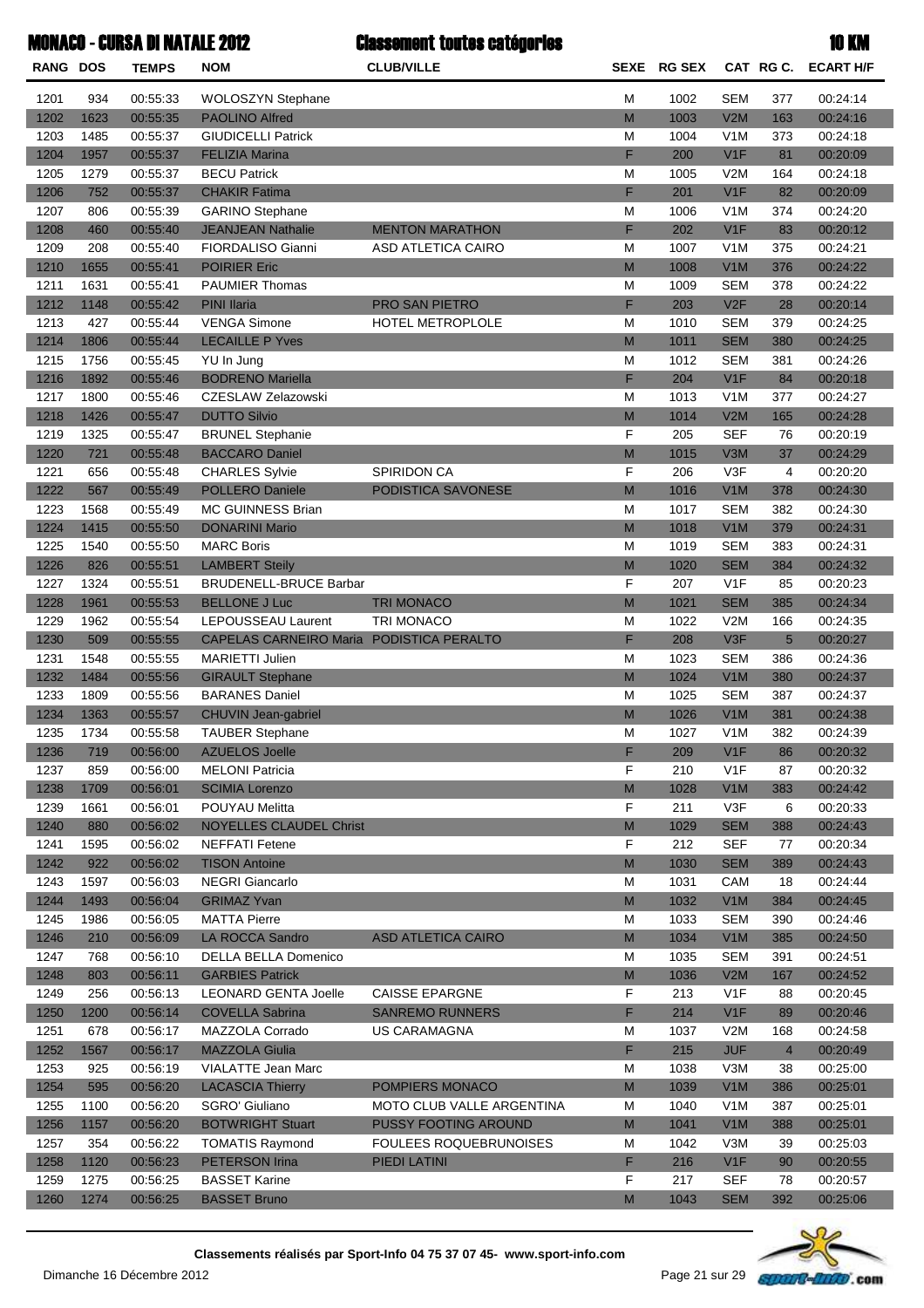10 KMMONACO - CURSA DI NATALE 2012

chanàtes está triat<br>triata

|          |      | MUNAVU - VUNOA JI NA IALL ZUIZ |                             | viaððuligill Luulbð valgyvi 19ð |                                                                                                            |             |                  |                 | IV RM            |
|----------|------|--------------------------------|-----------------------------|---------------------------------|------------------------------------------------------------------------------------------------------------|-------------|------------------|-----------------|------------------|
| RANG DOS |      | <b>TEMPS</b>                   | <b>NOM</b>                  | <b>CLUB/VILLE</b>               |                                                                                                            | SEXE RG SEX |                  | CAT RG C.       | <b>ECART H/F</b> |
| 1261     | 1565 | 00:56:25                       | <b>MAURIZIO Mattia</b>      |                                 | M                                                                                                          | 1044        | <b>ESM</b>       | 18              | 00:25:06         |
| 1262     | 1034 | 00:56:25                       | <b>DI-SARIO Laura</b>       | <b>CAVIGAL</b>                  | F                                                                                                          | 218         | <b>SEF</b>       | 79              | 00:20:57         |
| 1263     | 728  | 00:56:25                       | <b>BOHSALI Khaled</b>       |                                 | M                                                                                                          | 1045        | V1M              | 389             | 00:25:06         |
| 1264     | 780  | 00:56:26                       | <b>DUVERNEUIL Agnes</b>     |                                 | F                                                                                                          | 219         | V2F              | 29              | 00:20:58         |
| 1265     | 754  | 00:56:27                       | <b>CHARLES Gerard</b>       |                                 | M                                                                                                          | 1046        | V3M              | 40              | 00:25:08         |
| 1266     | 285  | 00:56:28                       | <b>FIORE Jean Pierre</b>    | <b>CEGECOL</b>                  | M                                                                                                          | 1047        | V3M              | 41              | 00:25:09         |
| 1267     | 1889 | 00:56:28                       | ARIANDO Bondozo             |                                 | M                                                                                                          | 1048        | V <sub>1</sub> M | 390             | 00:25:09         |
| 1268     | 1459 | 00:56:31                       | <b>FROISSART Michel</b>     |                                 | M                                                                                                          | 1049        | V4M              | $\overline{4}$  | 00:25:12         |
| 1269     | 1550 | 00:56:32                       | MARQUES RIBEIRO Tiago       |                                 | M                                                                                                          | 1050        | <b>SEM</b>       | 393             | 00:25:13         |
| 1270     | 1276 | 00:56:34                       | <b>BAUER Herve</b>          |                                 | M                                                                                                          | 1051        | <b>SEM</b>       | 394             | 00:25:15         |
| 1271     | 523  | 00:56:34                       | LO RUSSO Mariangela         | PODISTICA PERALTO               | F                                                                                                          | 220         | <b>SEF</b>       | 80              | 00:21:06         |
| 1272     | 1109 | 00:56:40                       | <b>PRIOUX Laurent</b>       | <b>ONN</b>                      | M                                                                                                          | 1052        | V1M              | 391             | 00:25:21         |
| 1273     | 638  | 00:56:40                       | <b>GIRALDI Stephane</b>     | <b>SBM</b>                      | M                                                                                                          | 1053        | V1M              | 392             | 00:25:21         |
| 1274     | 577  | 00:56:41                       | <b>SOFFICI Luciano</b>      | PODISTICA SAVONESE              | M                                                                                                          | 1054        | V3M              | 42              | 00:25:22         |
| 1275     | 895  | 00:56:43                       | RAZAFINDRAMBOA Fara Ti      |                                 | F                                                                                                          | 221         | V1F              | 91              | 00:21:15         |
| 1276     | 918  | 00:56:45                       | <b>SIMONCINI Alberto</b>    |                                 | M                                                                                                          | 1055        | V1M              | 393             | 00:25:26         |
| 1277     | 722  | 00:56:45                       | <b>BALLAUCO Paolo</b>       |                                 | M                                                                                                          | 1056        | V2M              | 169             | 00:25:26         |
| 1278     | 1759 | 00:56:46                       | <b>ZANOTTO Anna</b>         |                                 | F                                                                                                          | 222         | V1F              | 92              | 00:21:18         |
| 1279     | 699  | 00:56:47                       | LE MOAL Caroline            | <b>VIRBAC</b>                   | F                                                                                                          | 223         | V <sub>1</sub> F | 93              | 00:21:19         |
| 1280     | 563  | 00:56:48                       | <b>NARI Patrizia</b>        | PODISTICA SAVONESE              | F                                                                                                          | 224         | V2F              | 30              | 00:21:20         |
| 1280     | 995  | 00:56:48                       | <b>DUTTO Christian</b>      | <b>ASOA</b>                     | M                                                                                                          | 1057        | V2M              | 170             | 00:25:29         |
| 1282     | 1392 | 00:56:50                       | <b>DAVID Arnaud</b>         |                                 | M                                                                                                          | 1058        | V1M              | 394             | 00:25:31         |
| 1283     | 1919 | 00:56:50                       | <b>GHIBAUDO Cyril</b>       | <b>GRAMAGLIA</b>                | M                                                                                                          | 1059        | <b>SEM</b>       | 395             | 00:25:31         |
| 1284     | 1229 | 00:56:51                       | <b>DIBARTOLOMEO Antonio</b> | <b>US CARAMAGNA</b>             | M                                                                                                          | 1060        | <b>SEM</b>       | 396             | 00:25:32         |
| 1285     | 1875 | 00:56:51                       | <b>ORSINI F Xavier</b>      |                                 | M                                                                                                          | 1061        | <b>SEM</b>       | 397             | 00:25:32         |
| 1286     | 1366 | 00:56:54                       | <b>CLEMENSAT Jacques</b>    |                                 | M                                                                                                          | 1062        | V4M              | $5\overline{)}$ | 00:25:35         |
| 1287     | 1740 | 00:56:55                       | VALIENTE José               |                                 | M                                                                                                          | 1063        | V2M              | 171             | 00:25:36         |
| 1288     | 1583 | 00:56:55                       | MONTARELLO Joseph           |                                 | M                                                                                                          | 1064        | V2M              | 172             | 00:25:36         |
| 1289     | 1481 | 00:56:56                       | <b>GILLI Didier</b>         |                                 | M                                                                                                          | 1065        | <b>SEM</b>       | 398             | 00:25:37         |
| 1290     | 688  | 00:56:58                       | <b>BIDAUD Olivier</b>       | <b>VIRBAC</b>                   | M                                                                                                          | 1066        | <b>SEM</b>       | 399             | 00:25:39         |
| 1291     | 1411 | 00:57:00                       | <b>DIEPOIS Bruno</b>        |                                 | M                                                                                                          | 1067        | V2M              | 173             | 00:25:41         |
| 1292     | 796  | 00:57:01                       | <b>FRISIONE Andrea</b>      |                                 | M                                                                                                          | 1068        | V1M              | 395             | 00:25:42         |
| 1293     | 1791 | 00:57:03                       | <b>FERRARINI Mauro</b>      | PODISTICA PERALTO               | M                                                                                                          | 1069        | V4M              | 6               | 00:25:44         |
| 1294     | 1454 | 00:57:07                       | <b>FRACASSETTI Gino</b>     |                                 | M                                                                                                          | 1070        | V1M              | 396             | 00:25:48         |
| 1295     | 1770 | 00:57:12                       | <b>LIBERATORE Mathieu</b>   | <b>MATHIEU LIBERATORE</b>       | M                                                                                                          | 1071        | <b>SEM</b>       | 400             | 00:25:53         |
| 1296     | 1019 | 00:57:14                       | <b>CARICOLA Serafina</b>    | <b>BOVESRUN</b>                 | F.                                                                                                         | 225         | <b>SEF</b>       | 81              | 00:21:46         |
| 1297     | 1972 | 00:57:14                       | <b>MONNET Paulette</b>      |                                 | F                                                                                                          | 226         | V <sub>2F</sub>  | 31              | 00:21:46         |
| 1298     | 1952 | 00:57:14                       | <b>BRISCHEN Karine</b>      |                                 | F                                                                                                          | 227         | <b>SEF</b>       | 82              | 00:21:46         |
| 1299     | 836  | 00:57:14                       | <b>LEQUAGLIE Giovanni</b>   |                                 | M                                                                                                          | 1072        | V2M              | 174             | 00:25:55         |
| 1300     | 1322 | 00:57:15                       | <b>BRIOT Thomas</b>         |                                 | $\mathsf{M}% _{T}=\mathsf{M}_{T}\!\left( a,b\right) ,\ \mathsf{M}_{T}=\mathsf{M}_{T}\!\left( a,b\right) ,$ | 1073        | <b>SEM</b>       | 401             | 00:25:56         |
| 1301     | 961  | 00:57:16                       | RISTORTO Frédéric           | AS MONACO VOLLEYBALL            | M                                                                                                          | 1074        | <b>ESM</b>       | 19              | 00:25:57         |
| 1302     | 661  | 00:57:17                       | <b>ABADIE Jules</b>         | ST MICROELECTRONICS SOPHIA      | $\mathsf{M}% _{T}=\mathsf{M}_{T}\!\left( a,b\right) ,\ \mathsf{M}_{T}=\mathsf{M}_{T}\!\left( a,b\right) ,$ | 1075        | <b>CAM</b>       | 19              | 00:25:58         |
| 1303     | 904  | 00:57:17                       | ROLANDO Sylvie              |                                 | F                                                                                                          | 228         | V2F              | 32              | 00:21:49         |
| 1304     | 1417 | 00:57:20                       | <b>DORSON Jeremy</b>        |                                 | $\mathsf{M}% _{T}=\mathsf{M}_{T}\!\left( a,b\right) ,\ \mathsf{M}_{T}=\mathsf{M}_{T}\!\left( a,b\right) ,$ | 1076        | <b>SEM</b>       | 402             | 00:26:01         |
| 1305     | 1622 | 00:57:21                       | PAOLI Ilaria                |                                 | F                                                                                                          | 229         | <b>SEF</b>       | 83              | 00:21:53         |
| 1306     | 664  | 00:57:23                       | <b>PIJOURLET Philippe</b>   | ST MICROELECTRONICS SOPHIA      | $\mathsf{M}% _{T}=\mathsf{M}_{T}\!\left( a,b\right) ,\ \mathsf{M}_{T}=\mathsf{M}_{T}\!\left( a,b\right) ,$ | 1077        | <b>SEM</b>       | 403             | 00:26:04         |
| 1307     | 477  | 00:57:24                       | <b>BARBERO Alex</b>         | <b>MIELLS PARTNERS</b>          | M                                                                                                          | 1078        | V1M              | 397             | 00:26:05         |
| 1308     | 1173 | 00:57:24                       | <b>MANAROLA Chiara</b>      | <b>RUN&amp;MOTION</b>           | F                                                                                                          | 230         | <b>SEF</b>       | 84              | 00:21:56         |
| 1309     | 855  | 00:57:25                       | MASSABO Roberto             |                                 | M                                                                                                          | 1079        | V2M              | 175             | 00:26:06         |
| 1310     | 1016 | 00:57:25                       | <b>COLIN Patrick</b>        | <b>BIOT</b>                     | $\mathsf{M}% _{T}=\mathsf{M}_{T}\!\left( a,b\right) ,\ \mathsf{M}_{T}=\mathsf{M}_{T}\!\left( a,b\right) ,$ | 1080        | V2M              | 176             | 00:26:06         |
| 1311     | 816  | 00:57:27                       | <b>GRINDLER Marguerite</b>  |                                 | F                                                                                                          | 231         | V3F              | $\overline{7}$  | 00:21:59         |
| 1312     | 188  | 00:57:27                       | <b>ELLERO Guillaume</b>     | AS SURETE PUBLIQUE MC           | $\mathsf{M}% _{T}=\mathsf{M}_{T}\!\left( a,b\right) ,\ \mathsf{M}_{T}=\mathsf{M}_{T}\!\left( a,b\right) ,$ | 1081        | <b>SEM</b>       | 404             | 00:26:08         |
| 1313     | 692  | 00:57:29                       | <b>DIDELOT Caroline</b>     | <b>VIRBAC</b>                   | F                                                                                                          | 232         | <b>SEF</b>       | 85              | 00:22:01         |
| 1314     | 476  | 00:57:30                       | <b>BALASHOVA Elena</b>      | <b>MIELLS PARTNERS</b>          | F                                                                                                          | 233         | <b>SEF</b>       | 86              | 00:22:02         |
| 1315     | 993  | 00:57:31                       | <b>DELAYE Olivier</b>       | <b>ASOA</b>                     | M                                                                                                          | 1082        | <b>SEM</b>       | 405             | 00:26:12         |
| 1316     | 1956 | 00:57:32                       | <b>ARGENTO Enzo</b>         |                                 | $\mathsf{M}% _{T}=\mathsf{M}_{T}\!\left( a,b\right) ,\ \mathsf{M}_{T}=\mathsf{M}_{T}\!\left( a,b\right) ,$ | 1083        | V2M              | 177             | 00:26:13         |
| 1317     | 1936 | 00:57:33                       | <b>BRACHETTO Cara</b>       |                                 | F                                                                                                          | 234         | <b>SEF</b>       | 87              | 00:22:05         |
| 1318     | 844  | 00:57:34                       | <b>LUGANO Ezio</b>          |                                 | $\mathsf{M}% _{T}=\mathsf{M}_{T}\!\left( a,b\right) ,\ \mathsf{M}_{T}=\mathsf{M}_{T}\!\left( a,b\right) ,$ | 1084        | V2M              | 178             | 00:26:15         |
| 1319     | 871  | 00:57:39                       | <b>MORET Jean Phillippe</b> |                                 | M                                                                                                          | 1085        | <b>SEM</b>       | 406             | 00:26:20         |
| 1320     | 1757 | 00:57:39                       | <b>ZAGROUN Patrick</b>      |                                 | $\mathsf{M}% _{T}=\mathsf{M}_{T}\!\left( a,b\right) ,\ \mathsf{M}_{T}=\mathsf{M}_{T}\!\left( a,b\right) ,$ | 1086        | V2M              | 179             | 00:26:20         |

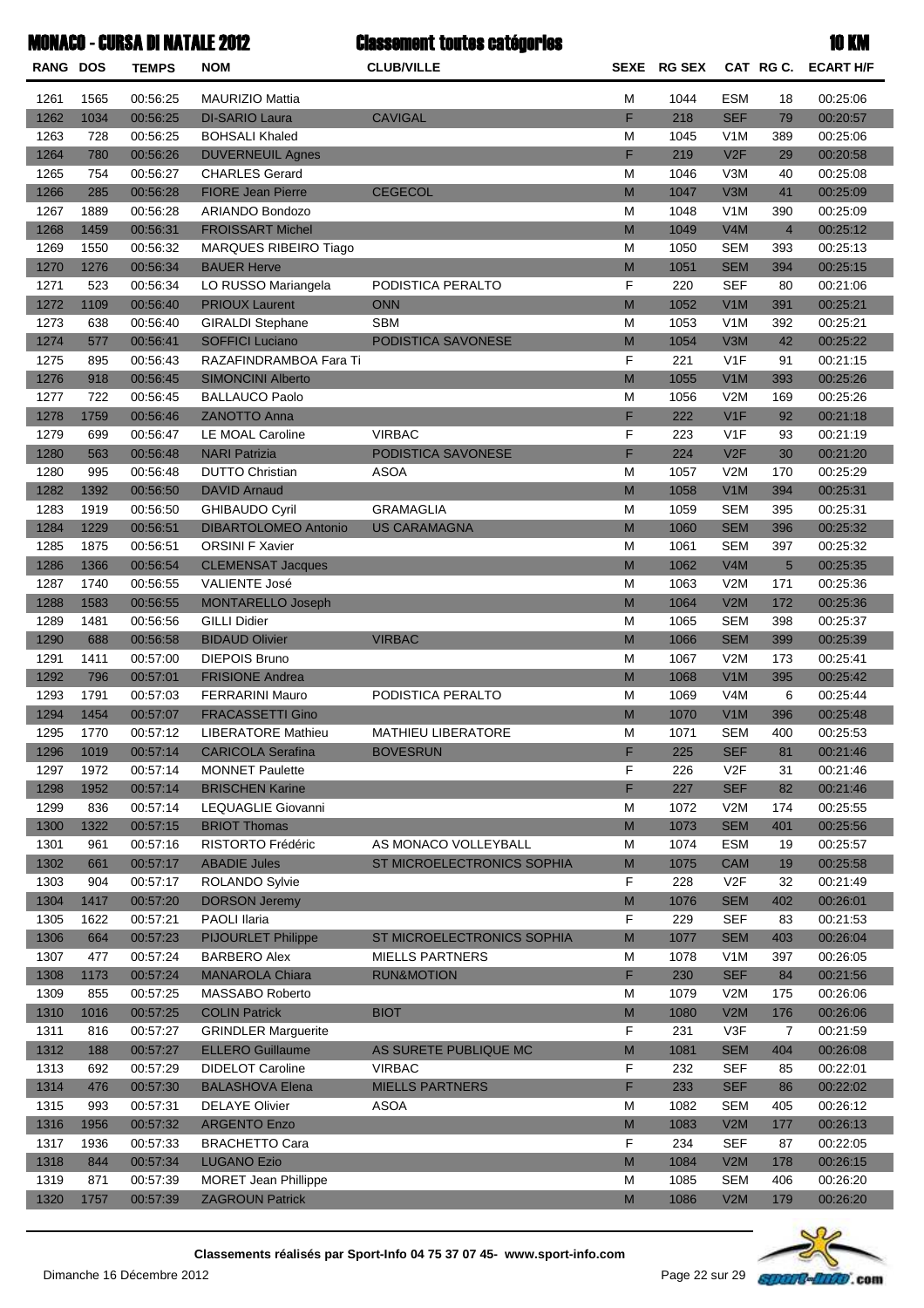t teutes estégenles

| ۰. | ú<br>í.<br>r |
|----|--------------|
|    |              |

|                 |      | <b>MONACO - CURSA DI NATALE 2012</b> |                                | <b>Classement toutes catégories</b> |        |             |                        |                | <b>10 KM</b>     |
|-----------------|------|--------------------------------------|--------------------------------|-------------------------------------|--------|-------------|------------------------|----------------|------------------|
| <b>RANG DOS</b> |      | <b>TEMPS</b>                         | <b>NOM</b>                     | <b>CLUB/VILLE</b>                   |        | SEXE RG SEX |                        | CAT RG C.      | <b>ECART H/F</b> |
| 1321            | 1416 | 00:57:40                             | <b>DORFMANN Nathalie</b>       |                                     | F      | 235         | V <sub>1</sub> F       | 94             | 00:22:12         |
| 1322            | 1295 | 00:57:40                             | <b>BERTI</b> Genevieve         |                                     | F      | 236         | V1F                    | 95             | 00:22:12         |
| 1323            | 1512 | 00:57:40                             | <b>LAFOREST Thierry</b>        |                                     | M      | 1087        | V2M                    | 180            | 00:26:21         |
| 1324            | 1947 | 00:57:41                             | <b>NEF Marc</b>                |                                     | M      | 1088        | V1M                    | 398            | 00:26:22         |
| 1325            | 1409 | 00:57:42                             | <b>DESFORGES Marc</b>          |                                     | M      | 1089        | <b>SEM</b>             | 407            | 00:26:23         |
| 1326            | 1664 | 00:57:42                             | <b>PRESTIPINO Chiara</b>       |                                     | F      | 237         | <b>SEF</b>             | 88             | 00:22:14         |
| 1327            | 1944 | 00:57:43                             | <b>DURAND Eric</b>             |                                     | M      | 1090        | V <sub>1</sub> M       | 399            | 00:26:24         |
| 1328            | 696  | 00:57:50                             | <b>GROSMAIRE Damien</b>        | <b>VIRBAC</b>                       | M      | 1091        | <b>SEM</b>             | 408            | 00:26:31         |
| 1329            | 854  | 00:57:51                             | MARZOCCO Niccolo               |                                     | M      | 1092        | <b>SEM</b>             | 409            | 00:26:32         |
| 1330            | 408  | 00:57:52                             | <b>LOMBARDO Philippe</b>       | <b>GYM 06</b>                       | M      | 1093        | V1M                    | 400            | 00:26:33         |
| 1331            | 333  | 00:57:52                             | <b>WALTER Nadine</b>           | FIT NICE                            | F      | 238         | V <sub>1F</sub>        | 96             | 00:22:24         |
| 1332            | 921  | 00:57:54                             | <b>STRONACCI Nicolas</b>       |                                     | M      | 1094        | <b>SEM</b>             | 410            | 00:26:35         |
| 1333            | 257  | 00:57:55                             | <b>LERDA Veronique</b>         | <b>CAISSE EPARGNE</b>               | F      | 239         | V <sub>1F</sub>        | 97             | 00:22:27         |
| 1334            | 645  | 00:57:55                             | <b>COURTIN Charlotte</b>       | SOCIETE NAUTIQUE MC                 | F      | 240         | <b>CAF</b>             | 3              | 00:22:27         |
| 1335            | 883  | 00:57:56                             | <b>PEILLON Marc</b>            |                                     | M      | 1095        | V3M                    | 43             | 00:26:37         |
| 1336            | 1267 | 00:57:58                             | <b>BALESTRA Flavio</b>         |                                     | M      | 1096        | V1M                    | 401            | 00:26:39         |
| 1337            | 1855 | 00:58:01                             | <b>FAGGIONATO Marc</b>         |                                     | M      | 1097        | V2M                    | 181            | 00:26:42         |
| 1338            | 905  | 00:58:02                             | <b>ROSSI Alex</b>              |                                     | M      | 1098        | V4M                    | $\overline{7}$ | 00:26:43         |
| 1339            | 697  | 00:58:05                             | <b>HENNING Pierre</b>          | <b>VIRBAC</b>                       | M      | 1099        | V2M                    | 182            | 00:26:46         |
| 1340            | 1125 | 00:58:07                             | <b>SPADA Raffaella</b>         | PODISTICA VILLAFALLETTO             | F      | 241         | <b>SEF</b>             | 89             | 00:22:39         |
| 1341            | 622  | 00:58:08                             | <b>BUONOMANO Jocelyne</b>      | <b>ROBERTET</b>                     | F      | 242         | V <sub>1F</sub>        | 98             | 00:22:40         |
| 1342            | 738  | 00:58:10                             | <b>BRUNO Sylvie</b>            |                                     | F      | 243         | V1F                    | 99             | 00:22:42         |
| 1343            | 1640 | 00:58:13                             | PETERSMANN Fernanda            |                                     | F      | 244         | <b>SEF</b>             | 90             | 00:22:45         |
| 1344            | 1670 | 00:58:14                             | <b>RAFFA Biagio</b>            |                                     | M      | 1100        | V3M                    | 44             | 00:26:55         |
| 1345            | 1796 | 00:58:15                             | <b>BELARDI Osvaldo</b>         | PODISTICA PERALTO                   | M      | 1101        | V1M                    | 402            | 00:26:56         |
| 1346            | 506  | 00:58:16                             | <b>CHESSA Antonio</b>          | PODISTICA PERALTO                   | M      | 1102        | V4M                    | 8              | 00:26:57         |
| 1347            | 1460 | 00:58:18                             | <b>GALANTE Andrea</b>          |                                     | M      | 1103        | V2M                    | 183            | 00:26:59         |
| 1348            | 455  | 00:58:20                             | <b>GOUAUX Gina</b>             | <b>MENTON MARATHON</b>              | F      | 245         | V2F                    | 33             | 00:22:52         |
| 1349            | 760  | 00:58:22                             | <b>COSTANZA Valerio</b>        |                                     | M      | 1104        | <b>SEM</b>             | 411            | 00:27:03         |
| 1350            | 835  | 00:58:24                             | <b>LECLERCQ Marie Laure</b>    |                                     | F      | 246         | V2F                    | 34             | 00:22:56         |
| 1351            | 1190 | 00:58:25                             | <b>FERSINI Imma</b>            | RUNNERS LOANO                       | F      | 247         | V3F                    | 8              | 00:22:57         |
| 1352            | 1618 | 00:58:25                             | PALMESINO Luigi                |                                     | M      | 1105        | V2M                    | 184            | 00:27:06         |
| 1353            | 1302 | 00:58:26                             | <b>BILORÉ Christine</b>        |                                     | F      | 248         | <b>SEF</b>             | 91             | 00:22:58         |
| 1354            | 1353 | 00:58:27                             | <b>CHARBUY Cyril</b>           |                                     | M      | 1106        | V1M                    | 403            | 00:27:08         |
| 1355            | 393  | 00:58:29                             | LO PICCOLO Sebastien           | <b>GENDARMERIE ALPES MARITIMES</b>  | M      | 1107        | SEM                    | 412            | 00:27:10         |
| 1356            | 1436 | 00:58:32                             | <b>FALDE Stefania</b>          |                                     | F      | 249         | V1F                    | 100            | 00:23:04         |
| 1357            | 1344 | 00:58:33                             | CAVÉ Frédéric                  |                                     | М      | 1108        | V <sub>1</sub> M       | 404            | 00:27:14         |
| 1358            | 1611 | 00:58:33                             | <b>ORLANDO Claudio</b>         |                                     | M      | 1109        | V2M                    | 185            | 00:27:14         |
| 1359            | 1954 | 00:58:34                             | <b>BERTRAND Yann</b>           |                                     | M      | 1110        | <b>SEM</b>             | 413            | 00:27:15         |
| 1360            | 1920 | 00:58:34                             | <b>RATTI Eric</b>              | <b>GRAMAGLIA</b>                    | M      | 1111        | V1M                    | 405            | 00:27:15         |
| 1361            | 711  | 00:58:40                             | <b>SAVI Sabine</b>             | <b>VIRBAC</b>                       | F      | 250         | V <sub>1F</sub>        | 101            | 00:23:12         |
| 1362            | 1621 | 00:58:43                             | PANIZZA Silvia                 |                                     | F      | 251         | <b>SEF</b>             | 92             | 00:23:15         |
| 1363            | 800  | 00:58:47                             | <b>GALLET Franck</b>           |                                     | M      | 1112        | V <sub>1</sub> M       | 406            | 00:27:28         |
| 1364            | 1684 | 00:58:47                             | <b>ROBERT Sylviane</b>         |                                     | F      | 252         | V1F                    | 102            | 00:23:19         |
| 1365            | 1055 | 00:58:47                             | ROBERT Sai                     | COURIR A PEILLON                    | М      | 1113        | <b>SEM</b>             | 414            | 00:27:28         |
| 1366            | 777  | 00:58:47                             | <b>DORONZO Luigi</b>           |                                     | M      | 1114        | <b>SEM</b>             | 415            | 00:27:28         |
| 1367            | 1736 | 00:58:52                             | THIRION Jean-jacques           |                                     | M      | 1115        | V <sub>1</sub> M       | 407            | 00:27:33         |
| 1368            | 428  | 00:58:53                             | <b>ZUBER Stephane</b>          | <b>HOTEL METROPLOLE</b>             | M      | 1116        | V1M                    | 408            | 00:27:34         |
| 1369            | 529  | 00:58:55                             | PERESI Paola                   | PODISTICA PERALTO                   | M      | 1117        | V <sub>1</sub> M       | 409            | 00:27:36         |
| 1370            | 1725 | 00:58:55                             | <b>SOUSTELLE Gerard</b>        |                                     | M      | 1118        | V3M<br><b>SEM</b>      | 45             | 00:27:36         |
| 1371            | 386  | 00:58:56                             | <b>FLEITH Olivier</b>          | <b>GENDARMERIE ALPES MARITIMES</b>  | М      | 1119        |                        | 416            | 00:27:37         |
| 1372            | 1656 | 00:58:58                             | <b>POIRIER Marie Lyne</b>      |                                     | F.     | 253         | <b>SEF</b>             | 93             | 00:23:30         |
| 1373            | 389  | 00:59:01                             | <b>JULLIOT Thomas</b>          | <b>GENDARMERIE ALPES MARITIMES</b>  | M      | 1120        | <b>SEM</b>             | 417            | 00:27:42         |
| 1374            | 1297 | 00:59:01                             | <b>BERTUCCELLI Riccardo</b>    |                                     | M      | 1121        | V1M<br>V <sub>1F</sub> | 410            | 00:27:42         |
| 1375            | 1915 | 00:59:03                             | <b>RISANI Sabine</b>           | <b>GRAMAGLIA</b>                    | F<br>F | 254<br>255  | <b>SEF</b>             | 103            | 00:23:35         |
| 1376            | 323  | 00:59:03                             | <b>BATOZ BIENFAIT Delphine</b> | <b>FIT NICE</b>                     |        |             |                        | 94             | 00:23:35         |
| 1377            | 641  | 00:59:03                             | RISANI Pascal                  | <b>SBM</b>                          | М      | 1122        | <b>SEM</b>             | 418            | 00:27:44         |
| 1378            | 1208 | 00:59:04                             | <b>PERRIER Nathalie</b>        | <b>SPIRIDON</b>                     | F      | 256         | V1F                    | 104            | 00:23:36         |
| 1379            | 151  | 00:59:04                             | <b>CARRAFANG Christophe</b>    | 2PM MONACO                          | М      | 1123        | V <sub>1</sub> M       | 411            | 00:27:45         |
| 1380            | 1440 | 00:59:06                             | <b>FEBBRAIO Michel</b>         |                                     | M      | 1124        | V3M                    | 46             | 00:27:47         |

**Classements réalisés par Sport-Info 04 75 37 07 45- www.sport-info.com**

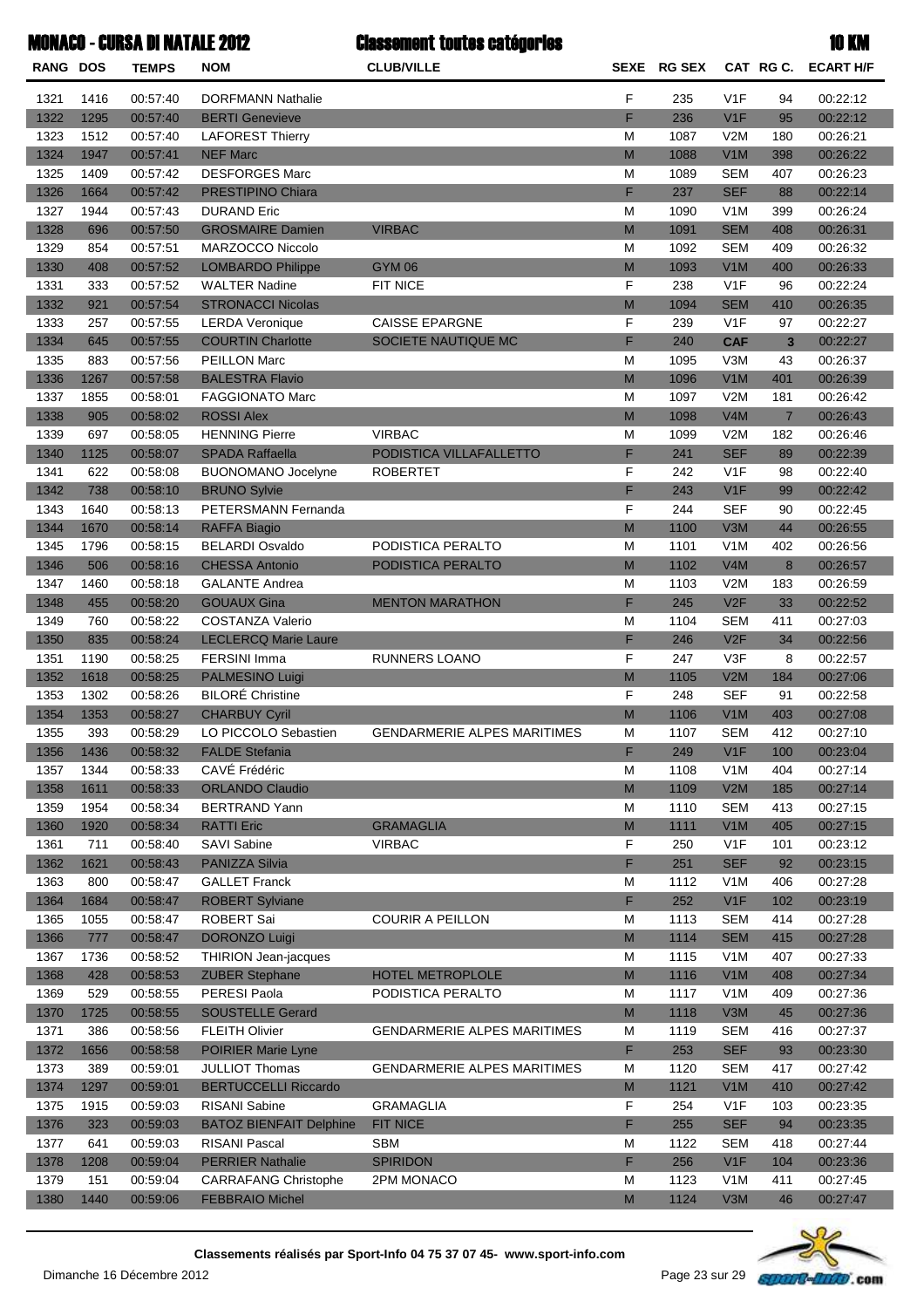| <b>MONACO - CURSA DI NATALE 201:</b> |  |  |
|--------------------------------------|--|--|
|                                      |  |  |

|                 |              | <b>MONACO - CURSA DI NATALE 2012</b> |                                               | <b>Classement toutes catégories</b> |                                   |             |                         |           | <b>10 KM</b>         |
|-----------------|--------------|--------------------------------------|-----------------------------------------------|-------------------------------------|-----------------------------------|-------------|-------------------------|-----------|----------------------|
| <b>RANG DOS</b> |              | <b>TEMPS</b>                         | <b>NOM</b>                                    | <b>CLUB/VILLE</b>                   |                                   | SEXE RG SEX |                         | CAT RG C. | <b>ECART H/F</b>     |
| 1381            | 899          | 00:59:11                             | <b>REICH William</b>                          |                                     | м                                 | 1125        | V2M                     | 186       | 00:27:52             |
| 1382            | 1654         | 00:59:11                             | <b>PIZZONI Cecil</b>                          |                                     | F                                 | 257         | V1F                     | 105       | 00:23:43             |
| 1383            | 1359         | 00:59:12                             | <b>CHIERA Eric</b>                            |                                     | M                                 | 1126        | V1M                     | 412       | 00:27:53             |
| 1384            | 1910         | 00:59:12                             | <b>ROUGET Laury</b>                           | <b>PJ NICE</b>                      | F                                 | 258         | <b>SEF</b>              | 95        | 00:23:44             |
| 1385            | 372          | 00:59:12                             | <b>ROUGET Pierrick</b>                        | FSPN CD06                           | M                                 | 1127        | <b>SEM</b>              | 419       | 00:27:53             |
| 1386            | 753          | 00:59:13                             | <b>CHALANGE Safia</b>                         |                                     | F                                 | 259         | V1F                     | 106       | 00:23:45             |
| 1387            | 205          | 00:59:13                             | <b>CAVIGLIA Gloria</b>                        | ASD ATLETICA CAIRO                  | F                                 | 260         | V2F                     | 35        | 00:23:45             |
| 1388            | 1492         | 00:59:19                             | <b>GRASSO Silvio</b>                          |                                     | $\mathsf{M}% _{H}=\mathsf{M}_{H}$ | 1128        | V3M                     | 47        | 00:28:00             |
| 1389            | 1491         | 00:59:19                             | <b>GRASSO Chiara</b>                          |                                     | F                                 | 261         | <b>SEF</b>              | 96        | 00:23:51             |
| 1390            | 1067         | 00:59:22                             | <b>ALOISI Giampaolo</b>                       | <b>GSD MOMBOCAR</b>                 | M                                 | 1129        | V2M                     | 187       | 00:28:03             |
| 1391            | 1658         | 00:59:23                             | POLETTI Gabriel                               |                                     | M                                 | 1130        | V3M                     | 48        | 00:28:04             |
| 1392            | 1113         | 00:59:24                             | <b>TORGANO Roberto</b>                        | PALESTRA LA PINETA PLANET SPOR      | $\mathsf{M}% _{H}=\mathsf{M}_{H}$ | 1131        | V1M                     | 413       | 00:28:05             |
| 1393            | 1590         | 00:59:26                             | <b>NATOLI Matteo</b>                          |                                     | M                                 | 1132        | V <sub>1</sub> M        | 414       | 00:28:07             |
| 1394            | 1450         | 00:59:26                             | <b>FIORUCCI Francoise</b>                     |                                     | F                                 | 262         | <b>SEF</b>              | 97        | 00:23:58             |
| 1395            | 1998         | 00:59:27                             | <b>MOULINET Sylvie</b>                        | AS MONACO                           | F                                 | 263         | V2F                     | 36        | 00:23:59             |
| 1396            | 1123         | 00:59:27                             | <b>ALBERTI Renato</b>                         | PODISTICA VILLAFALLETTO             | M                                 | 1133        | V3M                     | 49        | 00:28:08             |
| 1397            | 1458         | 00:59:29                             | <b>FRISCIA Marco</b>                          |                                     | M                                 | 1134        | V2M                     | 188       | 00:28:10             |
| 1398            | 783          | 00:59:30                             | <b>EYMERY Alain</b>                           |                                     | $\mathsf{M}% _{H}=\mathsf{M}_{H}$ | 1135        | V3M                     | 50        | 00:28:11             |
| 1399            | 1692         | 00:59:30                             | <b>ROSSOLIN Nathalie</b>                      |                                     | F                                 | 264         | V <sub>1</sub> F        | 107       | 00:24:02             |
| 1400            | 1423         | 00:59:31                             | <b>DURLACHER Didier</b>                       |                                     | $\mathsf{M}% _{H}=\mathsf{M}_{H}$ | 1136        | V2M                     | 189       | 00:28:12             |
| 1401            | 1192         | 00:59:31                             | <b>MOLLEA Rita</b>                            | RUNNERS LOANO                       | F                                 | 265         | V <sub>1</sub> F        | 108       | 00:24:03             |
| 1402            | 1579         | 00:59:32                             | <b>MOINY Norah</b>                            |                                     | F                                 | 266         | <b>SEF</b>              | 98        | 00:24:04             |
| 1403            | 1721         | 00:59:32                             | <b>SIRIO Michel</b>                           |                                     | M                                 | 1137        | V2M                     | 190       | 00:28:13             |
| 1404            | 1184         | 00:59:32                             | <b>CASULE Maria Giovanna</b>                  | <b>RUNNERS LOANO</b>                | F                                 | 267         | V2F                     | 37        | 00:24:04             |
| 1405            | 594          | 00:59:33                             | <b>JOLY Pascal</b>                            | POMPIERS MONACO                     | M                                 | 1138        | V2M                     | 191       | 00:28:14             |
| 1406            | 308          | 00:59:35                             | <b>MARTINI Didier</b>                         | <b>DOTTA</b>                        | $\mathsf{M}% _{H}=\mathsf{M}_{H}$ | 1139        | V2M                     | 192       | 00:28:16             |
| 1407            | 1782         | 00:59:35                             | <b>BERNARDI J Pierre</b>                      |                                     | M                                 | 1140        | V2M                     | 193       | 00:28:16             |
| 1408            | 781          | 00:59:36                             | <b>DUVERNEUIL Etienne</b>                     |                                     | M                                 | 1141        | V3M                     | 51        | 00:28:17             |
| 1409            | 1357         | 00:59:38                             | <b>CHAUZAL Sylvia</b>                         |                                     | F                                 | 268         | <b>SEF</b>              | 99        | 00:24:10             |
| 1410            | 1922         | 00:59:38                             | <b>BIDEAU Carole</b>                          | <b>GRAMAGLIA</b>                    | F                                 | 269         | <b>SEF</b>              | 100       | 00:24:10             |
| 1411            | 1101         | 00:59:40                             | <b>BERSI Maria Teresa</b>                     | MULTEDO 1930                        | F                                 | 270         | V2F                     | 38        | 00:24:12             |
| 1412            | 756          | 00:59:41                             | <b>CINTRAT Damien</b>                         |                                     | $\mathsf{M}% _{H}=\mathsf{M}_{H}$ | 1142        | <b>SEM</b>              | 420       | 00:28:22             |
| 1413<br>1414    | 1564<br>1256 | 00:59:42                             | <b>MAURIN Patrice</b><br><b>ANTON Patrick</b> |                                     | М<br>M                            | 1143        | V <sub>1</sub> M<br>V1M | 415       | 00:28:23             |
|                 |              | 00:59:45                             | <b>DJILE Rosine</b>                           |                                     |                                   | 1144        |                         | 416       | 00:28:26             |
| 1415<br>1416    | 1413<br>668  | 00:59:46<br>00:59:46                 | <b>DERRIENNIC Simone</b>                      | <b>STADE LAURENTIN</b>              | F<br>F                            | 271<br>272  | SEF<br>V3F              | 101<br>9  | 00:24:18<br>00:24:18 |
| 1417            | 851          | 00:59:47                             | <b>MARCHAIS Monique</b>                       |                                     | F                                 | 273         | V <sub>1</sub> F        | 109       | 00:24:19             |
| 1418            | 1825         | 00:59:48                             | <b>MARIN Frederique</b>                       |                                     | F                                 | 274         | V1F                     | 110       | 00:24:20             |
| 1419            | 1399         | 00:59:52                             | <b>DEGORGE Bastien</b>                        |                                     | М                                 | 1145        | <b>SEM</b>              | 421       | 00:28:33             |
| 1420            | 827          | 00:59:52                             | <b>LAMBERTO Leoni</b>                         |                                     | ${\sf M}$                         | 1146        | V2M                     | 194       | 00:28:33             |
| 1421            | 705          | 00:59:54                             | <b>MOUROT Laurene</b>                         | <b>VIRBAC</b>                       | F                                 | 275         | CAF                     | 4         | 00:24:26             |
| 1422            | 929          | 00:59:58                             | <b>VOIRIN Martine</b>                         |                                     | F                                 | 276         | V2F                     | 39        | 00:24:30             |
| 1423            | 309          | 01:00:01                             | <b>PAGIE Sandra</b>                           | <b>DOTTA</b>                        | F                                 | 277         | V <sub>1</sub> F        | 111       | 00:24:33             |
| 1424            | 771          | 01:00:04                             | <b>DENECHAUD Frederique</b>                   |                                     | F                                 | 278         | V2F                     | 40        | 00:24:36             |
| 1425            | 331          | 01:00:05                             | <b>ORTHOLAN Cecile</b>                        | FIT NICE                            | F                                 | 279         | <b>SEF</b>              | 102       | 00:24:37             |
| 1426            | 650          | 01:00:05                             | <b>MOSTOSI Livio</b>                          | SOCIETE NAUTIQUE MC                 | M                                 | 1147        | <b>CAM</b>              | 20        | 00:28:46             |
| 1427            | 518          | 01:00:07                             | <b>GHIA Federica</b>                          | PODISTICA PERALTO                   | F                                 | 280         | <b>SEF</b>              | 103       | 00:24:39             |
| 1428            | 1523         | 01:00:13                             | <b>LEFEVRE Laurent</b>                        |                                     | ${\sf M}$                         | 1148        | V1M                     | 417       | 00:28:54             |
| 1429            | 986          | 01:00:15                             | <b>BARCELLINI Sylvie</b>                      | ASOA                                | F                                 | 281         | V <sub>1</sub> F        | 112       | 00:24:47             |
| 1430            | 1638         | 01:00:16                             | <b>PERSENDA Roberto</b>                       | PAM MONDOVI                         | ${\sf M}$                         | 1149        | V1M                     | 418       | 00:28:57             |
| 1431            | 677          | 01:00:18                             | <b>FRUMENTO Nicoletta</b>                     | <b>US CARAMAGNA</b>                 | F                                 | 282         | V <sub>1</sub> F        | 113       | 00:24:50             |
| 1432            | 935          | 01:00:19                             | <b>YOUNES Christian</b>                       |                                     | ${\sf M}$                         | 1150        | <b>SEM</b>              | 422       | 00:29:00             |
| 1433            | 1578         | 01:00:20                             | <b>MILLIAND Dominique</b>                     |                                     | F                                 | 283         | V <sub>1</sub> F        | 114       | 00:24:52             |
| 1434            | 916          | 01:00:23                             | <b>SENECA Patrick</b>                         |                                     | ${\sf M}$                         | 1151        | <b>SEM</b>              | 423       | 00:29:04             |
| 1435            | 936          | 01:00:24                             | <b>ZENOU Catherine</b>                        |                                     | F                                 | 284         | V <sub>1</sub> F        | 115       | 00:24:56             |
| 1436            | 1854         | 01:00:29                             | <b>ALLAVENA Arnaud</b>                        |                                     | ${\sf M}$                         | 1152        | V3M                     | 52        | 00:29:10             |
| 1437            | 1778         | 01:00:36                             | PETIT Jean-luc                                | THALES SPACE RUNNERS                | м                                 | 1153        | V <sub>1</sub> M        | 419       | 00:29:17             |
| 1438            | 1402         | 01:00:37                             | <b>DELIBRA Fabio</b>                          |                                     | M                                 | 1154        | V1M                     | 420       | 00:29:18             |
| 1439            | 212          | 01:00:40                             | LEPORE Anna Maria                             | ASD ATLETICA CAIRO                  | F                                 | 285         | V <sub>2</sub> F        | 41        | 00:25:12             |
| 1440            | 1586         | 01:00:40                             | <b>NACACHE Stéphane</b>                       |                                     | M                                 | 1155        | <b>SEM</b>              | 424       | 00:29:21             |



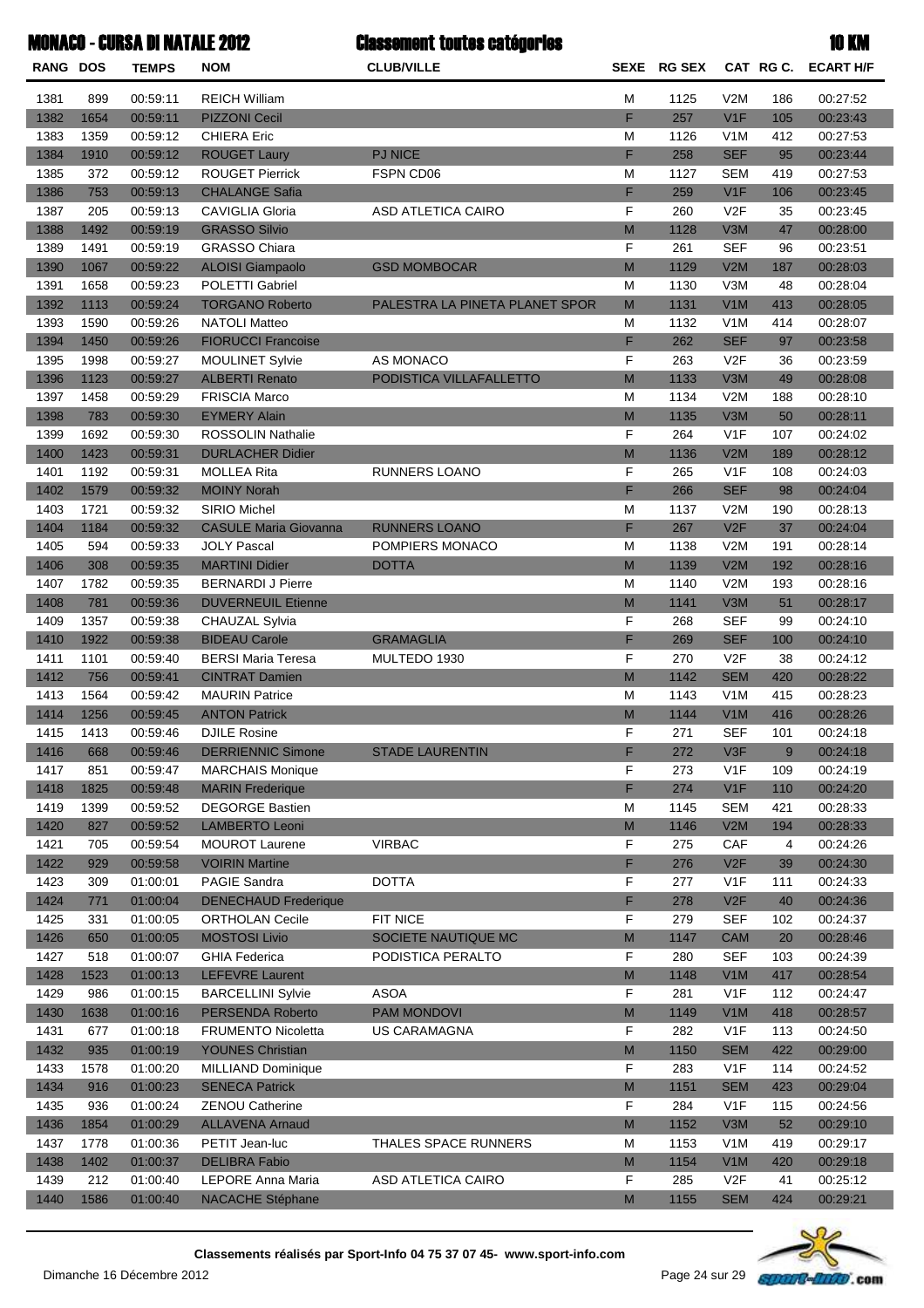| Monaco - Cursa di Natale 201 |  |  |
|------------------------------|--|--|
|                              |  |  |

# chas actágories

|                 |            | <b>MONACO - CURSA DI NATALE 2012</b> |                                      | <b>Classement toutes catégories</b>      |                                                                                                            |             |                   |            | <b>10 KM</b>         |
|-----------------|------------|--------------------------------------|--------------------------------------|------------------------------------------|------------------------------------------------------------------------------------------------------------|-------------|-------------------|------------|----------------------|
| <b>RANG DOS</b> |            | <b>TEMPS</b>                         | <b>NOM</b>                           | <b>CLUB/VILLE</b>                        |                                                                                                            | SEXE RG SEX |                   | CAT RG C.  | <b>ECART H/F</b>     |
| 1441            | 1319       | 01:00:42                             | <b>BRERO</b> Micaela                 |                                          | F                                                                                                          | 286         | <b>SEF</b>        | 104        | 00:25:14             |
| 1442            | 566        | 01:00:45                             | <b>PIOVARO Giovanni</b>              | PODISTICA SAVONESE                       | $\mathsf{M}% _{T}=\mathsf{M}_{T}\!\left( a,b\right) ,\ \mathsf{M}_{T}=\mathsf{M}_{T}\!\left( a,b\right) ,$ | 1156        | V3M               | 53         | 00:29:26             |
| 1443            | 1075       | 01:00:51                             | <b>MARINELLO Alma Chiara</b>         | <b>GSD MOMBOCAR</b>                      | F                                                                                                          | 287         | V <sub>2</sub> F  | 42         | 00:25:23             |
| 1444            | 624        | 01:00:52                             | <b>JANOTTIN Marc</b>                 | <b>ROBERTET</b>                          | $\mathsf{M}% _{T}=\mathsf{M}_{T}\!\left( a,b\right) ,\ \mathsf{M}_{T}=\mathsf{M}_{T}\!\left( a,b\right) ,$ | 1157        | V1M               | 421        | 00:29:33             |
| 1445            | 491        | 01:00:53                             | <b>BOCHU Frederic</b>                | OSH ASMY HYERES                          | M                                                                                                          | 1158        | V2M               | 195        | 00:29:34             |
| 1446            | 244        | 01:00:53                             | <b>FOCANTE Enrico</b>                | <b>ATLETICA NOVESE</b>                   | $\mathsf{M}% _{T}=\mathsf{M}_{T}\!\left( a,b\right) ,\ \mathsf{M}_{T}=\mathsf{M}_{T}\!\left( a,b\right) ,$ | 1159        | V3M               | 54         | 00:29:34             |
| 1447            | 763        | 01:01:01                             | D AUMALE Helene                      |                                          | F                                                                                                          | 288         | <b>SEF</b>        | 105        | 00:25:33             |
| 1448            | 382        | 01:01:02                             | <b>BRICK Audrey</b>                  | <b>GENDARMERIE ALPES MARITIMES</b>       | F                                                                                                          | 289         | <b>SEF</b>        | 106        | 00:25:34             |
| 1449            | 1251       | 01:01:03                             | <b>AMERIGHI Fulvia</b>               |                                          | F                                                                                                          | 290         | <b>SEF</b>        | 107        | 00:25:35             |
| 1450            | 856        | 01:01:04                             | <b>MASSIERA Christelle</b>           |                                          | F                                                                                                          | 291         | <b>SEF</b>        | 108        | 00:25:36             |
| 1451            | 1591       | 01:01:06                             | <b>NATTERO Alice</b>                 |                                          | F                                                                                                          | 292         | <b>SEF</b>        | 109        | 00:25:38             |
| 1452            | 1239       | 01:01:06                             | <b>ADORNO Carla</b>                  |                                          | F                                                                                                          | 293         | V1F               | 116        | 00:25:38             |
| 1453            | 1468       | 01:01:08                             | <b>GARDINI Marco</b>                 |                                          | M                                                                                                          | 1160        | V1M               | 422        | 00:29:49             |
| 1454            | 1444       | 01:01:08                             | <b>FERRERI THOME Blandine</b>        |                                          | F                                                                                                          | 294         | V2F               | 43         | 00:25:40             |
| 1455            | 1593       | 01:01:09                             | <b>NECOY Magnelia</b>                |                                          | F                                                                                                          | 295         | <b>SEF</b>        | 110        | 00:25:41             |
| 1455            | 1312       | 01:01:09                             | <b>BOTTO Evelyne</b>                 |                                          | F                                                                                                          | 295         | V2F               | 44         | 00:25:41             |
| 1457            | 1078       | 01:01:13                             | <b>SCAPINI Diano</b>                 | <b>GSD MOMBOCAR</b>                      | M                                                                                                          | 1161        | V2M               | 196        | 00:29:54             |
| 1458            | 952        | 01:01:17                             | <b>IMARY Régis</b>                   | <b>AS MONACO</b>                         | $\mathsf{M}% _{T}=\mathsf{M}_{T}\!\left( a,b\right) ,\ \mathsf{M}_{T}=\mathsf{M}_{T}\!\left( a,b\right) ,$ | 1162        | V3M               | 55         | 00:29:58             |
| 1459            | 1327       | 01:01:19                             | <b>BUISSART Elodie</b>               |                                          | F                                                                                                          | 297         | <b>SEF</b>        | 111        | 00:25:51             |
| 1460            | 706        | 01:01:20                             | <b>MOUROT Valerie</b>                | <b>VIRBAC</b>                            | F                                                                                                          | 298         | V1F               | 117        | 00:25:52             |
| 1461            | 1076       | 01:01:22                             | MICHELONI Dino                       | <b>GSD MOMBOCAR</b>                      | M                                                                                                          | 1163        | V3M               | 56         | 00:30:03             |
| 1462            | 1072       | 01:01:22                             | <b>FERRARINI Enrico</b>              | <b>GSD MOMBOCAR</b>                      | $\mathsf{M}% _{T}=\mathsf{M}_{T}\!\left( a,b\right) ,\ \mathsf{M}_{T}=\mathsf{M}_{T}\!\left( a,b\right) ,$ | 1164        | V1M               | 423        | 00:30:03             |
| 1463            | 1921       | 01:01:24                             | <b>FISSORE Catherine</b>             | <b>GRAMAGLIA</b>                         | F                                                                                                          | 299         | V1F               | 118        | 00:25:56             |
| 1464            | 298        | 01:01:25                             | <b>BRES Bernard</b>                  | <b>COURIR A ST TROPEZ</b>                | $\mathsf{M}% _{T}=\mathsf{M}_{T}\!\left( a,b\right) ,\ \mathsf{M}_{T}=\mathsf{M}_{T}\!\left( a,b\right) ,$ | 1165        | V3M               | 57         | 00:30:06             |
| 1465            | 253        | 01:01:25                             | <b>ROLLAND Pierre</b>                | <b>BNP CANNES</b>                        | M                                                                                                          | 1166        | V4M               | 9          | 00:30:06             |
| 1466            | 894        | 01:01:26                             | <b>RAMBALDI Patrick</b>              |                                          | $\mathsf{M}% _{T}=\mathsf{M}_{T}\!\left( a,b\right) ,\ \mathsf{M}_{T}=\mathsf{M}_{T}\!\left( a,b\right) ,$ | 1167        | V3M               | 58         | 00:30:07             |
| 1467            | 1657       | 01:01:27                             | POLACCO Giovanna                     |                                          | F                                                                                                          | 300         | <b>SEF</b>        | 112        | 00:25:59             |
| 1468            | 1760       | 01:01:28                             | <b>ZUNINO Paolo</b>                  |                                          | $\mathsf{M}% _{T}=\mathsf{M}_{T}\!\left( a,b\right) ,\ \mathsf{M}_{T}=\mathsf{M}_{T}\!\left( a,b\right) ,$ | 1168        | <b>SEM</b>        | 425        | 00:30:09             |
| 1469            | 303        | 01:01:32                             | DOTTA Nancy                          | <b>DOTTA</b>                             | F                                                                                                          | 301         | V <sub>1</sub> F  | 119        | 00:26:04             |
| 1470            | 1840       | 01:01:32                             | <b>GARCIA Jerome</b>                 |                                          | $\mathsf{M}% _{T}=\mathsf{M}_{T}\!\left( a,b\right) ,\ \mathsf{M}_{T}=\mathsf{M}_{T}\!\left( a,b\right) ,$ | 1169        | <b>SEM</b>        | 426        | 00:30:13             |
| 1471            | 1926       | 01:01:35                             | <b>HOUIX Yvan</b>                    | <b>DOTTA</b>                             | М                                                                                                          | 1170        | V1M               | 424        | 00:30:16             |
| 1472            | 1562       | 01:01:43                             | <b>MASSENET Sonia</b>                |                                          | F                                                                                                          | 302         | <b>SEF</b>        | 113        | 00:26:15             |
| 1473            | 289        | 01:01:43                             | <b>MASSENET Emmanuel</b>             | <b>CHPG</b>                              | M                                                                                                          | 1171        | V <sub>1</sub> M  | 425        | 00:30:24             |
| 1474            | 1955       | 01:01:44                             | <b>BERTRAND Meredith</b>             |                                          | F                                                                                                          | 303         | <b>SEF</b>        | 114        | 00:26:16             |
| 1475            | 1560       | 01:01:47                             | <b>MASCOLI Stefano</b>               |                                          | M                                                                                                          | 1172        | V <sub>1</sub> M  | 426        | 00:30:28             |
| 1476            | 1245       | 01:01:51                             | <b>AIELLO Alain</b>                  |                                          | M                                                                                                          | 1173        | V1M               | 427        | 00:30:32             |
| 1477            | 551        | 01:01:52                             | <b>CLERICO Elvio</b>                 | PODISTICA SAVONESE                       | М                                                                                                          | 1174        | V3M               | 59         | 00:30:33             |
| 1478            | 326        | 01:01:57                             | <b>CROIZET Claudie</b>               | FIT NICE                                 | F                                                                                                          | 304         | V1F               | 120        | 00:26:29             |
| 1479            | 329        | 01:01:57                             | <b>FOUCHER Pascal</b>                | FIT NICE                                 | M                                                                                                          | 1175        | V2M               | 197        | 00:30:38             |
| 1480            | 1375       | 01:01:57                             | <b>CORIA Olivier</b>                 |                                          | M                                                                                                          | 1176        | V1M               | 428        | 00:30:38             |
| 1481            | 1970       | 01:01:58                             | <b>GARROS Gerard</b>                 |                                          | M                                                                                                          | 1177        | <b>SEM</b><br>V1F | 427        | 00:30:39             |
| 1482<br>1483    | 1545       | 01:01:59                             | <b>MARCOULY NIMSGERN Ce</b>          |                                          | F<br>$\mathsf F$                                                                                           | 305<br>306  | <b>SEF</b>        | 121        | 00:26:31             |
| 1484            | 619<br>569 | 01:01:59<br>01:01:59                 | NOVARO Laurie<br><b>RESCA Felice</b> | RIVIERA ATHLE TEAM<br>PODISTICA SAVONESE | $\mathsf{M}% _{T}=\mathsf{M}_{T}\!\left( a,b\right) ,\ \mathsf{M}_{T}=\mathsf{M}_{T}\!\left( a,b\right) ,$ | 1178        | V2M               | 115<br>198 | 00:26:31<br>00:30:40 |
| 1485            | 1974       | 01:02:00                             | DEMARQUE J Pierre                    |                                          | М                                                                                                          | 1179        | V2M               | 199        | 00:30:41             |
| 1486            | 933        | 01:02:02                             | <b>WHITFORD Kelly</b>                |                                          | F                                                                                                          | 307         | <b>SEF</b>        | 116        | 00:26:34             |
| 1487            | 1350       | 01:02:03                             | <b>CHAPON Alain</b>                  |                                          | M                                                                                                          | 1180        | V <sub>1</sub> M  | 429        | 00:30:44             |
| 1488            | 802        | 01:02:03                             | <b>GALLO Massimo</b>                 |                                          | M                                                                                                          | 1181        | V1M               | 430        | 00:30:44             |
| 1489            | 1448       | 01:02:07                             | <b>FIORUCCI Aurélie</b>              |                                          | F                                                                                                          | 308         | JUF               | 5          | 00:26:39             |
| 1490            | 691        | 01:02:09                             | <b>DAMIENS Patrick</b>               | <b>VIRBAC</b>                            | $\mathsf{M}% _{T}=\mathsf{M}_{T}\!\left( a,b\right) ,\ \mathsf{M}_{T}=\mathsf{M}_{T}\!\left( a,b\right) ,$ | 1182        | V2M               | 200        | 00:30:50             |
| 1491            | 748        | 01:02:09                             | CATALDO Dominique                    |                                          | M                                                                                                          | 1183        | <b>SEM</b>        | 428        | 00:30:50             |
| 1492            | 1996       | 01:02:10                             | <b>HILLSON Mark</b>                  |                                          | M                                                                                                          | 1184        | V1M               | 431        | 00:30:51             |
| 1493            | 1995       | 01:02:10                             | <b>BRETT Dominique</b>               |                                          | M                                                                                                          | 1185        | V <sub>1</sub> M  | 432        | 00:30:51             |
| 1494            | 531        | 01:02:10                             | <b>ROCCO Fabio</b>                   | PODISTICA PERALTO                        | M                                                                                                          | 1186        | V2M               | 201        | 00:30:51             |
| 1495            | 1874       | 01:02:10                             | ROUSTAN Alexandre                    |                                          | M                                                                                                          | 1187        | CAM               | 21         | 00:30:51             |
| 1496            | 536        | 01:02:10                             | <b>TORRASSA Paola</b>                | PODISTICA PERALTO                        | F                                                                                                          | 309         | V1F               | 122        | 00:26:42             |
| 1497            | 1421       | 01:02:19                             | DUPRÉ DE POMARÈDE Pie                |                                          | М                                                                                                          | 1188        | SEM               | 429        | 00:31:00             |
| 1498            | 1771       | 01:02:21                             | <b>MARQUET Giorgia</b>               |                                          | F                                                                                                          | 310         | <b>SEF</b>        | 117        | 00:26:53             |
| 1499            | 1733       | 01:02:25                             | <b>TARABORRELLI Audrey</b>           |                                          | M                                                                                                          | 1189        | SEM               | 430        | 00:31:06             |
| 1500            | 630        | 01:02:32                             | <b>ARBEIT Fabienne</b>               | <b>SBM</b>                               | F                                                                                                          | 311         | V1F               | 123        | 00:27:04             |

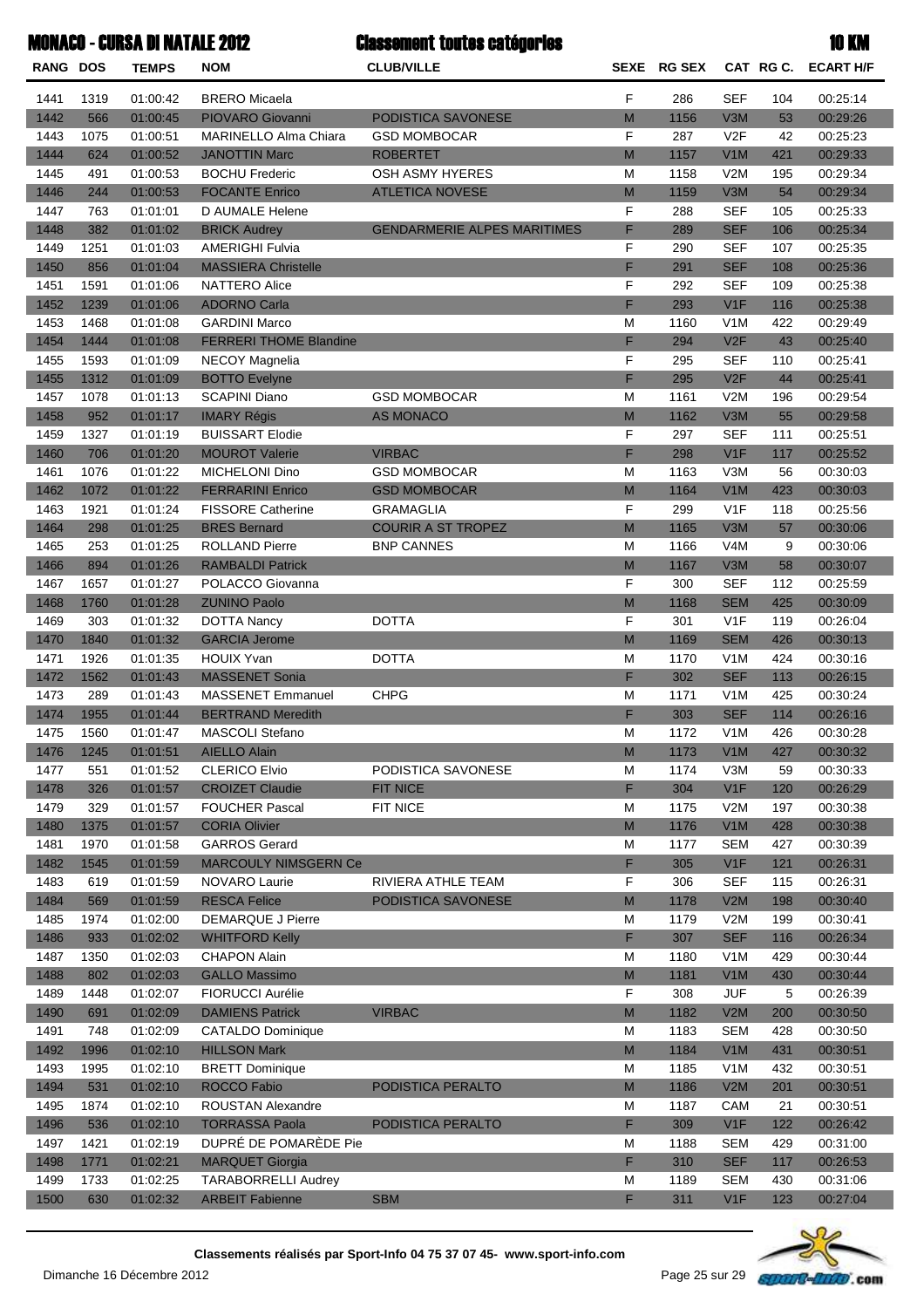|              |              | <b>MONACO - CURSA DI NATALE 2012</b> |                                                   | <b>Classement toutes catégories</b> |                                                                                                            |             |                   |           | <b>10 KM</b>         |
|--------------|--------------|--------------------------------------|---------------------------------------------------|-------------------------------------|------------------------------------------------------------------------------------------------------------|-------------|-------------------|-----------|----------------------|
| RANG DOS     |              | <b>TEMPS</b>                         | <b>NOM</b>                                        | <b>CLUB/VILLE</b>                   |                                                                                                            | SEXE RG SEX |                   | CAT RG C. | <b>ECART H/F</b>     |
| 1501         | 268          | 01:02:34                             | <b>CAYUELA Corinne</b>                            | CAP D'AIL MACADAM                   | F                                                                                                          | 312         | V <sub>1</sub> F  | 124       | 00:27:06             |
| 1502         | 270          | 01:02:34                             | <b>JEUNEMAITRE Philippe</b>                       | <b>CAP D'AIL MACADAM</b>            | M                                                                                                          | 1190        | V1M               | 433       | 00:31:15             |
| 1503         | 1829         | 01:02:35                             | LE PESQUEUR J Marc                                | LE GOELAND AIR FRANCE               | М                                                                                                          | 1191        | V2M               | 202       | 00:31:16             |
| 1504         | 1831         | 01:02:35                             | <b>AFONSO Edouard</b>                             | LE GOELAND AIR FRANCE               | M                                                                                                          | 1192        | <b>SEM</b>        | 431       | 00:31:16             |
| 1505         | 1834         | 01:02:36                             | YACOUB Daniel                                     | LE GOELAND AIR FRANCE               | M                                                                                                          | 1193        | <b>SEM</b>        | 432       | 00:31:17             |
| 1506         | 1832         | 01:02:36                             | <b>MASSIAU Frederic</b>                           | LE GOELAND AIR FRANCE               | M                                                                                                          | 1194        | <b>SEM</b>        | 433       | 00:31:17             |
| 1507         | 1830         | 01:02:36                             | <b>SROKA Daniel</b>                               | LE GOELAND AIR FRANCE               | M                                                                                                          | 1195        | V2M               | 203       | 00:31:17             |
| 1508         | 1651         | 01:02:37                             | <b>PITOUT Nicolas</b>                             |                                     | $\mathsf{M}% _{T}=\mathsf{M}_{T}\!\left( a,b\right) ,\ \mathsf{M}_{T}=\mathsf{M}_{T}\!\left( a,b\right) ,$ | 1196        | V1M               | 434       | 00:31:18             |
| 1509         | 1094         | 01:02:38                             | <b>DOLMETTA Laura</b>                             | LIBERO                              | F                                                                                                          | 313         | V1F               | 125       | 00:27:10             |
| 1510         | 1570         | 01:02:40                             | <b>MELANDER Bure</b>                              |                                     | M                                                                                                          | 1197        | V3M               | 60        | 00:31:21             |
| 1511         | 1241         | 01:02:47                             | <b>AGARD Florence</b>                             |                                     | F                                                                                                          | 314         | <b>SEF</b>        | 118       | 00:27:19             |
| 1512         | 1237         | 01:02:47                             | <b>ABDUL MESSIE Bachir</b>                        |                                     | M                                                                                                          | 1198        | <b>SEM</b>        | 434       | 00:31:28             |
| 1513         | 652          | 01:02:53                             | <b>SERRA Noemie</b>                               | SOCIETE NAUTIQUE MC                 | F                                                                                                          | 315         | CAF               | 5         | 00:27:25             |
| 1514         | 322          | 01:02:57                             | <b>MAGITTERI Corinne</b>                          | <b>ESPM</b>                         | F                                                                                                          | 316         | V1F               | 126       | 00:27:29             |
| 1515         | 320          | 01:02:58                             | <b>BACLE Sylvie</b>                               | <b>ESPM</b>                         | F                                                                                                          | 317         | V <sub>2F</sub>   | 45        | 00:27:30             |
| 1516         | 321          | 01:02:58                             | <b>BUCHET Louis</b>                               | <b>ESPM</b>                         | M                                                                                                          | 1199        | V3M               | 61        | 00:31:39             |
| 1517         | 1336         | 01:02:59                             | <b>CARLETTI Marc</b>                              |                                     | M                                                                                                          | 1200        | V3M               | 62        | 00:31:40             |
| 1518         | 1772         | 01:03:03                             | <b>MAZZA-CASARO Florence</b>                      |                                     | F                                                                                                          | 318         | V1F               | 127       | 00:27:35             |
| 1519         | 153          | 01:03:03                             | VANHOLLEBEKE Karel                                | 2PM MONACO                          | M                                                                                                          | 1201        | <b>SEM</b>        | 435       | 00:31:44             |
| 1520         | 1330         | 01:03:05                             | <b>BUTTIGIEG Fanny</b>                            |                                     | F                                                                                                          | 319         | <b>SEF</b>        | 119       | 00:27:37             |
| 1521         | 1147         | 01:03:07                             | PENAZZO Giovanna                                  | PRO SAN PIETRO                      | F                                                                                                          | 320         | V <sub>2</sub> F  | 46        | 00:27:39             |
| 1522         | 1699         | 01:03:09                             | <b>RUNGI Fred</b>                                 |                                     | M                                                                                                          | 1202        | V2M               | 204       | 00:31:50             |
| 1523         | 1539         | 01:03:09                             | MANTERO Daniel                                    |                                     | M                                                                                                          | 1203        | V <sub>1</sub> M  | 435       | 00:31:50             |
| 1524         | 485          | 01:03:09                             | <b>PEREZ Christine</b>                            | <b>MMM TEAM</b>                     | F                                                                                                          | 321         | <b>SEF</b>        | 120       | 00:27:41             |
| 1525         | 637          | 01:03:10                             | GIACOLETTO Stephane                               | <b>SBM</b>                          | M                                                                                                          | 1204        | V <sub>1</sub> M  | 436       | 00:31:51             |
| 1526         | 701          | 01:03:14                             | <b>LESECQ Stephanie</b>                           | <b>VIRBAC</b>                       | F                                                                                                          | 322         | V1F               | 128       | 00:27:46             |
| 1527         | 879          | 01:03:19                             | NOYELLES CLAUDEL Alain                            |                                     | M                                                                                                          | 1205        | V3M               | 63        | 00:32:00             |
| 1528         | 1520         | 01:03:28                             | <b>LE BOLLOCH Mélanie</b>                         |                                     | F                                                                                                          | 323         | <b>SEF</b>        | 121       | 00:28:00             |
| 1529<br>1530 | 1495         | 01:03:33                             | <b>GUASTELLA Xavier</b>                           |                                     | М<br>F.                                                                                                    | 1206        | <b>ESM</b><br>V3F | 20        | 00:32:14             |
| 1531         | 1644<br>1679 | 01:03:34<br>01:03:34                 | <b>PICCHIONI Marisa</b><br><b>RENAULD Mathieu</b> |                                     | М                                                                                                          | 324<br>1207 | <b>SEM</b>        | 10<br>436 | 00:28:06<br>00:32:15 |
| 1532         | 1615         | 01:03:34                             | <b>PAILLARD Julien</b>                            |                                     | $\mathsf{M}% _{T}=\mathsf{M}_{T}\!\left( a,b\right) ,\ \mathsf{M}_{T}=\mathsf{M}_{T}\!\left( a,b\right) ,$ | 1208        | <b>SEM</b>        | 437       | 00:32:15             |
| 1533         | 1509         | 01:03:34                             | <b>KADDOUCH Florian</b>                           |                                     | М                                                                                                          | 1209        | <b>SEM</b>        | 438       | 00:32:15             |
| 1534         | 1371         | 01:03:36                             | <b>COLLET Luigi</b>                               |                                     | M                                                                                                          | 1210        | V2M               | 205       | 00:32:17             |
| 1535         | 109          | 01:03:36                             | <b>ANDRIEU Sylvain</b>                            | <b>SCO SAINTE MARGUERITE</b>        | M                                                                                                          | 1211        | SEM               | 439       | 00:32:17             |
| 1536         | 1385         | 01:03:44                             | <b>DAGNINO Manuele</b>                            |                                     | M                                                                                                          | 1212        | <b>SEM</b>        | 440       | 00:32:25             |
| 1537         | 1624         | 01:03:47                             | PAOLINO Brigitte                                  |                                     | F                                                                                                          | 325         | V2F               | 47        | 00:28:19             |
| 1538         | 1467         | 01:03:48                             | <b>GARCIA Maria Andion</b>                        |                                     | F                                                                                                          | 326         | <b>SEF</b>        | 122       | 00:28:20             |
| 1539         | 1318         | 01:03:50                             | <b>BRERO Caroline</b>                             |                                     | F                                                                                                          | 327         | <b>SEF</b>        | 123       | 00:28:22             |
| 1540         | 1743         | 01:03:51                             | <b>VANHONACKER Steven</b>                         |                                     | $\mathsf{M}% _{T}=\mathsf{M}_{T}\!\left( a,b\right) ,\ \mathsf{M}_{T}=\mathsf{M}_{T}\!\left( a,b\right) ,$ | 1213        | <b>SEM</b>        | 441       | 00:32:32             |
| 1540         | 1742         | 01:03:51                             | <b>VANHONACKER Sarah</b>                          |                                     | F                                                                                                          | 328         | <b>SEF</b>        | 124       | 00:28:23             |
| 1542         | 852          | 01:03:58                             | <b>MARZOCCO Daniele</b>                           |                                     | $\mathsf{M}% _{T}=\mathsf{M}_{T}\!\left( a,b\right) ,\ \mathsf{M}_{T}=\mathsf{M}_{T}\!\left( a,b\right) ,$ | 1214        | <b>SEM</b>        | 442       | 00:32:39             |
| 1543         | 1360         | 01:04:04                             | <b>CHIPON Philippe</b>                            |                                     | M                                                                                                          | 1215        | V2M               | 206       | 00:32:45             |
| 1544         | 1517         | 01:04:10                             | <b>LANTERO Daniela</b>                            |                                     | F.                                                                                                         | 329         | <b>SEF</b>        | 125       | 00:28:42             |
| 1545         | 1780         | 01:04:16                             | <b>COHEN Annie</b>                                | PODISTICA CARAGLIESE                | F                                                                                                          | 330         | V3F               | 11        | 00:28:48             |
| 1546         | 732          | 01:04:17                             | <b>BONNET Christian</b>                           |                                     | $\mathsf{M}% _{T}=\mathsf{M}_{T}\!\left( a,b\right) ,\ \mathsf{M}_{T}=\mathsf{M}_{T}\!\left( a,b\right) ,$ | 1216        | V2M               | 207       | 00:32:58             |
| 1547         | 586          | 01:04:18                             | CANU Jean                                         | POMPIERS MONACO                     | М                                                                                                          | 1217        | V2M               | 208       | 00:32:59             |
| 1548         | 1884         | 01:04:28                             | <b>SIRIAL Colette</b>                             |                                     | F.                                                                                                         | 331         | V3F               | 12        | 00:29:00             |
| 1549         | 659          | 01:04:29                             | SANTANTONIO Solange                               | SPIRIDON CA                         | F                                                                                                          | 332         | V <sub>1</sub> F  | 129       | 00:29:01             |
| 1550         | 1501         | 01:04:30                             | <b>HOULBERT Philippe</b>                          |                                     | $\mathsf{M}% _{T}=\mathsf{M}_{T}\!\left( a,b\right) ,\ \mathsf{M}_{T}=\mathsf{M}_{T}\!\left( a,b\right) ,$ | 1218        | V1M               | 437       | 00:33:11             |
| 1551         | 1551         | 01:04:31                             | MARQUES ROCHA Raùl                                |                                     | М                                                                                                          | 1219        | <b>SEM</b>        | 443       | 00:33:12             |
| 1552         | 572          | 01:04:31                             | <b>ROSSI Mauro</b>                                | PODISTICA SAVONESE                  | $\mathsf{M}% _{T}=\mathsf{M}_{T}\!\left( a,b\right) ,\ \mathsf{M}_{T}=\mathsf{M}_{T}\!\left( a,b\right) ,$ | 1220        | V1M               | 438       | 00:33:12             |
| 1553         | 1596         | 01:04:33                             | <b>NEGRI Francesco</b>                            |                                     | М                                                                                                          | 1221        | V3M               | 64        | 00:33:14             |
| 1554         | 693          | 01:04:36                             | <b>GABRIELLE Aurelie</b>                          | <b>VIRBAC</b>                       | F.                                                                                                         | 333         | <b>SEF</b>        | 126       | 00:29:08             |
| 1555         | 1362         | 01:04:37                             | <b>CHOBRIAT Sabine</b>                            |                                     | F                                                                                                          | 334         | V <sub>1</sub> F  | 130       | 00:29:09             |
| 1556         | 1136         | 01:04:40                             | <b>COLANGELI Adriano</b>                          | PRO SAN PIETRO                      | $\mathsf{M}% _{T}=\mathsf{M}_{T}\!\left( a,b\right) ,\ \mathsf{M}_{T}=\mathsf{M}_{T}\!\left( a,b\right) ,$ | 1222        | V3M               | 65        | 00:33:21             |
| 1557         | 819          | 01:04:45                             | <b>IMBERT Thierry</b>                             |                                     | М                                                                                                          | 1223        | V <sub>1</sub> M  | 439       | 00:33:26             |
| 1558         | 764          | 01:04:49                             | <b>D AUMALE Philippe</b>                          |                                     | $\mathsf{M}% _{T}=\mathsf{M}_{T}\!\left( a,b\right) ,\ \mathsf{M}_{T}=\mathsf{M}_{T}\!\left( a,b\right) ,$ | 1224        | V3M               | 66        | 00:33:30             |
| 1559         | 1816         | 01:04:50                             | <b>SCHRAEMLI Giovanni</b>                         |                                     | М                                                                                                          | 1225        | V3M               | 67        | 00:33:31             |
| 1560         | 1701         | 01:04:54                             | <b>SALVETTI Davina</b>                            |                                     | F.                                                                                                         | 335         | <b>SEF</b>        | 127       | 00:29:26             |

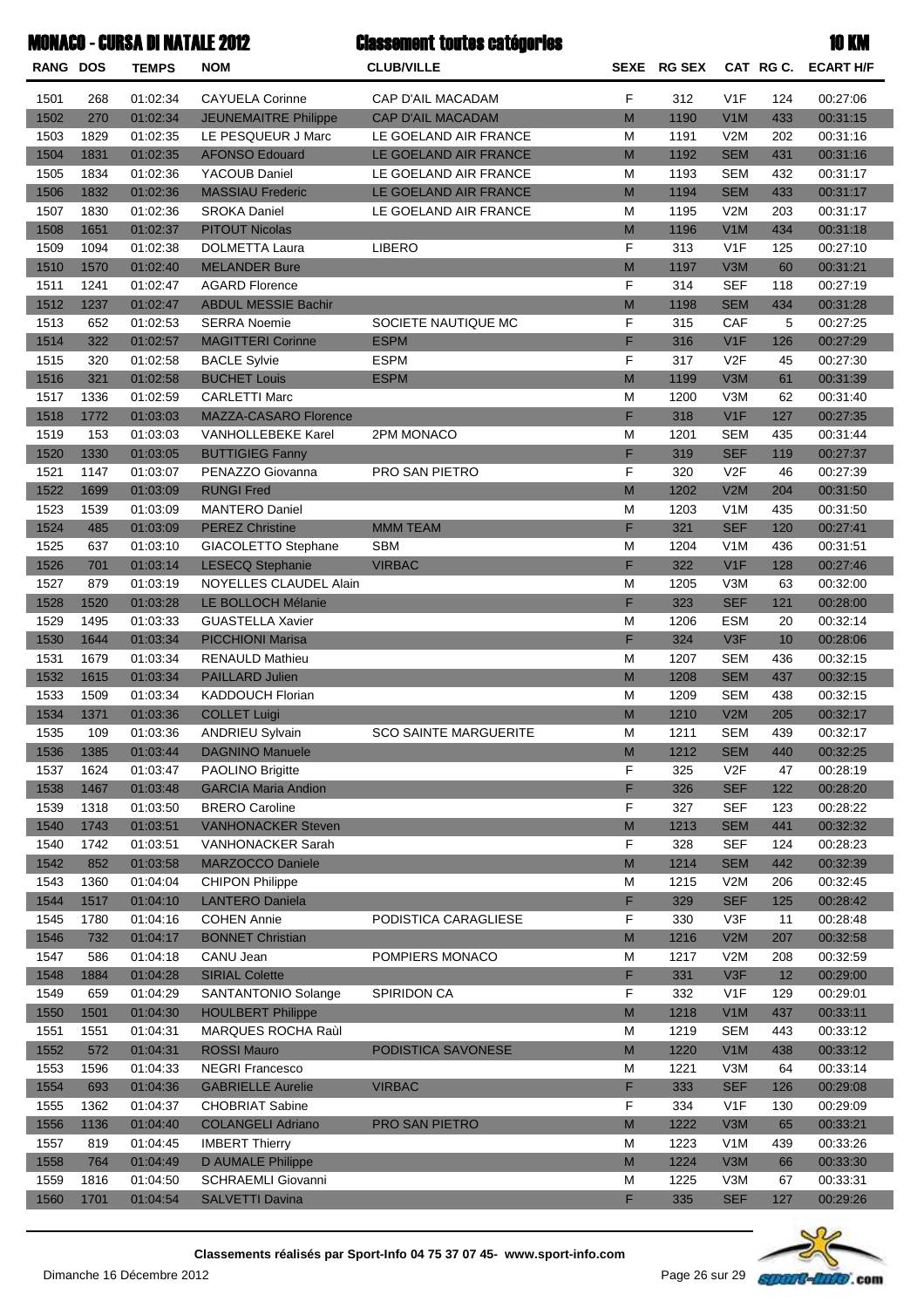| <b>MONACO - CURSA DI NATALE 201</b> |  |  |
|-------------------------------------|--|--|
|                                     |  |  |

## Classement toutes catégories

|              |              | <b>MONACO - CURSA DI NATALE 2012</b> |                                                  | <b>Classement toutes catégories</b> |                                                                                                            |             |                  |              | <b>10 KM</b>         |
|--------------|--------------|--------------------------------------|--------------------------------------------------|-------------------------------------|------------------------------------------------------------------------------------------------------------|-------------|------------------|--------------|----------------------|
| RANG DOS     |              | <b>TEMPS</b>                         | <b>NOM</b>                                       | <b>CLUB/VILLE</b>                   |                                                                                                            | SEXE RG SEX |                  | CAT RG C.    | <b>ECART H/F</b>     |
| 1561         | 907          | 01:05:01                             | <b>ROUAH Charles</b>                             |                                     | м                                                                                                          | 1226        | V3M              | 68           | 00:33:42             |
| 1562         | 447          | 01:05:04                             | <b>BRUNETTO Patricia</b>                         | <b>MENTON MARATHON</b>              | F                                                                                                          | 336         | V1F              | 131          | 00:29:36             |
| 1563         | 463          | 01:05:04                             | <b>LEMOINE Madeleine</b>                         | <b>MENTON MARATHON</b>              | F                                                                                                          | 337         | V3F              | 13           | 00:29:36             |
| 1564         | 1696         | 01:05:04                             | <b>ROUSTAN Frédéric</b>                          |                                     | M                                                                                                          | 1227        | V1M              | 440          | 00:33:45             |
| 1565         | 674          | 01:05:05                             | <b>PLACZEK Sylvie</b>                            | <b>SUISSCOURTAGE</b>                | F                                                                                                          | 338         | V <sub>1</sub> F | 132          | 00:29:37             |
| 1566         | 336          | 01:05:07                             | <b>CALVIA Christine</b>                          | <b>FOULEES ROQUEBRUNOISES</b>       | F                                                                                                          | 339         | V1F              | 133          | 00:29:39             |
| 1567         | 1852         | 01:05:22                             | <b>JALLEY Gwendal</b>                            |                                     | F                                                                                                          | 340         | <b>SEF</b>       | 128          | 00:29:54             |
| 1568         | 690          | 01:05:23                             | <b>CARBONELL Jose Vin Cent</b>                   | <b>VIRBAC</b>                       | M                                                                                                          | 1228        | V3M              | 69           | 00:34:04             |
| 1569         | 1420         | 01:05:24                             | <b>DREUILLE Dominique</b>                        |                                     | F                                                                                                          | 341         | V2F              | 48           | 00:29:56             |
| 1570         | 1043         | 01:05:28                             | <b>GILARDI Serge</b>                             | <b>CAVIGAL TRI</b>                  | $\mathsf{M}$                                                                                               | 1229        | V2M              | 209          | 00:34:09             |
| 1571         | 1268         | 01:05:31                             | <b>BALESTRA Paola</b>                            |                                     | F                                                                                                          | 342         | <b>SEF</b>       | 129          | 00:30:03             |
| 1572         | 1343         | 01:05:39                             | <b>CAVALLETTO Michela</b>                        |                                     | F                                                                                                          | 343         | <b>SEF</b>       | 130          | 00:30:11             |
| 1573         | 1166         | 01:05:40                             | <b>COSENTINA Laura</b>                           | ROAD RUNNERS CLUB MILANO            | F                                                                                                          | 344         | V1F              | 134          | 00:30:12             |
| 1574         | 954          | 01:05:43                             | <b>ORNETTI Nicole</b>                            | <b>AS MONACO</b>                    | F                                                                                                          | 345         | V2F              | 49           | 00:30:15             |
| 1575         | 830          | 01:05:49                             | <b>LAZZARICH Danilo</b>                          |                                     | М                                                                                                          | 1230        | V3M              | 70           | 00:34:30             |
| 1576         | 1822         | 01:05:50                             | <b>BRIANTI Alexia</b>                            |                                     | F                                                                                                          | 346         | <b>SEF</b>       | 131          | 00:30:22             |
| 1577         | 1592         | 01:06:00                             | <b>NEBULONI Elodie</b>                           |                                     | F                                                                                                          | 347         | <b>JUF</b>       | 6            | 00:30:32             |
| 1578         | 1340         | 01:06:11                             | <b>CASAVECCHIA Elisa</b>                         |                                     | F                                                                                                          | 348         | <b>SEF</b>       | 132          | 00:30:43             |
| 1579         | 1169         | 01:06:13                             | <b>RUGGERI Laetitia</b>                          | <b>RUN AND STYLE</b>                | F                                                                                                          | 349         | <b>SEF</b>       | 133          | 00:30:45             |
| 1580         | 311          | 01:06:24                             | <b>SEE VIANELLO Stephanie</b>                    | <b>DOTTA</b>                        | F                                                                                                          | 350         | V1F              | 135          | 00:30:56             |
| 1581         | 1647         | 01:06:26                             | PIERREJEAN Isabelle                              |                                     | F                                                                                                          | 351         | V <sub>1</sub> F | 136          | 00:30:58             |
| 1582         | 1498         | 01:06:28                             | <b>HECHAVARRIA Francisco</b>                     |                                     | $\mathsf{M}$                                                                                               | 1231        | <b>SEM</b>       | 444          | 00:35:09             |
| 1583         | 1316         | 01:06:28                             | BOYER Jean-marc                                  |                                     | M                                                                                                          | 1232        | V2M              | 210          | 00:35:09             |
| 1584         | 1896         | 01:06:30                             | <b>RAVAIL Gerard</b>                             |                                     | M                                                                                                          | 1233        | <b>SEM</b>       | 445          | 00:35:11             |
| 1585         | 1899         | 01:06:32                             | <b>CAHUS Dominique</b>                           |                                     | F                                                                                                          | 352         | V <sub>2F</sub>  | 50           | 00:31:04             |
| 1586         | 1639         | 01:06:40                             | <b>PESCI Kathrin</b>                             |                                     | F                                                                                                          | 353         | V1F              | 137          | 00:31:12             |
| 1587         | 1837         | 01:06:46                             | <b>CLAPIER Marcelle</b>                          |                                     | F                                                                                                          | 354         | V2F              | 51           | 00:31:18             |
| 1588         | 912          | 01:06:48                             | <b>SCHMALTZ Laurence</b>                         |                                     | F                                                                                                          | 355         | <b>SEF</b>       | 134          | 00:31:20             |
| 1589         | 1785         | 01:06:49                             | <b>GERNA Emma</b>                                |                                     | F                                                                                                          | 356         | <b>SEF</b>       | 135          | 00:31:21             |
| 1590         | 1786         | 01:06:50                             | <b>LEONI Marco</b>                               |                                     | M                                                                                                          | 1234        | V2M              | 211          | 00:35:31             |
| 1591         | 1755         | 01:07:01                             | <b>WAKE Robin</b>                                |                                     | М                                                                                                          | 1235        | V <sub>1</sub> M | 441          | 00:35:42             |
| 1592         | 556          | 01:07:09                             | <b>GATTULLO Graziella</b>                        | PODISTICA SAVONESE                  | F                                                                                                          | 357         | V <sub>4F</sub>  | $\mathbf{1}$ | 00:31:41             |
| 1593         | 545          | 01:07:12                             | <b>BUSCAGLIONE Marco</b><br><b>PELUFFO Dafne</b> | PODISTICA SAVONESE                  | М                                                                                                          | 1236        | V2M<br>V1M       | 212          | 00:35:53             |
| 1594         | 565          | 01:07:13                             |                                                  | <b>PODISTICA SAVONESE</b>           | M                                                                                                          | 1237        |                  | 442          | 00:35:54             |
| 1595<br>1596 | 1820<br>1552 | 01:07:14<br>01:07:23                 | SARDI Angelo<br><b>MARRO Angela</b>              |                                     | M<br>F                                                                                                     | 1238<br>358 | V1M<br>V1F       | 443<br>138   | 00:35:55             |
| 1597         | 785          | 01:07:34                             | <b>FAURITE Laurent</b>                           |                                     | M                                                                                                          | 1239        | V <sub>1</sub> M | 444          | 00:31:55             |
| 1598         | 1549         | 01:07:36                             | <b>MARIO Costantino</b>                          |                                     | M                                                                                                          | 1240        | V1M              | 445          | 00:36:15<br>00:36:17 |
| 1599         | 1629         | 01:07:38                             | PASSALACQUA Francesca                            |                                     | F                                                                                                          | 359         | <b>SEF</b>       | 136          | 00:32:10             |
| 1600         | 1381         | 01:07:40                             | <b>CRUCHAUDET Claude</b>                         |                                     | $\mathsf{M}% _{T}=\mathsf{M}_{T}\!\left( a,b\right) ,\ \mathsf{M}_{T}=\mathsf{M}_{T}\!\left( a,b\right) ,$ | 1241        | V2M              | 213          | 00:36:21             |
| 1601         | 725          | 01:07:40                             | <b>BENSOUSSAN Elie</b>                           |                                     | M                                                                                                          | 1242        | V3M              | 71           | 00:36:21             |
| 1602         | 1349         | 01:07:41                             | <b>CHANSIGAUD Isabelle</b>                       |                                     | F                                                                                                          | 360         | V1F              | 139          | 00:32:13             |
| 1603         | 1587         | 01:07:42                             | <b>NALBANDIAN Fleur</b>                          |                                     | F                                                                                                          | 361         | <b>SEF</b>       | 137          | 00:32:14             |
| 1604         | 1386         | 01:07:47                             | <b>DAINOTTO Julien</b>                           |                                     | M                                                                                                          | 1243        | <b>SEM</b>       | 446          | 00:36:28             |
| 1605         | 1449         | 01:07:47                             | <b>FIORUCCI Céline</b>                           |                                     | F                                                                                                          | 362         | <b>SEF</b>       | 138          | 00:32:19             |
| 1606         | 888          | 01:07:48                             | <b>PILI Barbara</b>                              |                                     | F                                                                                                          | 363         | V1F              | 140          | 00:32:20             |
| 1607         | 1269         | 01:07:49                             | <b>BALLERIO Alyssia</b>                          |                                     | F                                                                                                          | 364         | <b>SEF</b>       | 139          | 00:32:21             |
| 1608         | 175          | 01:07:49                             | <b>PLASSEREAUD Delphine</b>                      | <b>AS MONACO</b>                    | F                                                                                                          | 365         | <b>SEF</b>       | 140          | 00:32:21             |
| 1609         | 1134         | 01:07:51                             | <b>CANELLA Ferruccio</b>                         | PRO SAN PIETRO                      | M                                                                                                          | 1244        | V <sub>1</sub> M | 446          | 00:36:32             |
| 1610         | 416          | 01:07:51                             | DE SOUSA Rui                                     | <b>HOTEL METROPLOLE</b>             | M                                                                                                          | 1245        | V2M              | 214          | 00:36:32             |
| 1611         | 174          | 01:07:53                             | PESCE ARNAUD Nathalie                            | AS MONACO                           | F                                                                                                          | 366         | V1F              | 141          | 00:32:25             |
| 1612         | 1338         | 01:07:53                             | <b>CARRET Patrick</b>                            |                                     | $\mathsf{M}% _{T}=\mathsf{M}_{T}\!\left( a,b\right) ,\ \mathsf{M}_{T}=\mathsf{M}_{T}\!\left( a,b\right) ,$ | 1246        | V2M              | 215          | 00:36:34             |
| 1613         | 931          | 01:07:54                             | <b>WAGNER Ada</b>                                |                                     | F                                                                                                          | 367         | V2F              | 52           | 00:32:26             |
| 1614         | 1073         | 01:08:03                             | <b>GIRLANDA Flavio</b>                           | <b>GSD MOMBOCAR</b>                 | $\mathsf{M}% _{T}=\mathsf{M}_{T}\!\left( a,b\right) ,\ \mathsf{M}_{T}=\mathsf{M}_{T}\!\left( a,b\right) ,$ | 1247        | V3M              | 72           | 00:36:44             |
| 1615         | 673          | 01:08:08                             | NAVARRO Nicolas                                  | <b>SUISSCOURTAGE</b>                | M                                                                                                          | 1248        | <b>SEM</b>       | 447          | 00:36:49             |
| 1616         | 1159         | 01:08:08                             | <b>SYNAVE Stéphanie</b>                          | RIVIERA ATHLE TEAM                  | F                                                                                                          | 368         | <b>SEF</b>       | 141          | 00:32:40             |
| 1617         | 1886         | 01:08:10                             | <b>BELLINO Paolo</b>                             |                                     | M                                                                                                          | 1249        | V3M              | 73           | 00:36:51             |
| 1618         | 546          | 01:08:17                             | <b>CALCAGNO Francesca</b>                        | PODISTICA SAVONESE                  | F                                                                                                          | 369         | V1F              | 142          | 00:32:49             |
| 1619         | 729          | 01:08:22                             | <b>BON Dominique</b>                             |                                     | М                                                                                                          | 1250        | <b>SEM</b>       | 448          | 00:37:03             |
| 1620         | 695          | 01:08:26                             | <b>GRANDIN Karine</b>                            | <b>VIRBAC</b>                       | F                                                                                                          | 370         | V1F              | 143          | 00:32:58             |

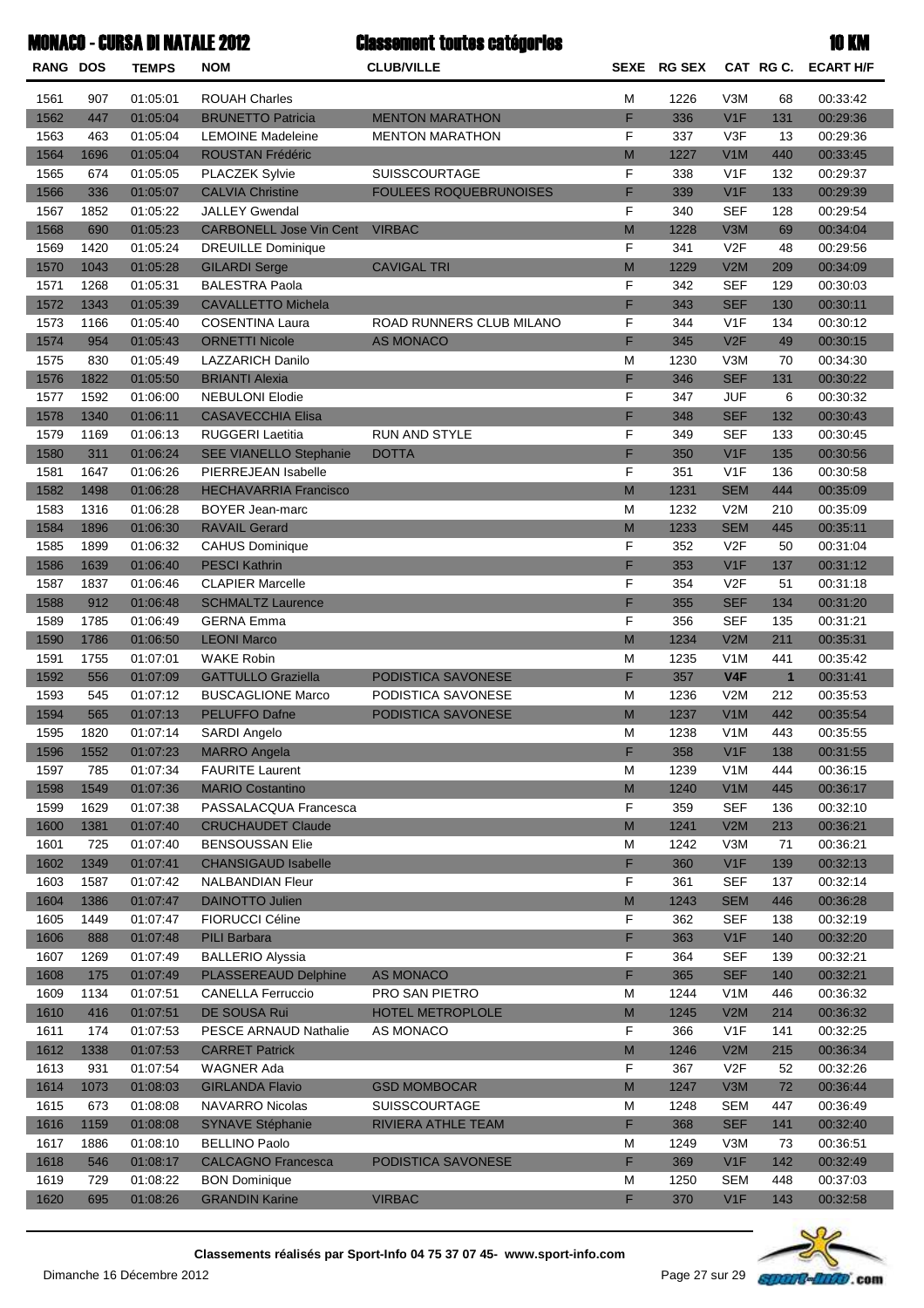| <b>MONACO - CURSA DI NATALE 201)</b> |  |  |
|--------------------------------------|--|--|
|                                      |  |  |

|                 |      | <b>MONACO - CURSA DI NATALE 2012</b> |                                     | <b>Classement toutes catégories</b> |                                                                                                            |             |                  |              | <b>10 KM</b>        |
|-----------------|------|--------------------------------------|-------------------------------------|-------------------------------------|------------------------------------------------------------------------------------------------------------|-------------|------------------|--------------|---------------------|
| <b>RANG DOS</b> |      | <b>TEMPS</b>                         | <b>NOM</b>                          | <b>CLUB/VILLE</b>                   |                                                                                                            | SEXE RG SEX |                  |              | CAT RG C. ECART H/F |
| 1621            | 708  | 01:08:28                             | PETIT JEAN Regis                    | <b>VIRBAC</b>                       | М                                                                                                          | 1251        | V1M              | 447          | 00:37:09            |
| 1622            | 720  | 01:08:30                             | <b>BACCARO Bernadette</b>           |                                     | F                                                                                                          | 371         | V3F              | 14           | 00:33:02            |
| 1623            | 902  | 01:08:34                             | <b>RICHERT Anne</b>                 |                                     | F                                                                                                          | 372         | V <sub>1</sub> F | 144          | 00:33:06            |
| 1624            | 730  | 01:08:38                             | <b>BON Karine</b>                   |                                     | F                                                                                                          | 373         | <b>SEF</b>       | 142          | 00:33:10            |
| 1625            | 283  | 01:08:42                             | <b>GAGGIOLI Stephane</b>            | <b>CAVIGAL TRI</b>                  | M                                                                                                          | 1252        | V <sub>1</sub> M | 448          | 00:37:23            |
| 1626            | 1867 | 01:08:49                             | <b>BAUMGARTNER Elke</b>             |                                     | F                                                                                                          | 374         | V1F              | 145          | 00:33:21            |
| 1627            | 1934 | 01:08:50                             | <b>SPINELLI Sylvaine</b>            |                                     | F                                                                                                          | 375         | V3F              | 15           | 00:33:22            |
| 1628            | 1374 | 01:08:55                             | <b>CORCIONE Mauro</b>               |                                     | $\overline{M}$                                                                                             | 1253        | <b>SEM</b>       | 449          | 00:37:36            |
| 1629            | 1419 | 01:08:55                             | DOZOL Ivar                          |                                     | M                                                                                                          | 1254        | V2M              | 216          | 00:37:36            |
| 1630            | 1358 | 01:08:55                             | <b>CHIAPPE Sara</b>                 |                                     | F                                                                                                          | 376         | V1F              | 146          | 00:33:27            |
| 1631            | 1272 | 01:09:03                             | <b>BAROUILLET Bertrand</b>          |                                     | M                                                                                                          | 1255        | <b>SEM</b>       | 450          | 00:37:44            |
| 1632            | 617  | 01:09:06                             | <b>VOTANO Sebastien</b>             | <b>RENAULT</b>                      | M                                                                                                          | 1256        | <b>SEM</b>       | 451          | 00:37:47            |
| 1633            | 1719 | 01:09:07                             | SIGNAROLDI Veronica                 |                                     | F                                                                                                          | 377         | <b>SEF</b>       | 143          | 00:33:39            |
| 1634            | 1712 | 01:09:24                             | <b>SCOTTO Claire</b>                |                                     | F                                                                                                          | 378         | V1F              | 147          | 00:33:56            |
| 1635            | 1244 | 01:09:25                             | <b>AGUILAR Paula</b>                |                                     | F                                                                                                          | 379         | <b>SEF</b>       | 144          | 00:33:57            |
| 1636            | 628  | 01:09:25                             | <b>CASANOVA Marino</b>              | <b>SAN PIETRO</b>                   | $\overline{M}$                                                                                             | 1257        | V2M              | 217          | 00:38:06            |
| 1637            | 1384 | 01:09:26                             | D'HAVELOOSE Saskia                  |                                     | F                                                                                                          | 380         | V <sub>1</sub> F | 148          | 00:33:58            |
| 1638            | 858  | 01:09:31                             | <b>MAURY Jean Bernard</b>           |                                     | $\overline{M}$                                                                                             | 1258        | V3M              | 74           | 00:38:12            |
| 1639            | 1823 | 01:09:42                             | <b>BRIANTI Brigitte</b>             |                                     | F                                                                                                          | 381         | V <sub>2F</sub>  | 53           | 00:34:14            |
| 1640            | 1808 | 01:09:50                             | <b>BARANES FERRY Coralie</b>        |                                     | F                                                                                                          | 382         | <b>SEF</b>       | 145          | 00:34:22            |
| 1641            | 1542 | 01:09:56                             | <b>MARCHESI Severine</b>            |                                     | F                                                                                                          | 383         | V <sub>1</sub> F | 149          | 00:34:28            |
| 1642            | 1483 | 01:10:02                             | <b>GIORDANO Frédéric</b>            |                                     | $\overline{M}$                                                                                             | 1259        | V1M              | 449          | 00:38:43            |
| 1643            | 966  | 01:10:04                             | BRUNO DI CLARAFOND Da ASD DRAGONERO |                                     | F                                                                                                          | 384         | V3F              | 16           | 00:34:36            |
| 1644            | 481  | 01:10:13                             | <b>TEBOURSKI Sonia</b>              | <b>MIELLS PARTNERS</b>              | F                                                                                                          | 385         | V1F              | 150          | 00:34:45            |
| 1645            | 1704 | 01:10:16                             | SAVIGNI Michaël                     |                                     | M                                                                                                          | 1260        | <b>SEM</b>       | 452          | 00:38:57            |
| 1646            | 1391 | 01:10:34                             | <b>DAUVERGNE Veronique</b>          |                                     | F                                                                                                          | 386         | V1F              | 151          | 00:35:06            |
| 1647            | 284  | 01:10:34                             | FIORE Irene                         | CEGECOL                             | F                                                                                                          | 387         | V <sub>4F</sub>  | $\mathbf{2}$ | 00:35:06            |
| 1648            | 1969 | 01:10:39                             | <b>SICILLUANO Chiara</b>            |                                     | F                                                                                                          | 388         | <b>SEF</b>       | 146          | 00:35:11            |
| 1649            | 1504 | 01:10:40                             | <b>IMBIMBO Alessandro</b>           |                                     | M                                                                                                          | 1261        | <b>SEM</b>       | 453          | 00:39:21            |
| 1650            | 1110 | 01:10:41                             | <b>REZAI PANAH Majid</b>            | <b>ONN</b>                          | M                                                                                                          | 1262        | V1M              | 450          | 00:39:22            |
| 1651            | 840  | 01:10:56                             | <b>LOPEZ Gabriel</b>                |                                     | M                                                                                                          | 1263        | <b>JUM</b>       | 19           | 00:39:37            |
| 1652            | 1361 | 01:10:57                             | <b>CHIPON Sophie</b>                |                                     | F                                                                                                          | 389         | V2F              | 54           | 00:35:29            |
| 1653            | 1397 | 01:11:03                             | <b>DEBUS Valerie</b>                |                                     | F                                                                                                          | 390         | V <sub>1</sub> F | 152          | 00:35:35            |
| 1654            | 252  | 01:11:10                             | <b>BRUNET Patricia</b>              | <b>BNP CANNES</b>                   | F                                                                                                          | 391         | V2F              | 55           | 00:35:42            |
| 1655            | 251  | 01:11:10                             | <b>BRUNET Christian</b>             | <b>BNP CANNES</b>                   | M                                                                                                          | 1264        | V2M              | 218          | 00:39:51            |
| 1656            | 570  | 01:11:18                             | <b>ROBOTTI Furio</b>                | PODISTICA SAVONESE                  | M                                                                                                          | 1265        | V3M              | 75           | 00:39:59            |
| 1657            | 562  | 01:11:18                             | MINUTO Anna                         | PODISTICA SAVONESE                  | F                                                                                                          | 392         | V3F              | 17           | 00:35:50            |
| 1658            | 254  | 01:11:23                             | <b>ROZIER Lucien</b>                | <b>BNP CANNES</b>                   | $\mathsf{M}% _{T}=\mathsf{M}_{T}\!\left( a,b\right) ,\ \mathsf{M}_{T}=\mathsf{M}_{T}\!\left( a,b\right) ,$ | 1266        | V2M              | 219          | 00:40:04            |
| 1659            | 860  | 01:11:27                             | <b>MERCIER Marie-claude</b>         |                                     | F                                                                                                          | 393         | V3F              | 18           | 00:35:59            |
| 1660            | 1576 | 01:11:54                             | <b>MIGLIORI Sébastien</b>           |                                     | $\mathsf{M}% _{T}=\mathsf{M}_{T}\!\left( a,b\right) ,\ \mathsf{M}_{T}=\mathsf{M}_{T}\!\left( a,b\right) ,$ | 1267        | <b>CAM</b>       | 22           | 00:40:35            |
| 1661            | 1070 | 01:12:04                             | <b>BERTABONI Piero</b>              | <b>GSD MOMBOCAR</b>                 | М                                                                                                          | 1268        | V2M              | 220          | 00:40:45            |
| 1662            | 1069 | 01:12:05                             | <b>BERTABONI Luca</b>               | <b>GSD MOMBOCAR</b>                 | M                                                                                                          | 1269        | <b>SEM</b>       | 454          | 00:40:46            |
| 1663            | 1068 | 01:12:05                             | <b>BERTABONI Angela</b>             | <b>GSD MOMBOCAR</b>                 | F                                                                                                          | 394         | CAF              | 6            | 00:36:37            |
| 1664            | 870  | 01:12:09                             | <b>MONTET Annick</b>                |                                     | F.                                                                                                         | 395         | V2F              | 56           | 00:36:41            |
| 1665            | 1977 | 01:12:11                             | <b>GUILLAUME Celine</b>             |                                     | F                                                                                                          | 396         | V <sub>1</sub> F | 153          | 00:36:43            |
| 1666            | 829  | 01:12:50                             | <b>LAZZARICH Anna Maria</b>         |                                     | F.                                                                                                         | 397         | V3F              | 19           | 00:37:22            |
| 1667            | 908  | 01:12:50                             | SABENA Monica                       |                                     | F                                                                                                          | 398         | V <sub>1</sub> F | 154          | 00:37:22            |
| 1668            | 1573 | 01:12:54                             | <b>MEREU Paola</b>                  |                                     | F                                                                                                          | 399         | <b>SEF</b>       | 147          | 00:37:26            |
| 1669            | 1959 | 01:13:17                             |                                     |                                     |                                                                                                            | 0           |                  | 0            |                     |
| 1670            | 310  | 01:13:33                             | <b>RICCIARDI Michael</b>            | <b>DOTTA</b>                        | M                                                                                                          | 1270        | <b>SEM</b>       | 455          | 00:42:14            |
| 1671            | 370  | 01:14:02                             | <b>PINEL Denis</b>                  | FSPN CD06                           | М                                                                                                          | 1271        | V <sub>1</sub> M | 451          | 00:42:43            |
| 1672            | 541  | 01:14:41                             | <b>AURO Antonello</b>               | PODISTICA SAVONESE                  | M                                                                                                          | 1272        | V1M              | 452          | 00:43:22            |
| 1673            | 1204 | 01:14:44                             | <b>CESAR Gerard</b>                 | <b>SPIRIDON</b>                     | М                                                                                                          | 1273        | V <sub>4</sub> M | 10           | 00:43:25            |
| 1674            | 578  | 01:14:48                             | <b>TARANTINO Gabriella</b>          | PODISTICA SAVONESE                  | F.                                                                                                         | 400         | V2F              | 57           | 00:39:20            |
| 1675            | 1311 | 01:14:54                             | <b>BOTTIER Karine</b>               |                                     | F                                                                                                          | 401         | <b>SEF</b>       | 148          | 00:39:26            |
| 1676            | 982  | 01:14:56                             | <b>BEGAMASCHI Maria Teresa ASI</b>  |                                     | F.                                                                                                         | 402         | V1F              | 155          | 00:39:28            |
| 1677            | 1219 | 01:14:56                             | SASSO Loredana                      | <b>STONRUNNERPIETRALIGURE</b>       | F                                                                                                          | 403         | V <sub>2</sub> F | 58           | 00:39:28            |
| 1678            | 1617 | 01:14:56                             | PALAZZO Mariangela                  |                                     | F                                                                                                          | 404         | V2F              | 59           | 00:39:28            |
| 1679            | 307  | 01:15:22                             | <b>LECLERCQ Sidonie</b>             | <b>DOTTA</b>                        | F                                                                                                          | 405         | V <sub>1</sub> F | 156          | 00:39:54            |
| 1680            | 1928 | 01:16:26                             | <b>PEYSSON Michel</b>               |                                     | M                                                                                                          | 1274        | V4M              | 11           | 00:45:07            |